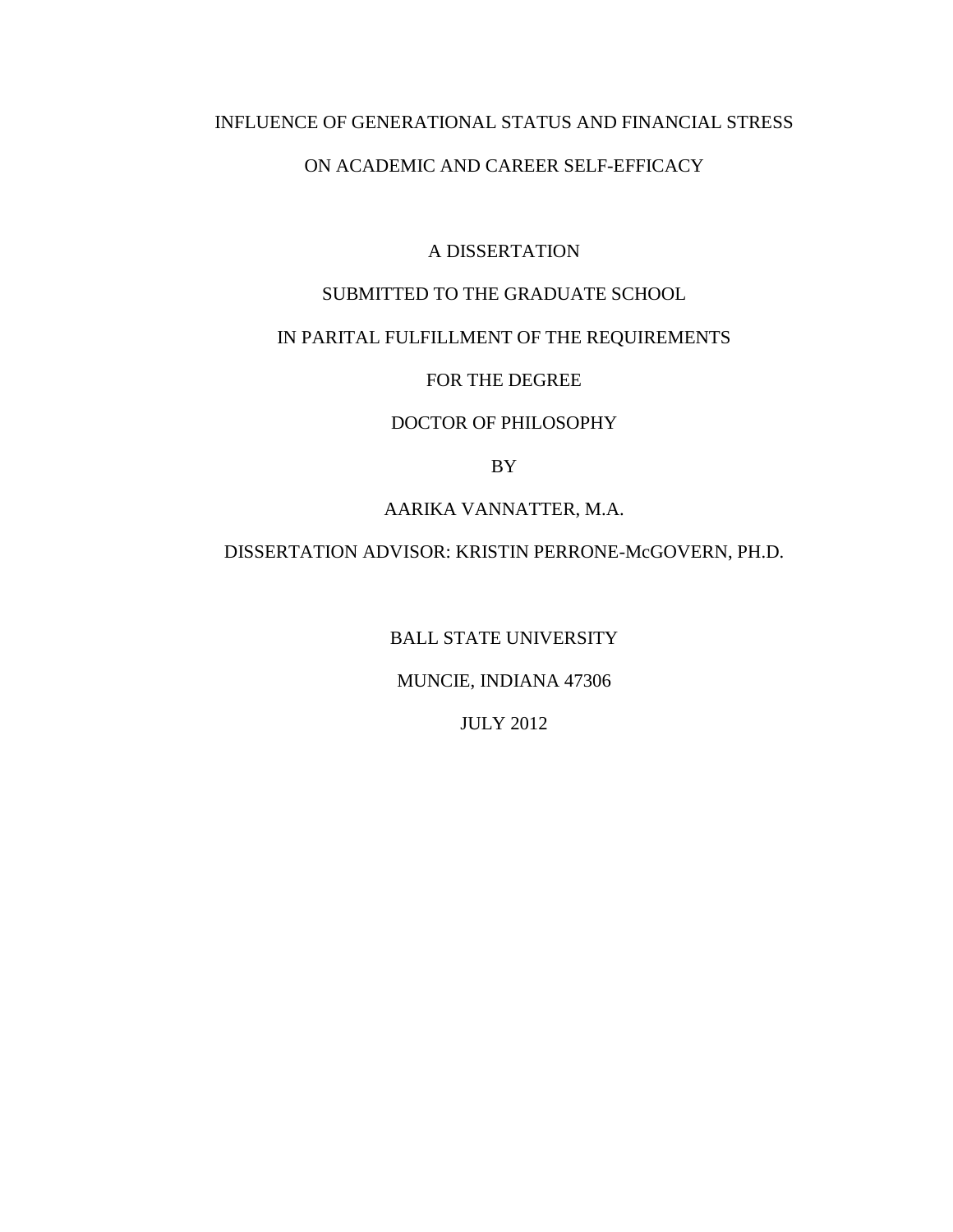## INFLUENCE OF GENERATIONAL STATUS AND FINANCIAL STRESS

# ON ACADEMIC AND CAREER SELF-EFFICACY

# A DISSERTATION

# SUBMITTED TO THE GRADUATE SCHOOL

# IN PARITAL FULFILLMENT OF THE REQUIREMENTS

# FOR THE DEGREE

## DOCTOR OF PHILOSOPHY

## BY

## AARIKA VANNATTER, M.A.

\_\_\_\_\_\_\_\_\_\_\_\_\_\_\_\_\_\_\_\_\_\_\_\_\_\_\_\_\_\_\_\_\_\_\_\_\_\_\_\_ \_\_\_\_\_\_\_\_\_\_\_\_\_\_\_\_\_\_

\_\_\_\_\_\_\_\_\_\_\_\_\_\_\_\_\_\_\_\_\_\_\_\_\_\_\_\_\_\_\_\_\_\_\_\_\_\_\_\_ \_\_\_\_\_\_\_\_\_\_\_\_\_\_\_\_\_\_

APPROVED BY:

Committee Chairperson Date

**Committee Member** Date

\_\_\_\_\_\_\_\_\_\_\_\_\_\_\_\_\_\_\_\_\_\_\_\_\_\_\_\_\_\_\_\_\_\_\_\_\_\_\_\_ \_\_\_\_\_\_\_\_\_\_\_\_\_\_\_\_\_\_ **Committee Member Date** 

**Committee Member Date** 

\_\_\_\_\_\_\_\_\_\_\_\_\_\_\_\_\_\_\_\_\_\_\_\_\_\_\_\_\_\_\_\_\_\_\_\_\_\_\_\_ \_\_\_\_\_\_\_\_\_\_\_\_\_\_\_\_\_\_

BALL STATE UNIVERSITY

MUNCIE, IN 47306

JULY 2012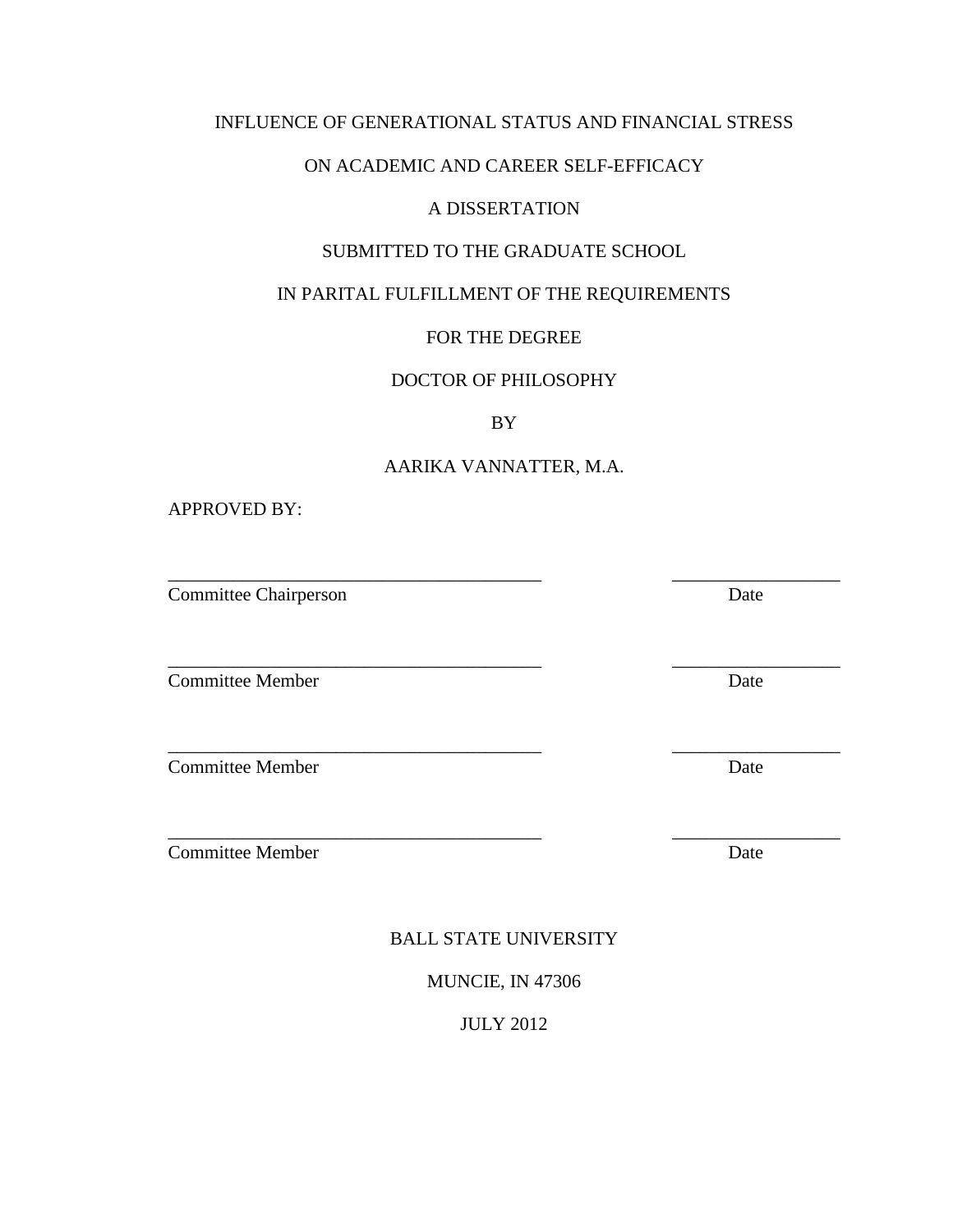#### ACKNOWLEDGEMENTS

First and foremost, I would like to thank my partner and love of my life, Josh White. Your support throughout this process, as well as my educational journey, has been my lifeline. Your ability to encourage me when I doubted myself, be patient when I took out my frustrations on you, and make me laugh when I got too serious helped keep me grounded so I did not get lost in the Ivory Tower.

I would also like to thank my mentor and committee chair, Dr. Kristin Perrone-McGovern. Your guidance and fine-tuned method made this process smoother than I could have hoped and let me enjoy my time on internship with my dissertation checked off "the list." Thank you to the rest of my committee for your support and effort in this project. Dr. White, I realize it had nothing to do with this study, but thank you for not retiring before I finished.

I am grateful to my doctoral cohort: Yves Ambroise, Kory L. Carey, Mona Ghosheh, Tricia Groff, Tae Sun Kim, Jerry Novack, Dustin Shepler, and Jill Sullivan. Your support and feedback helped me shape this study into exactly what I wanted. I am especially thankful to my dear friend Summer for listening to me on our car rides to and from campus and helping to remind me, "It's just a paper." Our study sessions were instrumental in completion of this project, even if it did seem like I was just practicing to open my own "boba store." Thanks to Jerry Novack for your friendship and humility. I can't tell you how many times I reminded myself: "If the Real Roxanne can do it…"

Thank you to my wonderful father for serving as my final proof-reader and supportive listener. You are one of the few people outside of my program who really understands what the word "dissertation" entails. You helped me feel a little less like a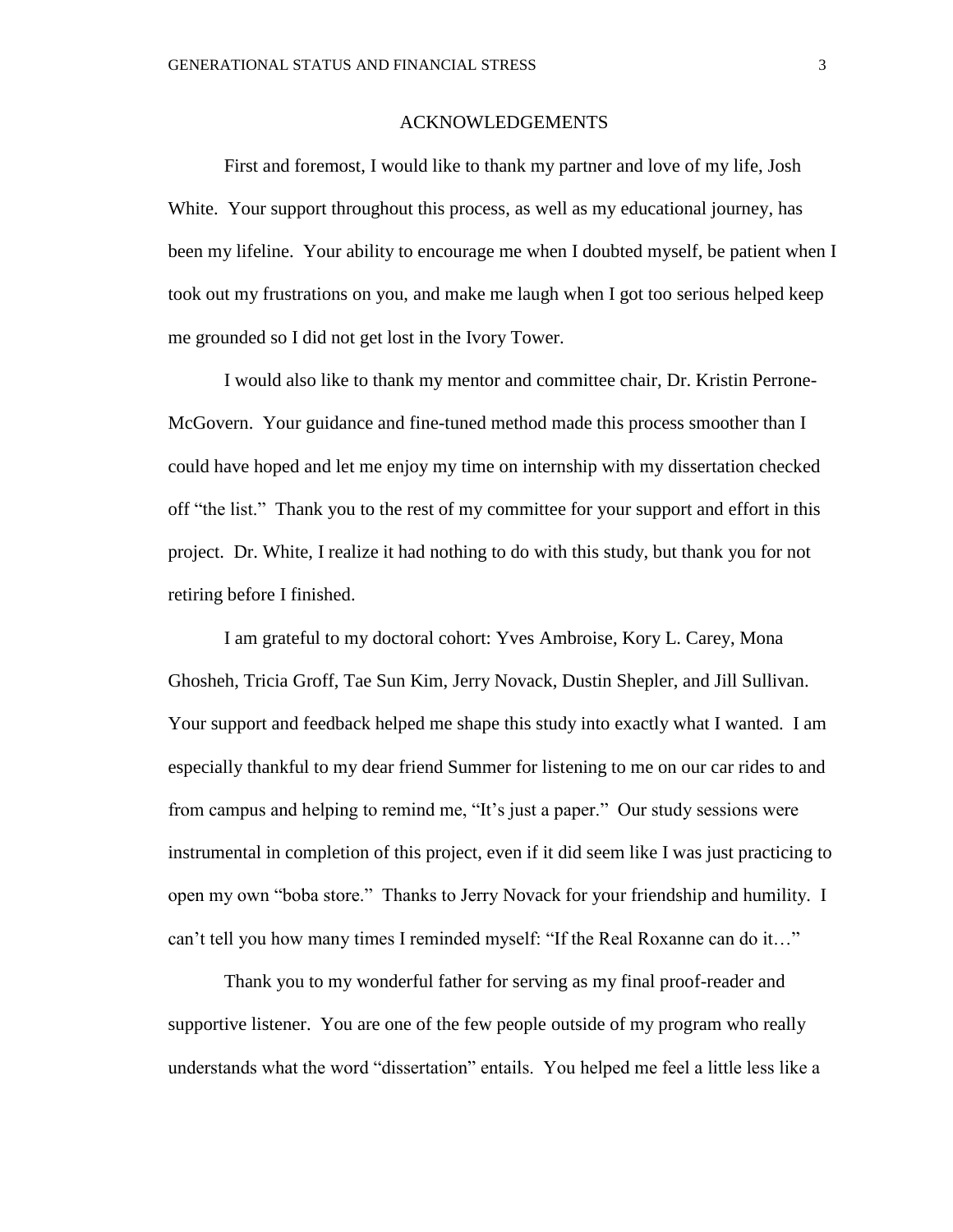first-generation doctoral student. Your constant belief in me and reminders that "I'm special" helped me with my own self-efficacy throughout this project and my graduate school experience.

I would like to thank all of my participants for taking the time to complete the surveys for this project. I reached my minimum goal in an unexpected 2 weeks! I realize most of you have forgotten you even took these surveys and probably will never read this; however, your participation in research is very important to the career goals of aspiring researchers as well as to the fields in which the research is being conducted. Please keep participating when you can.

Finally, I would like to thank all of my friends and family who were patient and understanding when I was MIA to work on this project, homework, prelims, etc. etc. etc., or just needed to sleep! There are too many of you to mention by name, but know I thought of each of you throughout the last few years and am looking forward to the time we will get to spend together from here forward.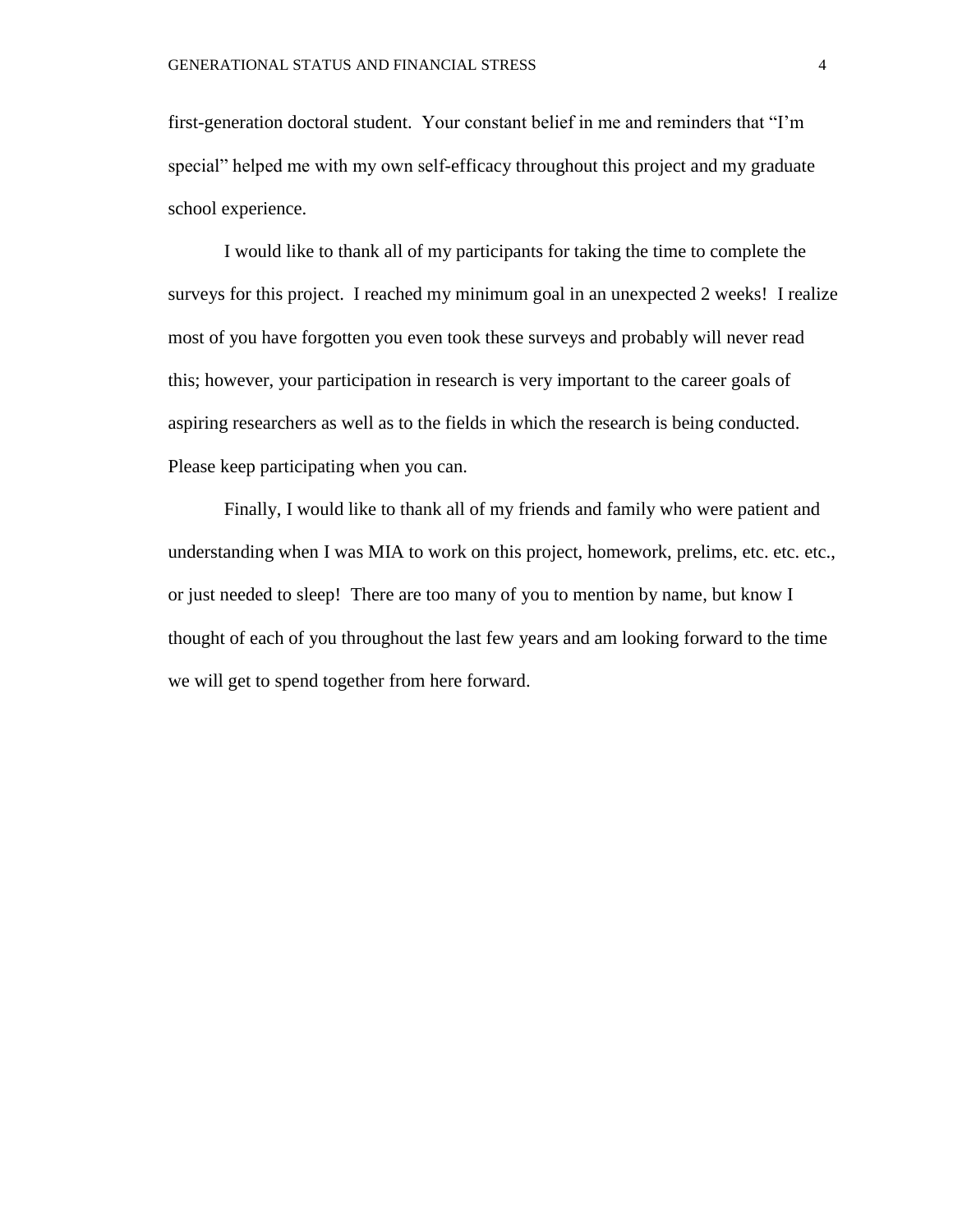# **TABLE OF CONTENTS**

| <b>CHAPTER TWO</b> |  |
|--------------------|--|
|                    |  |
|                    |  |
|                    |  |
|                    |  |
|                    |  |
|                    |  |
|                    |  |
|                    |  |
|                    |  |
|                    |  |
|                    |  |
|                    |  |
|                    |  |
|                    |  |
|                    |  |
|                    |  |
|                    |  |
|                    |  |
|                    |  |
|                    |  |
|                    |  |
|                    |  |
|                    |  |
|                    |  |
|                    |  |
|                    |  |
|                    |  |
|                    |  |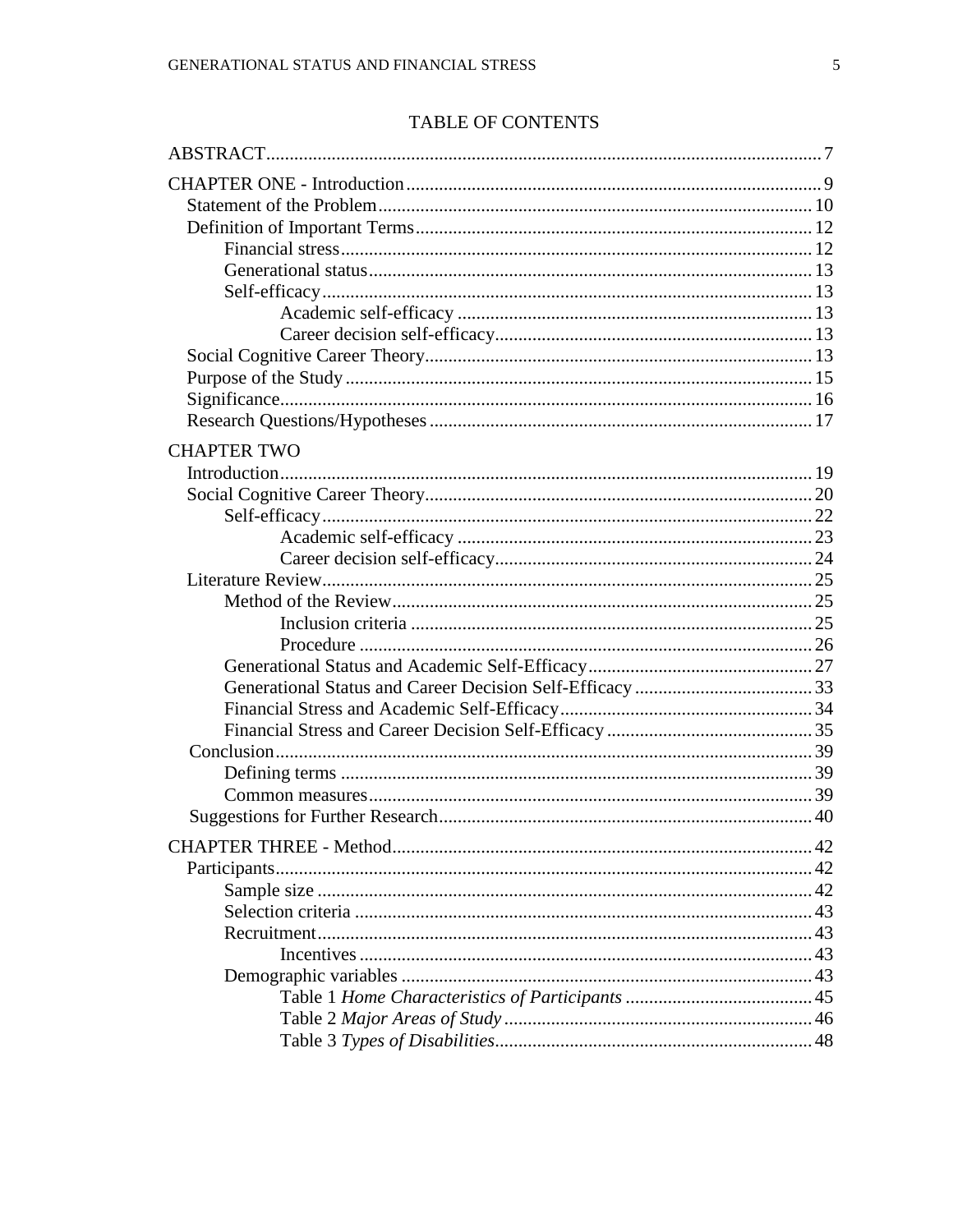| Table 4 Highest Education Level Completed by Participants'             |  |
|------------------------------------------------------------------------|--|
|                                                                        |  |
|                                                                        |  |
|                                                                        |  |
|                                                                        |  |
|                                                                        |  |
|                                                                        |  |
|                                                                        |  |
|                                                                        |  |
|                                                                        |  |
|                                                                        |  |
|                                                                        |  |
| Table 5 Cross-tabulations of Demographics by Independent Variable61    |  |
| Table 6 Number of Participants per Independent Variable 63             |  |
|                                                                        |  |
|                                                                        |  |
|                                                                        |  |
|                                                                        |  |
|                                                                        |  |
|                                                                        |  |
|                                                                        |  |
|                                                                        |  |
|                                                                        |  |
|                                                                        |  |
|                                                                        |  |
|                                                                        |  |
|                                                                        |  |
|                                                                        |  |
|                                                                        |  |
|                                                                        |  |
|                                                                        |  |
|                                                                        |  |
|                                                                        |  |
|                                                                        |  |
|                                                                        |  |
| Appendix E-InCharge Financial Distress/Financial Well-Being Scale  104 |  |
|                                                                        |  |
| Appendix G-Career Decision Self-Efficacy Scale-Short Form  107         |  |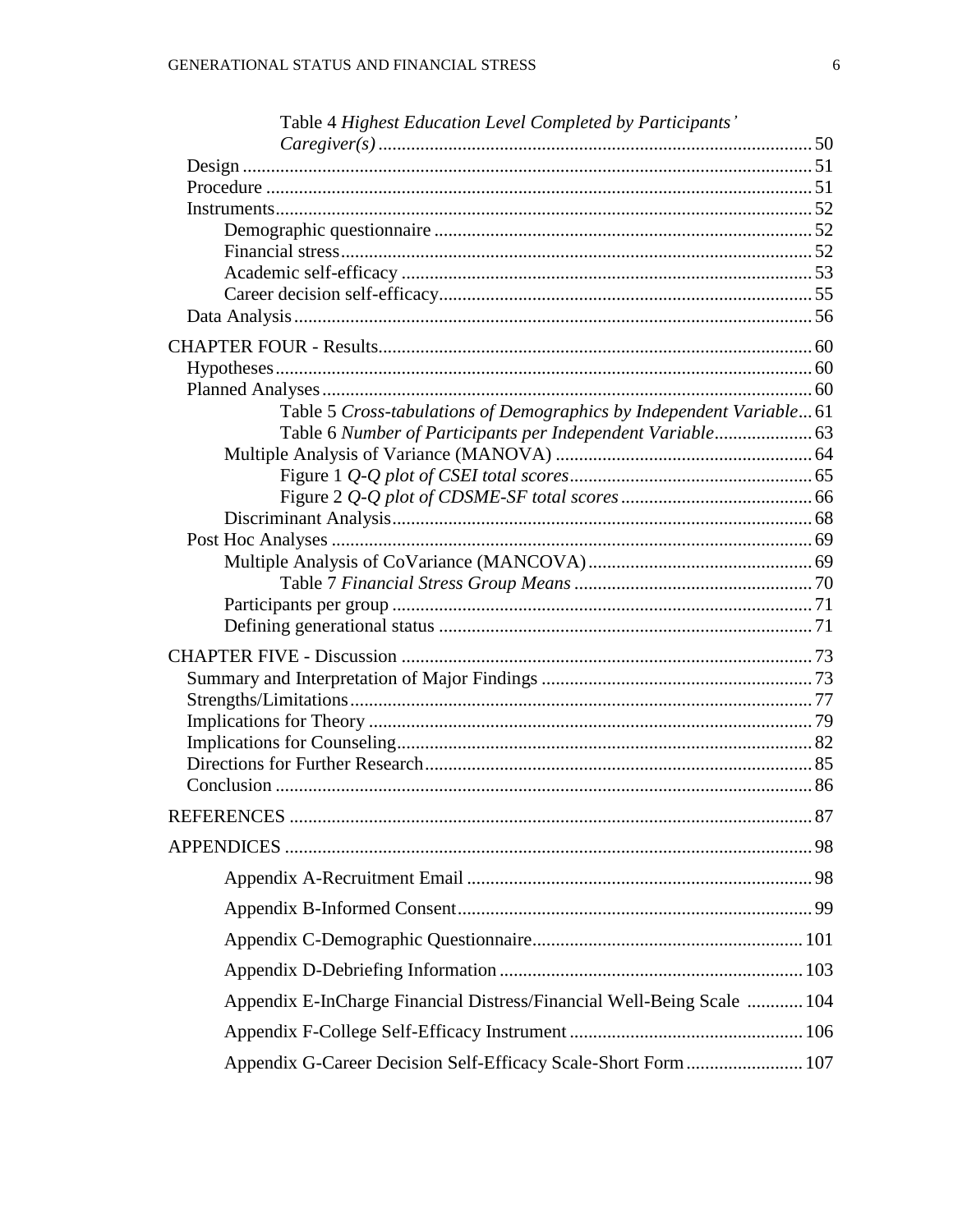### **Abstract**

Social Cognitive Career Theory (SCCT; Lent, Brown, & Hackett, 1994) provided a theoretical framework for the present study. Students' beliefs in their abilities to perform academic tasks (i.e., academic self-efficacy; Solberg, O'Brien, Villarreal, Kennell, & Davis, 1993) and to make career-related decisions (i.e., career decision self-efficacy; Betz & Taylor, 2001) are influential in their completion of college. College students with limited financial resources and those who do not have a family member in an older generation who graduated from college may not experience the same degree of efficacy as those students with greater financial resources or a college graduate role model in their families (Horn & Nuñez, 2000; Oliver, Rodriguez, & Mickleson, 1985; Wohlgemuth et al., 2006-2007). The present study tested two hypotheses: 1) First-generation college students will express lower levels of academic self-efficacy and career decision selfefficacy than continuing-generation college students; and 2) College students with high financial stress will express lower levels of academic self-efficacy and career decision self-efficacy than those with low financial stress. A 2 x 3 factorial multiple analysis of variance (MANOVA) was used to test the hypotheses. Significant results of the MANOVA were explored using descriptive discriminant function analysis. Three posthoc analyses were also completed. The results revealed no significant differences on levels of academic or career decision self-efficacy based on generational status, however, differences in both forms of self-efficacy were found based on financial stress. Strengths and limitations, implications for theory and counseling, and directions for future research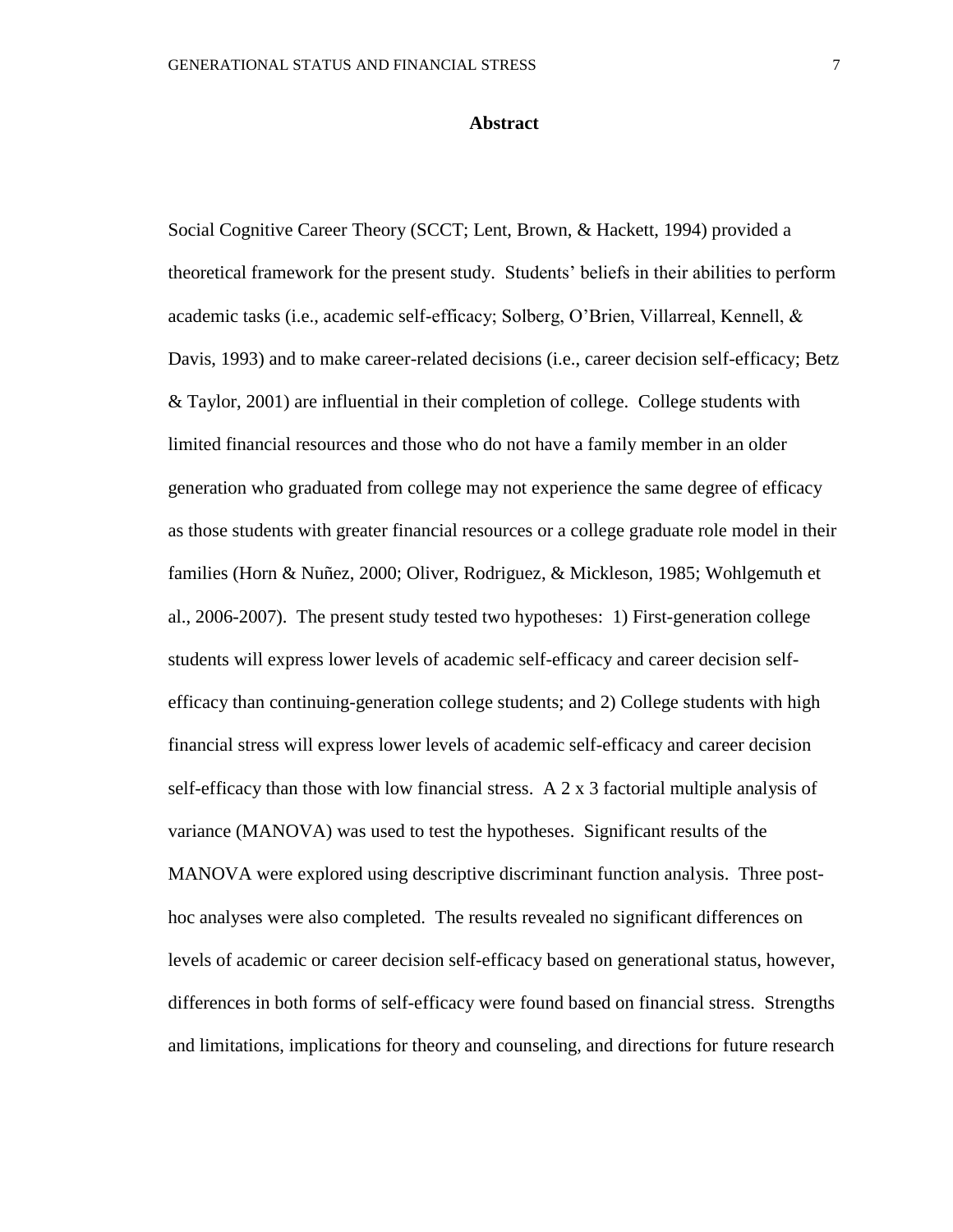are discussed. Consistent with SCCT, the salient factor of financial stress has an influence on college students' academic self-efficacy and career decision self-efficacy. Contrary to much of the past research, one's generational status does not have an influence on these two variables.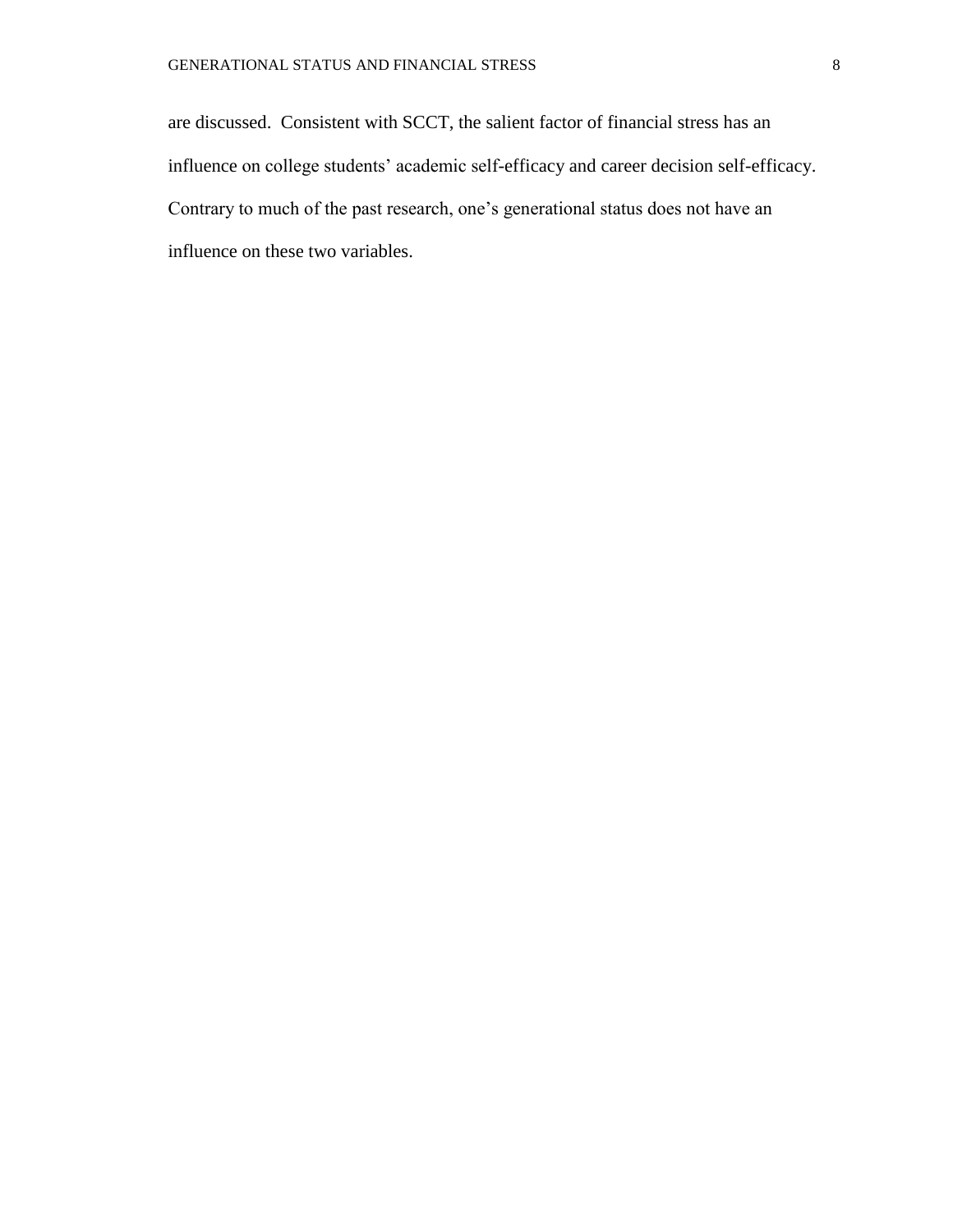### **Chapter One-Introduction**

Influence of Generational Status and Financial Stress on Academic and Career Self-Efficacy

With today's rising unemployment rates, education is more important than ever in helping individuals to be able to compete in the job market. Individuals who have earned a Bachelor's degree or higher are more likely to be employed than are those who have not (Baum, Ma, & Payea, 2010). More specifically, unemployment rates for these individuals are around 4%, while unemployment rates for those who have only attended some college or earned an Associate's degree are around 10% (Baum et al.). In addition, individuals who have completed a Bachelor's degree have higher incomes than do those who have not completed a Bachelor's degree (Baum et al.; CollegeBoard, 2010a). Thus, many individuals are motivated to pursue a college degree in order to increase their earning potential for the future, but at the same time they often incur a significant amount of debt. With the rising costs of post-secondary education, the amount of student debt is increasing (CollegeBoard, 2010b). Therefore, it is crucial that college students complete their degrees and begin a career that can help them repay this debt. Several factors have been found to be important in this process, including students' beliefs in their abilities to perform academic tasks (i.e., academic self-efficacy; Robbins et al., 2004; Wright, Perrone-McGovern, Boo, & Vannatter, under review) and to make career-related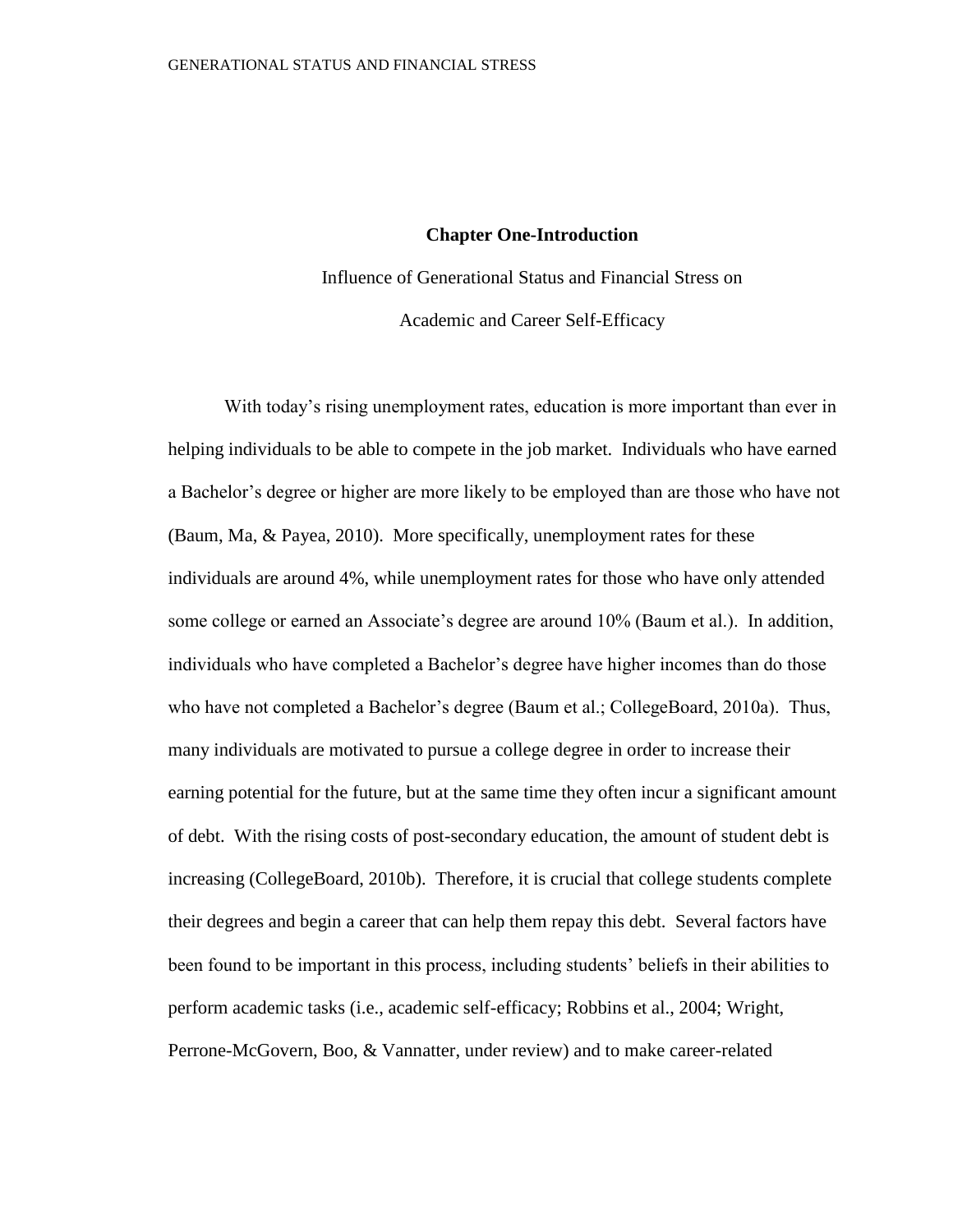decisions, in order to become employed in a career that is meaningful to the individual (i.e., career decision self-efficacy; Wright et al.). However, many students are under financial stress, and it is unclear how this may influence their feelings of confidence in academic and career realms. Further, as college degrees have grown increasingly more necessary in order to compete in the job market, more individuals who do not have college-educated family members may be pursuing college degrees as first-generation college students. In the present study, I investigated the role of financial stress and generational status on college students' academic and career decision self-efficacy.

### **Statement of the Problem**

College students with limited financial resources and those who do not have a family member in an older generation who graduated from college may not experience the same degree of efficacy as those students with greater financial resources or a college graduate role model in their families (Horn & Nuñez, 2000; Oliver, Rodriguez, & Mickleson, 1985; Wohlgemuth et al., 2006-2007). Several authors have explored these variables. For example, Horn and Nuñez (2000) compared high school students whose parents did not attend college (i.e., prospective first-generation college students) to those with one or both parents who attended college. They found that prospective firstgeneration college students were less likely to enroll in college within two years of their high school graduation than those with at least one parent who attended college. They went on to compare prospective first-generation college students with students who had at least one parent who earned a bachelor's degree. They found that the gap between the numbers of students who enrolled in college within two years after high school graduation was even larger between these two groups than between prospective first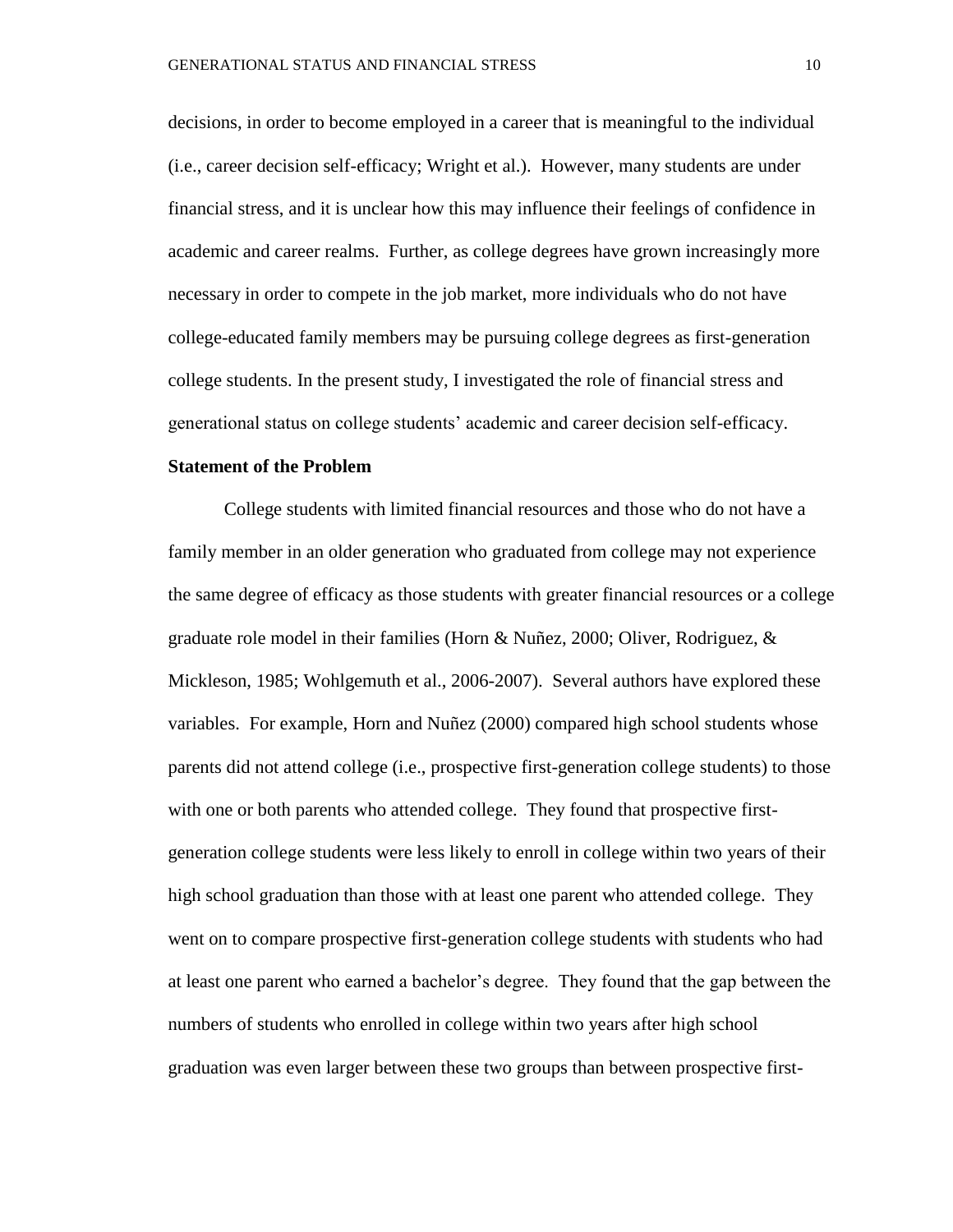generation college students and those with at least one parent who attended but did not complete college. Horn and Nuñez also found lower levels of self-efficacy for prospective first-generation college students than for those with at least one parent who attended college or completed a college degree.

I am particularly interested in learning more about the experiences of students who do not have a college graduate role model in their family (often referred to as *firstgeneration college students*). Previous research that has examined first-generation college students has identified issues and characteristics that are unique to this population. For example, first-generation college students have been found to have a higher dropout rate than continuing-generation college students. Chen (2005) found that 43% of first-generation college students dropped out of college. This rate was only 4% higher than the dropout rate of students whose parent(s) attended some college. More surprising was the low dropout rate of 20% for students with at least one parent who had a bachelor's degree or higher. With regard to degree attainment, first-generation college students were found to be more likely to attain a 2-year degree (23%) than were those whose parent(s) had some college  $(14\%)$  or a 4-year degree  $(7\%)$ , but were less likely than these two groups to attain a 4-year degree (24% compared with 39% and 68%, respectively). Based on Chen's findings, it is clear that parental education levels can influence the level of education attained by their children. However, research is needed to investigate the specific mechanisms that influence academic success for firstgeneration college students.

Previous research has found that many first-generation college students come from low-income families. For example, Horn and Nuñez (2000) found that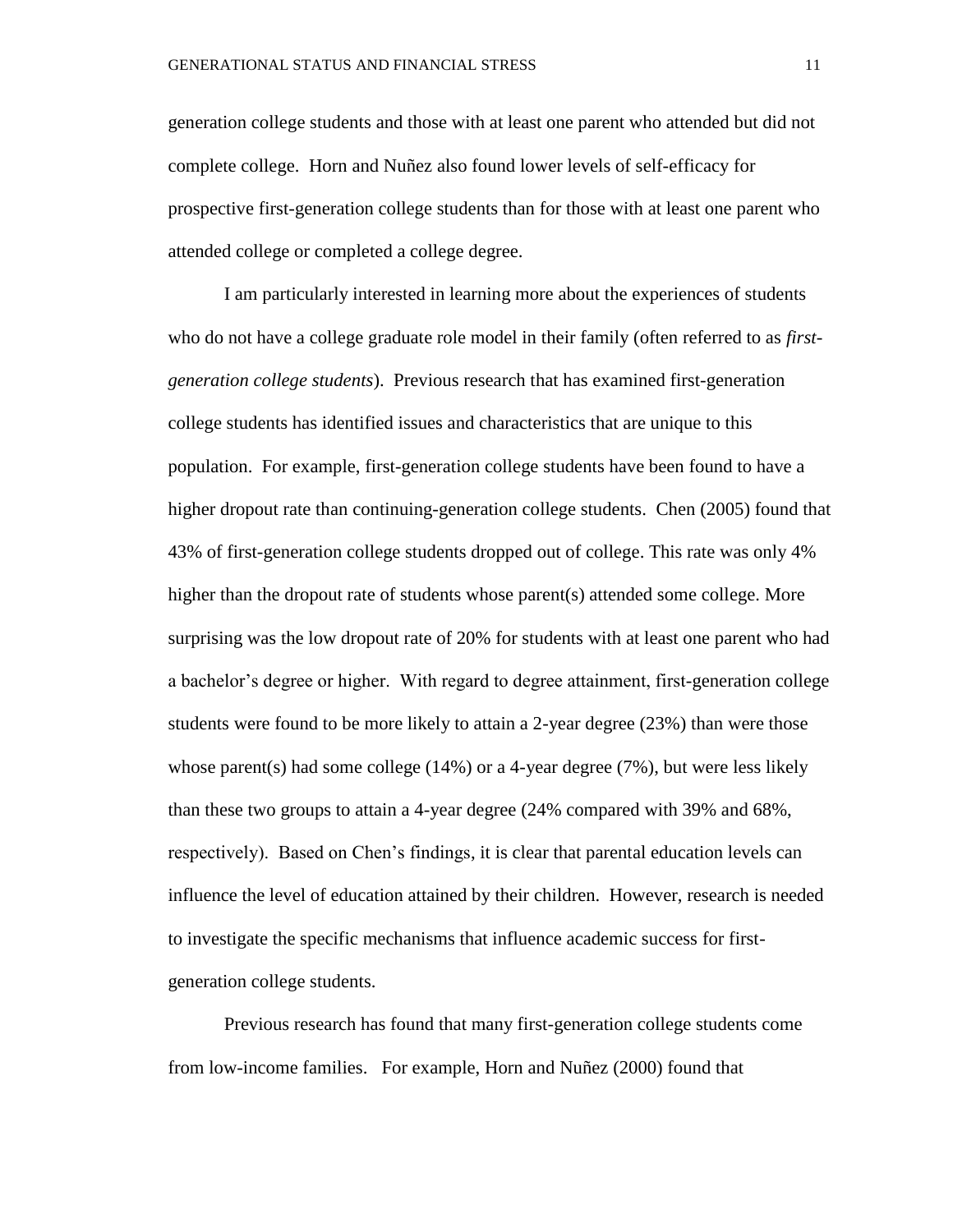approximately 50% of students whose parents never attended college were from lowincome families. For students whose parents had some college or had attained a degree, this percentage dropped to approximately 30% and 10%, respectively. Regardless of parental education level, these percentages indicate a large number of students from lowincome families who may be unable to provide financial assistance for the student to pursue post-secondary education (Horn & Nuñez, 2000). For example, 59% of all undergraduate applicants at Ball State University were found to need financial aid; however, only 63% of their total need, on average, was met through financial aid programs (College Data, 2009), leaving the rest the responsibility of the students or their families. For students whose parents are unable to assist them financially, college could be a challenging experience. The lack of financial support could lead to financial stress in several ways. The students may have to work long hours to cover educational costs, or they may take out loans and feel pressure to finish college in order to pay back their debts (Kadison & DiGeronimo, 2004).

The present study addressed this problem by examining the contextual factors that are salient for college students (i.e., financial stress and generational status) and the influence these have on cognitive factors important to one's experience in college. Specifically, I sought to learn about the effects of generational status and financial stress on college students' academic self-efficacy and career decision self-efficacy.

### **Definition of Important Terms**

**Financial stress.** Financial stress is defined as "an individual's judgments about and emotional responses to his or her financial condition" (Prawitz et al., 2006, p. 34).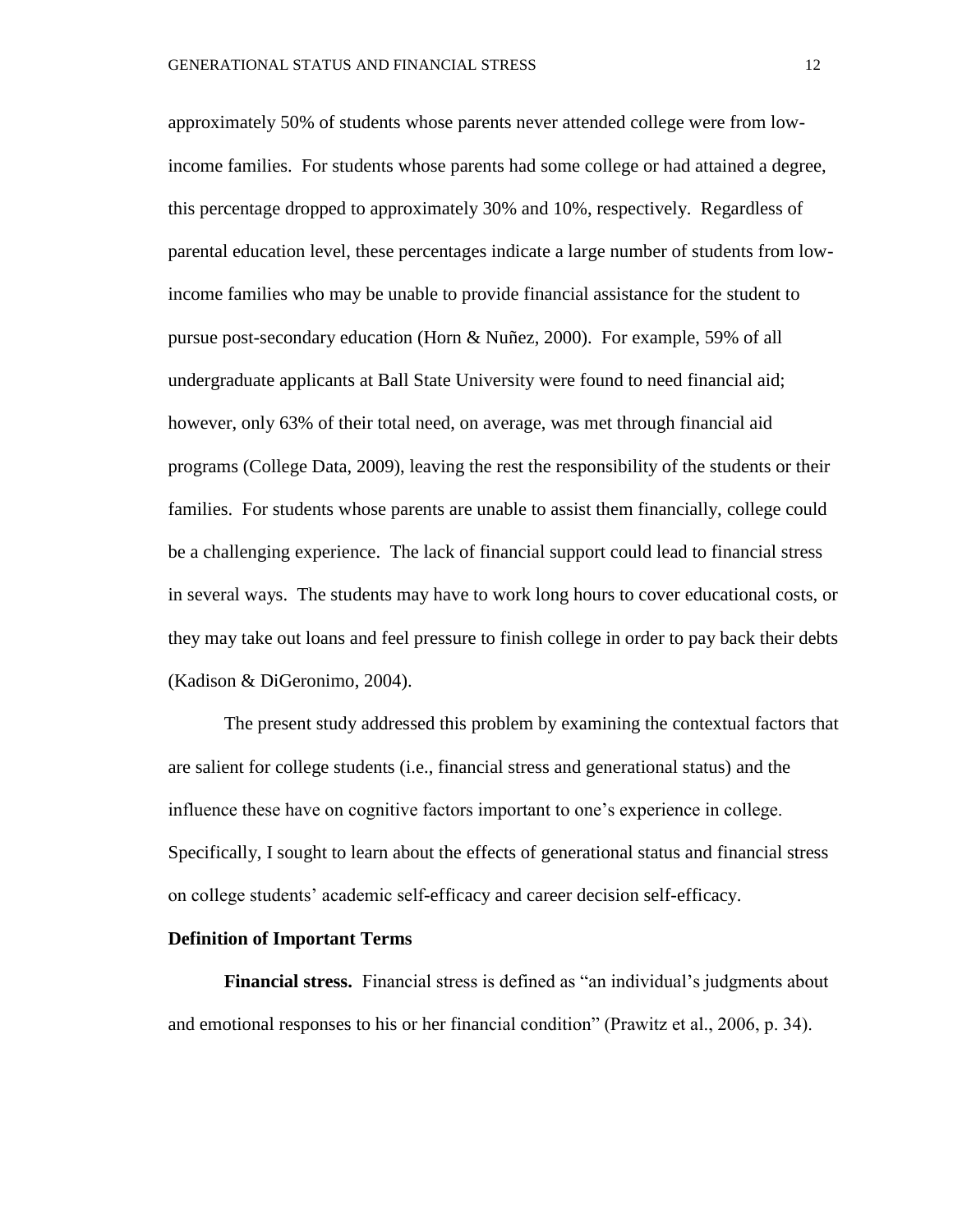**Generational status.** Generational status is defined by whether participants consider themselves to be first-generation or continuing-generation college students. *First-generation college students* are students who lack, or perceive themselves to lack, a family member in an older generation who graduated from a 2-year or 4-year postsecondary educational institution. *Continuing-generation college students* are students who have, or perceive themselves to have, a family member in an older generation who graduated from a 2-year or 4-year post-secondary educational institution.

**Self-efficacy.** Self-efficacy is defined as one's belief in one's own ability in a particular situation or environment (Lent, Brown, & Hackett, 1994).

*Academic self-efficacy***.** Academic self-efficacy is defined in the present study as college students' beliefs in their own abilities to perform academic tasks (Solberg, O'Brien, Villarreal, Kennell, & Davis, 1993) and is based on Albert Bandura's definition of self-efficacy (Bandura, 1977).

*Career decision self-efficacy***.** Career decision self-efficacy, as with academic self-efficacy, is based on Bandura's (1977) definition of self-efficacy but was also derived from the combination of Bandura's Social Cognitive Theory and the career literature (Betz & Hackett, 1981). Career decision self-efficacy is defined as the belief in one's abilities to make career-related decisions (Betz & Taylor, 2001) and is important because of its influence on eventual employment in a career that is meaningful to the individual (Wright et al., under review).

### **Social Cognitive Career Theory**

Social Cognitive Career Theory (SCCT; Lent et al., 1994) provided a framework for understanding contextual and cognitive factors relevant to one's college experience.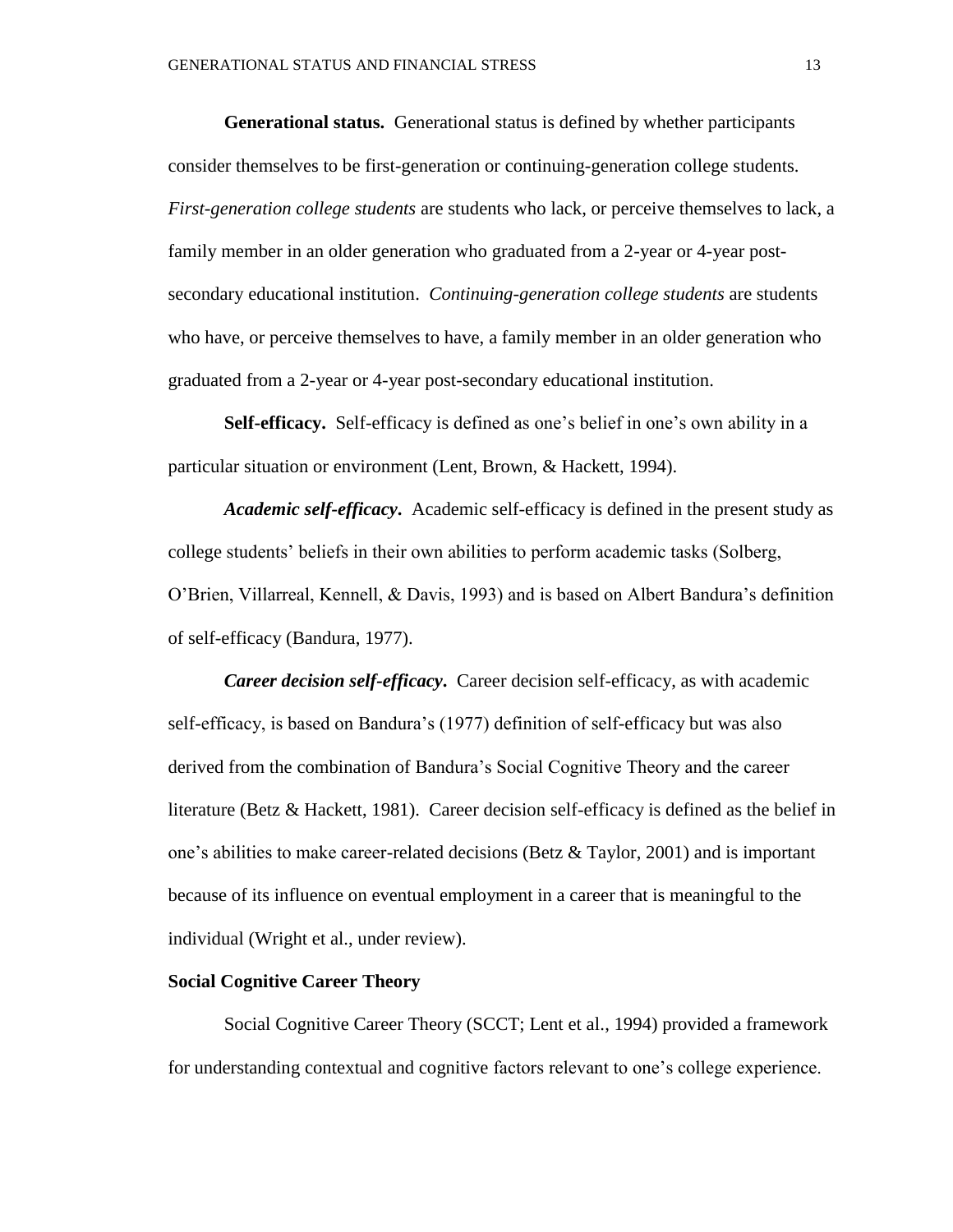SCCT was designed to examine the process of initial career development, including academic behaviors (Lent et al., 1994). The theory has generated a significant amount of research that has provided empirical support for the theory and its propositions (e.g., Lent, Brown, Gore, 1997; Lopez, Lent, Brown, & Gore, 1997; Ochs & Roessler, 2004). As Lent et al. (1994) described, SCCT was based on Bandura's Social Learning Theory (SLT) and thus provided a link between educational and career development and psychosocial development. According to Lent and colleagues, SCCT is especially appropriate for individuals in college, as this is a crucial time for career development and decision-making.

SCCT incorporates factors both within and outside of the individual that are theorized to influence one another directly, indirectly, and reciprocally (Lent et al., 1994). The first of these factors is termed person inputs. These include, but are not limited to, biological predispositions for certain skills or vocational behaviors, gender, race/ethnicity, and disability/health status (Lent et al.). Another component of the theory is background contextual affordances (i.e., distal contextual factors) such as career role models (Lent et al., 2000). These include influences from one's background prior to entering college. That is, they are temporally distal to the college experience (Lent et al., 2000). Lent et al. (1994, 2000) recognized the importance of one's upbringing, societal messages one receives, cultural variables (e.g., cultural values about education or career), the presence of a career-related role model, and a host of other factors outside of the person's control on one's career development. Thus first-generation college students may have different experiences from students who are not the first in their families to graduate from college.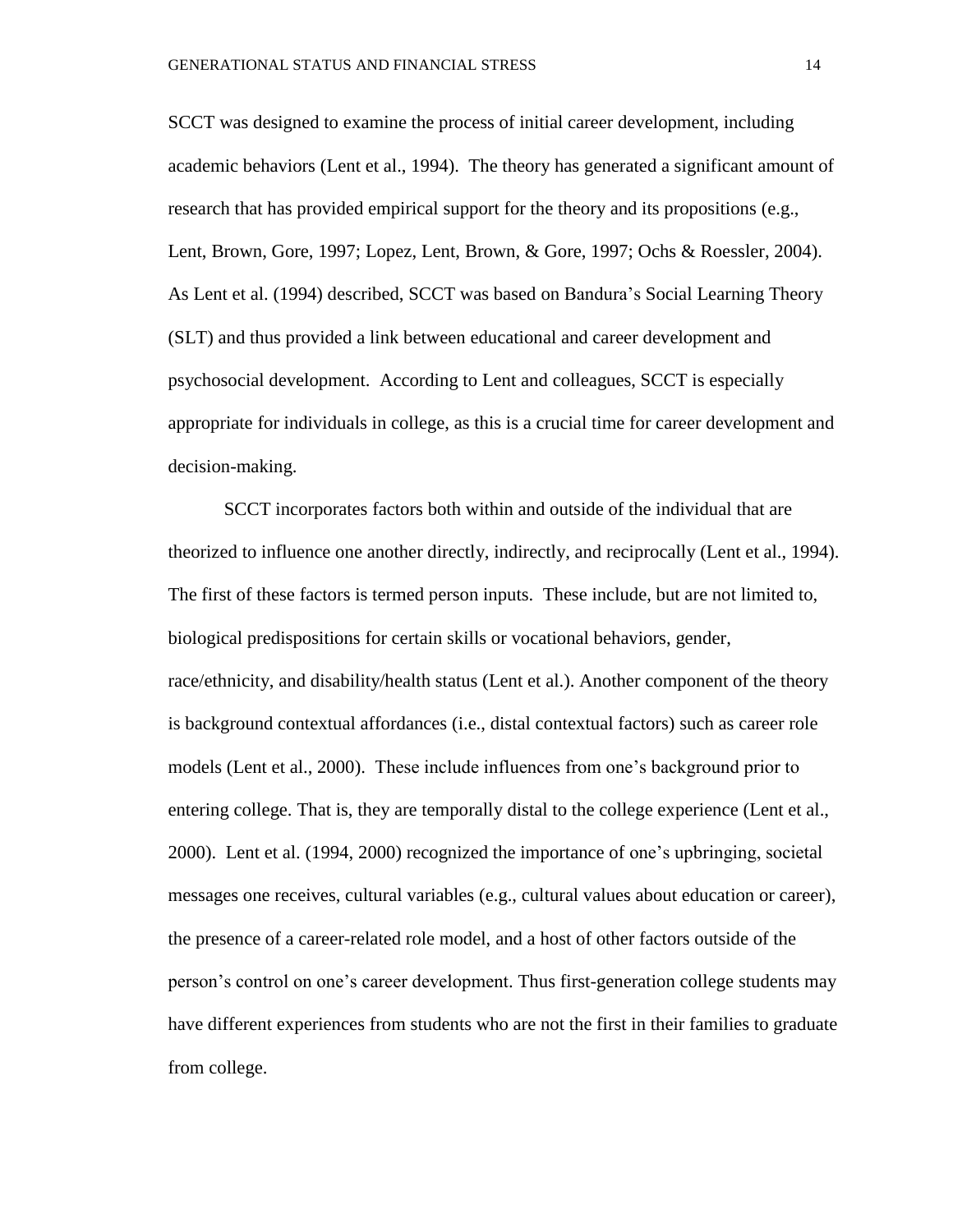SCCT posits that the influence of past experience, observation of others, and/or one's physiological or affective state can influence the development of self-efficacy (Lent et al., 1994). Self-efficacy influences interests, goals, and actions (Lent et al.). According to SCCT, supports or barriers in an individual's current environment (i.e., proximal contextual influences) also influence one's goals and actions (Lent et al., 2000). Funding for education could function as a support or barrier to efficacy beliefs, depending on the individual's perception of his/her financial situation.

This leads to a final important point about SCCT, that is the underlying assumption that individuals construct meaning from interaction with environmental factors rather than reacting in a pre-determined way to stimuli (i.e., constructivist approach; Lent, Hackett, & Brown, 1999). In this way, the factors that are present in one's environment are determined to be important or not important, supports or barriers, relevant or irrelevant, by the individuals themselves. In keeping with the cognitive constructivist approach, it is not up to a researcher to define specific aspects of participants' experiences. Rather, these definitions should be based on each individual's perceptions of contextual factors (Lent et al.).

### **Purpose of the Study**

The purpose of the present study was to explore college students' levels of financial stress and generational status in relation to social cognitive variables. SCCT (Lent et al., 1994) provided a framework for the present study. The findings from the present study may assist in extending SCCT by examining two proximal and two distal contextual variables that have not been studied extensively within this theoretical framework. The present study also examined multiple components of SCCT in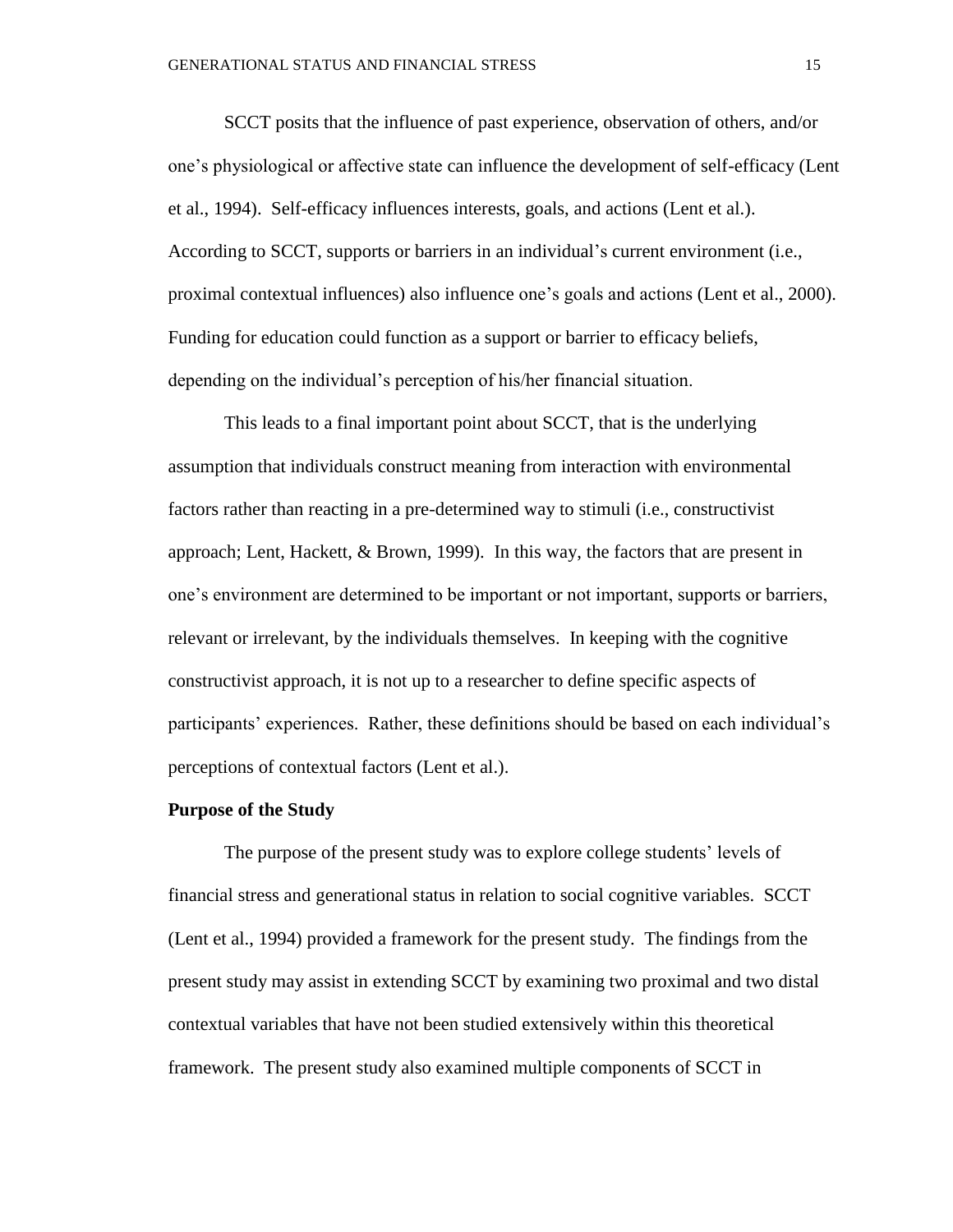combination, rather than treating them as isolated variables as some past researchers have done (e.g., Ali & Saunders, 2006; Harackiewicz, Durik, Barron, Linnenbrink-Garcia, & Tauer, 2008; Hellman, 1996). Finally, the present study examined the subjective experiences of college students rather than focusing on objective measures such as GPA or re-enrollment. Driven by the underlying assumptions of SLT (Bandura, as cited in Lent et al., 1994), this approach was intended to help highlight and better understand the influence that contextual factors have on academic self-efficacy and career decision selfefficacy for college students who are enrolled in a 4-year university.

### **Significance**

The present study has both practical and theoretical significance. The findings may be used to better inform stakeholders (e.g., students, parents or family members, professors, college administrators, financial lenders, scholarship/grant providers, potential employers) of factors that can influence college students' academic self-efficacy and career decision self-efficacy. These variables have been linked to college students' experiences, including their performance in (e.g., GPA) and persistence with (i.e., reenrollment, retention, graduation) college (e.g., Gore, 2006; Robbins et al., 2004; Robbins et al., 2009). With the current national college drop-out rate falling around 35% from freshman to sophomore year and the graduation rate only around 45% for 2-year and 4-year degree-seekers (ACT, 2009), the results of the present study can guide stakeholders in focusing interventions to improve college performance or persistence for first-generation college students and for those with differing levels of financial stress during college. With regard to theory, the present study examined first-generation college students using SCCT. While SLT has been used in a few studies of first-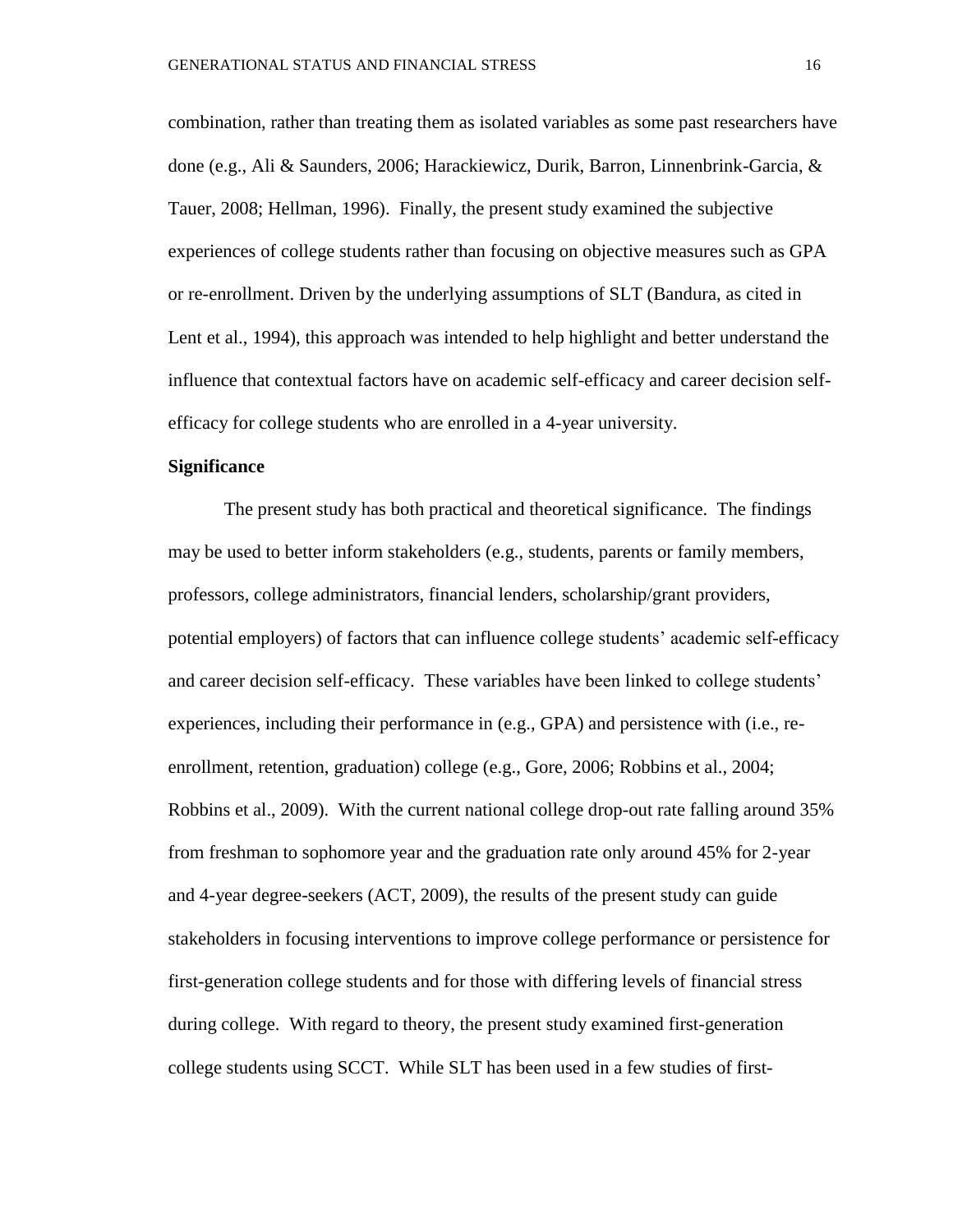generation college students' self-efficacy (e.g., Majer, 2009; Ramos-Sánchez, & Nichols, 2007), no studies were found to utilize multiple components of SCCT with this population. The present study will serve to provide empirical evidence for specific components of SCCT.

### **Research Questions/Hypotheses**

The present study explored contextual factors that occurred prior to participants' entrance into college (i.e., distal contextual factors) separately from contextual influences that existed during participants' college experience (i.e., proximal contextual influences). The distal contextual factor of interest here was generational status and the proximal contextual influence of interest was the level of financial stress while in college. The research questions explored in the present study were:

- 1) Will college students express different levels of academic self-efficacy and career decision self-efficacy, based on the distal contextual factor of generational status?
- 2) Will college students express different levels of academic self-efficacy and career decision self-efficacy, based on the proximal contextual factor of financial stress?

In order to answer these questions, the following hypotheses were tested:

H1: First-generation college students will express lower levels of academic selfefficacy and career decision self-efficacy than continuing-generation college students.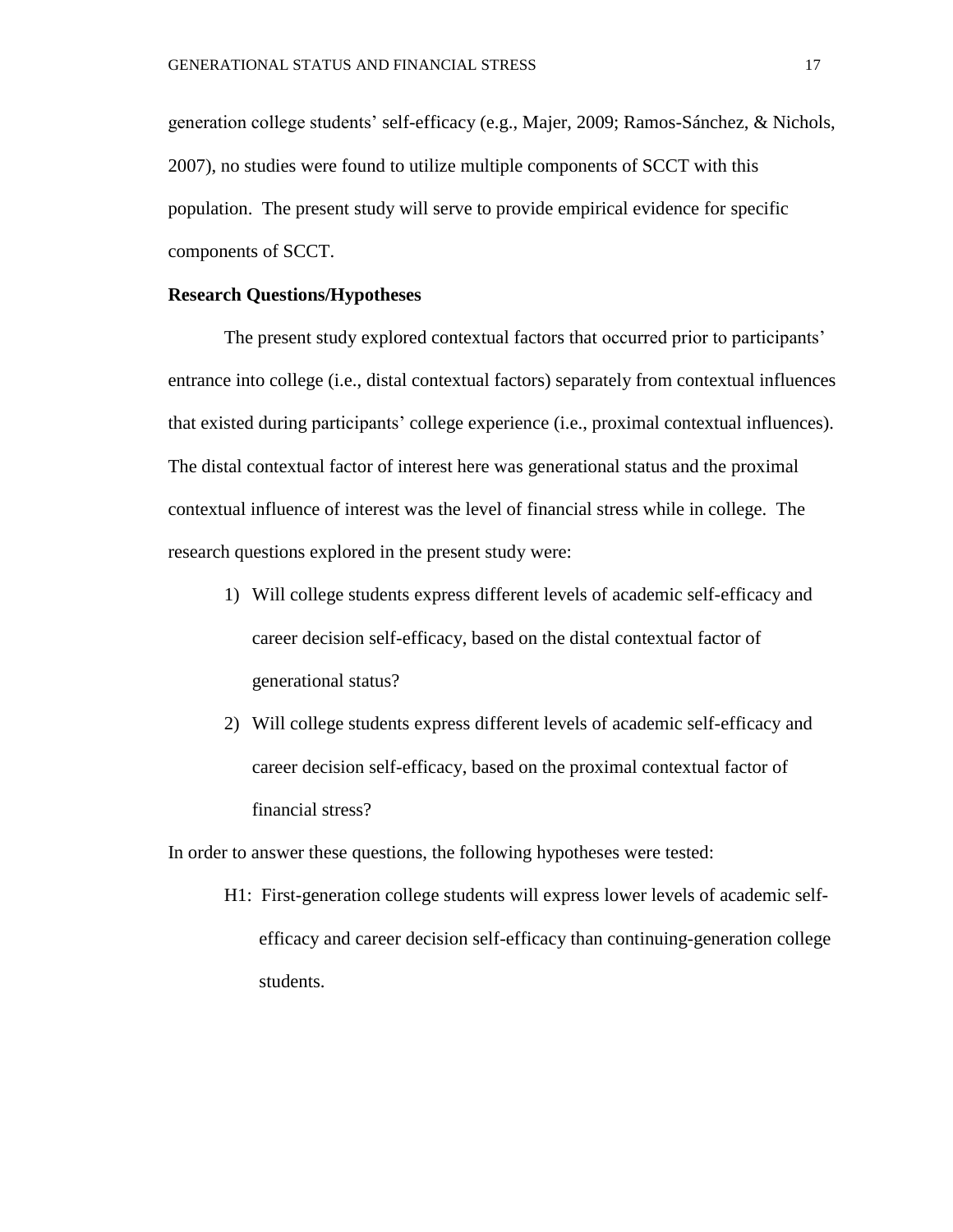H2: College students with high financial stress will express lower levels of academic self-efficacy and career decision self-efficacy than those with low financial stress.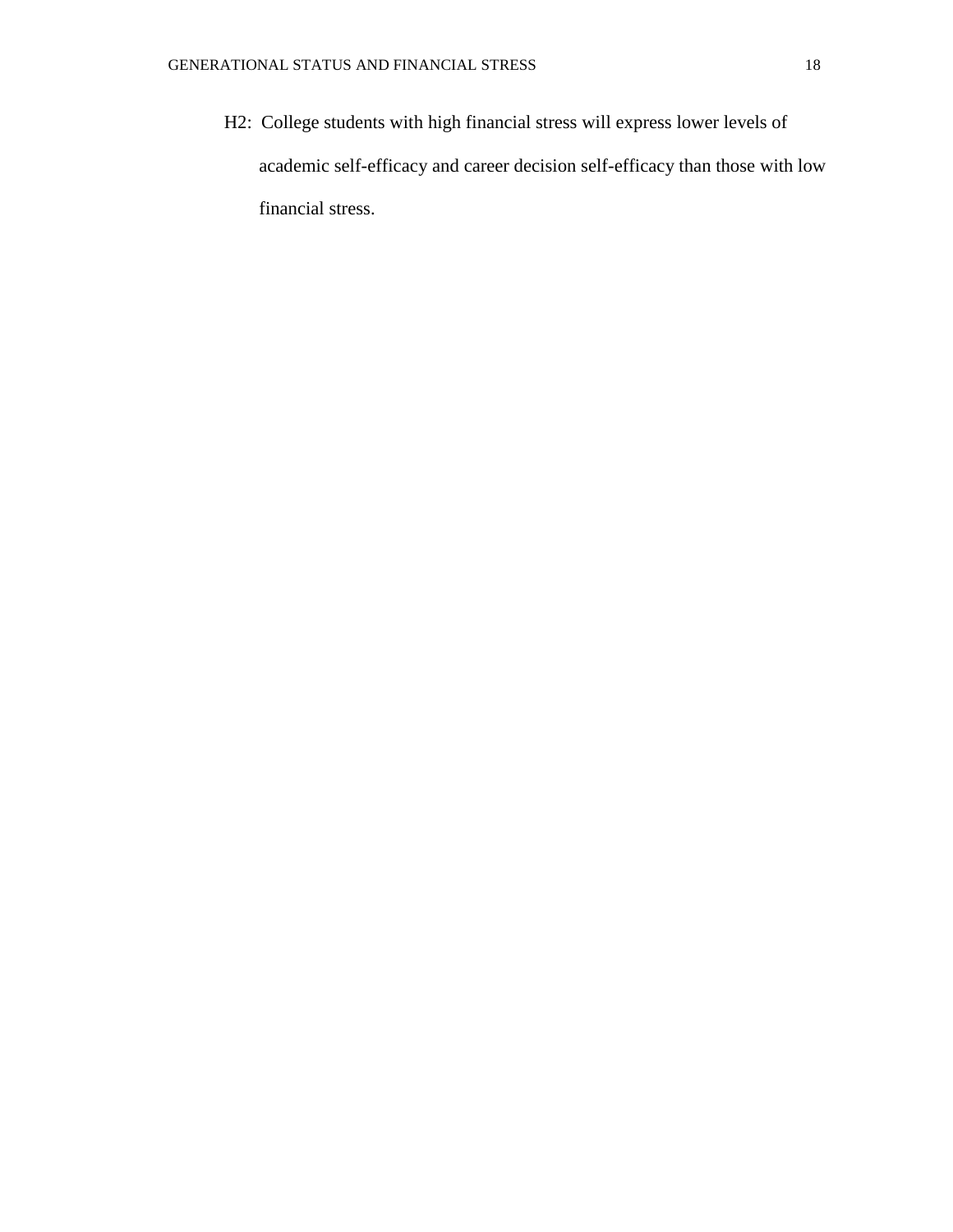### **Chapter Two**

Imagine you have never been outside of your hometown. Now imagine you are given a map and told you can go out on your own to one of the locations that have been marked on the map. However, if you choose to do this, there are some challenges you will have to overcome. First of all, you will have to choose which location to set as your destination. Secondly, your trip will cost you money that you may have to earn along the way or pay back when you are done. In addition, you are told that you can ask for directions but you have to figure out who the right people are to help you, find them, and avoid the ones who will lead you in the wrong direction. And above all else, you need to bring back a token that proves how far and how long you traveled. Would you go? How would you decide? If you look to your parents, would one or both be able to guide you from their own experience? Will they expect you to go or will you have to convince them that it is a good idea? What about other family members? Do you look to grandparents, aunts, or uncles who may have travelled this path?

This description is analogous to the decisions and challenges faced by college students. Financial worries are salient for many college students, especially in difficult economic times (Kadison & DiGeronimo, 2004). Students who receive financial assistance from family members can see the sacrifices made for them and may feel guilty about the burden this places on the family. Students who take out loans are responsible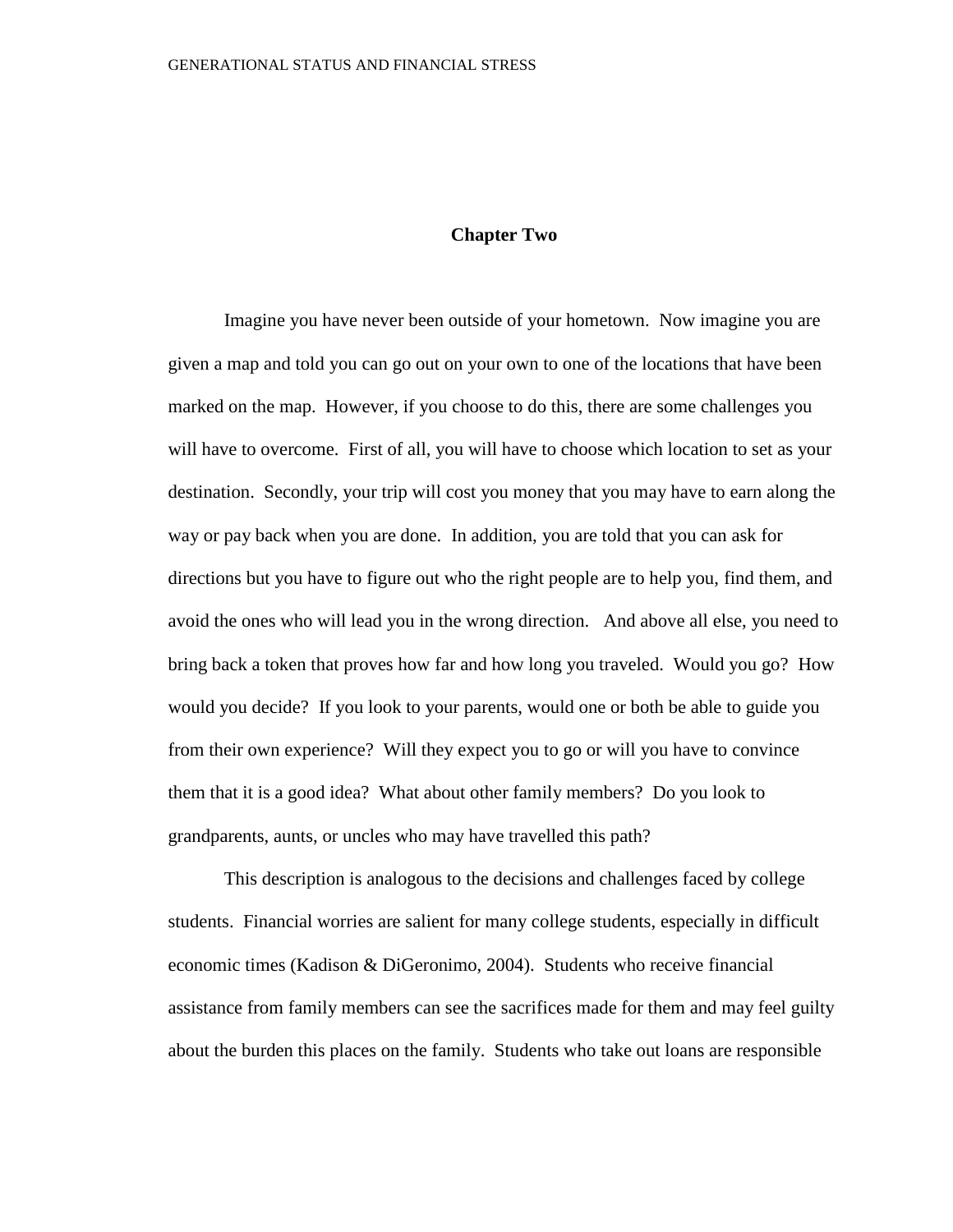for re-paying them eventually (Kadison & DiGeronimo). Those who need to work to support themselves through college may have less time to spend on homework, may have to miss class to work (or vice versa), and may have trouble concentrating on school when financial needs are left unmet (Kadison & DiGeronimo). This added burden combined with growing costs of tuition and other, often less obvious, costs of going to college (e.g., travel, books, fees, computers, housing) make financial stress an important factor to examine in research on college students' academic and career development.

Students who do not have a family role model who is a college graduate (i.e., first-generation college students) are also at-risk for having a difficult college experience. These students may have different beliefs about college and careers than those who had a college graduate role model in their family (Lent et al., 1994, 2000). It has also been found that first-generation college students are more likely to be from low-income families (Horn & Nuñez, 2000) and so they may not be able to rely on family members for financial assistance.

What has yet to be seen is how these two variables influence individuals' beliefs in their ability to complete the academic and career related tasks necessary to earn a bachelor's degree and gain meaningful employment. In order to better understand these variables, a review of the literature will be conducted following an in-depth discussion of the theoretical framework for the present study.

#### **Social Cognitive Career Theory**

Social Cognitive Career Theory (SCCT) provides a framework to understand the experience of first-generation college students and college students with varying levels of financial stress. SCCT was based on Bandura's Social Learning Theory (SLT) and was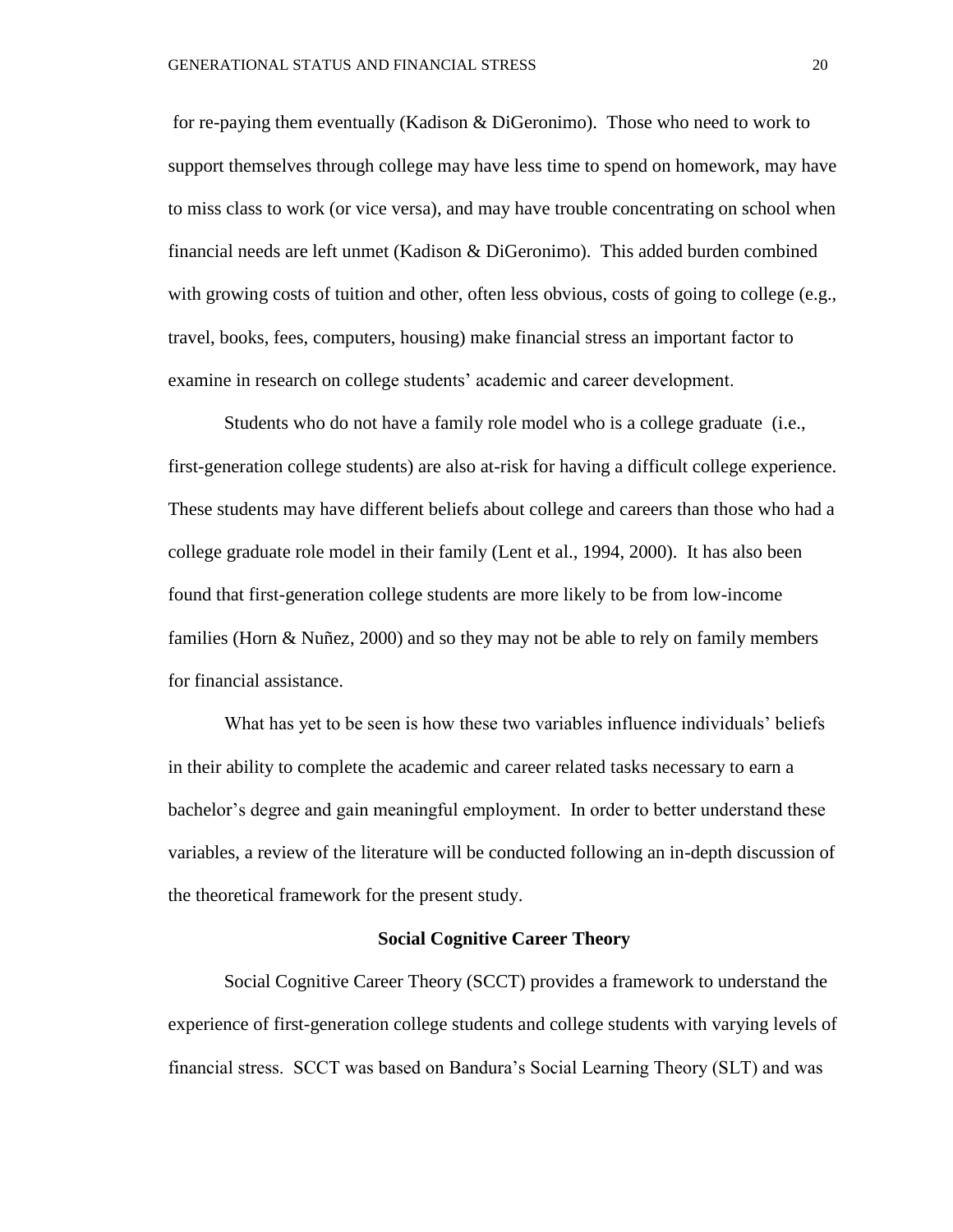first proposed by Lent et al. (1994). SCCT provides a link between education/career development and psychosocial development. The theory incorporates both internal and external factors, which have been found to be directly, indirectly, and reciprocally related (e.g., Lent et al., 1997; Lopez et al., 1997; Ochs & Roessler, 2004).

Lent et al. (1994) theorized that background contextual affordances and person inputs affect individuals before they enter college. Background contextual affordances are external factors such as culture and/or gender role socialization, opportunities to develop interests, and exposure to role models (e.g., a family member who is a college graduate). These affordances are considered distal because they exist prior to the development of career-related interests and may serve as supports or barriers for the individual's academic and career pursuits (Lent et al., 2000). Person inputs are internal factors and include biological predispositions (e.g., intellectual ability) gender, race/ethnicity, and disability status (Lent et al., 1994). Person inputs are theorized as having three possible modes of influence over an individual's career-related interests and behaviors. According to Lent et al., these three modes include a precursory influence, a moderating influence, or a direct facilitation/deterrence. Researchers have examined the relationship of person inputs to educational and career-related factors. For example, Kelly, Gunsalus, and Gunsalus (2009) utilized SCCT to examine the influence of race on social cognitive predictors for Korean American students. The authors found similarities between American and Korean American college students with respect to goal development.

Person inputs and background contextual factors can influence one another directly (Lent et al., 2000). For example, opportunities for developing career interests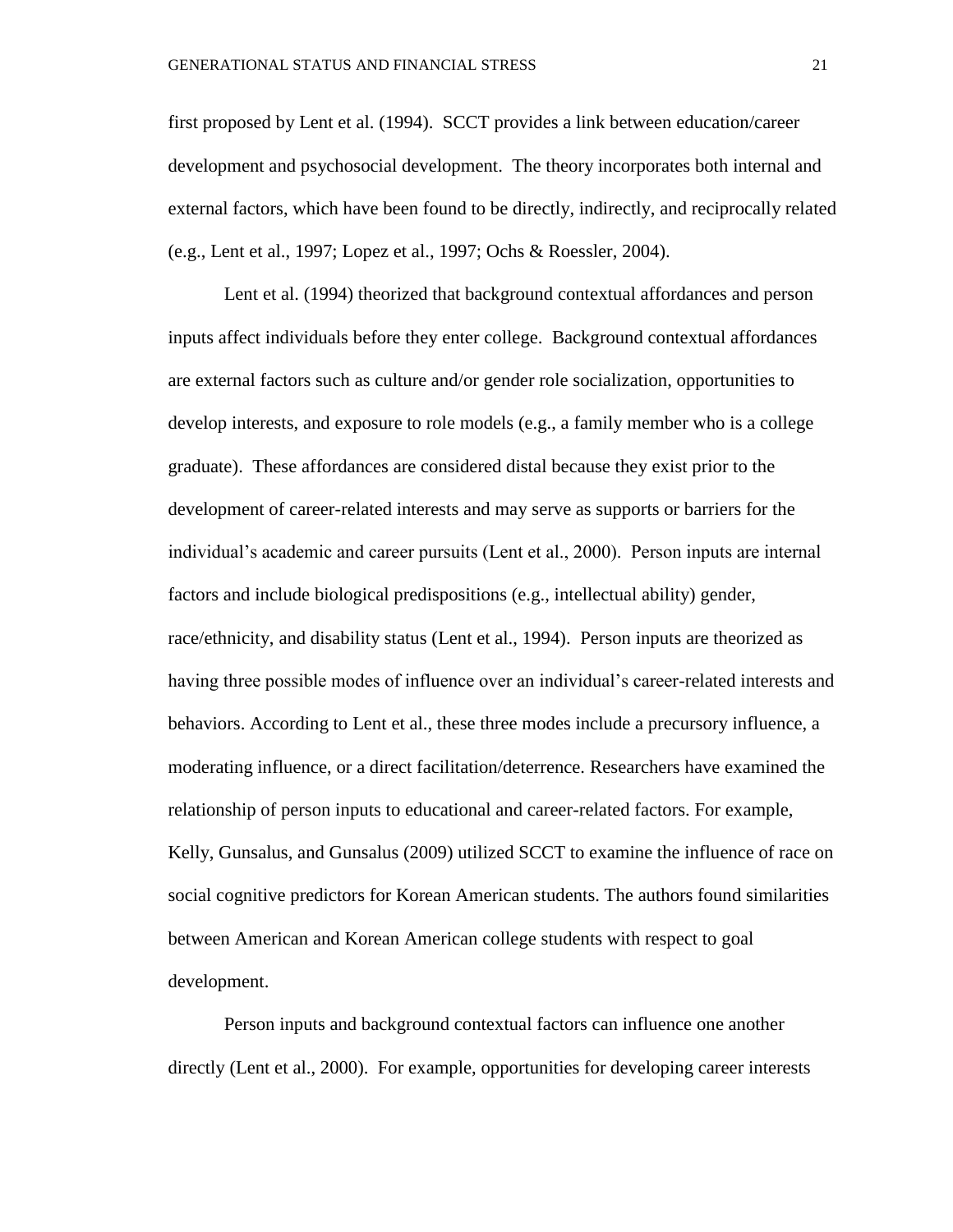may be influenced by the gender-role socialization messages (background contextual affordance) for individuals of a particular gender and/or race/ethnicity (person inputs). Rivera and colleagues utilized SCCT to examine career barriers for Hispanic women (Rivera, Blumberg, Chen, Ponterotto, & Flores, 2007). The authors used path analysis in order to determine which of two models best fit this population. Their findings indicated that self-efficacy beliefs were predictive of career choice regardless of whether careers being considered were male- or female-dominated careers. The authors recommended that career counselors working with Hispanic women assess individuals' self-efficacy beliefs in order to determine whether these self-evaluations need to be enhanced so that other career choices might be considered.

Background contextual affordances and person inputs also directly affect learning experiences (Lent et al., 2000). Learning experiences provide sources of self-efficacy for academic and career interests and choice behaviors (Lent et al., 1994; Lent et al., 1999). Similar to Bandura's (1977) theory, Lent et al. (1999) described four sources of selfefficacy: mastery experiences (i.e., past success or failure), vicarious experiences (i.e., watching a role-model succeed or fail), social persuasion (i.e., encouragement or discouragement from others), and physiological and emotional states (e.g., high anxiety can negatively influence performance (Bandura, 1977)). Any or all of these learning experiences can directly influence one's academic and career self-efficacy and/or outcome expectations.

**Self-Efficacy**. Self-efficacy is an individual's belief in his or her own ability in a particular situation/environment, while outcome expectations include beliefs about the likely results of a particular action (Lent et al., 1994). Bandura described efficacy beliefs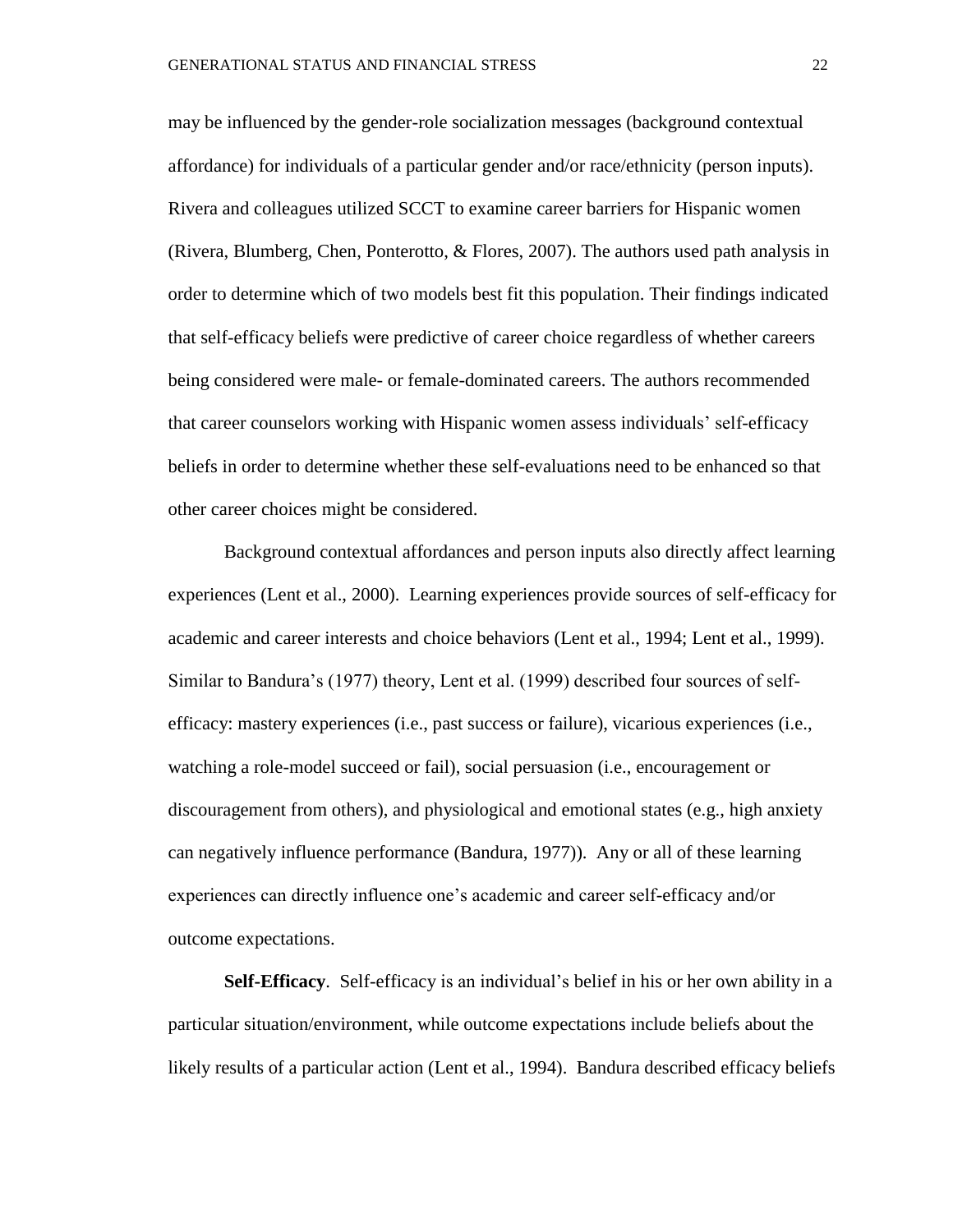as having varying strength, magnitude, and generality (i.e., situational vs. global). Although Carifio and Rhodes (2002) attempted to show that academic self-efficacy was purely a state variable, they found that there was a strong trait component to academic self-efficacy. This finding supports Bandura's assertion that self-efficacy can be both general and specific.

Self-efficacy has been found to influence a variety of factors such as academics (e.g., Bandura, Barbaranelli, Caprara, & Pastorelli, 1996), career (e.g., Rivera et al., 2007), pain (e.g., Bandura, O'Leary, Taylor, Gauthier, & Gossard, 1987), health behaviors (e.g., Collins, Lunos, & Ahluwalia, 2010; Yarcheski, Mahon, Yarcheski, & Cannella, 2004), and homelessness (e.g., Epel, Bandura, & Zimbardo, 1999). Researchers have provided evidence that individuals with greater self-efficacy have more adaptive coping (e.g., Epel et al.), exhibit positive health behaviors (Collins et al.; Yarcheski et al.), and strive for higher achievement (Bandura et al., 1996; Rivera et al.) than those with less self-efficacy. For the present study, the author focused on two specific forms of selfefficacy: academic and career decision self-efficacy.

*Academic self-efficacy*. Academic self-efficacy is defined as college students' beliefs in their own abilities to perform academic tasks (Solberg et al., 1993). A metaanalysis conducted by Multon, Brown, and Lent (1991) resulted in moderate effect sizes between academic self-efficacy and both academic performance and persistence. In addition, academic self-efficacy has been shown to have an influence on one's motivation and persistence in the face of adversity (Bandura et al., 1996; Miller, 2002). Specifically related to college outcome, self-efficacy beliefs can influence a student's decision to stay enrolled in college, transfer to another institution, or withdraw (e.g., Brown et al., 2008;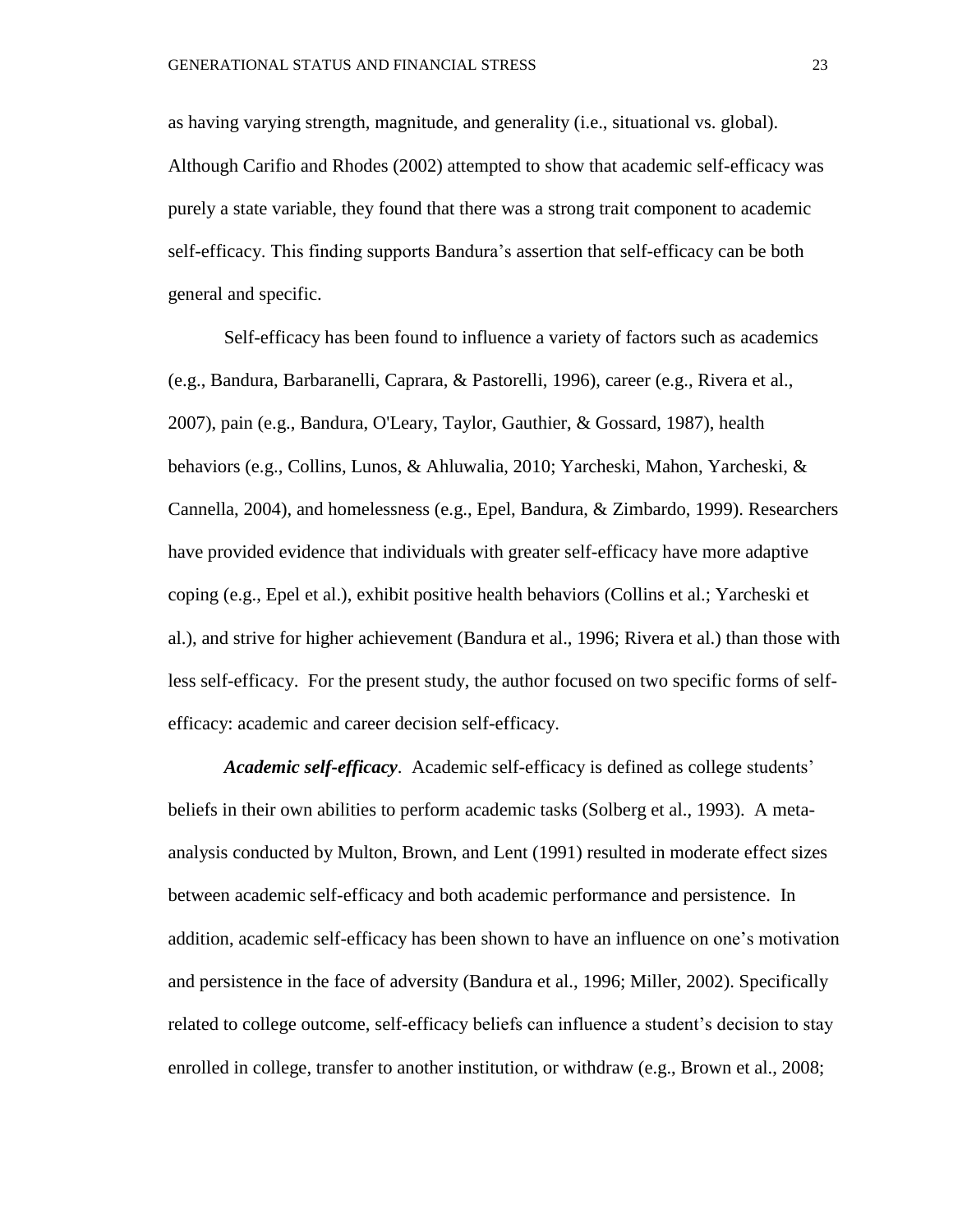see Robbins et al., 2004 for other examples). In addition, academic self-efficacy has been shown to be an important psychosocial and study skill factor that is predictive of college outcome (Robbins et al., 2004). This is especially true for freshmen and has been shown to be predictive above and beyond that of standardized test scores alone (Gore, 2006).

*Career decision self-efficacy*. According to Betz and Taylor (2001), career decision self-efficacy, or one's belief in one's abilities to make career-related decisions, is influenced by the same four sources as academic self-efficacy (i.e., past performance, vicarious learning, verbal persuasion, and emotional arousal; Bandura, 1977; Betz & Taylor, 2001). A number of researchers have conducted empirical studies examining career decision self-efficacy, and this variable has been linked to variables such as perfectionism (Ganske & Ashby, 2007) and vocational identity (Gushue, Clarke, Pantzer, & Scanlan, 2006). Career decision self-efficacy has also been found to be related to specific components of SCCT. For example, Gushue et al. (2006) found a relationship between perceptions of supports and barriers and career decision self-efficacy for Latino/a high school students. Rivera et al. (2007) found a relationship between career decision self-efficacy and role models (i.e., background contextual affordance). Ochs and Roessler (2004) found that career decision self-efficacy was predictive of intentions to explore careers for middle school students with varying disability statuses (i.e., person inputs).

According to SCCT, one's self-efficacy and/or outcome expectations directly and indirectly influence one's interests and choice behaviors (Lent et al., 1994). Choice behaviors include both goals and actions toward meeting these goals. Supports or barriers in one's immediate environment are believed to influence one's choice behaviors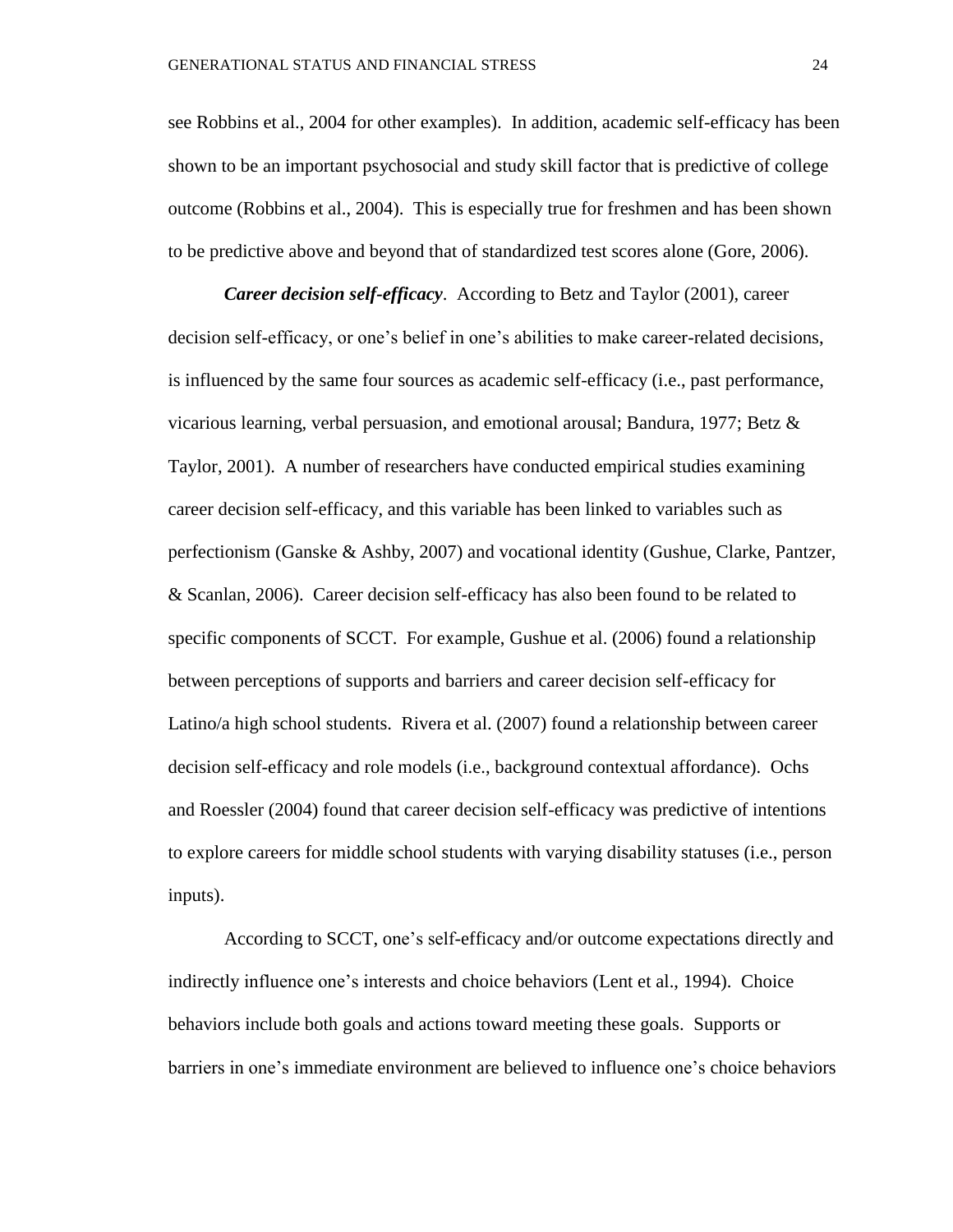(Lent et al., 1999, 2000). These immediate supports or barriers, known as proximal contextual influences, include availability of career network contacts, financial stress or support, and discriminatory hiring or acceptance practices (Lent et al., 2000).

SCCT is a respected and commonly used theory in the academic and career development literature. A considerable amount of research can be found regarding selfefficacy in general, and academic self-efficacy and career decision self-efficacy specifically. Researchers have demonstrated the importance of distal or proximal supports and barriers on academic experiences and career development. However, relatively little is known about the importance of two salient contextual affordances, generational status and financial stress, as they relate to college students' academic and career-decision self-efficacy. Studies that have examined at least one of these contextual affordances and at least one form of self-efficacy were the focus of the following review.

#### **Literature Review**

### **Method of the Review**

**Inclusion criteria.** In order to be included in the literature review, studies must have been published in a peer-reviewed journal after SCCT was introduced in 1994, and must have examined either generational status and/or financial stress in combination with academic and/or career decision self-efficacy. SCCT posits that self-efficacy is necessary in order for one to aspire to go to college or enter a particular career (Lent et al., 1994). Therefore, the related variables of educational aspirations and career aspirations will be included as part of the literature review. In addition, if studies that described sources of self-efficacy (Lent et al., 1994) as being important for student success in college were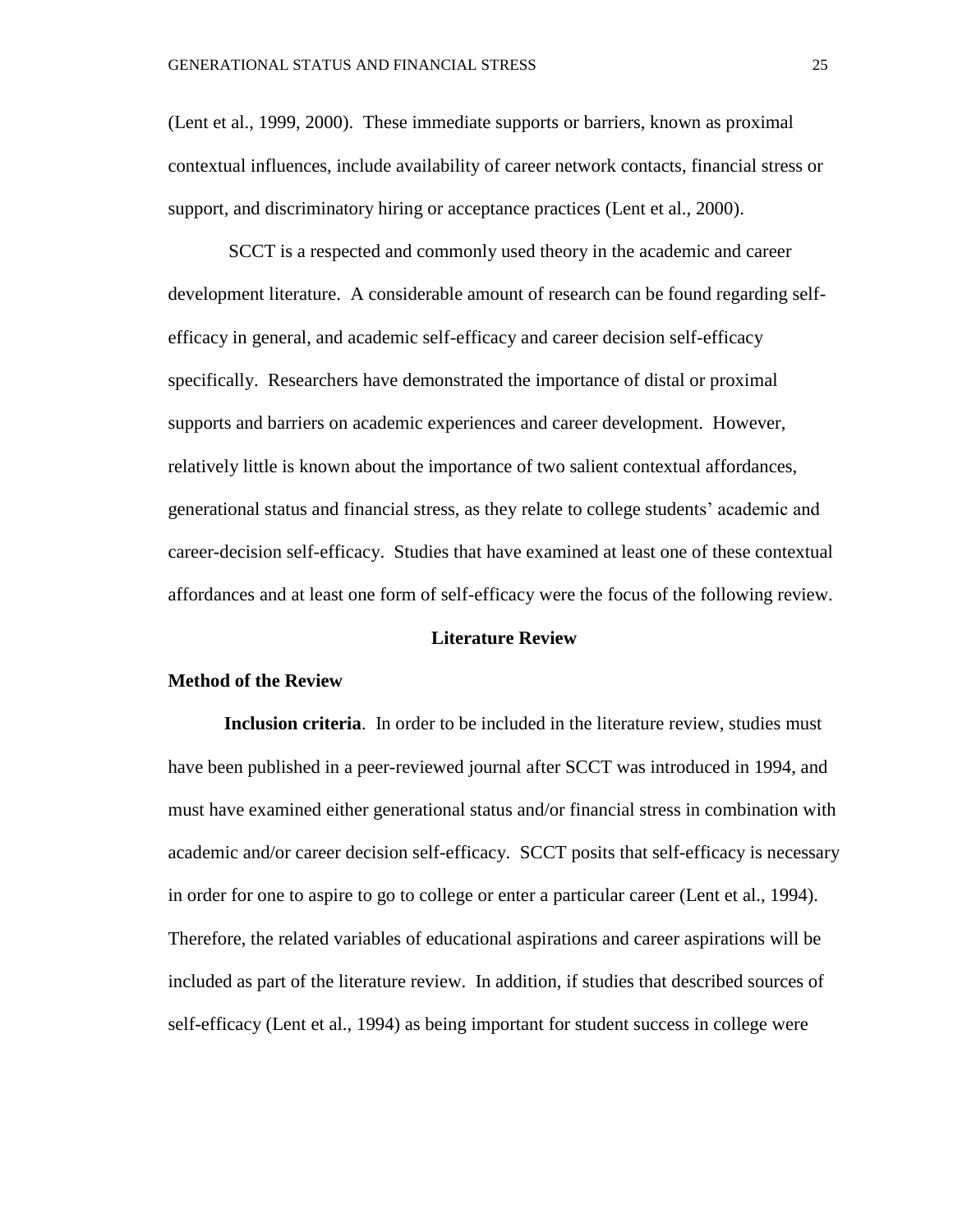found using the search terms listed here, these were also included, regardless of whether or not self-efficacy was measured.

**Procedure**. In order to locate these studies, the following search terms were used for each independent variable in combination with the search terms for each dependent variable:

- IV1: *generation(al), generation(al) status, first-generation, first-generation college, first-generation college student, college student, parental education level, familial support*
- IV2: *finances, financial, financial stress, financial strain, financial well-being, financial burden, financial difficulty, financial attitude, financial satisfaction, socio-economic, socio-economic status*
- DV1: *academic efficacy, academic self-efficacy, college efficacy, college selfefficacy, college student self-efficacy, efficacy, aspirations*
- DV2: *career efficacy, career self-efficacy, career decision efficacy, career decision self-efficacy, career decision-making, career decision-making efficacy, career decision-making self-efficacy, career decidedness, career indecision, vocational decision, occupational decision*, *career, career barriers, efficacy, aspirations*

PsychINFO, PsychArticles, Academic Search Premier, and ERIC databases were utilized. Studies that could not be retrieved in English through the author's university library or interlibrary loan program were not included, nor were studies that defined generational status in terms of immigration rather than college attendance. A total of 23 studies from 18 journals were identified for inclusion in the review across the four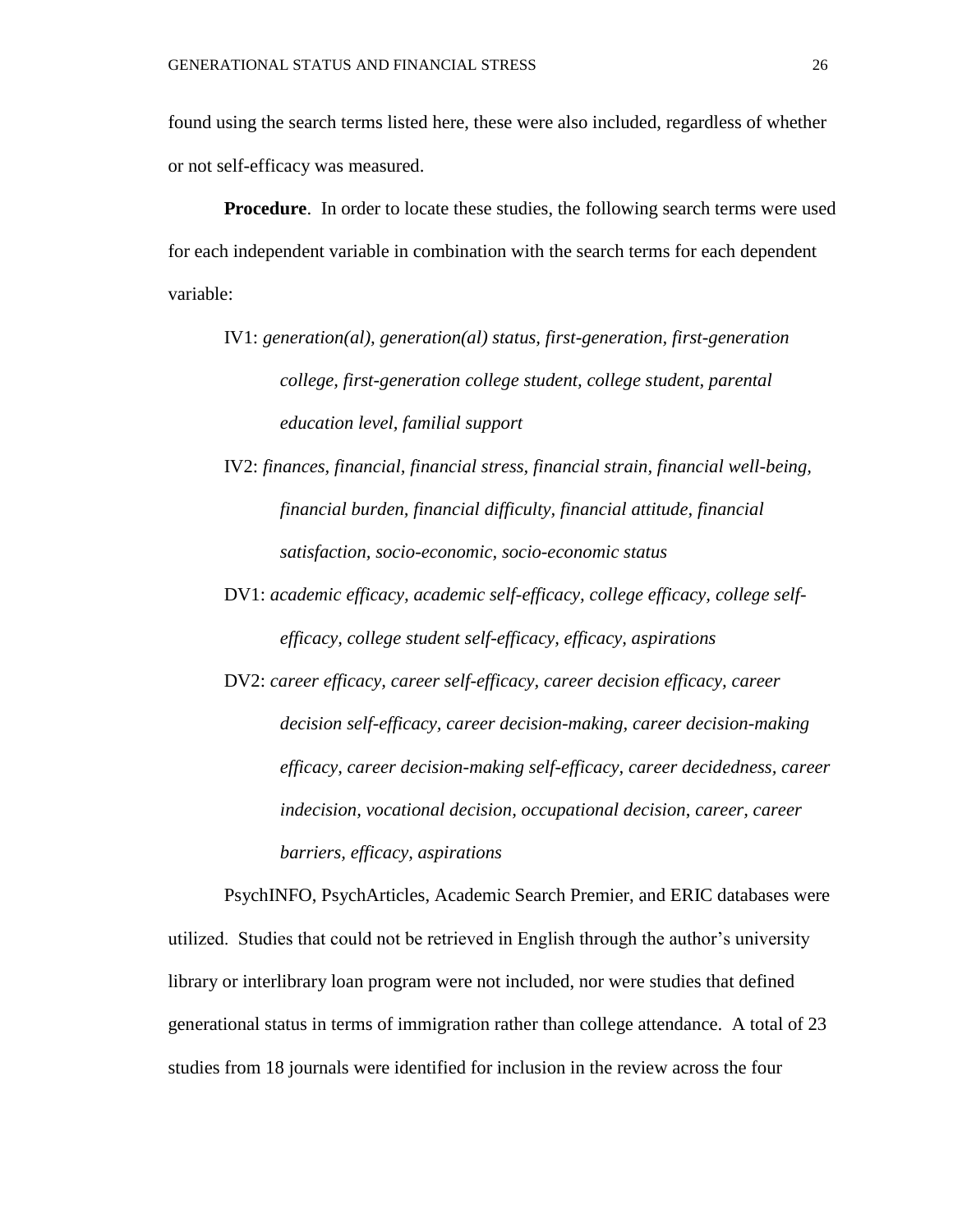variable combinations. Repetition came from the *College Student Journal* (3 studies), *Journal of College Counseling* (2 studies), and *Journal of College Student Development* (3 studies). The findings from the literature review will be discussed and analyzed in the following sections.

### **Generational Status and Academic Self-Efficacy**

Using the search terms and inclusion criteria listed above, 14 studies were found that were related to first-generation college students and academic self-efficacy. These studies came from the following 13 journals: *Career Development Quarterly*, *College Student Journal*, *Journal of Applied Research in the Community College*, *Journal of College Counseling*, *Journal of College Student Development* (2), *Journal of Diversity in Higher Education*, *Journal of Phenomenological Psychology*, *Journal of Social Issues*, *Journal of Social Psychology*, *Journal of the National Medical Association*, *Journal of Youth Adolescence*, *The ANNALS of the American Academy of Political and Social Science*, and *Urban Education*.

Researchers have studied first-generation college students in a variety of ways. Comparisons between first-generation and continuing-generation college students have provided a unique picture regarding academic self-efficacy and educational aspirations for this population. Beginning prior to entering college, differences can be seen between prospective first-generation college students and prospective continuing-generation college students. For example, Gibbons and Borders (2010) found that academic selfefficacy was lower for prospective first-generation college students (i.e., seventh graders) than for prospective non-first-generation college students. In addition, prospective firstgeneration college students perceived more barriers to college, such as lack of role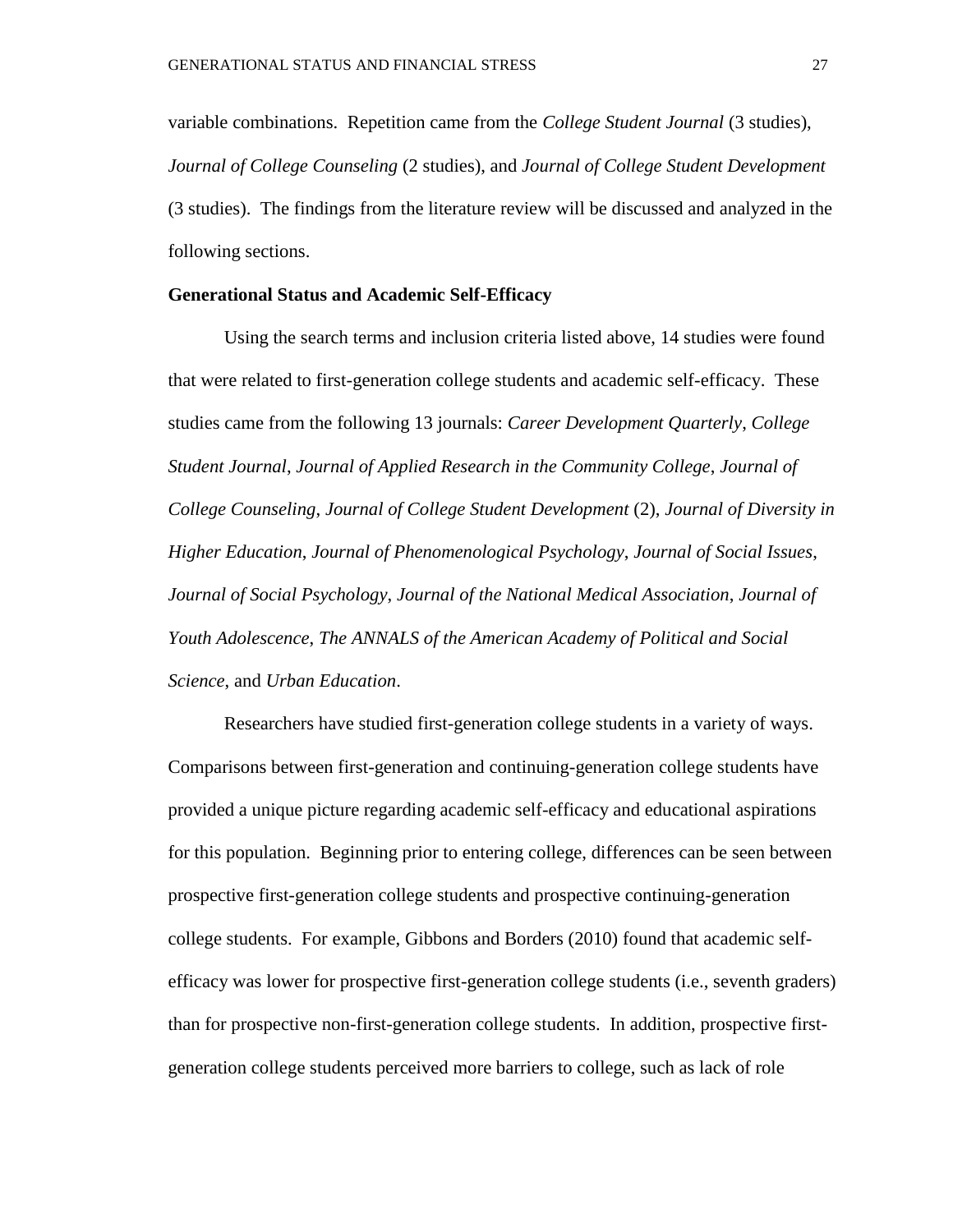models, negative role models, or finances, compared to prospective non-first-generation college students.

What was unclear in the study by Gibbons and Borders (2010) was whether the prospective students eventually entered college, since no follow-up was reported. Other authors, however, have examined this population over time. In a longitudinal study of first-generation college students, McCarron and Inkelas (2006) found a discrepancy between educational aspirations of prospective first-generation and continuing-generation college students with prospective first-generation college students primarily aspiring to less than a bachelor's degree. In addition, the participants were surveyed again eight years after high school graduation and it was found that a smaller proportion of the prospective first-generation college students had attained a bachelor's degree or higher compared to prospective continuing-generation college students. The former were also less likely to attain their educational goals than prospective continuing-generation college students.

Other studies have also found that parental education levels influence collegegoing aspirations of their children (Grodsky & Riegle-Crumb, 2010; Messersmith  $\&$ Schulenberg, 2008). Messersmith and Schulenberg asked about expectations regarding completion of college. Although they did not call it academic self-efficacy, they asked high school students if they "definitely won't, probably won't, probably will, or definitely will" graduate college with a 4-year degree. Therefore, it seems they were measuring the students' beliefs about their own ability to accomplish academic-related tasks. Regardless of the term used, the authors found a strong positive relationship between parental education level and expectations for college success (i.e., academic self-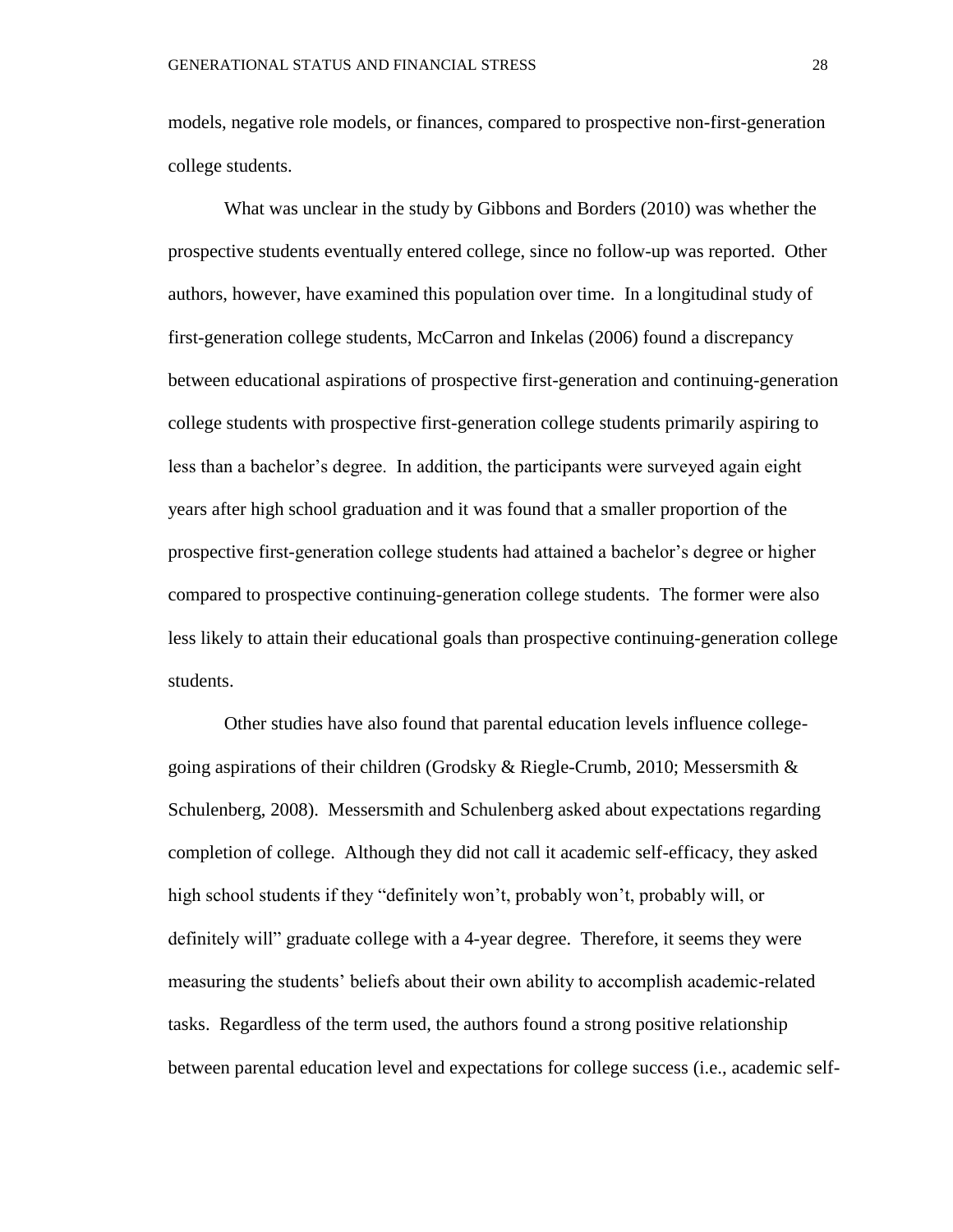efficacy). Interestingly, Kerpelman and colleagues found no such differences for African-American adolescents when exploring general self-efficacy, educational aspirations, and parental education levels (Kerpelman, Eryigit, & Stephens, 2008). However, they did find that parental support was positively related to educational aspirations and mother support was positively related to general self-efficacy. It remains unclear if these findings would be replicated if academic self-efficacy were studied.

One study found no difference between the related variable of academic confidence for first- and continuing-generation college students (Strage, 1999). However, this study only included students who were taking a Child Development class, and there were a small number of first-generation student participants  $(n = 43)$  compared with continuing-generation student participants in the study  $(n = 107)$ . This could limit generalizability because there may have been something unique about the students in the class, or the small sample size may have led to small correlations. Therefore, the results of that study should be considered with caution.

Hellman (1996) studied newly enrolled, first time students at a 2-year community college in the Midwestern region of the United States. Using a one-way ANOVA, the author determined that academic self-efficacy was lower for first-generation college students than those whose parents had earned a bachelor's degree or higher. In order to measure academic self-efficacy, the author used a single, 5-point Likert-type item that was developed for the study and had no prior validity established. In addition, the item asked students to rate their academic ability compared with the general population. As there is no psychometric evidence of the validity or reliability of this measure, these results should be considered with caution.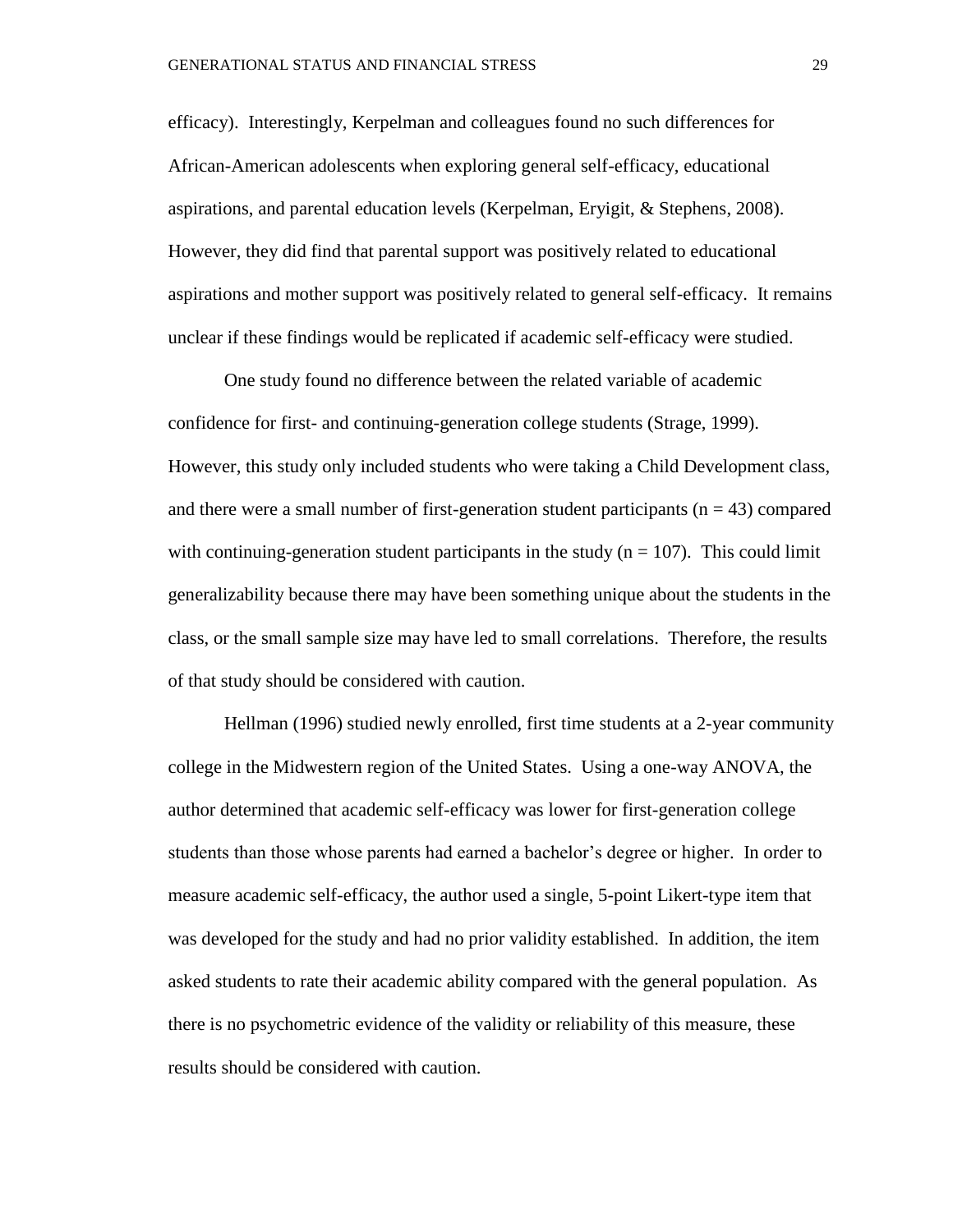More recently, Wang and Castañeda-Sound (2008) examined the influence of generational status, self-esteem, perceived social support, and academic self-efficacy on undergraduates' psychological well-being. Students self-identified as first-generation or continuing-generation college students. According to the preliminary analyses of demographic variables reported by the authors, first-generation college students were more likely to be ethnic minorities (especially Latino/a or Asian American), to come from poor, working class, or middle class families (as compared to upper middle class or upper class), and to be older than students who were not first-generation college students. Unlike Hellman (1996), Wang and Castañeda-Sound used the College Self-Efficacy Instrument (CSEI; Solberg et al., 1993), which has evidence of adequate reliability and validity. Therefore, the results from this study can be interpreted with more confidence than can those from Hellman's study. Findings from the study by Wang and Castañeda-Sound similarly indicated that academic self-efficacy was significantly lower for firstgeneration college students than continuing-generation college students. In addition, the interaction between generational status and support from family members was a significant predictor of well-being for first-generation college students only.

Researchers have also been interested in college performance (e.g., GPA) or college outcome variables (e.g., persistence, retention, graduation). Ramos-Sánchez and Nichols (2007) tested whether or not academic self-efficacy, as measured by the CSEI, was a mediator between generational status and either academic performance or college adjustment. In order to do this, they first determined that first-generation college students had lower levels of self-efficacy and academic performance, but equal levels of college adjustment to continuing-generation college students. The authors did not find that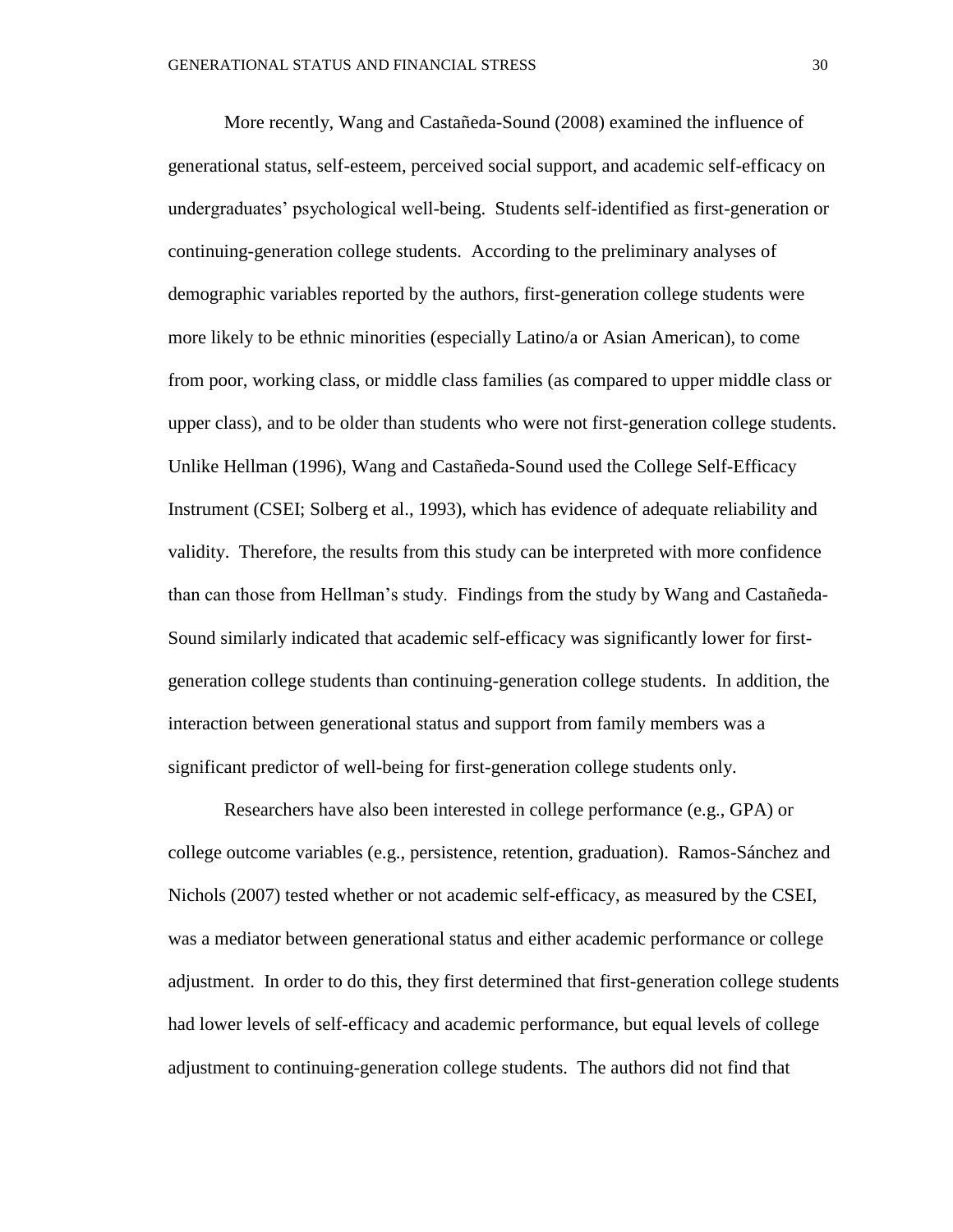academic self-efficacy served as a mediator between generational status and academic performance. One limitation of this study was the use of only part of the CSEI. The authors used 10 items, which is half of the total scale. They reported acceptable internal consistency but could not provide validity data of this modified version. Therefore, it is unclear whether their results are an accurate representation of the relationship between generational status, academic self-efficacy, and academic performance.

Unlike Ramos-Sánchez and Nichols, Vuong et al. (2010) used the entire CSEI to measure self-efficacy of first-generation and continuing-generation sophomores. They were interested in self-efficacy and academic success and found that GPA was a function of self-efficacy and was lower for first-generation college sophomores than continuinggeneration college sophomores. The authors did not find significant differences in levels of self-efficacy between these two groups, however, the definition of first-generation college students was liberal and included students who actually did have a role model (i.e., one parent in dual-parent homes) who earned a bachelor's degree. Therefore, the range of self-efficacy scores for first-generation college students may have had a higher upper limit in this study than in previous studies, leading to non-significant results. Further research is needed in this area.

Other researchers have studied first-generation college students without comparison to continuing-generation students. For example, Majer (2009) used survey methodology and quantitative analyses to examine first-generation college students. Majer studied first-generation college students in a community college in order to examine academic success and self-efficacy, Majer found that there was a relationship between self-efficacy and academic success. However, because Majer did not compare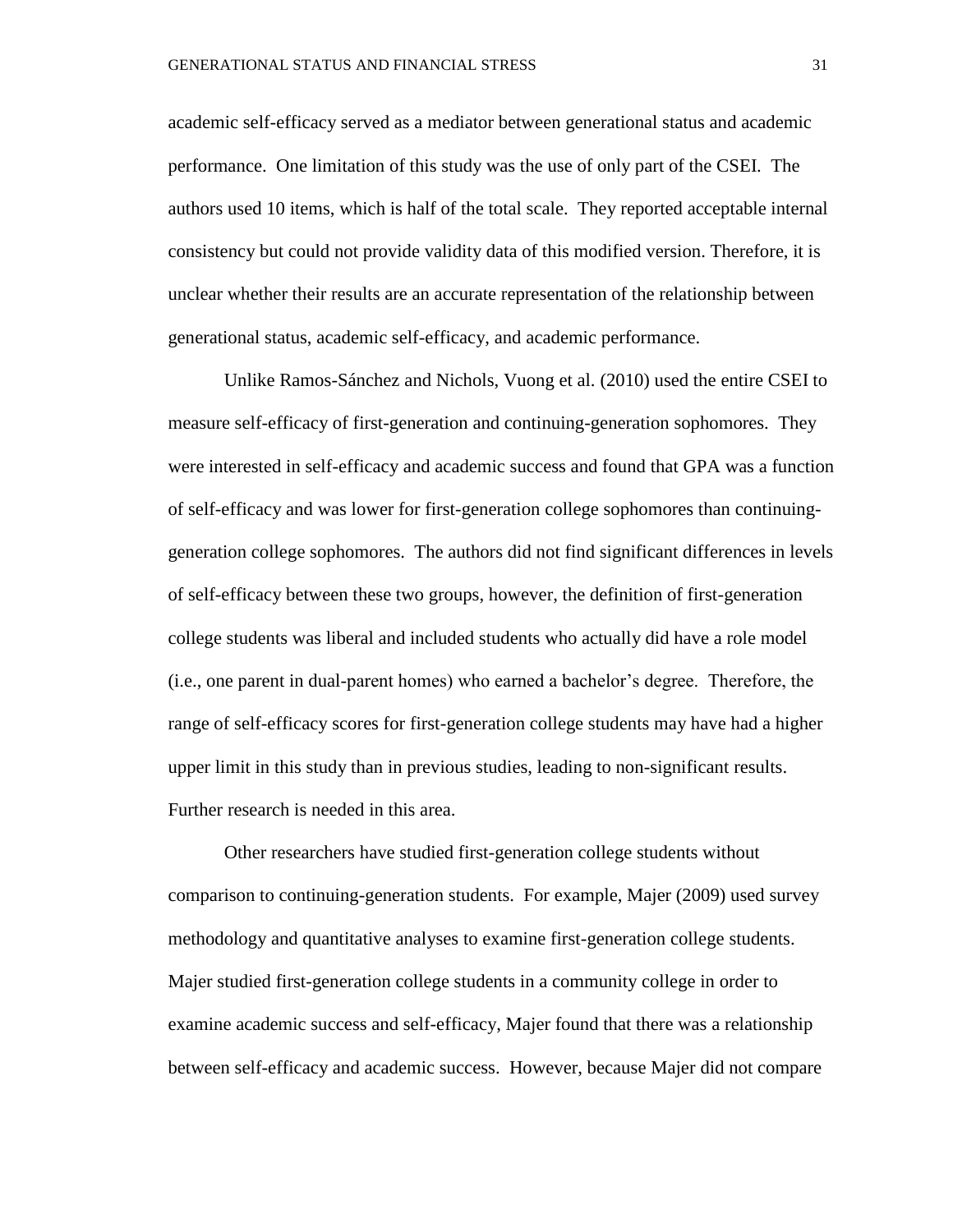these findings to continuing-generation college students, it is unclear whether the results are unique to this population.

Phinney and Haas (2003) also did not compare their findings for first-generation college students to continuing-generation college students. Instead, they focused on ethnic minority first-generation college students in the first year of college only. They utilized surveys and a narrative approach. The researchers gave surveys to 25 firstgeneration college students, on which two items were used to assess college self-efficacy. The participants then used journal writing to complete narratives related to coping in college. The researchers used qualitative analysis and determined that greater coping was related to greater expressed self-efficacy. Again, it is unclear whether these results are similar for continuing-generation college students.

A qualitative study of first-generation college students revealed that students often feel they are behind their peers in college preparation and academic skills needed for college (Reid & Moore, 2008). During interviews, the students made statements that indicated they did not have the kinds of experiences needed during high school to build their self-efficacy (Lent et al., 1994) for success in college. For example, one student reported taking classes for English as a second language (ESL), which required much less writing than regular English classes. The student reported feeling overwhelmed when asked to write long research papers in college. Similarly, another student reported only being required to write one-page essays, and being able to write less than that without penalty when he was in high school; however, that same student was then penalized for writing less than three pages in college, and reported feeling overwhelmed by this. Some of the students in Reid and Moore's study reported receiving encouragement and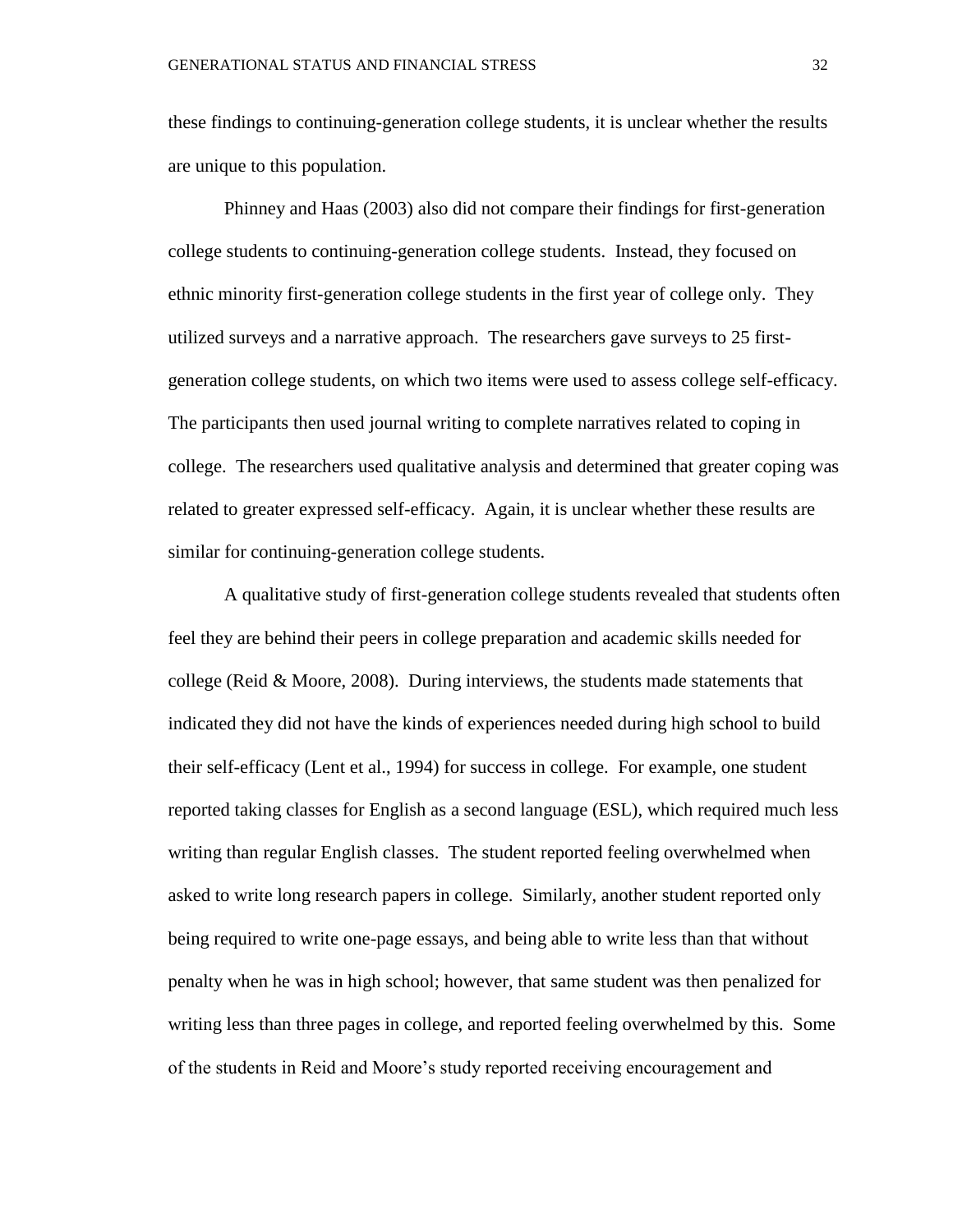assistance with the college application process from programs at their high schools. According to SCCT, this kind of encouragement and support serves as a source of selfefficacy (Lent et al.). If family members cannot provide this encouragement, it must come from other sources. In Reid and Moore's study, the first-generation students who had participated in college preparation programs reported experiencing this kind of institutional support, but these same students did not mention support from family members. Other qualitative research for this population has suggested that extended family members may provide the kinds of support and encouragement needed to increase one's academic self-efficacy (Olive, 2008).

### **Generational Status and Career Decision Self-Efficacy**

Using the search terms and inclusion criteria listed above, two studies were found that were related to first-generation college students and career decision self-efficacy. These studies came from the following two journals: *Journal of College Student Development* and *Journal of Phenomenological Psychology*. It should be noted that one of the studies (Olive, 2008) was also included in the review for generational status and academic self-efficacy.

Olive (2008) used a qualitative approach to understand the experiences of Hispanic first-generation college students. The author conducted interviews with three students. To analyze the data, Olive used a phenomenological approach. This approach involves finding meaning from what is presented by participants rather than forming hypotheses and seeking to confirm or disconfirm these (Olive). The goal is to understand experiences involved in a particular phenomenon (Olive). Each of the three participants in that study was involved in an academic support program while in college. The results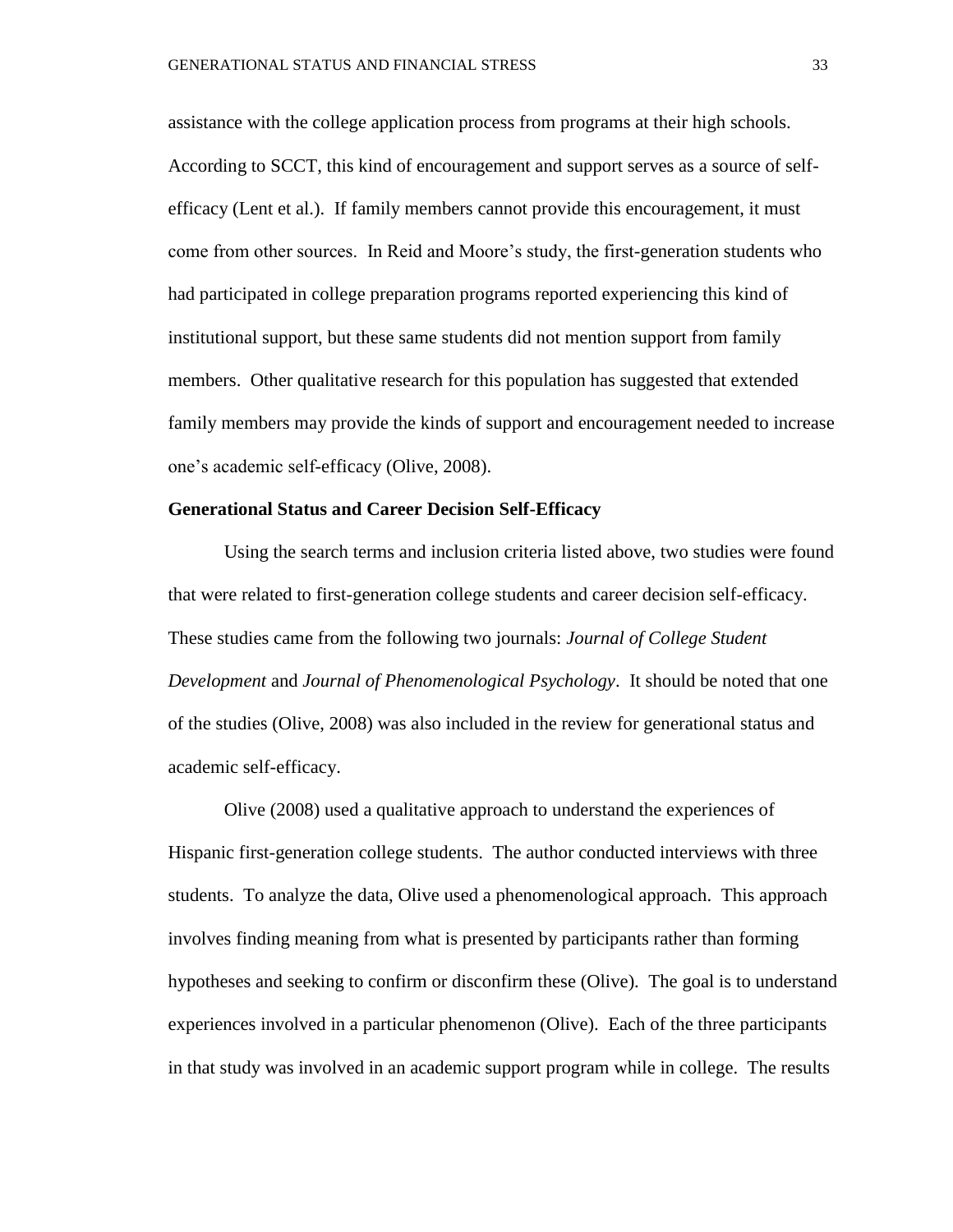indicated that program helped provide support and guidance to make up for the lack of familial role models. The results also indicated that self-efficacy was acquired as the individual gained experiences that other family members did not have. In terms of SCCT (Lent et al., 1994), past accomplishments, rather than vicarious learning, served as the primary source of self-efficacy for the participants.

Researchers of the second study used a quantitative approach and compared firstgeneration college students to continuing-generation college students (Martinez, Sher, Krull, & Wood, 2009). Martinez and colleagues found that first-generation college students had higher career aspirations than continuing-generation college students. That is, they expressed a greater desire to go to college to increase career opportunities than did their peers. However, despite having fewer behaviors related to attrition (e.g., drug or alcohol use, desire to party), first-generation college students were more likely than their peers to leave school both temporarily (prolonging graduation) or permanently.

### **Financial Stress and Academic Self-Efficacy**

Using the search terms and inclusion criteria listed above, three studies were found that were related to financial stress and academic self-efficacy. These studies came from the following three journals: *Journal of College Student Development*, *Journal of Phenomenological Psychology*, and *Journal of the National Medical Association*. It should be noted that two of the studies (McCarron & Inkelas, 2006; Olive, 2008) were included in other sections already reviewed.

Although not specific to academic self-efficacy, one study found that African-American students who experience financial difficulty have reported that this adds to academic problems (Wiggs & Elam, 2000). Ironically, students are often attending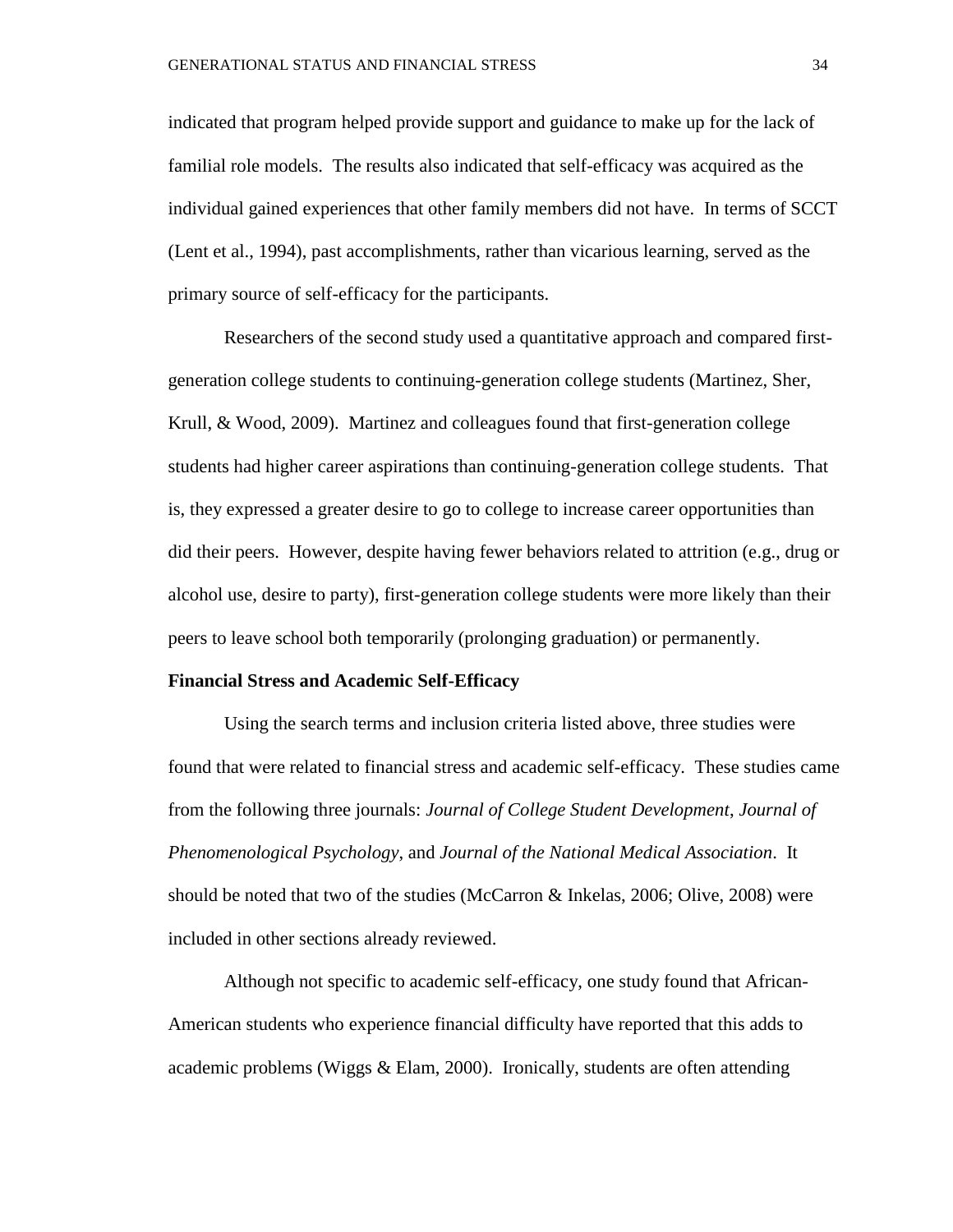college in an effort to gain financial stability (Olive, 2008). However, one's socioeconomic status (SES) seems to play a role in the level of academic aspirations one has before entering college and also the level of education attained (McCarron & Inkelas, 2006). McGarron and Inkelas found that prospective college students' from lower socioeconomic backgrounds exhibited lower academic aspirations and attainment than those from higher socioeconomic backgrounds.

### **Financial Stress and Career Decision Self-Efficacy**

Using the search terms and inclusion criteria listed above, eight studies were found that were related to financial stress and career decision self-efficacy. These studies came from the following seven journals: *College Student Journal* (2), *Human Performance*, *Journal of College Student Development*, *Journal of Extension*, *Journal of Vocational Behavior*, *Medical Education*, and *Research in Higher Education*. It should be noted that one study (Martinez et al., 2009) was also included in the section on firstgeneration college students and career decision self-efficacy.

Most relevant to the variables of interest was the study by Sandler (2000). Sandler combined multiple theoretical frameworks, including SCCT, to explore the influence of several variables on students' retention in college. The author examined 23 variables, including career decision self-efficacy, perceived stress in college, and perceived financial difficulty. Participants in the study were non-traditional students (i.e., 24-years old and above), who were seeking either a 2-year or 4-year degree at a university in the United States. Approximately half of the students were ethnic minorities and three-fourths were female. Responses to two surveys were analyzed using structural equation modeling. The results indicated that career decision self-efficacy had the most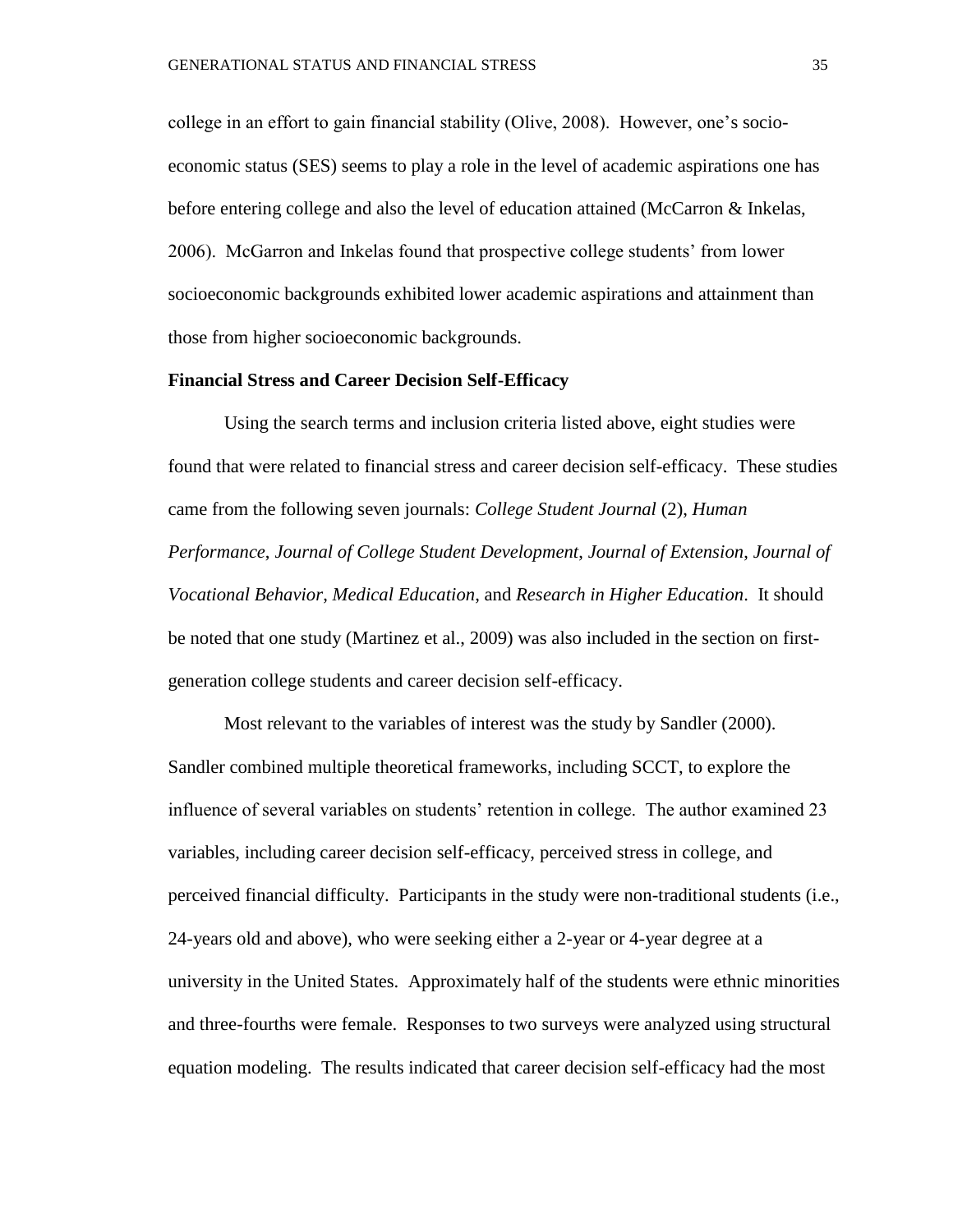influence on persistence through both direct and indirect effects. This variable was found to be negatively related to perceived stress about college, which in turn influenced the perception of financial difficulty. Interestingly, the perception of financial difficulty resulted in a slight increase in students' intent to persist in college. One possible explanation is that those who perceive high financial difficulty want to improve their situation by obtaining a degree.

Leppel (2005) studied only first-generation college students and found that attitudes towards finances contributed to choice of college major or career. In Leppel's study, men and women from lower socioeconomic backgrounds emphasized the importance of earning potential in making decisions about a future career. Related findings by Scott and Church (2001), who surveyed undergraduates with both married and divorced parents, indicated that the need for financial independence was positively related to career decidedness. This finding was contrary to Scott and Church's hypothesis. However, it makes sense that students who want to earn money on their own will be committed to developing a career. What is of more interest is how actual financial situations affect students' career goals and beliefs in their ability to attain these goals.

In a qualitative study of first-generation female college students, one theme that arose was the limitation placed on career goals due to financial difficulties (Eitel  $\&$ Martin, 2009). In that study, a focus group revealed the need for students to work during school in order to cover expenses, which they reported could put them behind in school and make graduation more difficult. Eitel and Martin's (2009) findings may help to explain the findings by Martinez et al. (2009). Martinez and colleagues found that first-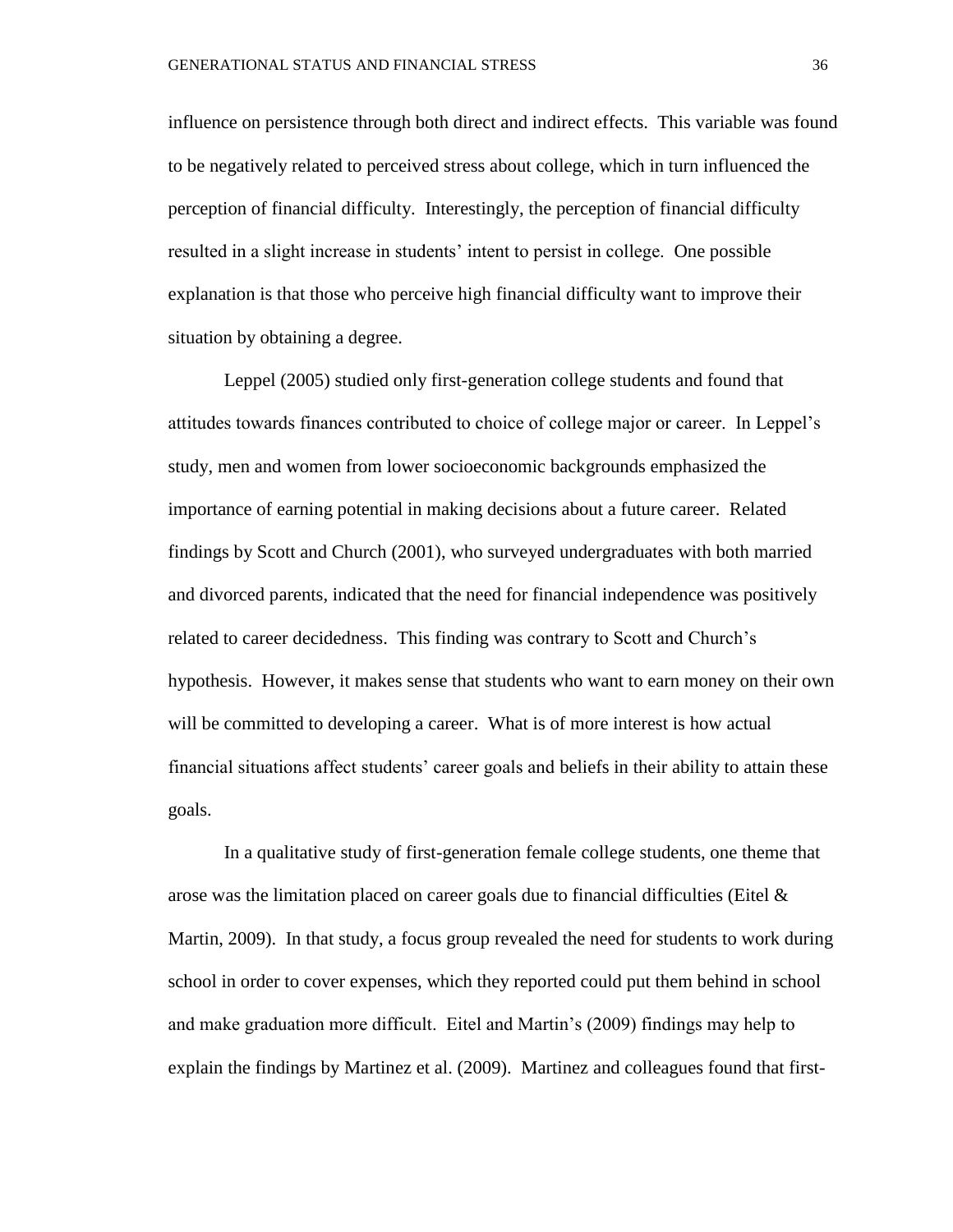generation students were more likely to work during college as compared to continuinggeneration students. They also found that first-generation students were more likely than continuing-generation students to use scholarships, grants, and loans to pay for school and were less likely to have savings or financial support from parents. Despite having higher career aspirations and lower self-defeating behaviors (e.g., party-going, problems with peers), first-generation students still had lower GPAs and were more likely to dropout of college. The need to work, especially full-time, was found to mediate the relationship between generational status and attrition. Therefore, Martinez and colleagues asserted that financial concerns can be crucial for these students.

Researchers have also examined how variables related to finances influence career decisions for those who are not in college. One study found that job security and financial concerns had as least some influence on career decisions for women who graduated from medical school (Lawrence, Poole, & Diener, 2003). In that study, the factors that were more influential were 1) women friendliness; 2) flexibility; and 3) interest.

Trougakos and colleagues surveyed spouses of military personnel to determine the influence of supports or barriers on social cognitive variables using SCCT as a framework (Trougakos, Bull, Green, MacDermid, & Weiss, 2007). The researchers looked at several variables they believed would influence career-related self-efficacy. They found a significant positive relationship between the participants' income level and career efficacy. They derived that income served as a source of efficacy because it was evidence of past work success. The authors did not find a significant relationship between perceptions of financial conditions and participants' career-related self-efficacy.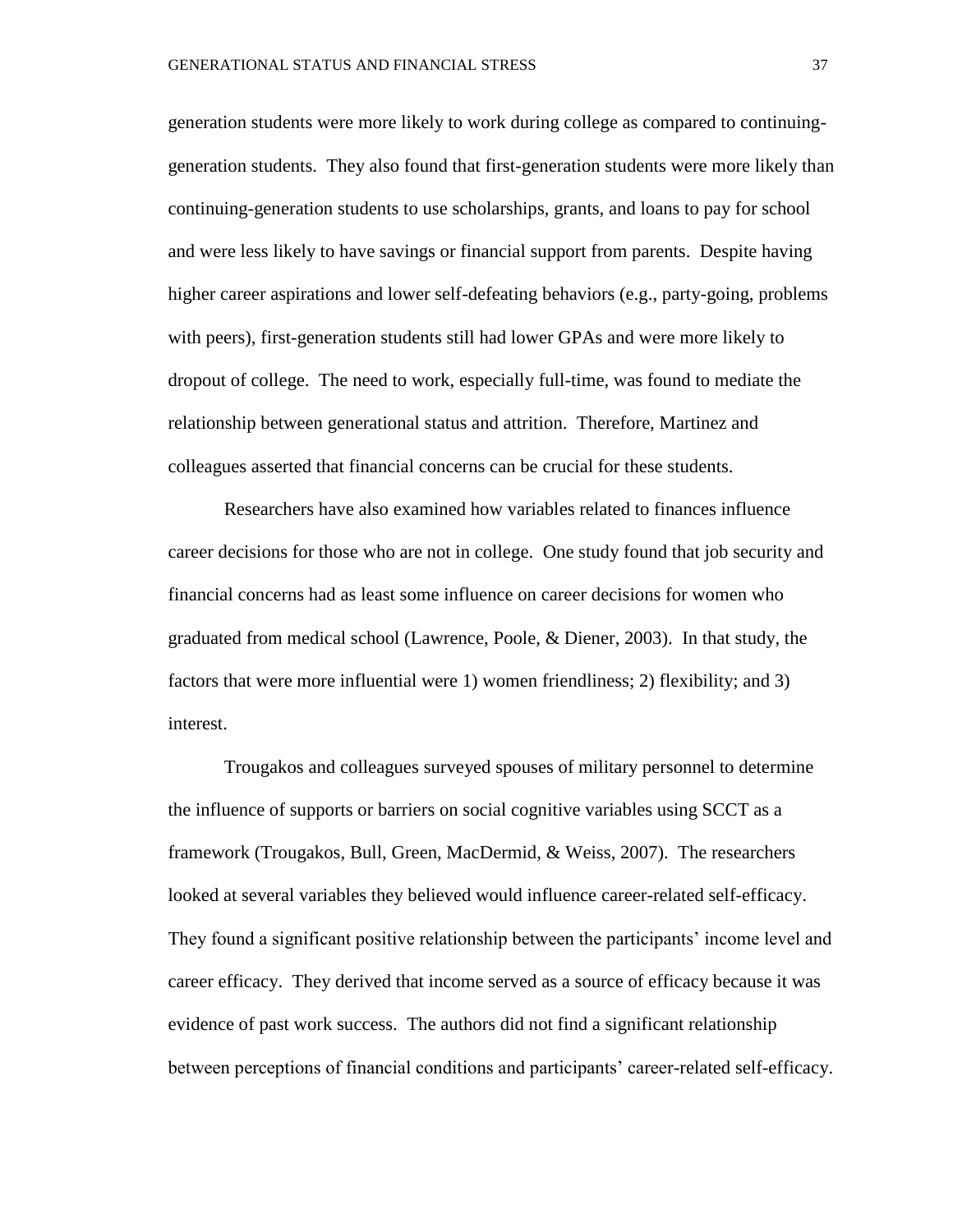However, to assess this financial strain, they used a single Likert-type item  $(1 = over my)$ head;  $5 = \text{very comfortable}$ ) to ask participants to describe their current financial situation. Without validity data, it is unclear whether this question truly represents the construct of perceived financial difficulty.

The final study identified for this review examined members of the general population in Kentucky, rather than college students (Pushkarskaya & Usher, 2010). The authors were interested in advising educational and support programs on ways to help increase self-efficacy for resolving financial and non-financial environmental uncertainties for those who wish to start their own business in the hopes of bettering their financial situation. They explored the influence self-efficacy and environmental (including financial) uncertainty had on choosing a career as an entrepreneur. In order to measure self-efficacy, the authors developed an 11-item scale based on prior research. They conducted factor analysis with the sample and determined the scale had two factors: financial self-efficacy and non-financial self-efficacy. The authors did not report reliability or validity data for the 11 items, which is a weakness of the study. However, the findings did suggest that self-efficacy beliefs were related to one's entrepreneurial intentions. The authors concluded that self-efficacy beliefs played a larger role in such intentions than one's assessment of specific skills he or she possessed. This can help explain Sandler's (2000) findings in that if individuals have the need to better their financial situation and the belief that they can accomplish this through continuing in college or starting a business, they are likely to do so even in the face of continued financial hardship.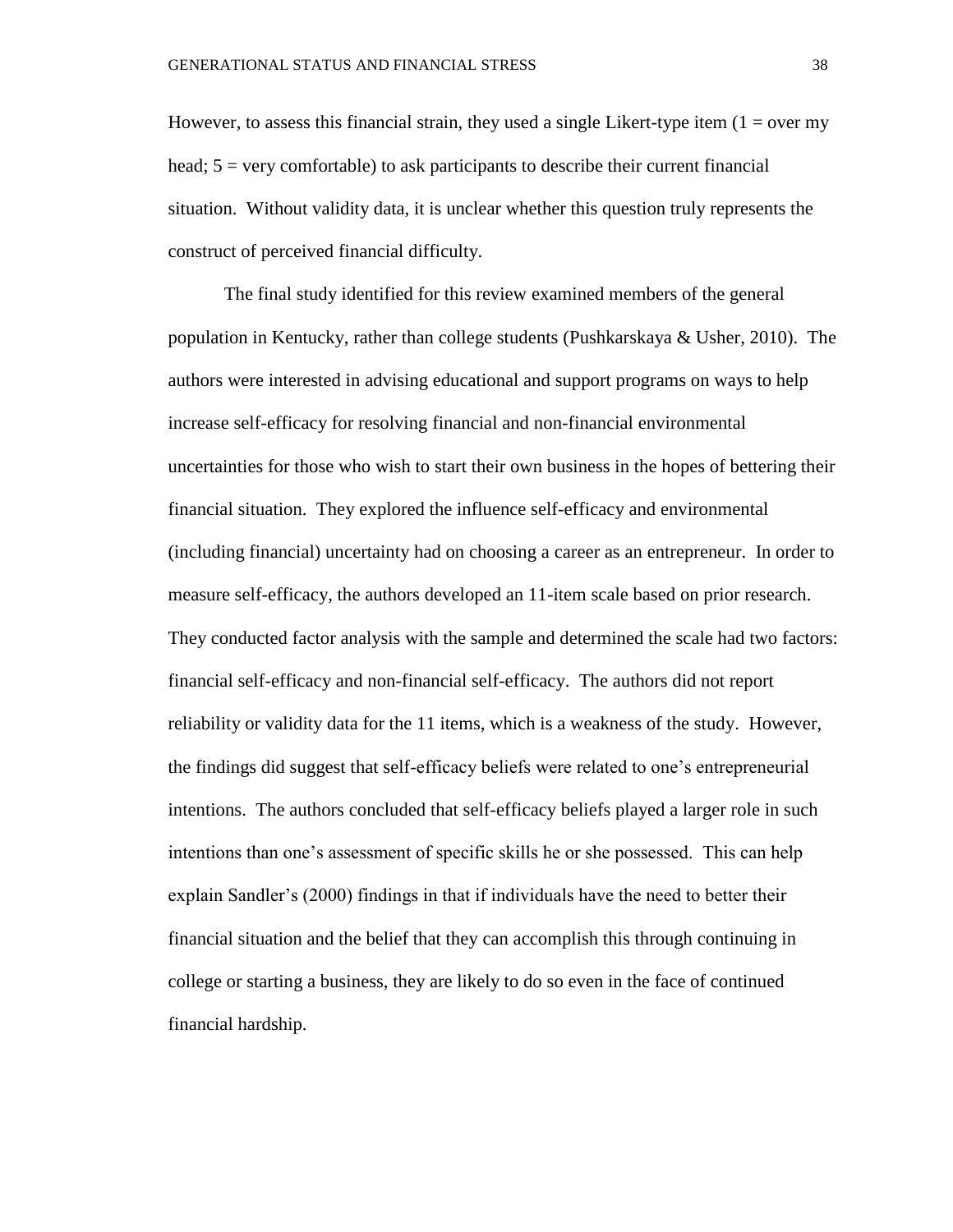#### **Conclusion**

Several important conclusions can be drawn from the studies reviewed above. These conclusions are related to the way variables were defined and measured. These will be discussed in the following sections followed by suggestions for further research.

**Defining terms**. One thing that should be noted from the definitions used in the studies of first-generation college students is that the term "first-generation" was applied, but in most cases, only parents were used to define one's status. This limited the possibility that students may have a role model in an older generation other than a parent (e.g., aunt/uncle, grandparent). In addition, prior research has suggested that having a family member (usually parent) who graduated college has a greater influence on social cognitive and academic variables for future generations compared to having a family member who attended college but did not graduate (Chen, 2005). Therefore, the use of a definition for this variable that includes only those with a family member who graduated college is recommended to capture the experience for these students.

On the other hand, the studies included in this review were fairly consistent with the definition of self-efficacy, whether it was career decision self-efficacy or academic self-efficacy. Most researchers based the definition of self-efficacy on Bandura's original definition and then described definitions given by authors such as Lent et al. (1994) or Betz and Taylor (2001) to link specifically to academic or career decision self-efficacy, respectively.

**Common measures**. Of the studies described above that used valid and reliable measures of academic self-efficacy, several utilized the CSEI (Ramos-Sánchez & Nichols, 2007; Vuong et al., 2010; Wang & Castañeda-Sound, 2008). Majer utilized the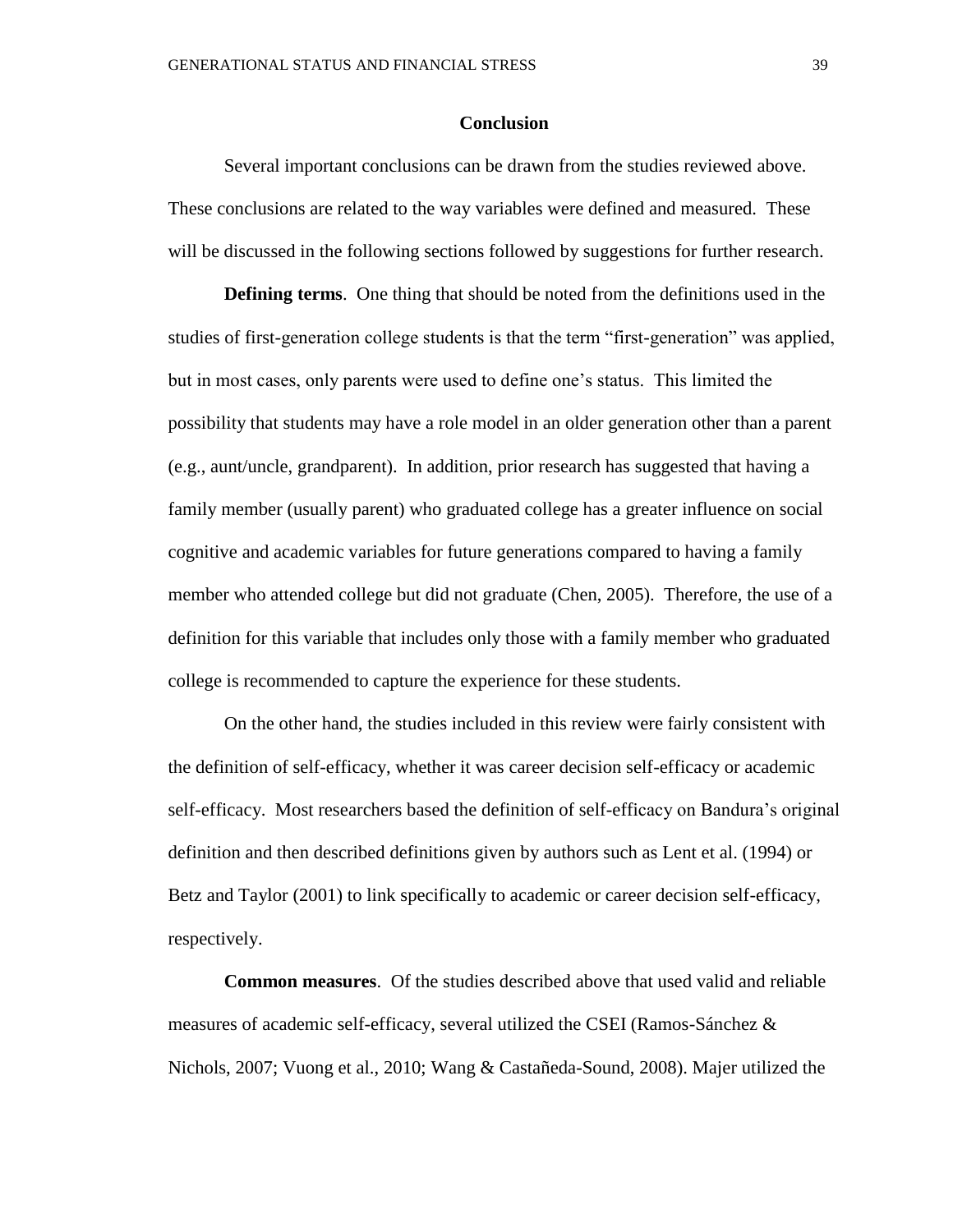Beliefs in Educational Success Test (BEST; Majer, as cited in Majer, 2009), which is based on Bandura's theory of self-efficacy. In order to study career decision selfefficacy, Sandler (2000) used the Career Decision-Making Self-Efficacy-Short Form scale (CDMSE-SF; Betz & Taylor, 2001). No other career decision self-efficacy scales were used. No scales were identified in this review to measure generational status or financial stress. For generational status, parental education level was often asked of participants or gathered through the college admissions or registrar's offices. For financial variables, authors developed an item or two in an effort to measure these constructs but could not provide validity data (e.g., Trougakos et al., 2007) or utilized items that were part of a larger instrument (e.g., Sandler, 2000). Pushkarskaya and Usher (2010) conducted factor analysis to test the 11-item scale they developed. However, this measured financial self-efficacy, not financial stress. Therefore, a scale for this variable still needs to be identified for use with this population.

#### **Suggestions for Further Research**

Based on the literature review presented here, it has been determined that career decision self-efficacy and academic self-efficacy are important variables for success in college (e.g., Bandura et al., 1996; Brown et al., 2008; Gore, 2006; Majer, 2009; Miller, 2002; Multon et al., 1991; Robbins et al., 2004; Sandler, 2000). However, research on these variables has been limited and they have not been studied in combination with firstgeneration college students or with those with financial stress. In fact, the majority of the studies found were related to first-generation college students and academic self-efficacy. Few studies have examined this population and career decision self-efficacy. While more studies have examined financial variables and career decision self-efficacy, these studies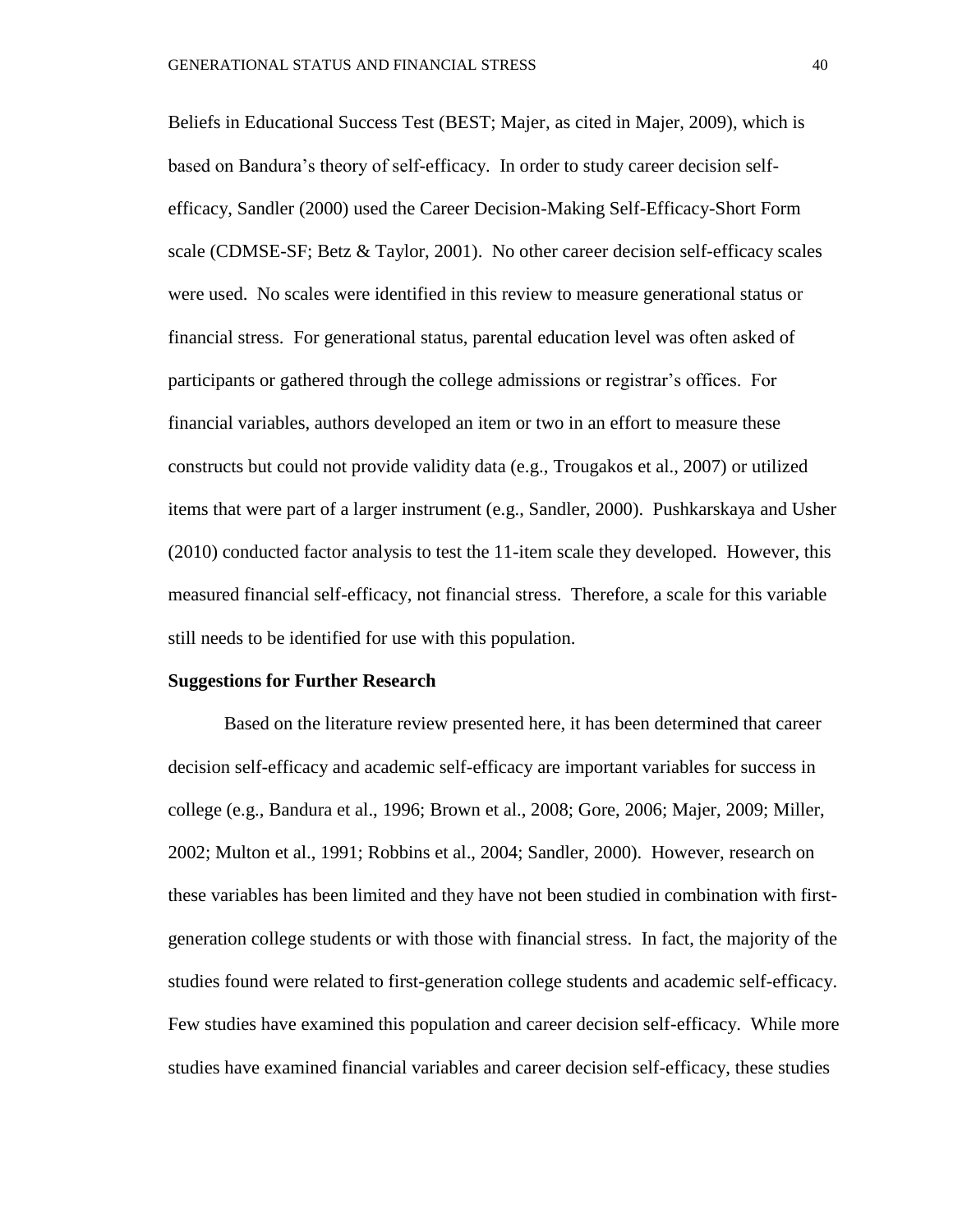did not look specifically at financial stress. Consistent with SCCT, it is one's perception of one's financial condition as a support or barrier to college and career that is most important to one's self-efficacy in these areas (Lent et al., 1994). Therefore, more research examining the four variables explored in this review is needed. In order to do this, the following research questions and hypotheses were tested:

1) Will college students express different levels of academic self-efficacy and career decision self-efficacy, based on the distal contextual factor of generational status?

H1: First-generation college students will express lower levels of academic self-efficacy and career decision self-efficacy than continuinggeneration college students.

2) Will college students express different levels of academic self-efficacy and career decision self-efficacy, based on the proximal contextual factor of financial stress?

H2: College students with high financial stress will express lower levels of academic self-efficacy and career decision self-efficacy than those with low financial stress.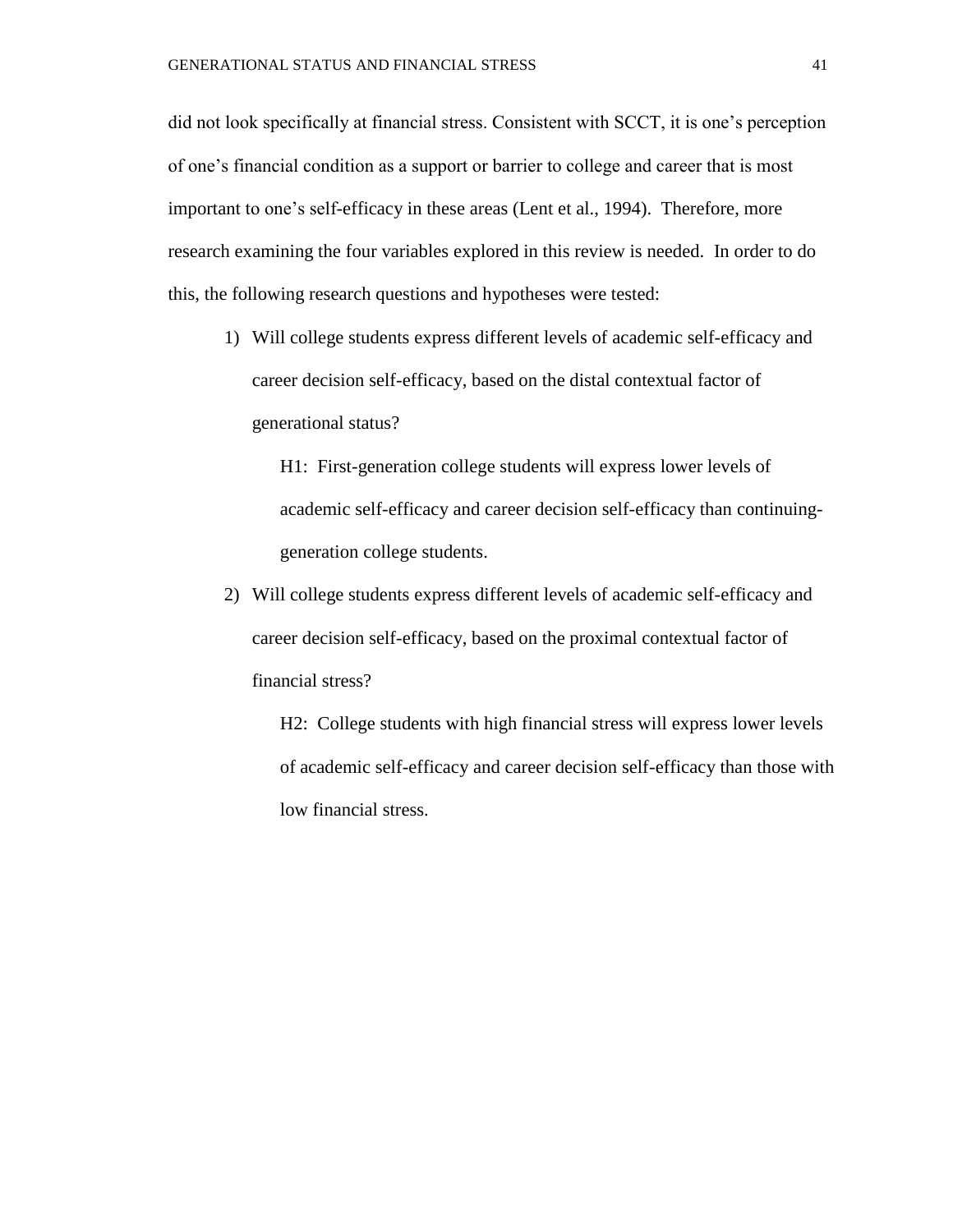#### **Chapter Three**

#### **Method**

#### **Participants**

**Sample size.** According to Cohen (1992), an appropriate power for which to aim is .80, unless otherwise determined by previous research. According to VanVoorhis and Morgan (2001), the number of participants needed to obtain this level of power when using a multivariate analysis of variance (MANOVA) is 30 per cell with an effect size of .80. Because the present study explored two independent variables, one with two levels one with three levels, the total number of cells was six. Therefore, 180 participants were needed for the present study for both an effect size and power of .80.

A total of 439 participants accessed the online survey. Of these, one person declined the informed consent and, therefore, did not complete the survey. Another person accepted the informed consent but did not respond to any items and withdrew after 18 seconds. Four more participants either skipped an entire scale or withdrew before completion. Three participants did not specify their ages and, therefore, were dropped in case they were younger than 18 years old. Although some authors recommend dropping participants who are missing more than 10% of their data when using multivariate statistical analyses (Mertler & Vannatta, 2005), the researcher decided to take a more conservative approach and drop those who were missing more than 5% of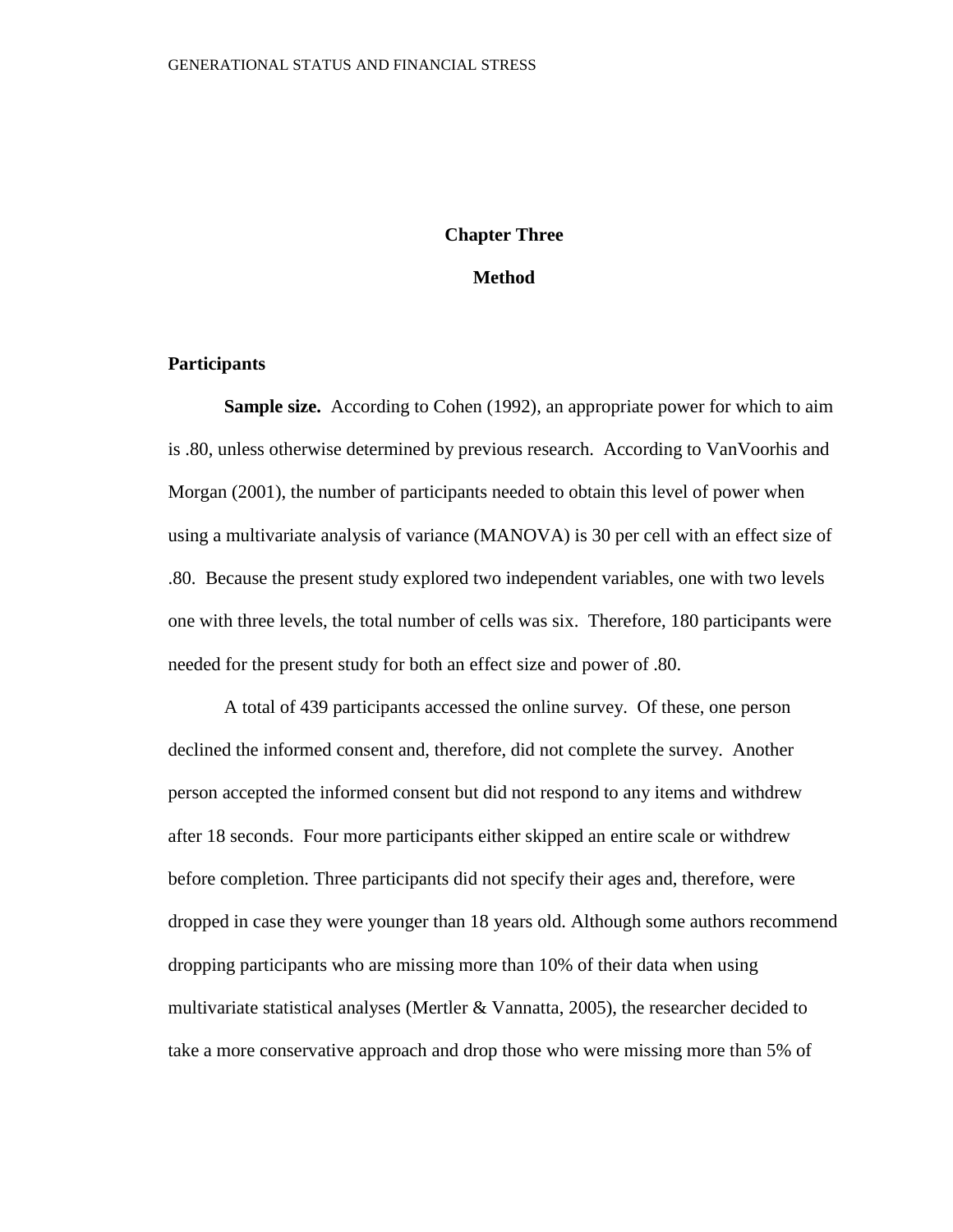their total data (independent and dependent variables only) and those missing more than 5% of the items on a single scale. Of the remaining 430 participants, 47 participants were dropped for these reasons. The remaining 383 participants provided enough information to be included in analysis.

**Selection criteria**. In order to be eligible for the present study, participants must have been enrolled at least part-time at Ball State University as an undergraduate student at the time of the study. Participants needed to be 18 years of age or older at the time of data collection.

**Recruitment**. Participants were recruited from Ball State University's undergraduate student population. Recruitment occurred via electronic mail (e-mail). Upon receiving approval from the Institutional Review Board (IRB), an e-mail was sent to all undergraduate students describing the purpose of study, procedure, inclusion criteria, incentives, and a link to the study. Another e-mail reminding students of the study was sent two weeks later. Both e-mails included a link to the study on InQsit (Fortiede & Draper, 2009).

*Incentives*. Participants had the option to either be randomly selected for one of four \$20 Amazon gift cards or to receive partial course credit if enrolled in a CPSY course. Random selection of gift cards was done with a true random number generator (Trinity College, 2011) and the four participants were notified via email upon selection. **Demographic variables.** Of the 383 participants included in the analysis, there were 277 females (72.3%) and 106 males (27.7%). The majority were Caucasian (*n* = 354; 92.4%), 15 identified as African American (3.9%), 5 identified as Asian American (1.3%), 2 identified as Latino/Latina (0.5%), 2 identified as Native American (0.5%), 1 identified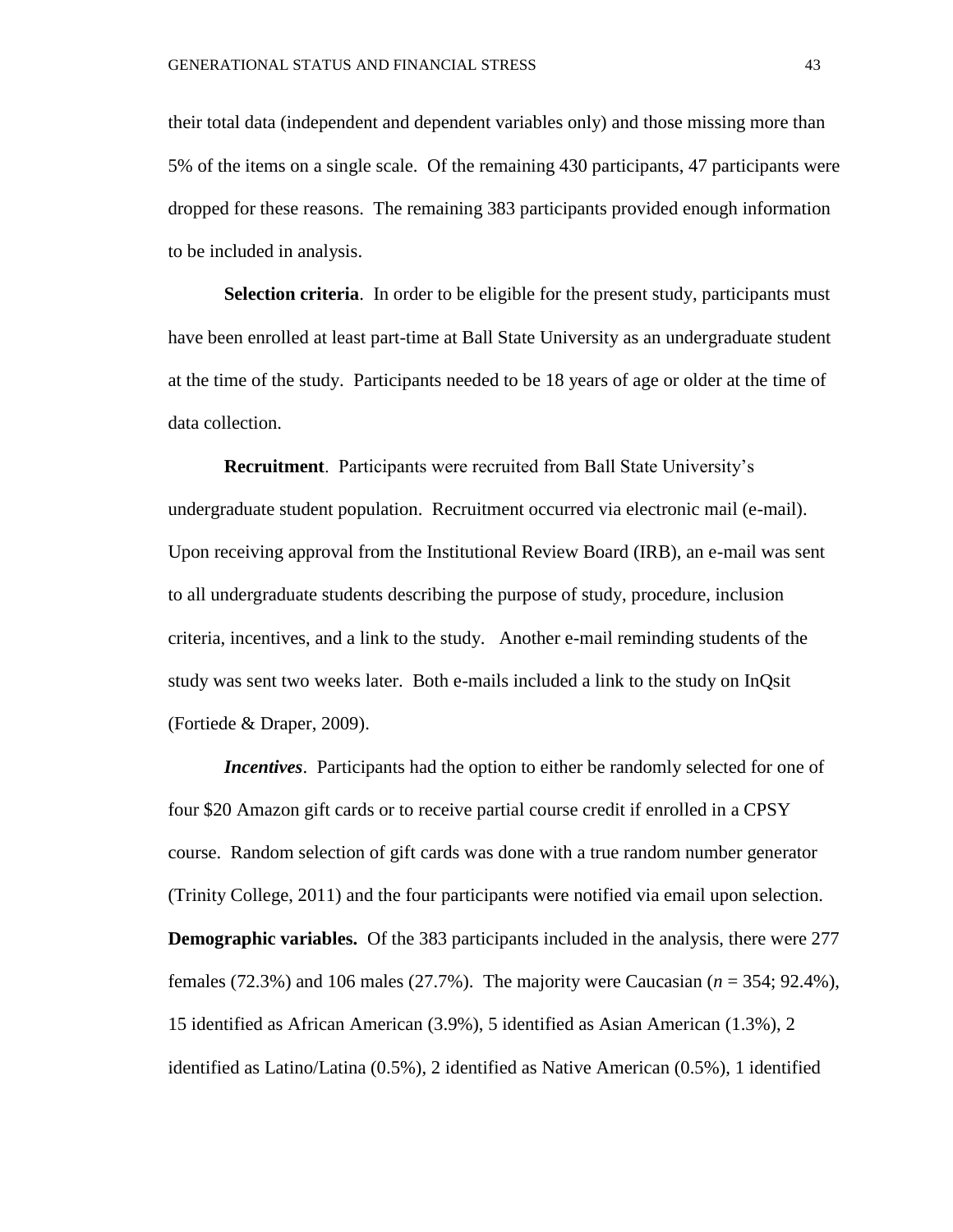as Asian (0.3%), 1 identified as Indian American (0.3%), 1 identified as mixed/African American (0.3%), 1 identified as multiracial (0.3%), and 1 person did not respond (0.3%). A summary of home state, country, and primary language spoken in participants' homes can be found in Table 1. Participants' ages ranged from 18 to 65 (mean = 21.86, *SD* = 5.57). Participants self-reported GPA ranged from 0.000 to 5.860 ( $n = 380$ ; mean = 3.276,  $SD = .511$ ). The majority of participants were enrolled full-time ( $n = 368, 96.1\%$ ), while 14 participants were enrolled part- time  $(3.7%)$ , and 1 person did not specify enrollment status. With regard to class standing, 68 participants reported they were freshmen (17.8%), 89 reported they were sophomores (23.2%), 116 reported they were juniors (30.3%), 109 reported they were seniors (28.7%), and 1 person did not report class standing. It should be noted that the participants who did not report enrollment status and class standing were different people. Therefore, the researcher obtained information on either class standing or enrollment status for all 383 participants included in the analysis. Since the recruitment e-mails were only sent to undergraduates at Ball State, the researcher is confident that the selection criteria (i.e., undergraduates who were enrolled at least part-time) were met for this sample.

Of the 383 participants, 359 reported they had decided on a major (93.7%), 11 reported they had not decided on a major (2.9%), and 13 participants did not respond (3.4%). A summary of participants' majors can be found in Table 2. The majority of participants reported they did not have a diagnosed disability (*n* = 335, 87.5%), while 46 participants (12%) responded that they did have a disability. A summary of disability types reported can be found in Table 3.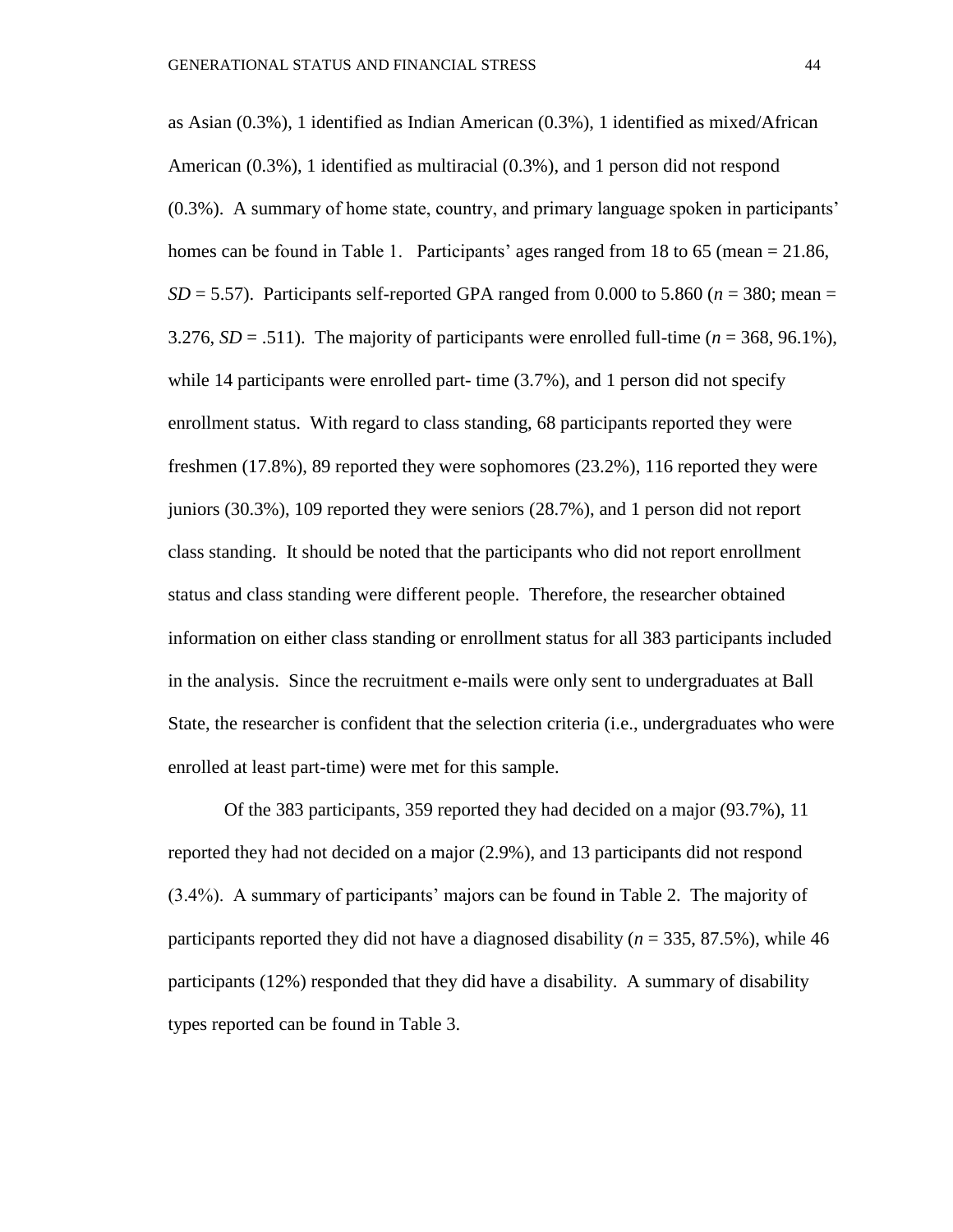### Table 1

| Variable                            | $n\left(\%\right)$ |  |
|-------------------------------------|--------------------|--|
| Home State (total $n$ of responses) | 378                |  |
| Indiana                             | 321 (84.9)         |  |
| Ohio                                | 31(8.2)            |  |
| Illinois                            | 6(1.6)             |  |
| Kentucky                            | 2(0.5)             |  |
| Colorado                            | 2(0.5)             |  |
| N. Carolina                         | 2(0.5)             |  |
| Texas                               | 2(0.5)             |  |
| Oregon                              | 1(0.3)             |  |
| Maryland                            | 1(0.3)             |  |
| Wisconsin                           | 1(0.3)             |  |
| Michigan                            | 1(0.3)             |  |
| New York                            | 1(0.3)             |  |
| Missouri                            | 1(0.3)             |  |
| Nevada                              | 1(0.3)             |  |
| Florida                             | 1(0.3)             |  |
| California                          | 1(0.3)             |  |
| Massachusetts                       | 1(0.3)             |  |
| Virginia                            | 1(0.3)             |  |
| Did not indicate                    | 1(0.3)             |  |
| Home Country                        | 383                |  |
| <b>United States of America</b>     | 375 (97.9)         |  |
| Japan                               | 1(0.3)             |  |
| China                               | 1(0.3)             |  |
| Germany                             | 1(0.3)             |  |
| <b>United Kingdom</b>               | 1(0.3)             |  |
| No response                         | 4(1.0)             |  |
|                                     |                    |  |
| Primary Language Spoken in Home     | 383                |  |
| English                             | 370 (96.6)         |  |
| <b>Bilingual</b>                    | 2(0.5)             |  |
| Japanese<br>Chinese                 | 1(0.3)             |  |
|                                     | 1(0.3)             |  |
| Spanish<br>Polish                   | 1(0.3)             |  |
|                                     | 1(0.3)             |  |
| No response                         | 4(1.8)             |  |

*Home Characteristics of Participants*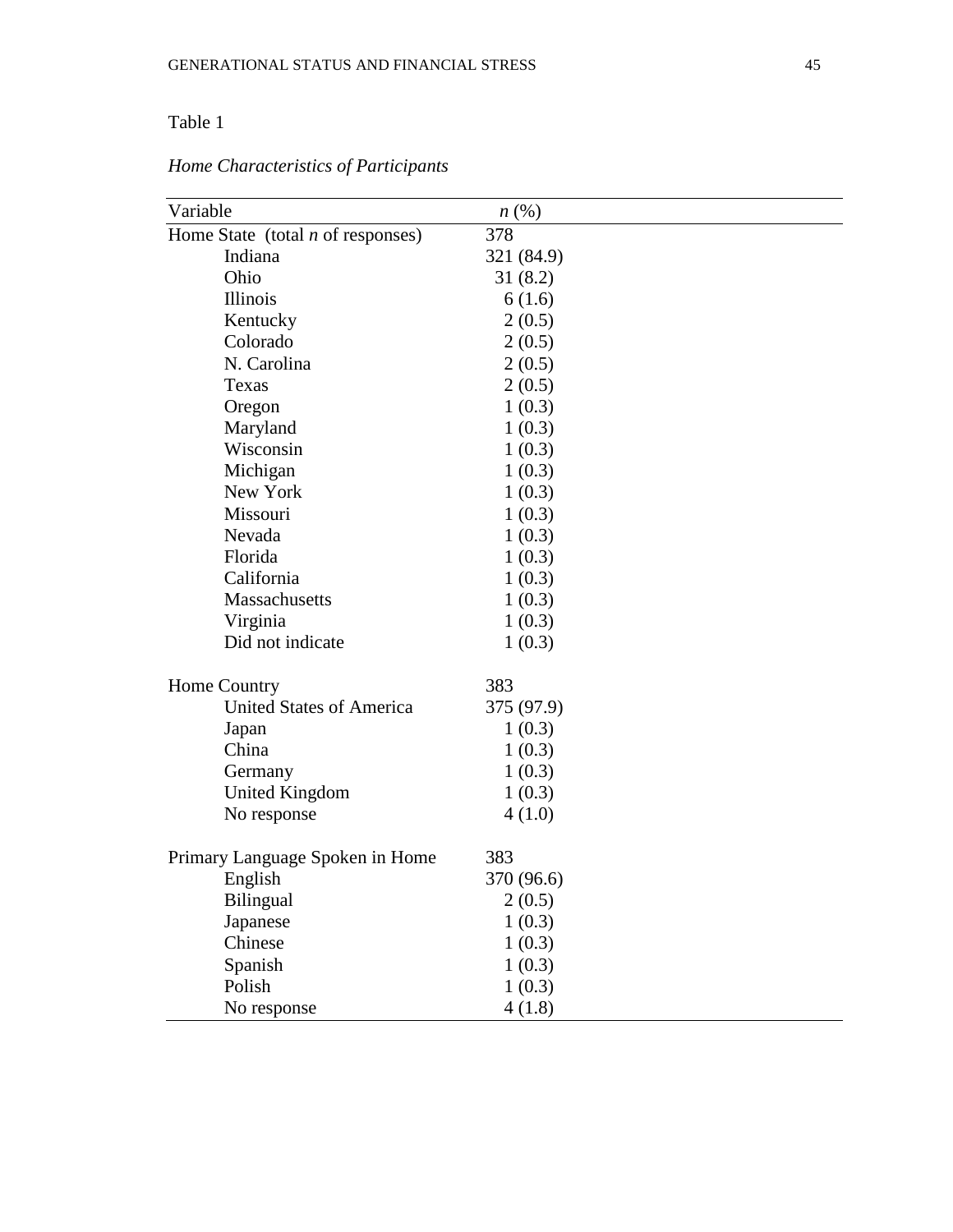### Table 2

### *Major Areas of Study*

| Major                                            | $n \ (\% \ of \ total \ responses)$ |
|--------------------------------------------------|-------------------------------------|
| College of Science and Humanities                | 241 (59.5)                          |
| Psychology                                       | 88 (21.7)                           |
|                                                  |                                     |
| Social Work                                      | 22(5.4)                             |
| Criminal Justice                                 | 14(3.5)                             |
| <b>Health Science</b>                            | 13(3.2)                             |
| Sociology                                        | 9(2.2)                              |
| <b>Speech Pathology</b>                          | 9(2.2)                              |
| <b>Biology</b>                                   | 6(1.5)                              |
| History                                          | 5(1.2)                              |
| Other 43 majors $\leq 1\%$                       | $1-4(0.2-1.0)$                      |
| Miller College of Business                       | 27(5.7)                             |
| Accounting                                       | 7(1.5)                              |
| Marketing                                        | 5(1.1)                              |
|                                                  |                                     |
| Other 8 majors $\leq 1\%$                        | $1-4(0.2-1.0)$                      |
| College of Communication, Information, and Media | 37(7.8)                             |
| Telecommunications                               | 14 $(3.0)$                          |
| <b>Communication Studies</b>                     | 5(1.1)                              |
| Journalism                                       | 5(1.1)                              |
| <b>Public Relations</b>                          | 5(1.1)                              |
|                                                  |                                     |
| Other 4 majors $\leq 1\%$                        | $1-4(0.2-1.0)$                      |
| College of Applied Sciences and Technologies     | 53 (11.2)                           |
| Nursing                                          | 24(5.1)                             |
|                                                  |                                     |
| Other 12 majors $\leq 1\%$                       | $1-4(0.2-1.0)$                      |
| College of Architecture and Planning             | 11 $(2.3)$                          |
| All 3 majors $\leq 1\%$                          | $3-4$ $(0.7-1.0)$                   |
| <b>Teachers College</b>                          | 43 (9.1)                            |
| <b>Elementary Education</b>                      | 30(6.3)                             |
| Dual in Elementary and Special Education         | 7(1.5)                              |
| Other 4 majors $\leq 1\%$                        | $1-3$ $(0.2-0.7)$                   |
|                                                  |                                     |
| College of Fine Arts                             | 17(3.6)                             |
| All 12 majors $\leq 1\%$                         | $1-3$ $(0.2-0.7)$                   |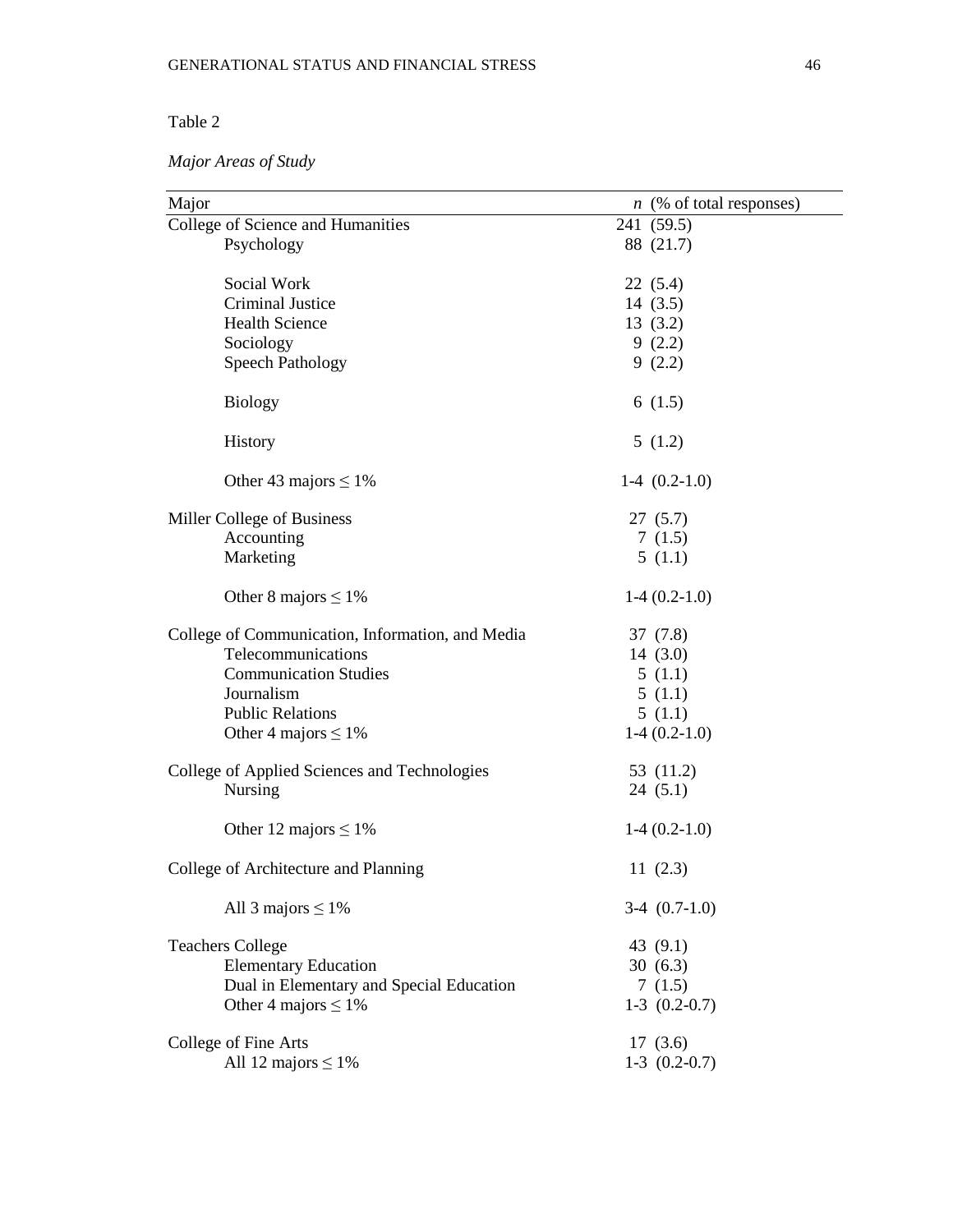| Interdepartmental Majors<br>All 7 majors $\leq 1\%$ | 12(2.5)<br>$1-3$ $(0.2-0.7)$ |
|-----------------------------------------------------|------------------------------|
| Specified Major not found                           | 2(0.4)                       |
| <b>General Studies</b>                              | 13(2.7)                      |
| Double Majors                                       | 38 $(8.0)$                   |
| <b>Triple Majors</b>                                | 4(0.8)                       |

*\*Note. Total responses = 405 (number of single majors +1/2 double majors + 2/3 triple majors)*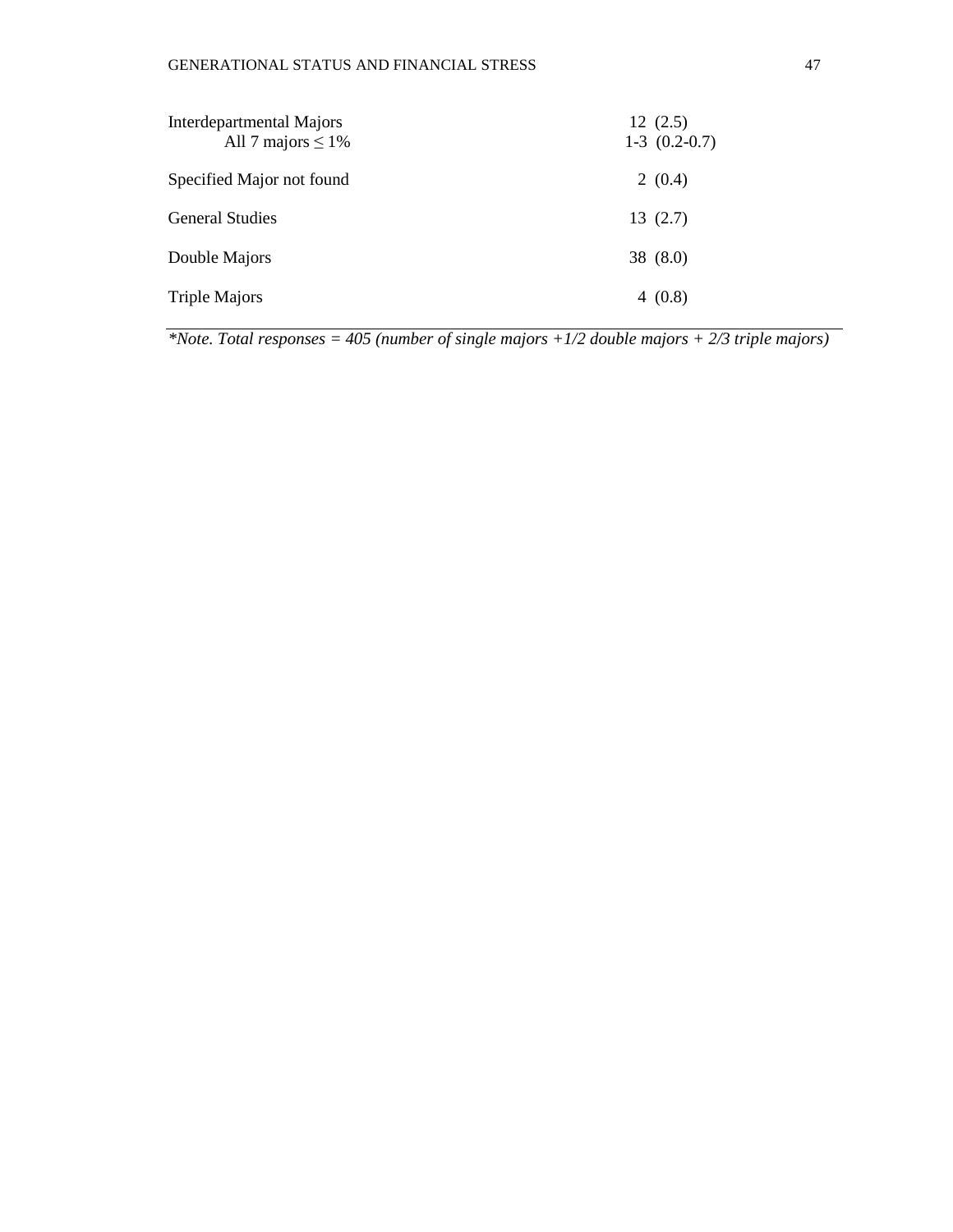### Table 3

# *Types of Disabilities*

| Disability Type               | $n \ (\%)$ |
|-------------------------------|------------|
| Physical                      | 17(37)     |
| Hearing loss/impairment       | 4 $(9)$    |
| Nearsightedness               | 2 $(4)$    |
| Asthma                        | 2(4)       |
| Kyphosis                      | 1(2)       |
| Arthritis                     | 1(2)       |
| Juvenile Rheumatoid Arthritis | 1(2)       |
| <b>Optic Atrophy</b>          | 1(2)       |
| <b>Celiac Disease</b>         | 1(2)       |
| X-Ocular Albinism             | 1(2)       |
| Hip/Knee problem              | 1(2)       |
| Degenerative Ankle Disease    | 1(2)       |
| Allergies                     | 1(2)       |
| Psychological                 | 6(13)      |
| Asperger Syndrome             | 2 $(4)$    |
| Panic/Anxiety Disorder        | 1(2)       |
| <b>Bipolar Disorder</b>       | 1(2)       |
| Depression                    | 1(2)       |
| <b>PTSD</b>                   | 1(2)       |
| Cognitive                     | 18 (39)    |
| Learning Disability           | 5(11)      |
| <b>AD/HD</b>                  | 4 $(14)$   |
| Reading Comprehension         | 2 $(4)$    |
| Dyslexia                      | 2 $(4)$    |
| Traumatic Brain Injury        | 1(2)       |
| Narcolepsy                    | 1(2)       |
| Did not indicate              | 5(11)      |
| Total                         | 46 (100)   |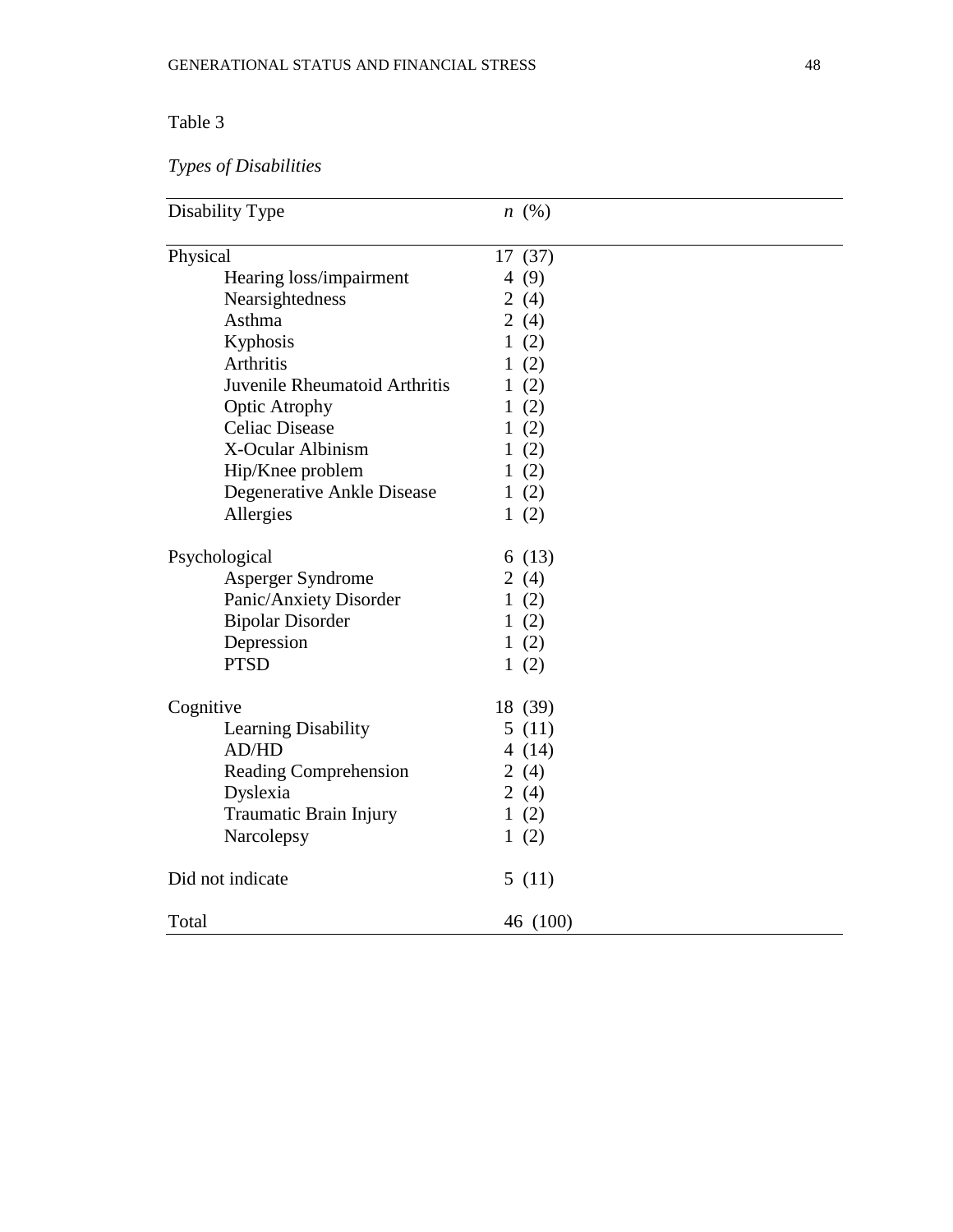Participants were asked their employment status, however they were not given the option to select "not employed." A large number of participants left this question blank ( $n = 49$ , 12.8%), possibly for this reason. Of the 334 participants who did respond, the majority reported working part-time  $(n = 217, 65.0\%)$ , 95 reported work-study employment (28.4%), and 22 (6.6%) reported working full-time (35 hours or more per week). Many participants either did not report the number of hours worked or entered 0 for this question. However, for several others, the number of hours worked appeared as an extremely large number (e.g., 39517.19) or an extremely small number (e.g., 1.5E-17). Therefore, these instances were not included in the descriptive analysis for hours worked. Data for only 229 participants who reported the number of hours worked were usable. Of these participants, the minimum reported was 1 hour per week and the maximum was 45 hours per week (mean  $= 15.84$ , *SD*  $= 9.46$ ).

Finally, participants were given the definition of a first-generation college student according to this author and asked whether or not they identify as such. A total of 123 participants (32.11%) identified as first-generation college students, while 260 (67.89%) reported they did not identify as first-generation college students (i.e., they are considered here as continuing-generation college students). Participants were also asked to provide the highest level of education for the person(s) by whom they were raised. A total of 38.4% ( $n = 147$ ) reported this person(s) to have less than a 2-year degree, while the remaining 61.6% ( $n = 236$ ) reported this person(s) to have graduated with at least a 2year degree. A summary of the level of education by parents/caregivers can be found in Table 4.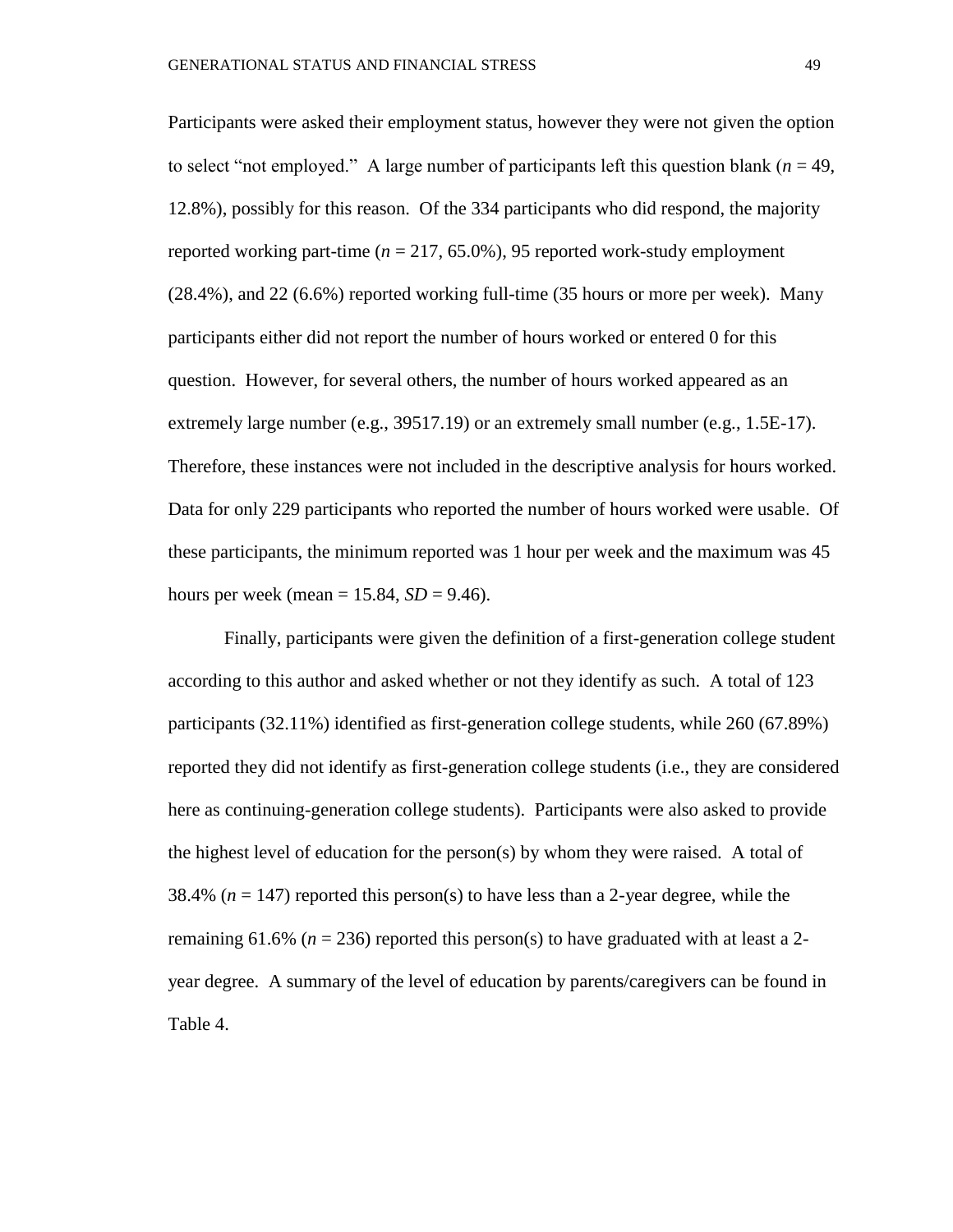### Table 4

| <b>Education Level</b>                     | $n \ (%)$   |  |
|--------------------------------------------|-------------|--|
| Some high school                           | 8(2.1)      |  |
| High school diploma/GED                    | 75 (19.6)   |  |
| Some college                               | 64 (16.7)   |  |
| 2-year degree (e.g., Associates/Technical) | 52 (13.6)   |  |
| 4-year degree (e.g., Bachelor's)           | 106(27.7)   |  |
| Some graduate school                       | 6(1.6)      |  |
| Master's degree                            | 59 (15.4)   |  |
| Doctoral degree                            | 13(3.4)     |  |
| Total                                      | 383 (100.0) |  |

*Highest Education Level Completed by Participants' Caregiver(s)*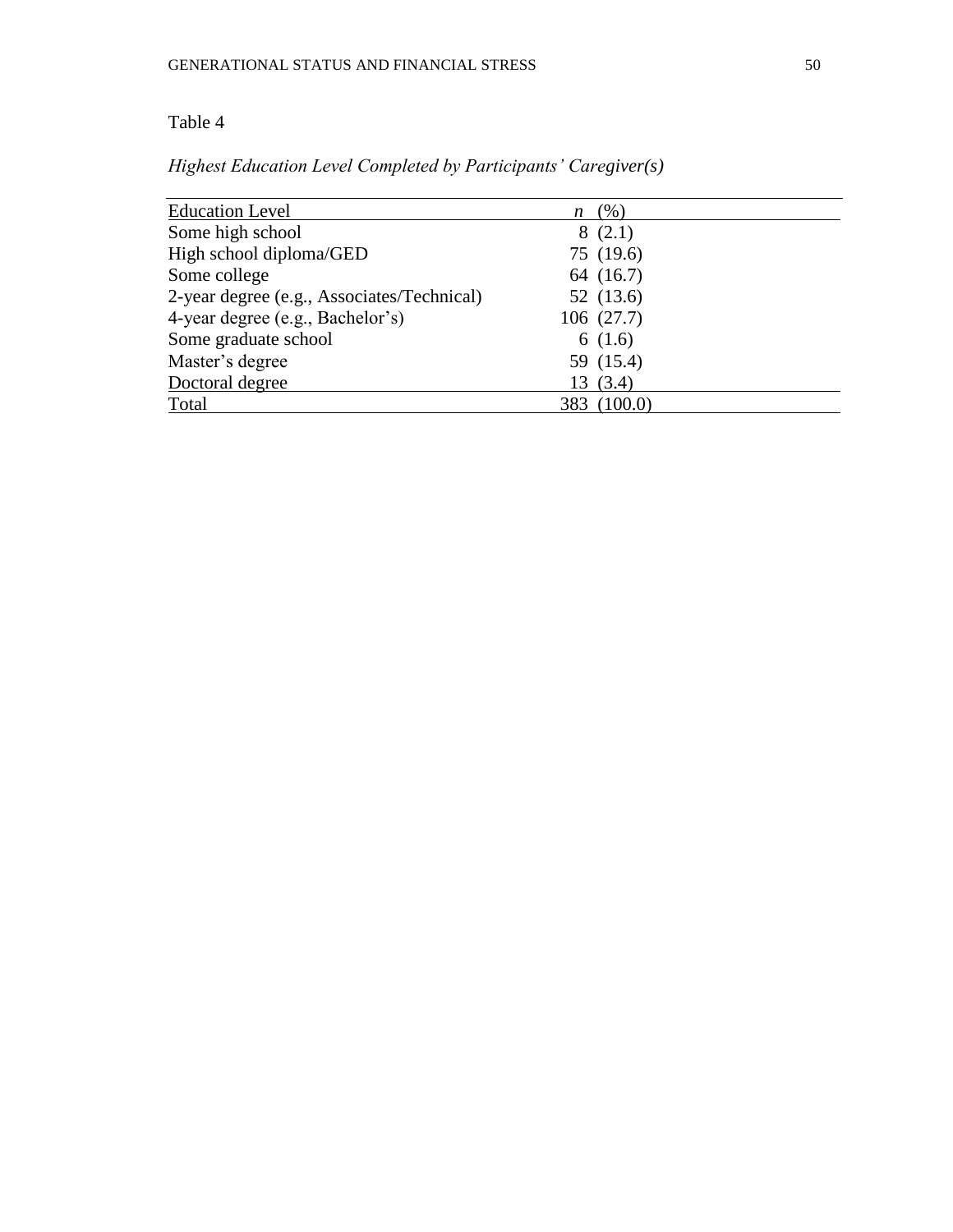#### **Design**

The present study was a descriptive field study because data were gathered in the field (i.e., college campus) rather than in a laboratory, there was not random assignment to groups, and no variables were manipulated (Heppner, Wampold, & Kivlighan, 2008). According to Heppner et al., this design is low in internal validity but high in external validity. That is, the variables occur naturally with no manipulation and little control, but the results have high generalizability to the population of interest.

#### **Procedure**

All instruments were administered online through InQsit (Fortriede & Draper, 2009). Those who chose to participate were directed to an informed consent page by selecting the link in the recruitment e-mail(s) (see Appendix A). Participants were asked to acknowledge that they had read the informed consent (Appendix B) and agree to the terms of the study, including the voluntary nature and right to withdraw at any time. Upon agreement, participants were directed to complete items developed by this researcher (see Appendix C) for demographic information.

Participants were then asked to complete three questionnaires. It was expected that participation would take approximately 15-20 minutes. According to response duration, the average time to respond was 16 minutes. Participants were given a debriefing form (see Appendix D) at the end of the survey, which included thanking them for their participation, the principle investigator's e-mail address, and instructions to be included in the selection for gift cards or for their names to be sent to instructors. Participants were also invited to e-mail the principle investigator with any questions or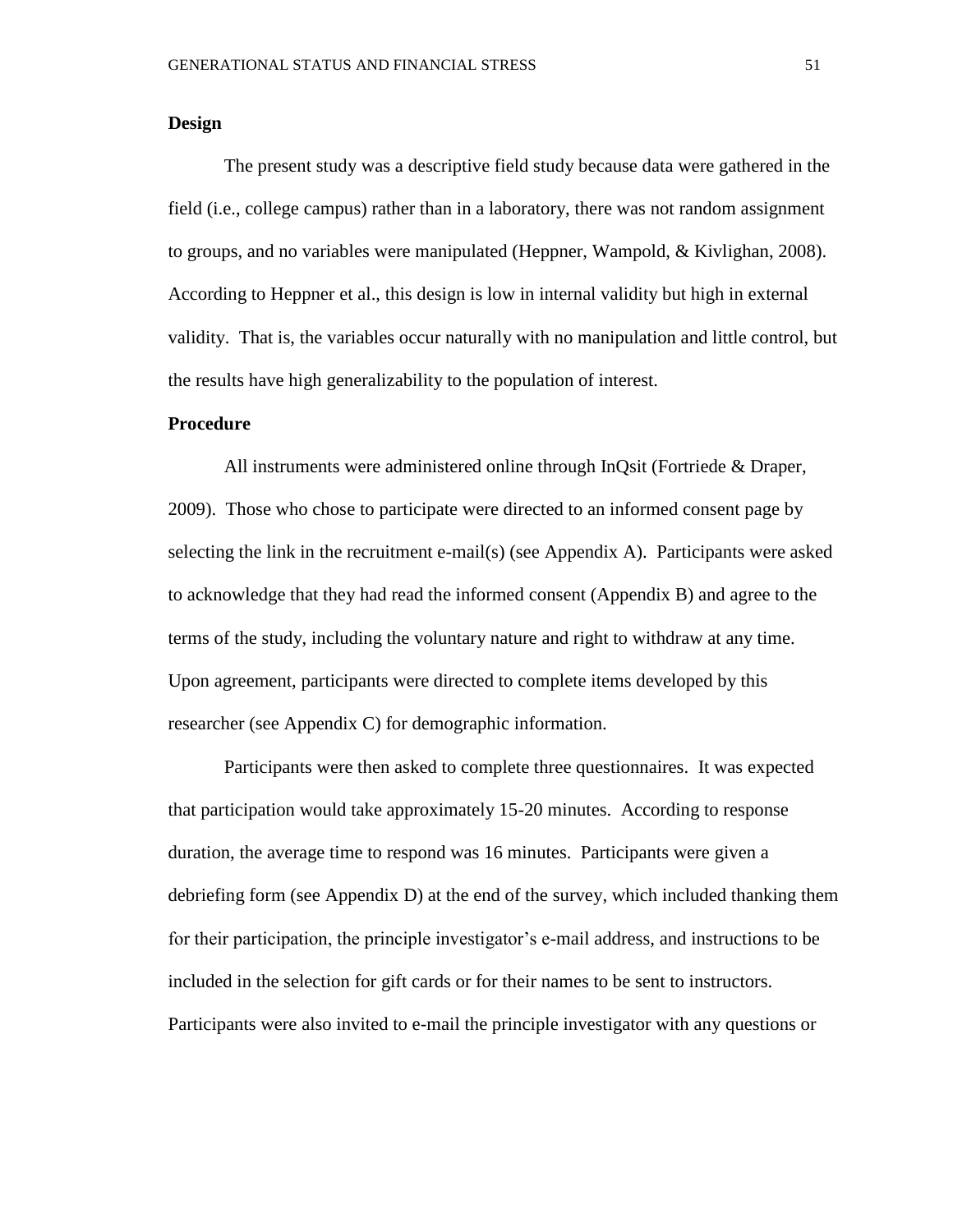concerns, or if they wish to receive a summary of the results once the study was complete.

#### **Instruments**

**Demographic questionnaire**. Demographic information was collected using a demographic questionnaire developed by the current researcher (Appendix C). Participants were asked to provide the information reported in the "demographic variables" section above.

**Financial stress.** Financial stress, which was one of the independent variables in the present study, was measured using the InCharge Financial Distress/Financial Well-Being Scale (IFDFW; Prawitz et al., 2006). Permission was granted from the author for use of this instrument for research purposes. The IFDFW is based on research that spanned more than 2 decades (Prawitz et al.). The first version of the instrument was based on 58 concepts related to financial stress and well-being, drawn from just over a decade of research (Prawitz et al.). According to the authors, these concepts were then narrowed down into a list of 10 concepts using a three-phase Delphi method (i.e., panel of experts). The result was a 10-item instrument, which was administered to members of the general population ( $n = 1,097$ ) and a financially distressed sample ( $n = 509$ ). The final version of the IFDFW consists of 8 items and measures respondents' perceptions of financial distress and financial well-being along a continuum (Appendix E). Responses are given on a 10-point Likert-type scale with low numbers indicating high financial distress and high numbers indicating high financial well-being. Factor analysis revealed factor loadings on a single factor (range = .833 to .926), indicating that a total scale score can be used to represent a single construct for this instrument (Prawitz et al.). Responses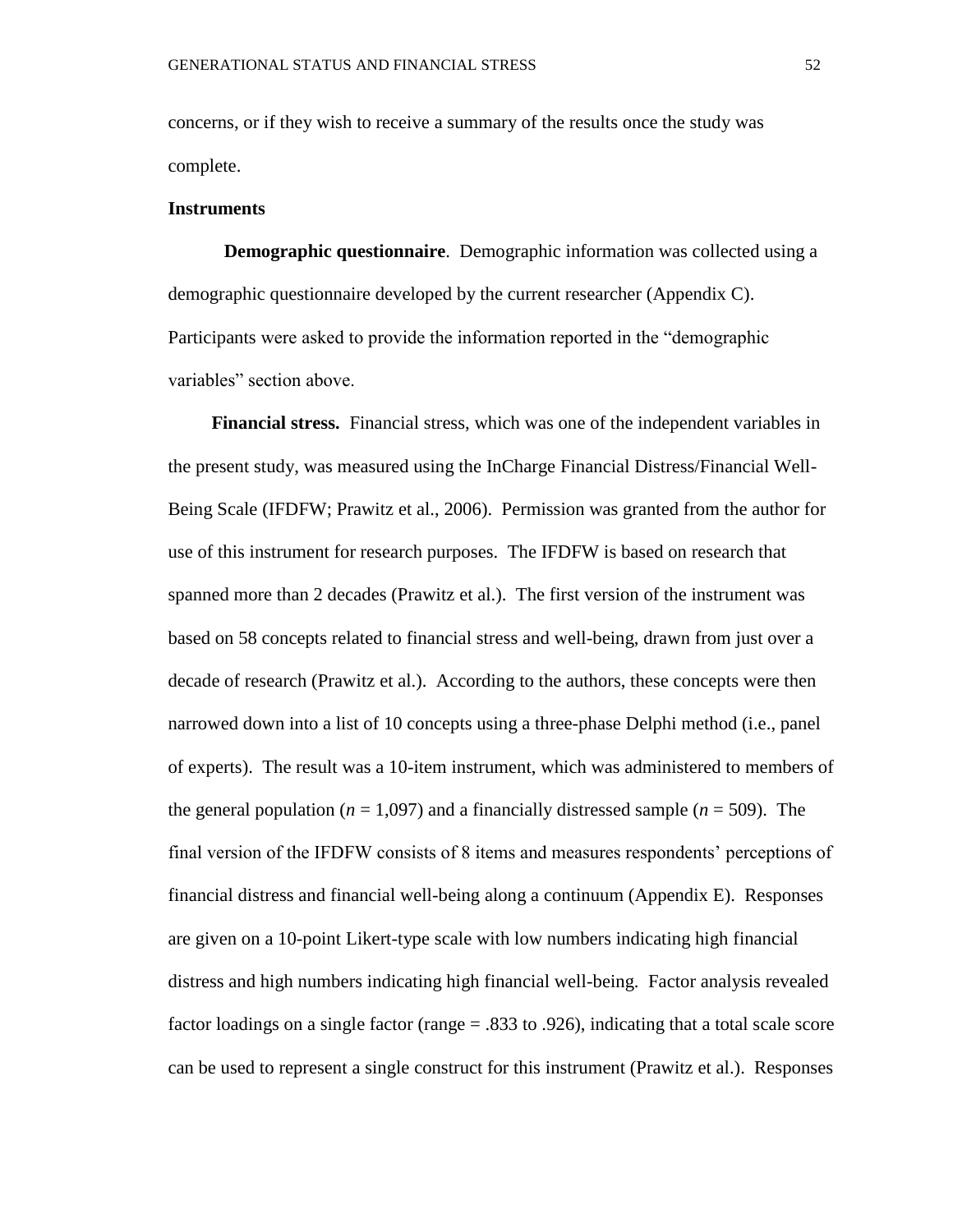are summed and then divided by 8, with decimals retained (Prawitz et al.). The authors provided the following categories: 1.0-4.0 (high financial distress/low financial wellbeing); 4.1-6.9 (average financial distress/average financial well-being); 7.0-10.0 (low financial distress/high financial well-being). The authors also provided 10 descriptive statements for each mean score value (i.e., 1.0, 2.0, 3.0, etc.). Examples of these statements include:  $1.0 =$  Overwhelming financial distress/lowest financial well-being;  $4.0 =$  high financial distress/poor financial well-being;  $7.0 =$  low financial distress/good financial well-being. For the purpose of this study, the categories provided by the authors were used for analysis.

Prawitz et al. (2006) provided evidence of reliability and validity for the IFDFW. Internal consistency was reported with Cronbach's Alpha at .956, exceeding the desired standard for what the authors considered to be robust. Internal consistency for the present study was comparable ( $\alpha$  = .937) to the internal consistency found in the normed population. In order to establish content validity, the authors used prior theory and research to identify the concepts within the construct of financial stress/well-being and confirmed this with expert review. In order to establish concurrent criterion validity, the authors required that low scores on the IFDFW identified adults who had contacted a consumer credit counseling agency, which they determined was indicative of financial stress.

**Academic self-efficacy**. In order to measure academic self-efficacy, one of the dependent variables in the present study, participants were given the College Self-Efficacy Instrument (CSEI; Solberg et al., 1993) via InQsit. According to Solberg et al., expert review of a 40-item pool resulted in 20 items in the initial version of the CSEI.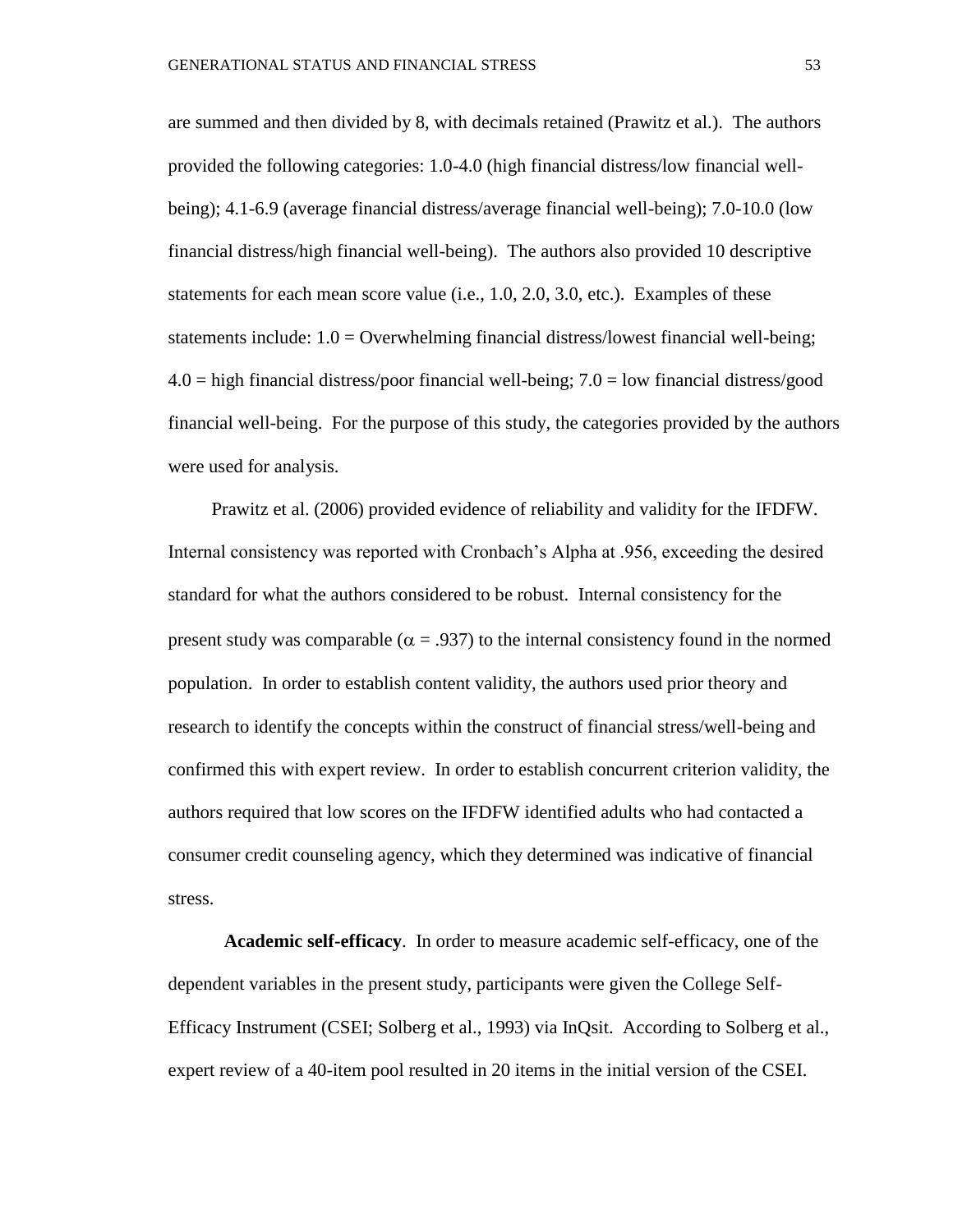Factor analysis supported retention of 19 of these items (Solberg et al.). Therefore, the final version of the CSEI (Appendix F) is a 19-item instrument that uses an 11-point Likert-type scale, ranging from 0 (*not at all confident*) to 10 (*extremely confident*). An example item is: "do well on your exams." The instrument consists of three subscales: social, course, and roommate. The Social subscale measures one's self-efficacy in the social aspects of college. The eight items ask about participants' confidence in their abilities to do things like ask questions in class, talk to professors, participate in class discussions, and make new friends in college. The Course subscale measures one's selfefficacy related to coursework. The seven items ask about participants' confidence in their abilities to do things like take notes, study, write papers, and do well on exams. The Roommate subscale measures one's self-efficacy related to living with a roommate. The four items ask about participants' confidence in their abilities to get along and socialize with roommates and divide space and chores. Responses to the subscales are averaged to provide a total score (Gore, 2006). Higher scores indicate higher academic self-efficacy.

Both validity and reliability for the CSEI have been established. Strong internal consistency with college students has been found in multiple studies ( $\alpha$  = .92, Gore, Leuwerke, & Turley, 2006;  $\alpha$  = .93, Solberg et al., 1993). Internal consistency for the present study was found to be comparable (Total scale = .907; Course subscale = .872; Roommate subscale  $= .886$ ; Social subscale  $= .881$ ) to these studies. Discriminant validity has been found between the CSEI and other measures (Gore, 2006; Solberg et al.). Concurrent validity has been found between the CSEI and other measures of academic self-efficacy and related constructs (Gore, 2006; Gore et al., 2006; Solberg et al.). Predictive validity has also been established for the CSEI (Gore et al.). Finally, the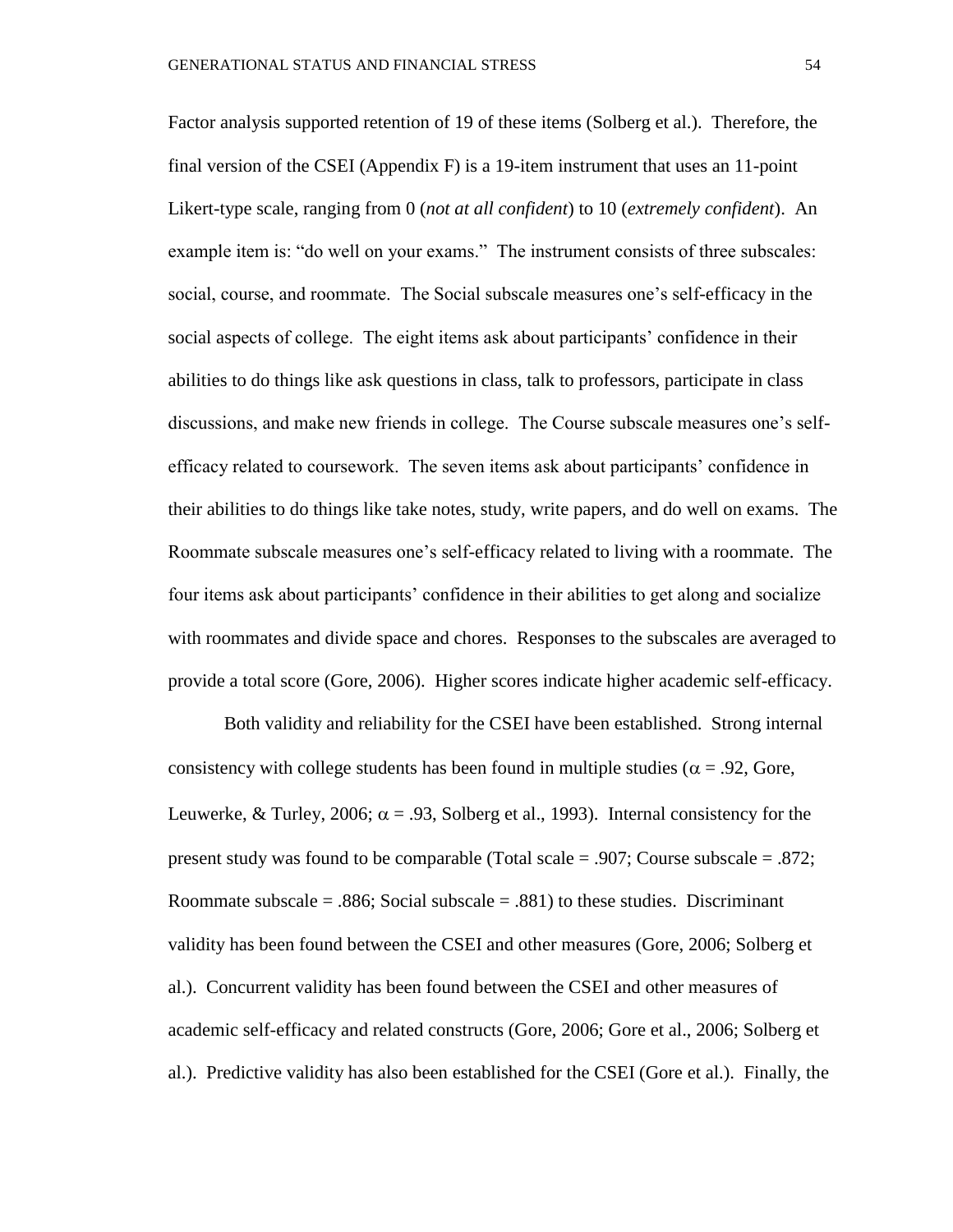CSEI has been found to be valid and reliable with college students regardless of year in school, gender, or differences in acculturation (i.e., for Hispanic students; Solberg et al.).

**Career decision self-efficacy.** The second dependent variable in the present study was measured using the Career Decision Self-Efficacy Scale-Short Form (CDMSE-SF; Betz & Taylor, 2001). The original instrument was developed based on Bandura's conception of self-efficacy as well as Crites' model of career maturity, which contains five career choice competencies (Betz  $& Taylor$ ). The original scale contained five subscales to match these competencies: 1) accurate self-appraisals; 2) gathering occupational information; 3) goal selection; 4) making plans for the future; and 5) problems-solving. The original scale utilized an 11-point Likert-type scale  $(0 = No$ *confidence* to 10 = *Complete confidence*). However, according to Betz and Taylor, evidence supports the use of a 5-point Likert type scale  $(1 = No \ confidence$  to  $5 =$ *Complete confidence*). In addition, the original scale contained 10 items per subscale (total of 50 items). However, the CDMSE-SF only contains 5 items per subscale (total of 25 items; Appendix G). Responses on the CDMSE-SF are summed with a maximum of 250 (50 per subscale) and higher scores indicate greater career decision self-efficacy.

Internal consistency for the CDMSE-SF has been found to range from .73 (selfappraisal) to .83 (goal selection) and .94 for the total scale (Betz, Klein, & Taylor, 1996). Internal consistency in the present study was found to be comparable to Betz et al.'s reported reliabilities (Total scale = .946; Self-appraisal subscale = .804; Occupational information subscale = .766; Goal selection subscale = .830; Planning subscale = .789). Betz and Taylor (2001) reported on several studies that provided adequate evidence for content, concurrent, discriminant, predictive, criterion-related, and construct validities of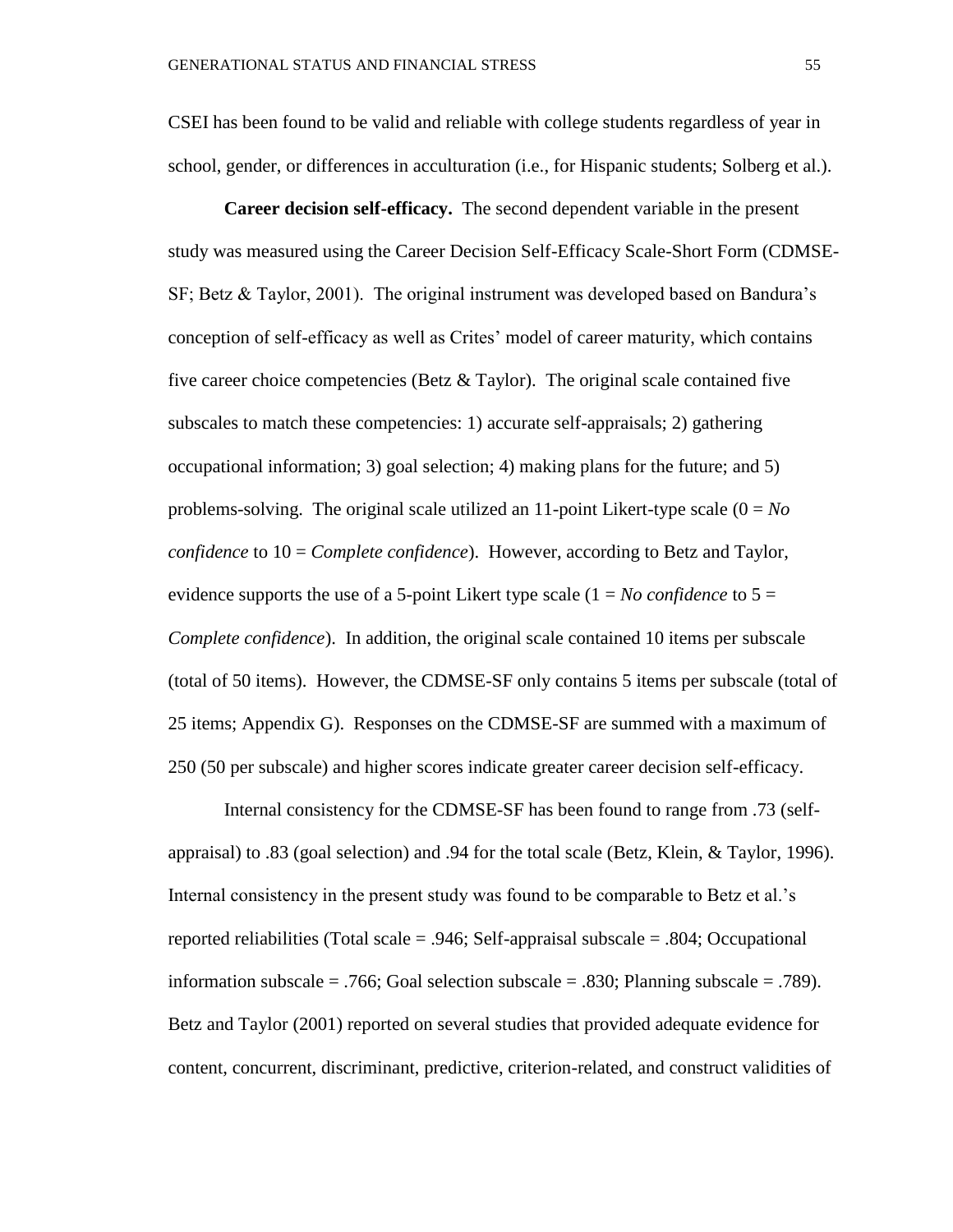the CDMSE and CDMSE-SF. A few noteworthy studies include evidence of concurrent validity with both the Career Beliefs Inventory (Luzzo & Day, as cited in Betz & Taylor) and behavioral indicators of career decision (e.g., Taylor & Popma, as cited in Betz  $\&$ Taylor, 2001), and evidence of discriminant validity with the Fear of Commitment Scale, which measures a chronic, trait-like component to indecision that is related to anxiety (Betz & Serling, as cited in Betz & Taylor).

#### **Data Analysis**

All data analyses for the present study were done using the Statistical Package for the Social Sciences (SPSS). Demographic variables were examined for means, standard deviations, and differences between all variables in order to check for differences in levels of the dependent variables based on these variables rather than the independent variables. Giancola et al. (2008) found year in school to be a covariate with generational status for differences in the specific academic variables measured in that study. However, Solberg et al. (1993) reported no difference in academic self-efficacy, as measured by the CSEI, based on year in school. Therefore, it was unknown whether year in school would be a covariate for the dependent variables in the present study. As a result, a one-way Analysis of Variance (ANOVA) was conducted as a preliminary analysis with year in school as the independent variable with four levels (freshman, sophomore, junior, senior) in order to check for Homogeneity of Variance using Levene's Test (Kinnear& Gray, 2004). Levene's Statistic was not significant for either dependent variable  $(p > .05)$ , which indicated that there was no difference in the dependent variables based on year in school and all the data could be analyzed together.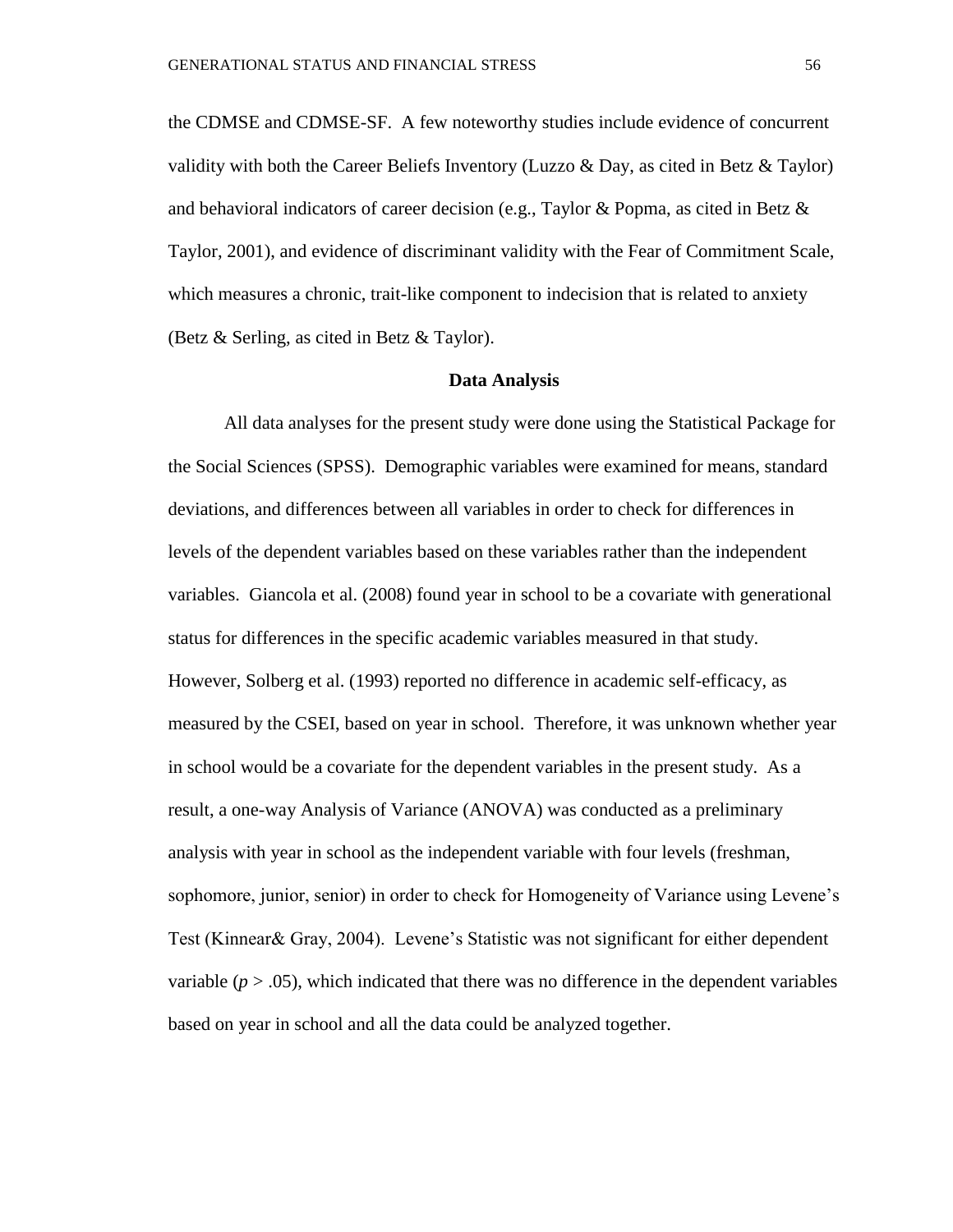The hypotheses that were tested in the present study were:

H1: First-generation college students will express lower levels of academic selfefficacy and career decision self-efficacy than continuing-generation college students.

H2: College students with high financial stress will express lower levels of academic self-efficacy and career decision self-efficacy than those with low financial stress.

Following the preliminary analyses, the hypotheses were tested using a 2 (generational status) x 3 (financial stress) between-subjects factorial MANOVA (Tabachnick & Fidell, 2001) with academic self-efficacy and career decision self-efficacy as the two dependent variables. According to Tabachnick and Fidell, a between-subjects factorial MANOVA is most appropriate for the present study because there were multiple independent and dependent variables, each independent variable had more than one level, the research questions were asking about group differences in levels of the dependent variables, and the dependent variables were theoretically correlated (Lent et al., 1994). The MANOVA tested each hypothesis by looking for main effects between the independent and dependent variables and also interaction effects between the independent variables (Tabachnick & Fidell). Specifically, the MANOVA tested for: 1) main effects between the two levels of generational status and the two dependent variables of academic self-efficacy and career decision self-efficacy; 2) main effects between the three levels of financial stress and the two dependent variables of academic self-efficacy and career decision self-efficacy; and 3) interaction effects between generational status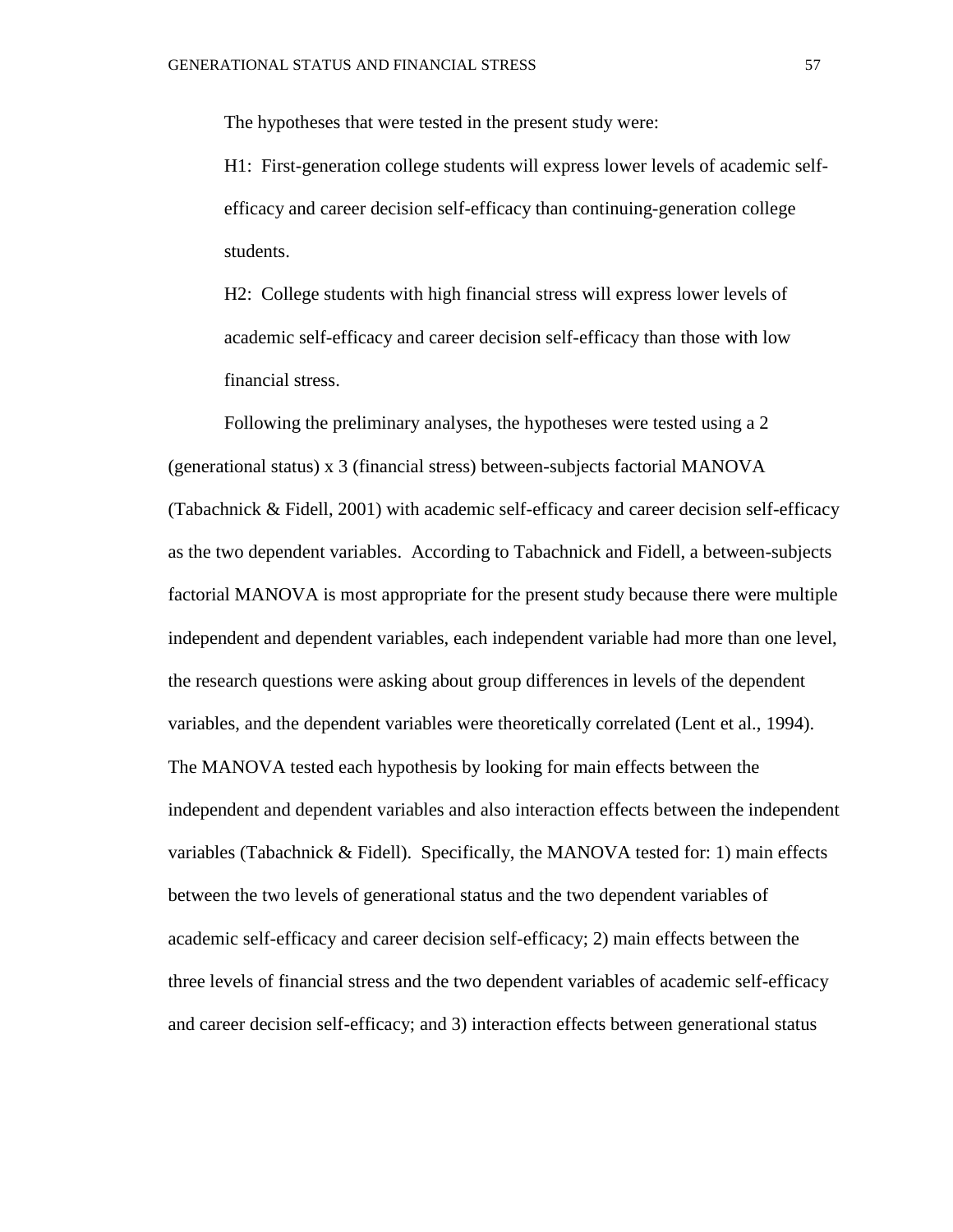and financial stress on the two dependent variables (although this was not a specific hypothesis of the present study).

Generational status was dichotomized into the categories of first-generation or continuing-generation college students. Financial stress was gathered as a continuous variable (scores of 1.0-10.0). Prior to analysis, the researcher classified the data into the following 3 groups, as recommended by Prawitz et al. (2006): 1.0-4.0 (high financial distress/low financial well being); 4.1-6.9 (average financial distress/average financial well-being); 7.0-10.0 (low financial distress/high financial well-being). Prior to analysis, the researcher planned to use descriptive discriminant analysis as a follow-up to a significant MANOVA, if significance was found (Kinnear & Gray, 2004).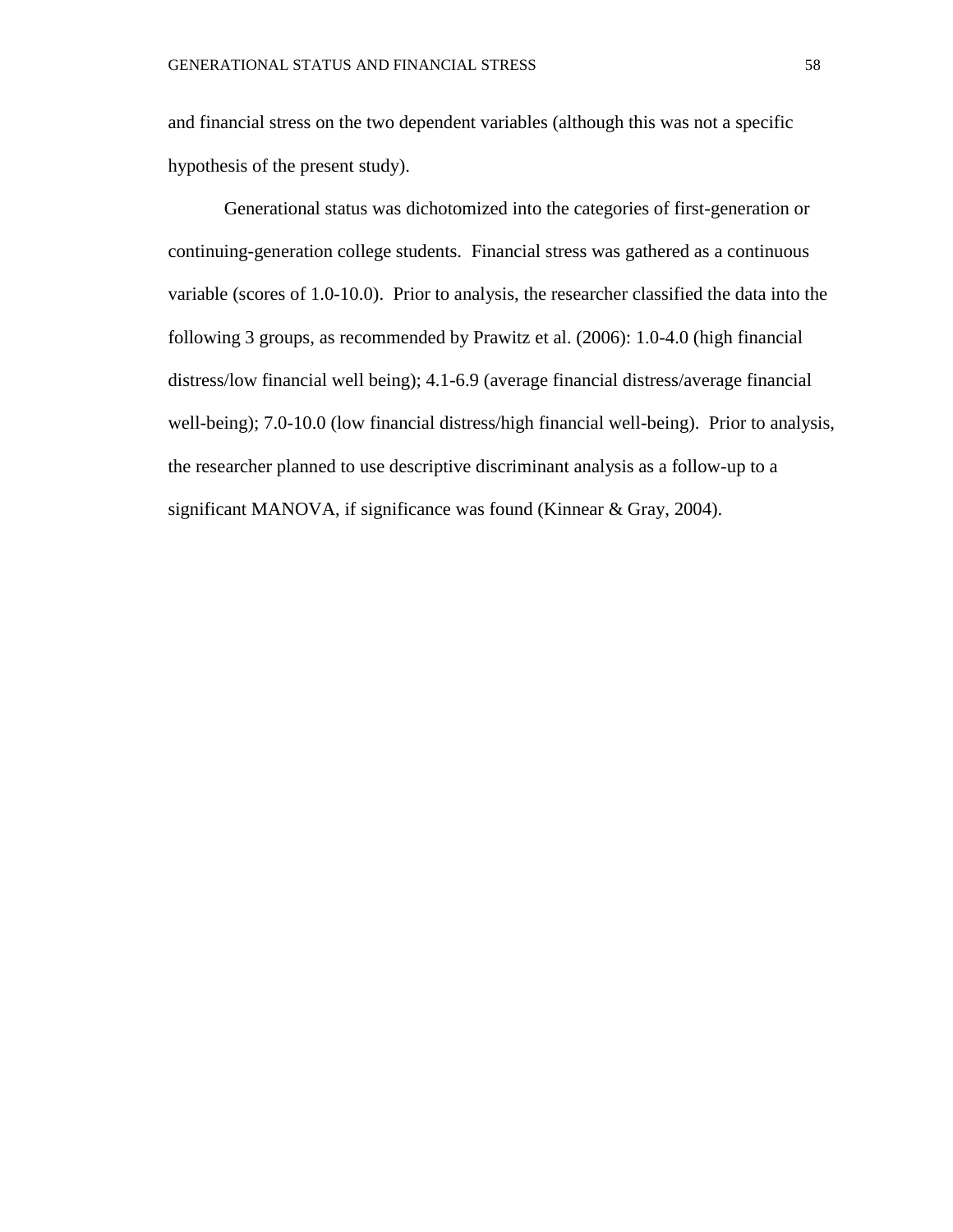#### **Chapter Four**

#### **Results**

#### **Hypotheses**

The hypotheses tested in the present study were:

- H1: First-generation college students will express lower levels of academic selfefficacy and career decision self-efficacy than continuing-generation college students.
- H2: College students with high financial stress will express lower levels of academic self-efficacy and career decision self-efficacy than those with low financial stress.

The results of the analyses provided mixed support for the hypotheses. That is, the first hypothesis was not supported but the second hypothesis was supported. In order to be able to provide greater clarity regarding the reasons for these results, as well as address limitations of the present study, several post-hoc analyses were conducted. The results of the planned analyses as well as the post-hoc analyses will be provided in the following sections.

#### **Planned Analyses**

The researcher utilized cross-tabulation to obtain more detailed information regarding the number of participants within various demographic categories by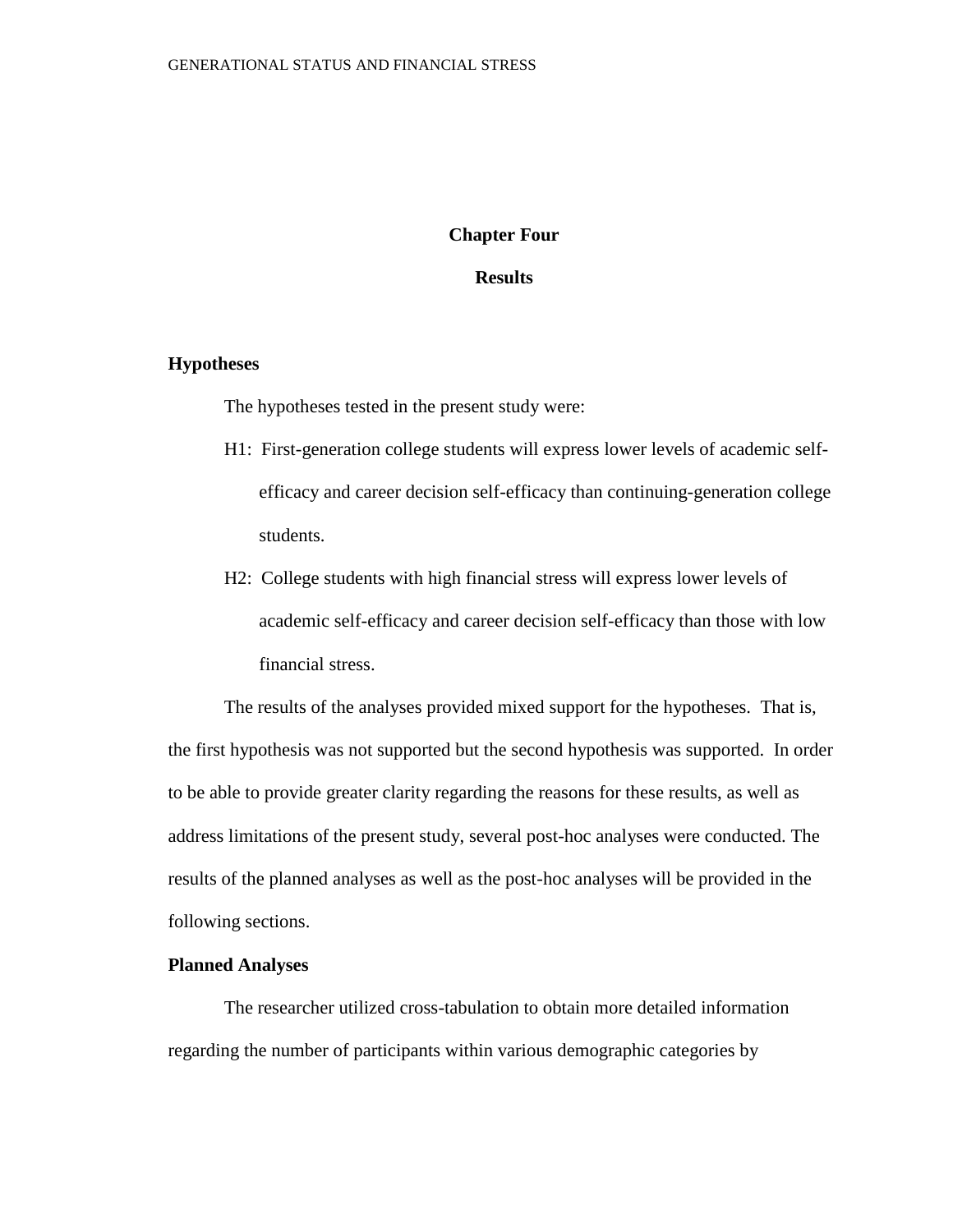independent variable. The number of participants in each category by independent variable can be found in Table 5.

Of the first-generation college students, 69% were females and 31% were males. With regard to ethnicity, 92% were Caucasian, 6% were African American, 2% were Asian American, and 1% identified his/her ethnicity as other. With regard to class standing, 17% were freshmen, 26% were sophomores, 31% were juniors, and 26% were seniors. The majority (95%) was enrolled full-time and 92% reported they did not have a disability, while 8% reported they did have a disability.

Of the continuing-generation college students, 74% were females and 26% were males. The majority identified their ethnicity as Caucasian (93%), while 3% were African American, 1% was Asian American, 1% was Latino/Latina, and 2% identified as other. With regard to class standing, 18% were freshmen, 22% were sophomores, 30% were juniors, and 30% were seniors. The majority was enrolled full-time (97%) compared with 3% enrolled part-time. The majority reported they did not have a disability (86%), while 14% reported they did have a disability.

Of those with high financial stress, 80% were females and 20% were males. With regard to ethnicity, 96% were Caucasian, 2% were African American, 1% was Asian American, and 1% identified as other. A total of 18% were freshmen, 26% were sophomores, 26% were juniors, and 30% were seniors. The majority was enrolled fulltime (97%), while 3% were enrolled part-time. The majority reported no disability (87%), while 13% reported that they had a disability.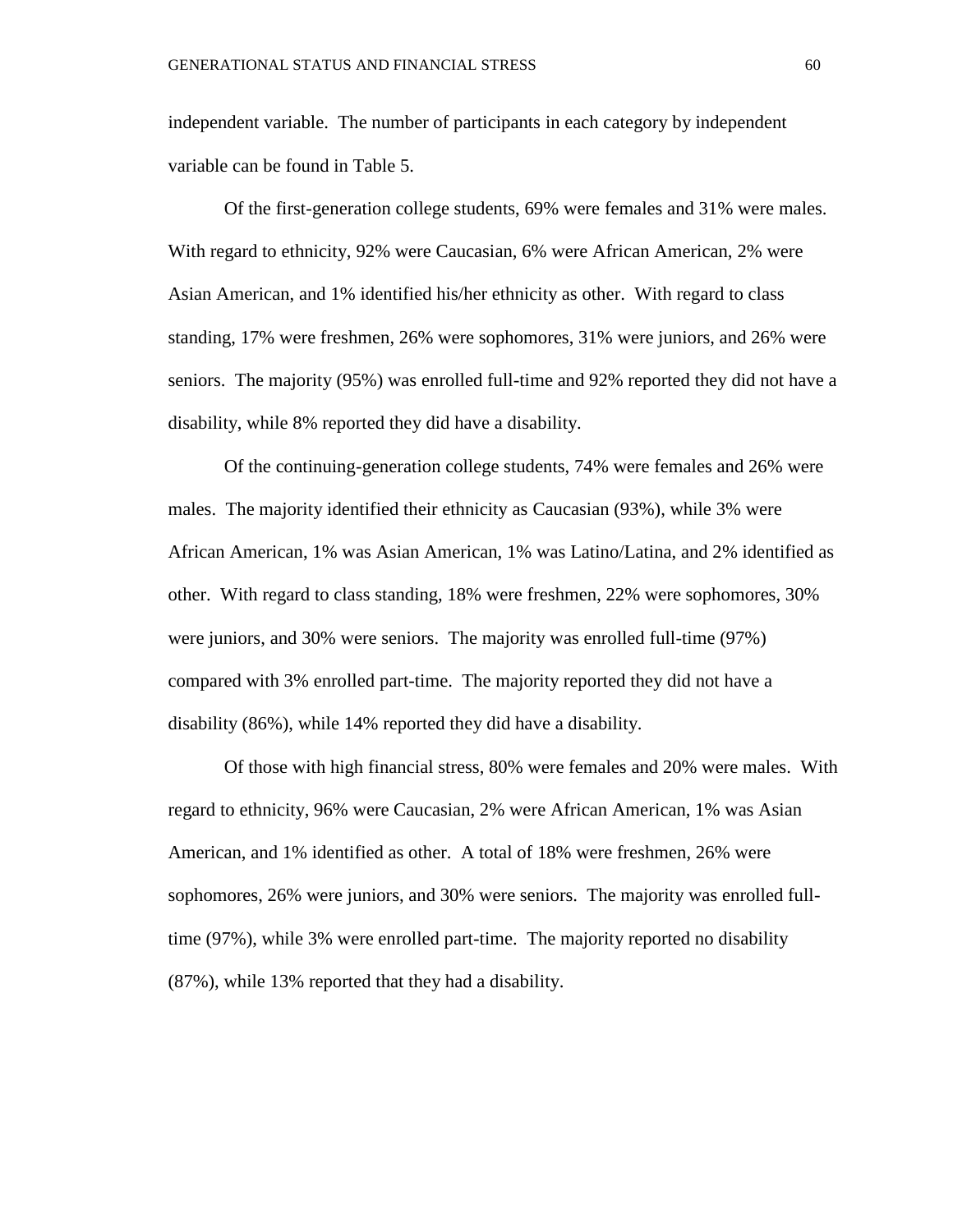### Table 5

|                                             | <b>Generational Status</b> |            | <b>Financial Stress</b> |          |         |
|---------------------------------------------|----------------------------|------------|-------------------------|----------|---------|
|                                             | First                      | Continuing | High                    | Average  | Low     |
| Demographic Variables                       | n(%)                       | n(%)       | n(%)                    | n(%)     | n(%)    |
| Gender (total $n$ reported)                 | 123                        | 260        | 137                     | 167      | 79      |
| Females                                     | 85 (69)                    | 192 (74)   | 110(80)                 | 116(69)  | 51(65)  |
| Males                                       | 38(31)                     | 68 (26)    | 27(20)                  | 51(31)   | 28(35)  |
| Ethnicity (total $n$ reported)              | 123                        | 259        | 136                     | 167      | 79      |
| Caucasian                                   | 113 (92)                   | 241 (93)   | 130 (96)                | 151 (90) | 73 (92) |
| African American                            | 7(6)                       | 8(3)       | 3(2)                    | 8(5)     | 4(5)    |
| Asian American                              | 2(2)                       | 3(1)       | 1(1)                    | 3(2)     | 1(1)    |
| Latino/Latina                               | 0(0)                       | 2(1)       | 0(0)                    | 2(1)     | 0(0)    |
| Other                                       | 1(1)                       | 5(2)       | 2(1)                    | 3(2)     | 1(1)    |
| Class Standing (total $n$ reported)         | 123                        | 259        | 137                     | 166      | 79      |
| Freshmen                                    | 21(17)                     | 47(18)     | 25(18)                  | 21(13)   | 22(28)  |
| Sophomores                                  | 32(26)                     | 57(22)     | 35(26)                  | 37(22)   | 17(22)  |
| Juniors                                     | 38(31)                     | 78 (30)    | 36(26)                  | 58 (35)  | 22(28)  |
| Seniors                                     | 32(26)                     | 77 (30)    | 41 (30)                 | 50(30)   | 18(23)  |
| Enrollment Status (total <i>n</i> reported) | 122                        | 260        | 137                     | 166      | 79      |
| Full-time student                           | 116(95)                    | 252 (97)   | 133 (97)                | 159 (96) | 76 (96) |
| Part-time student                           | 6(5)                       | 8(3)       | 4(3)                    | 7(4)     | 3(4)    |
| Disability Status (total $n$ reported)      | 123                        | 258        | 136                     | 166      | 79      |
| No disability                               | 113 (92)                   | 222 (86)   | 118 (87)                | 145(87)  | 72 (91) |
| Disability                                  | 10(8)                      | 36(14)     | 18(13)                  | 21(13)   | 7(9)    |

### *Cross-tabulations of Demographics by Independent Variable*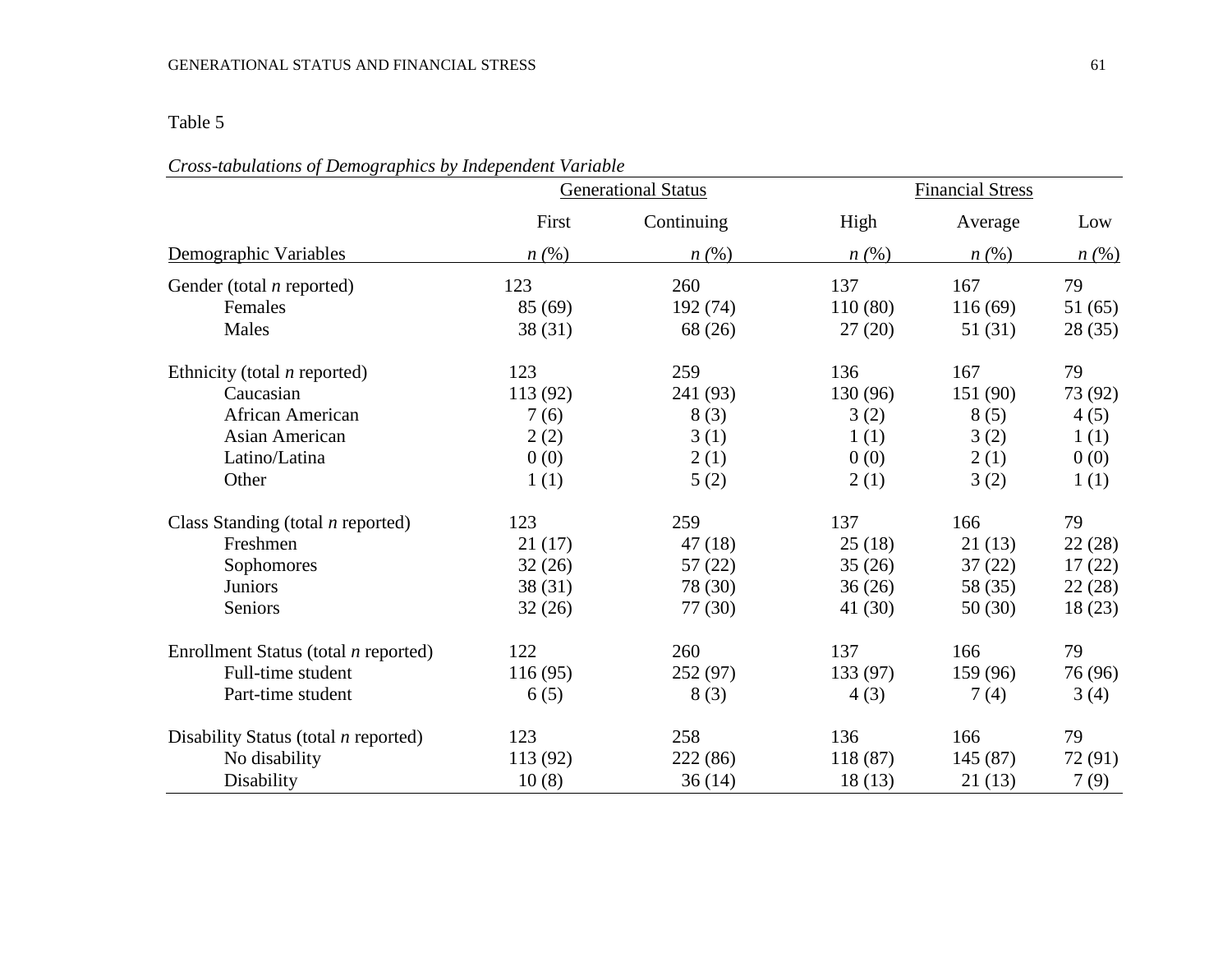Of those with average financial stress, 69% were females while 31% were males. The majority was Caucasian (90%), while 5% were African American, 2% were Asian American, 1% was Latino/Latina, and 2% identified as other. With regard to class standing, 13% were freshmen, 22% were sophomores, 35% were juniors, and 35% were seniors. The majority was enrolled full-time (96%), while 4% were enrolled part-time. The majority reported no disability (87%), while 13% reported that they had a disability.

Of those with low financial stress, the majority were females (65%) and 35% were males. Most were Caucasian (92%), while 5% were African American, 1% was Asian American, and 1% identified as other. With regard to class standing, 28% were freshmen, 22% were sophomores, 28% were juniors, and 23% were seniors. Most were enrolled full-time (96%), compared to 4% enrolled part-time. The majority reported that they did not have a disability (91%), while 9% reported they did have a disability.

A summary of the number of participants in each category for the two independent variables in the present study (generational status and financial stress) can be found in Table 6. There were far fewer participants who identified as both firstgeneration college students and having low financial distress (4%) than there were firstgeneration students with average (14%) or high (14%) financial distress or continuinggeneration students with low (17%), average (29%), or high (22%) financial distress. Regardless of generational status, only 21% of participants in the present study reported low financial stress whereas 44% reported average financial stress and 36% reported high financial stress. Additionally, fewer students identified as being first-generation college students (32%) than continuing generation college students (68%).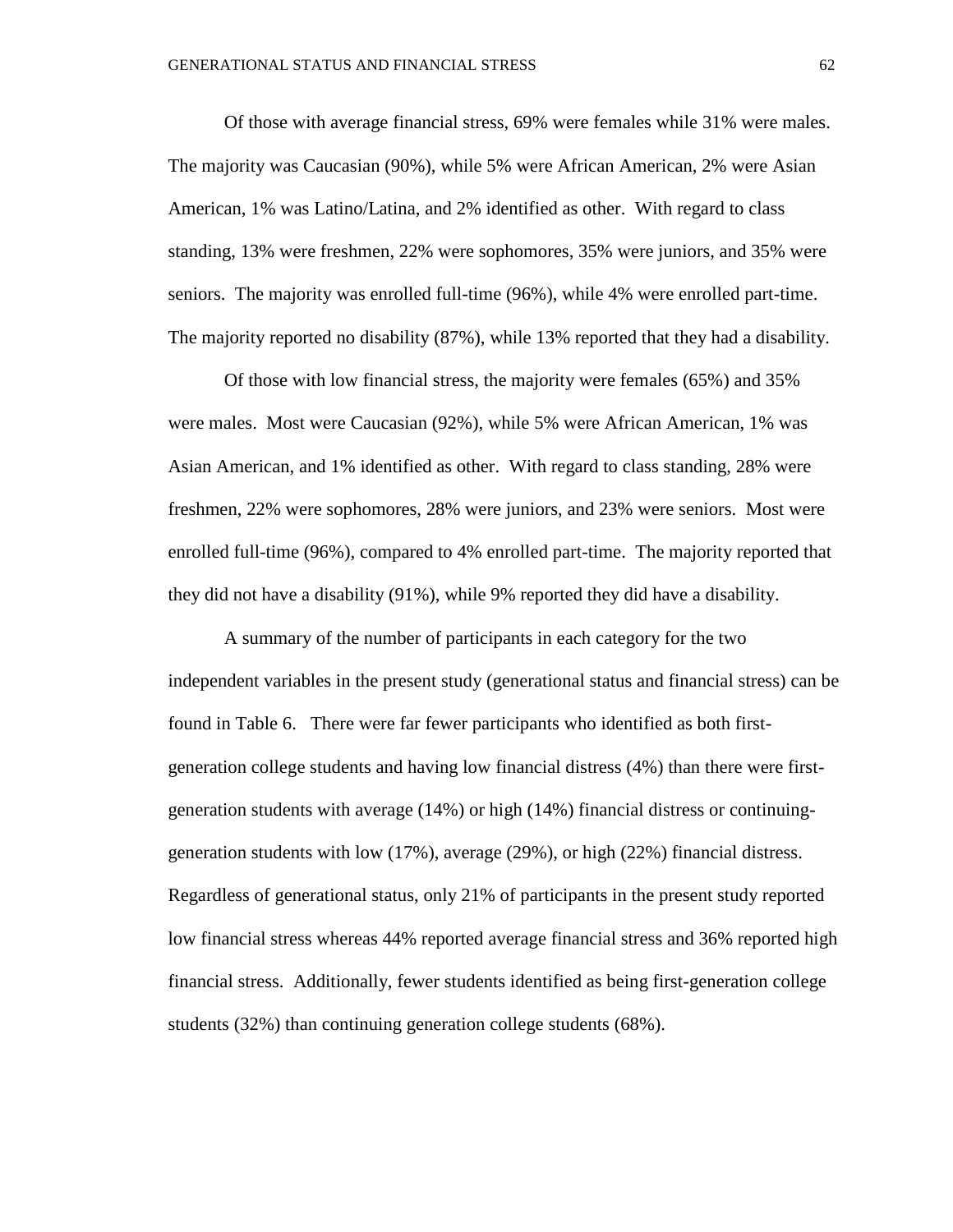### Table 6

# *Number of Participants per Independent Variable*

|                                    |                         | <b>Generational Status Categories</b> |           |  |
|------------------------------------|-------------------------|---------------------------------------|-----------|--|
|                                    | <b>First-Generation</b> | Continuing-Generation                 |           |  |
| <b>Financial Stress Categories</b> | $n\left(\%\right)$      | $n\left(\%\right)$                    | Total     |  |
| High                               | 54 (14)                 | 83 (22)                               | 137(36)   |  |
| Average                            | 55 $(14)$               | 112(29)                               | 167(44)   |  |
| Low                                | 14(4)                   | 65(17)                                | 79 (21)   |  |
| Total                              | 123 (32)                | 260(68)                               | 383 (100) |  |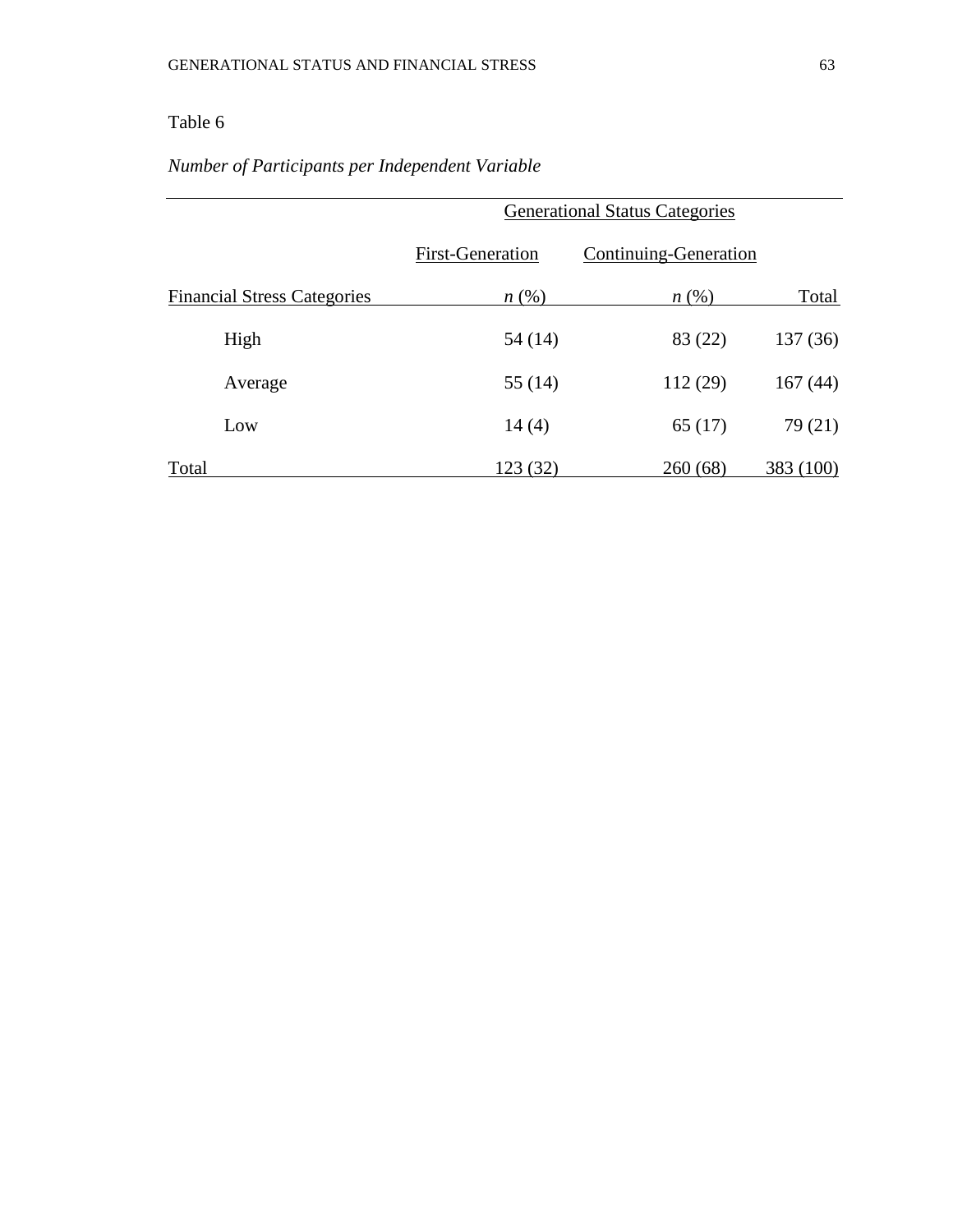As described in the previous chapter, means and standard deviations of the demographic variables were examined for errors, and differences between variables were examined with multiple one-way analyses of variance (ANOVAs) to check for differences in levels of the dependent variables (academic and career decision self-efficacy) based on these variables rather than the independent variables. The results of these ANOVAs revealed no significant differences in levels of academic and career self-efficacy due to gender (CSEI: *F* (1,2.817) = .037, *p* > .05; CDMSE-SF: *F* (1,311.278) = 1.346, *p* > .05), age (CDMSE-SF: *F* (25,290.229) = 1.277, *p* > .05), or ethnicity (CSEI: *F* (4,139.665) = 1.865,  $p > .05$ ). It should be noted that Levene's Statistic was significant for the CSEI when analyzing age and for the CDMSE-SF when analyzing ethnicity, indicating that the assumption of equal variances was violated for these two variable combinations (i.e., age and academic self-efficacy; ethnicity and career self-efficacy). Therefore, a nonparametric test (Kruskal-Wallis) was used, as recommended by Kinnear and Gray (2004).

The results of the non-parametric test revealed that neither variable was significant (Age and CSEI: Chi-square  $= 31.831$ ,  $p > .05$ ; Ethnicity and CDMSE-SF: Chisquare  $= 3.771$ ,  $p > .05$ ), indicating that age did not have a significant relationship to academic self-efficacy and ethnicity did not have a significant relationship to career selfefficacy.

**Multiple Analysis of Variance (MANOVA) Results**. In order to insure that the assumptions of MANOVA were met, the researcher examined Quantile-Quantile (Q-Q) plots, which test for normal distribution, and used Box's M, which tests for equal variance across groups. Q-Q plots indicated the data were normally distributed for both dependent variables (see Figures 1 and 2). Using the recommendations by Tabachnick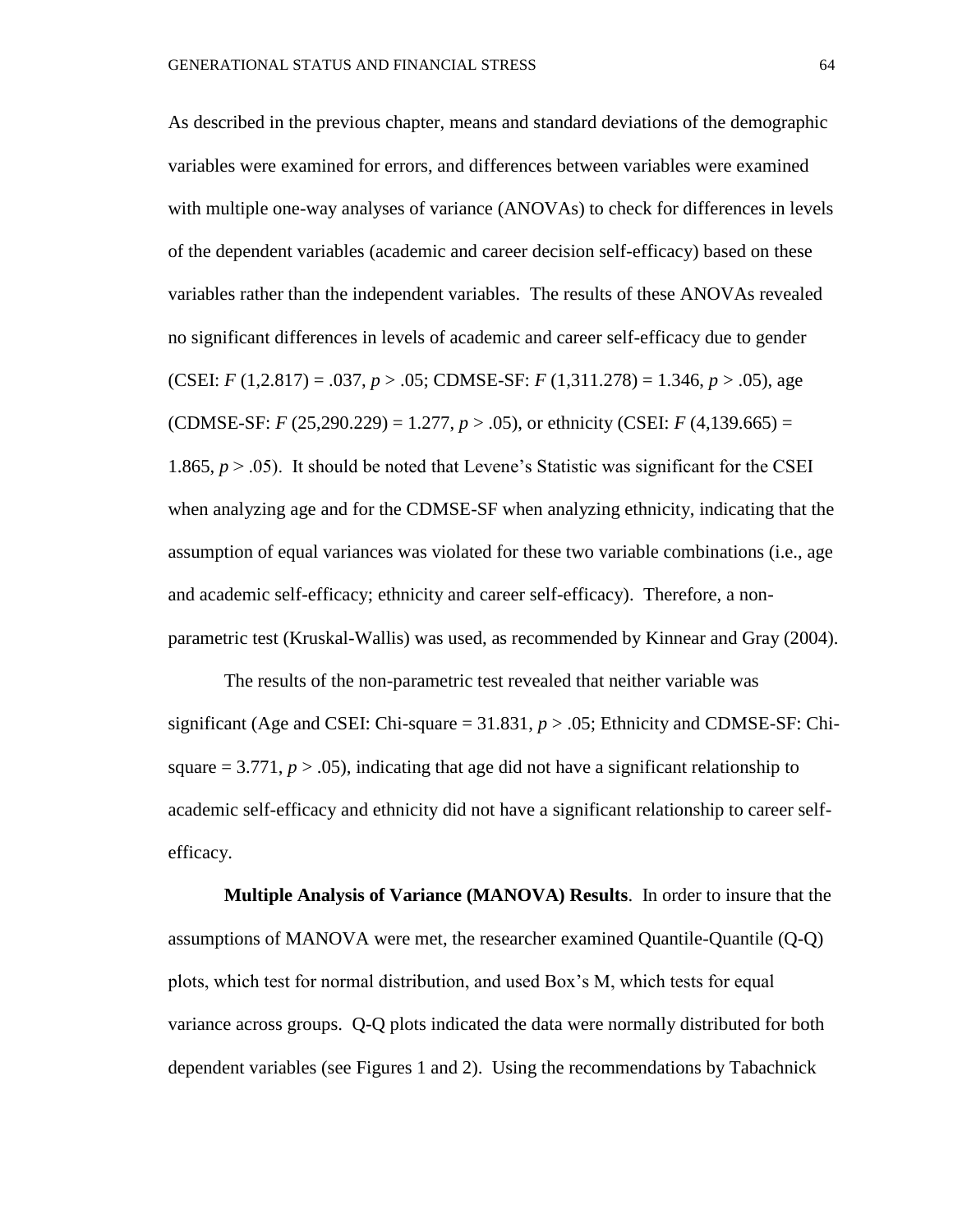*Figure 1.* Q-Q plot used to test the assumption of normal distribution for the CSEI (measure of academic self-efficacy). Data fit the normal distribution line and, therefore, the assumption was met for this variable.

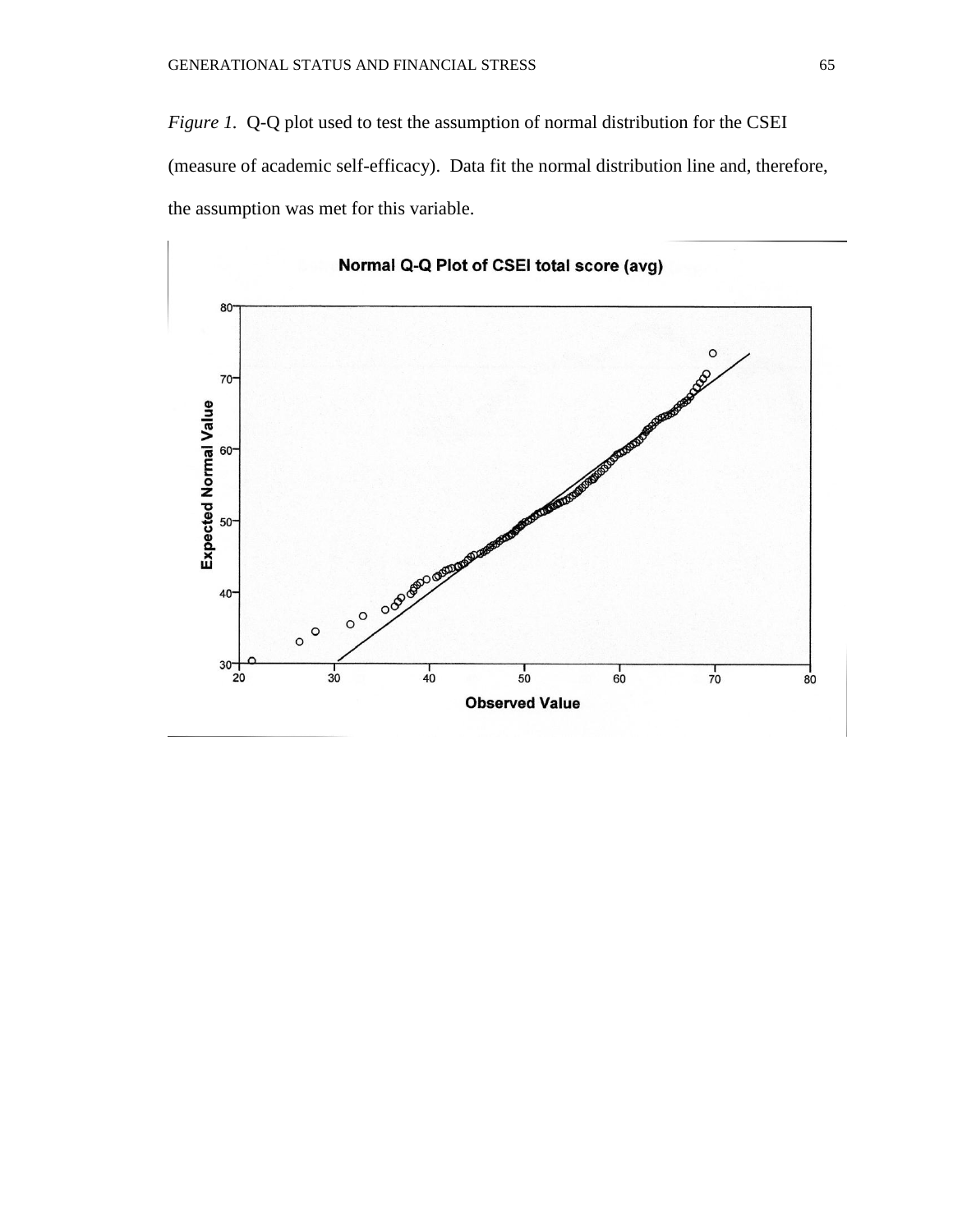*Figure 2.* Q-Q plot used to test the assumption of normal distribution for the CDMSE-SF (measure of career decision self-efficacy). Data fit the normal distribution line and, therefore, the assumption was met for this variable.



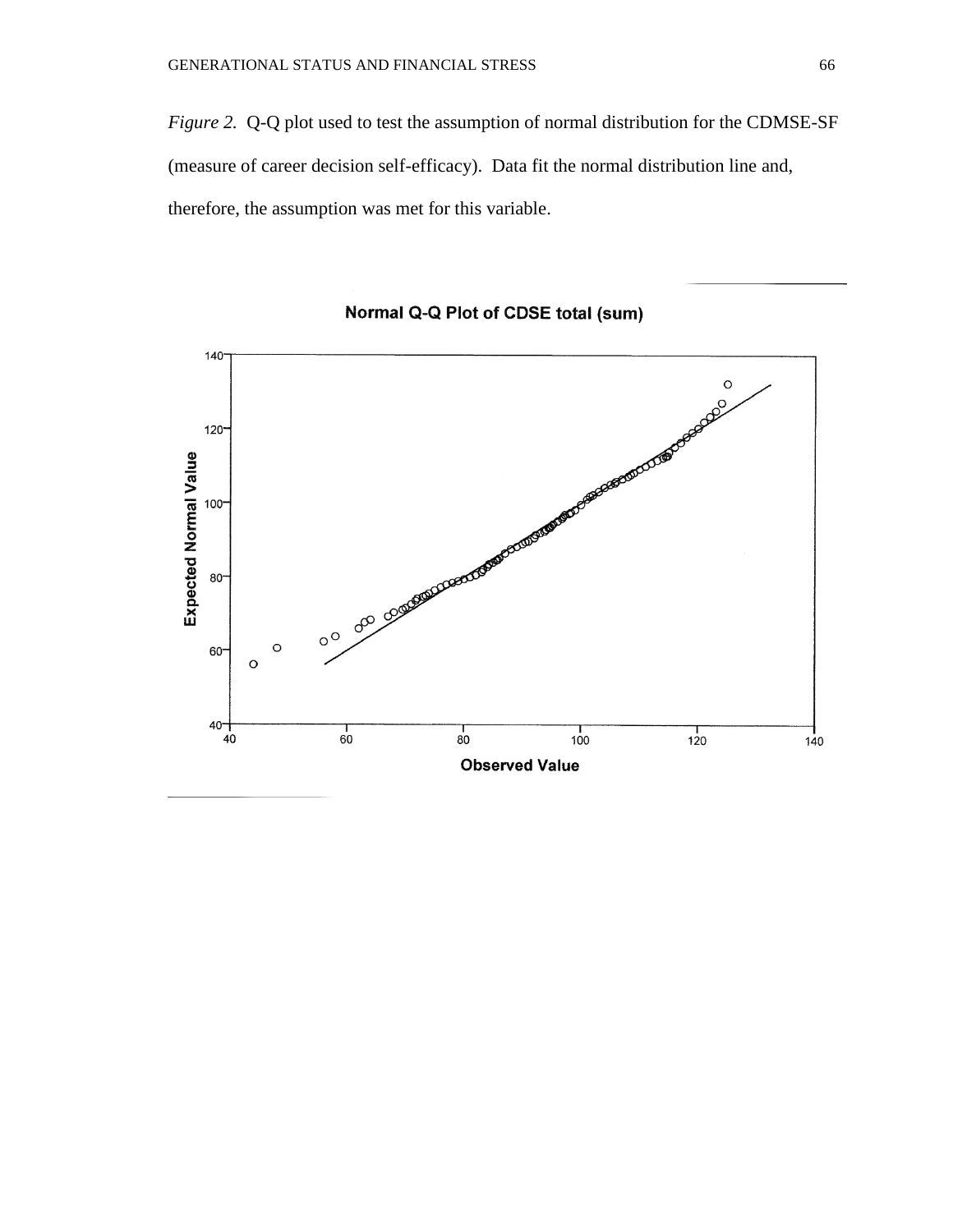and Fidell (2001), Box's M was not significant  $(M = 33.74, p > .001)$ . Therefore, the assumption of equal variance was met. Finally, the dependent variables in the present study (academic and career self-efficacy) were found to be moderately correlated (Pearson correlation  $= .645, p < .01$ ), which supports assumptions of Social Cognitive Career Theory (SCCT; Lent et al., 1994). This also confirmed that a MANOVA was the appropriate statistical procedure for this study.

Using SPSS, a 2 (generational status) x 3 (financial stress) MANOVA was conducted in order to test the hypotheses that 1) first-generation college students will express lower levels of academic and career decision self-efficacy than continuinggeneration college students and 2) college students with high financial stress will express lower levels of academic and career decision self-efficacy than those with low financial stress.

The results revealed a non-significant main effect for generational status (Wilks'  $\lambda =$ .995, *F* (2, 376.00) = .961, *p* > .05, partial eta squared = .005, observed power = .217), a significant main effect for financial stress (Wilks'  $\lambda = .956$ , *F* (4, 752.00) = 4.318, *p* < .01, partial eta squared = .022, observed power = .931), and a non-significant interaction effect (Wilks'  $\lambda = .996$ , *F* (4, 752.00) = .331, *p* > .05, partial eta squared = .002, observed power = .125). Contrary to the first hypothesis, generational status was not found to significantly influence career and academic self-efficacy. Consistent with the second hypothesis, financial stress was found to significantly influence career and academic selfefficacy. There was no significant interaction between financial stress and generational status in relation to academic and career self-efficacy.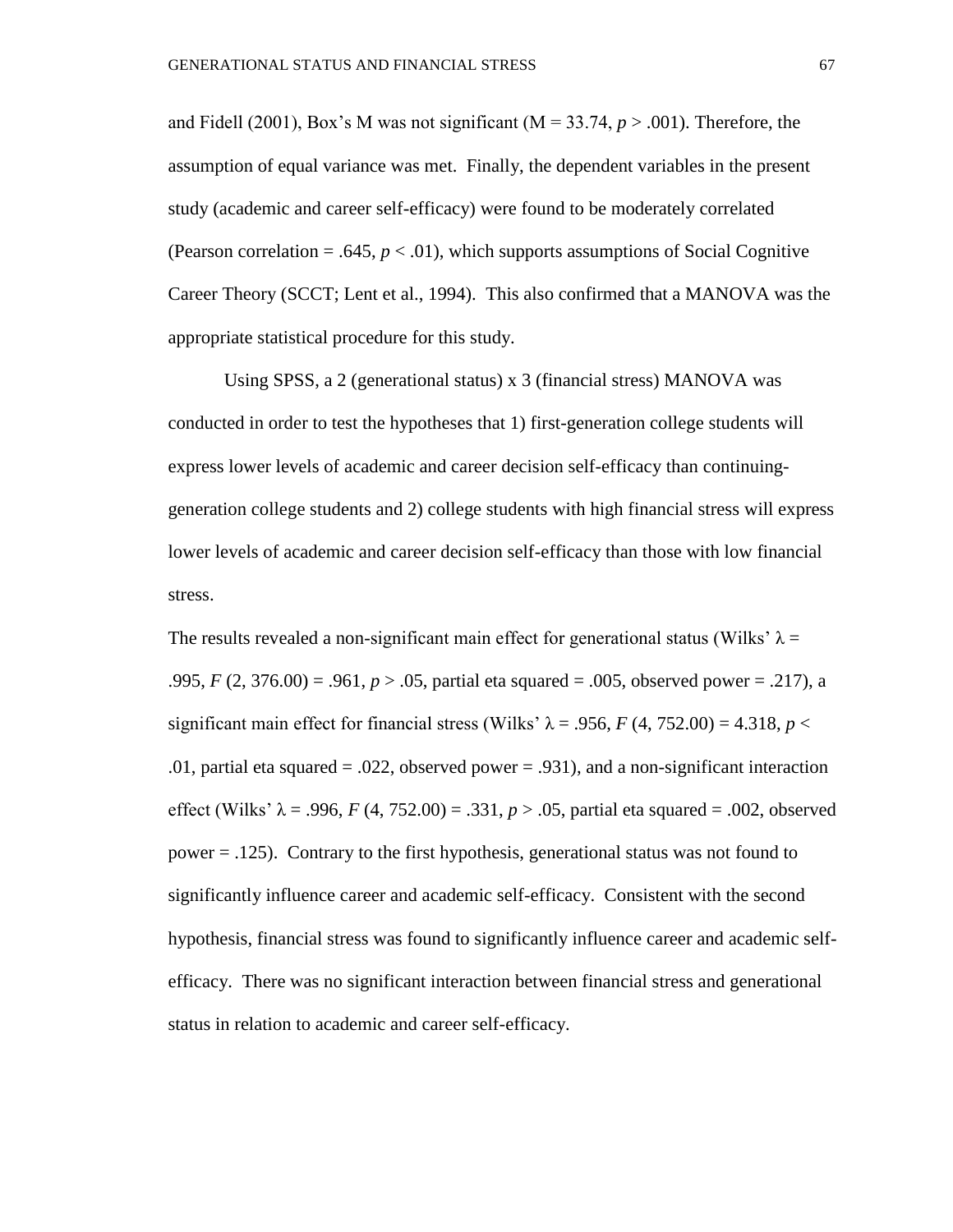**Discriminant Analysis**. As a follow-up to the significant MANOVA results, descriptive discriminant function analysis (DDA) was used to identify where differences were found within the financial stress groups. Unlike MANOVA, DDA does not assess significant differences between groups but rather creates a discriminant function score that is used to maximize separation of participants between groups (Kinnear & Gray, 2004). In this case, the grouping variable used was financial stress and the scores used to derive the discriminant function were those from the two measures of self-efficacy (i.e., the dependent variables in this study). DDA was used to differentiate low, average, and high financial stress scores. The results of DDA tell us which variable(s) add to this differentiation and whether either or both measures of self-efficacy were correlated with scores on the grouping variable. As recommended by Tabachnick and Fidell (2001), a pre-determined cutoff of .320 was used to interpret correlations between the individual variables and the discriminant function (i.e., structure matrix).

As expected, based on the results of the MANOVA, Wilks'  $\lambda$  was significant  $(0.925, p < 0.001)$ , indicating that at least one of the dependent variables in this study contributed significantly to the grouping variable of financial stress. The standardized canonical discriminant function coefficient for scores on the academic self-efficacy measure ( $CSEI = .760$ ) was higher than the standardized canonical discriminant function coefficient for scores on the career self-efficacy measure (CDMSE-SF = .330), indicating that the former was more associated with the difference between groups (i.e., the discriminant function) than the latter. However, looking at the structure matrix, both variables were above the recommended cutoff score of .320 (CSEI = .966; CDMSE-SF = .804). This indicates that both academic self-efficacy and career self-efficacy were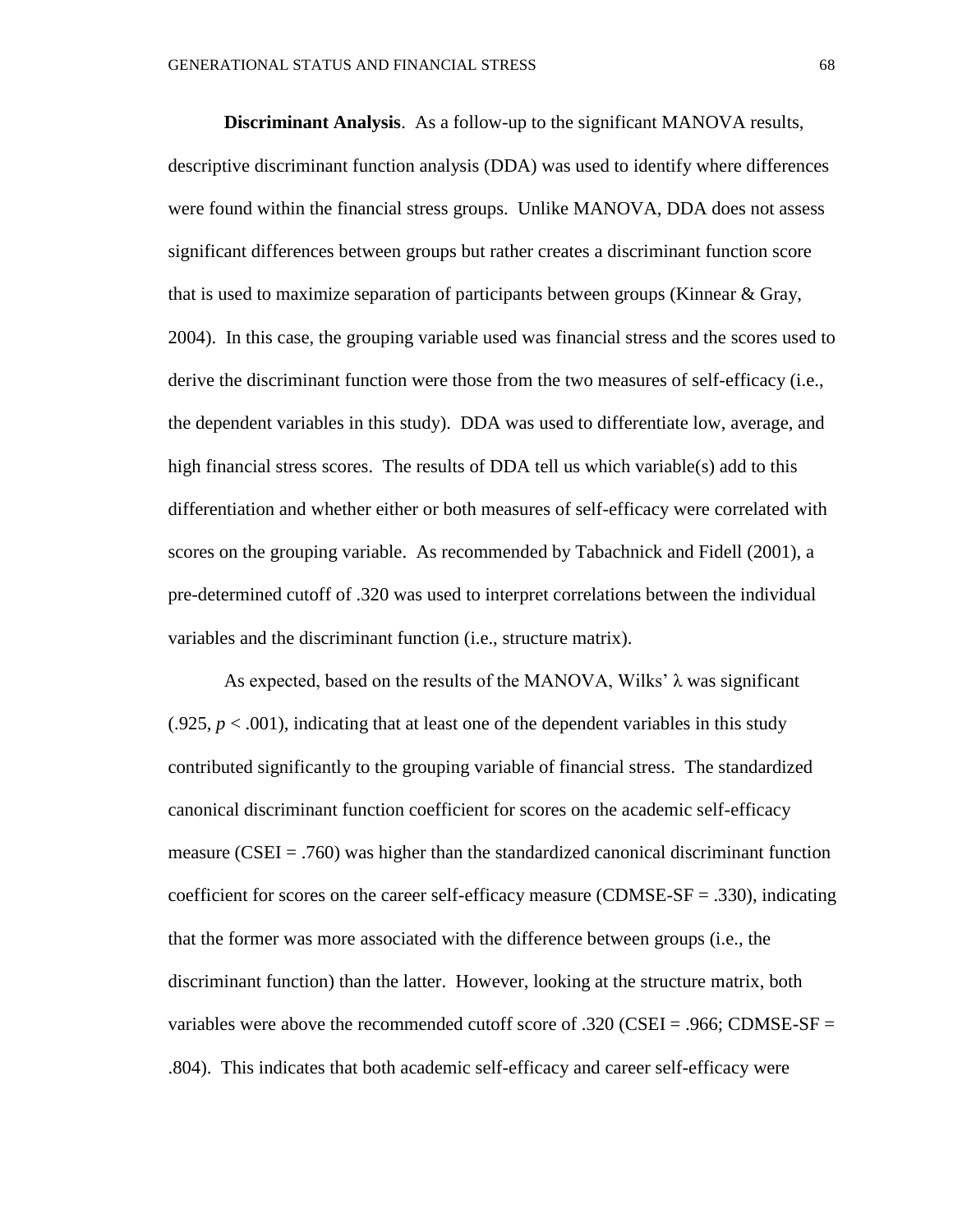important in discriminating between levels of financial stress that were grouped into low, average, and high financial stress categories.

In order to know the direction of association between financial stress and the two measures of self-efficacy, group means were examined. The results indicated that higher financial stress was associated with lower academic self-efficacy and lower career selfefficacy (Table 7).

#### **Post-hoc Analyses**

 There were three post hoc analyses conducted. The rationale and results of each of these post hoc analyses are presented.

**Multiple Analysis of CoVariance (MANCOVA)**. In order to address the limitation of dichotomizing the financial stress data, rather than analyzing financial stress as a continuous variable, I conducted a MANCOVA with the continuous variable of financial stress as the covariate. As with the planned MANOVA, Box's M was not significant (M  $= 4.163$ ,  $p > .001$ ) and the data were normally distributed. The results revealed a nonsignificant main effect for generational status (Wilks'  $\lambda$  = .995, *F* (2, 379.00) = .917, *p* > .05, partial eta squared = .005, observed power = .208) and a significant main effect for financial stress (Wilks'  $\lambda = .937$ , *F* (2, 379.00) = 12.770, *p* < .001, partial eta squared = .063, observed power = .997), indicating that financial stress was significantly related to career self-efficacy and academic self-efficacy, whereas generational status was not significantly related to these variables. Examination of parameter estimates revealed that the slopes were positive and significant for academic self-efficacy (Beta = .971,  $p < .001$ ) and career self-efficacy (Beta =  $1.429$ ,  $p < .001$ ). This indicated that the higher one's financial stress was, the lower one's academic self-efficacy and career self-efficacy were.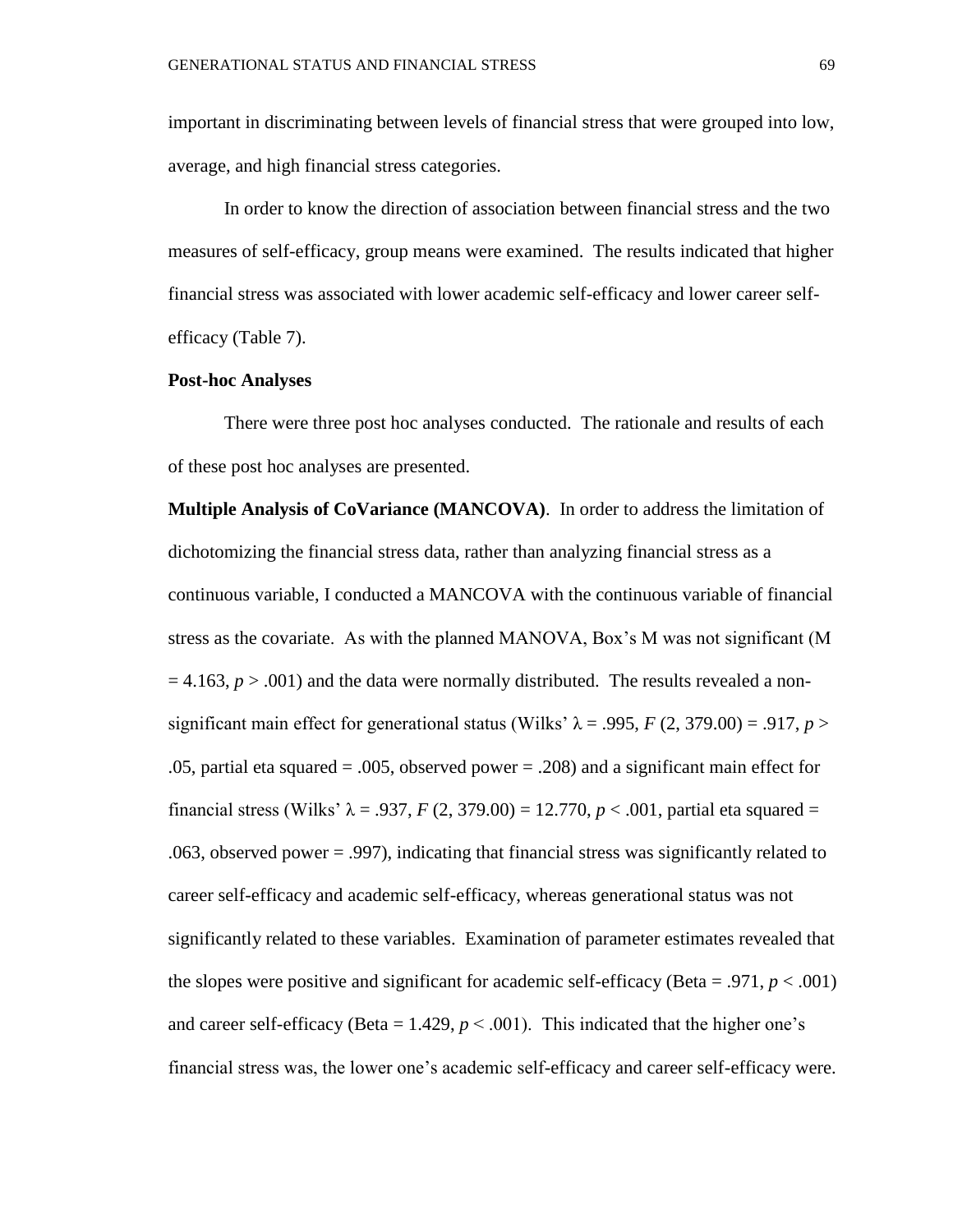### Table 7

# *Financial Stress Group Means*

|                         |     | CSEI (Academic S-E) |                  | <b>CDMSE-SF</b> (Career Decision S-E) |
|-------------------------|-----|---------------------|------------------|---------------------------------------|
| <b>Financial Stress</b> | n   | M(SD)               | $\boldsymbol{n}$ | M(SD)                                 |
| High                    | 137 | 53.28 (9.94)        | 137              | 94.58 (16.47)                         |
| Average                 | 167 | 56.45 (7.30)        | 167              | 98.23 (13.51)                         |
| Low                     | 79  | 59.41 (7.67)        | 79               | 103.86 (14.73)                        |
|                         |     |                     |                  |                                       |
| Total                   | 383 | 55.93 (8.69)        | 383              | 98.09 (15.21)                         |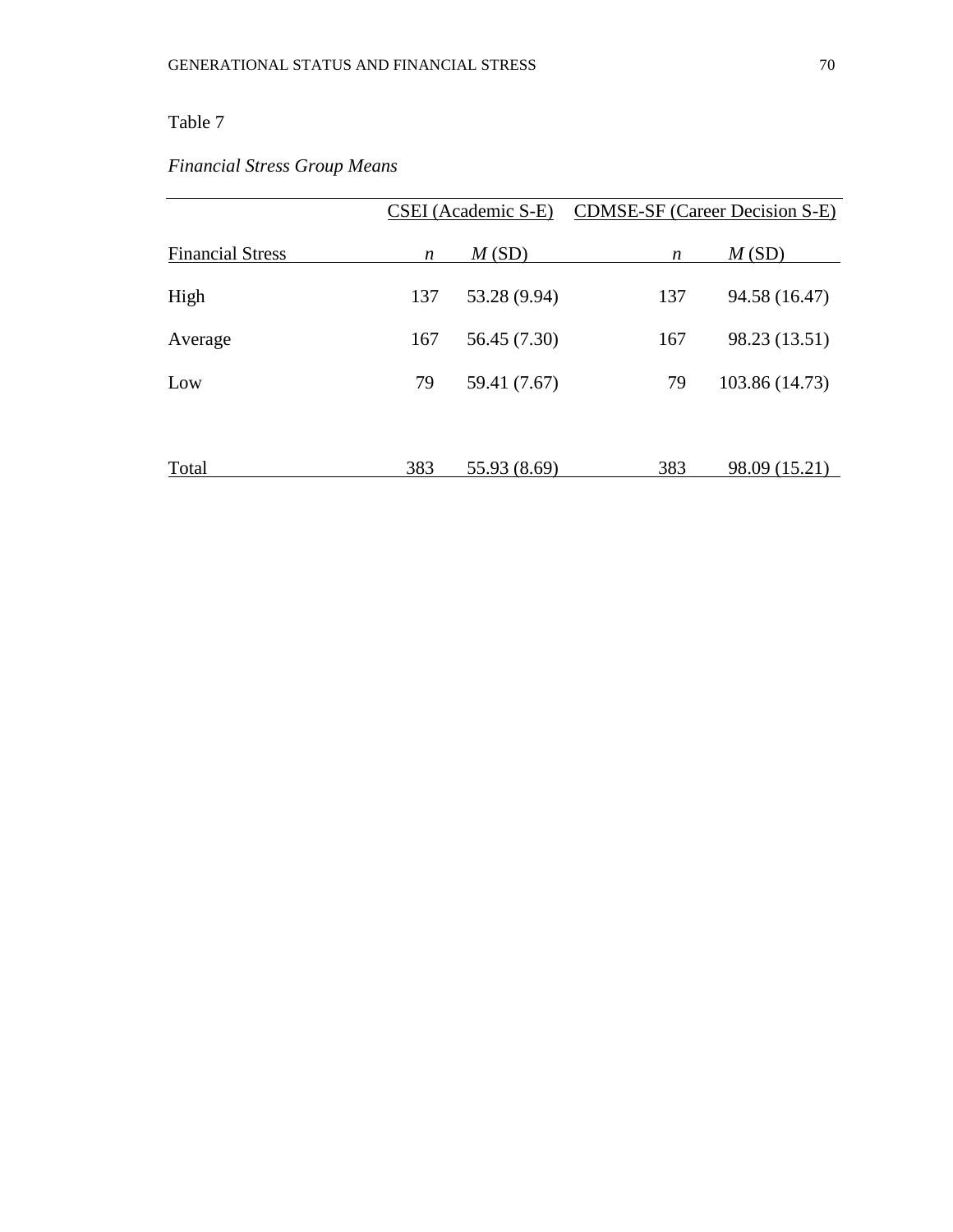These results were similar to the results of the MANOVA that was conducted without using the continuous variable of financial stress as a covariate.

**Participants per group.** The researcher planned to recruit a minimum of 30 participants per group (i.e., cell). While the total number of participants far exceeded the proposed 180 participants (there were 383 total participants included in the results for this study), the total number of participants in each cell did not reach the desired minimum. That is, there were only 14 participants who identified as first-generation college students with low financial stress, rather than the 30 participants per cell that were desired (see Table 6, previous). Therefore, I conducted a MANOVA with this cell excluded from the analysis. The results revealed a non-significant main effect for generational status (Wilks'  $\lambda = .996$ ,  $F(2, 363.00) = .776$ ,  $p > .05$ , partial eta squared = .004, observed power = .182), a significant main effect for financial stress (Wilks'  $λ = .932$ , *F* (4,  $726.00$  = 6.456,  $p < .001$ , partial eta squared = .034, observed power = .991), and a nonsignificant interaction effect (Wilks'  $\lambda = .999$ ,  $F(2, 363.00) = .264$ ,  $p > .05$ , partial eta squared  $= .001$ , observed power  $= .091$ ). The results were the same as the primary analysis when this cell was excluded.

**Defining generational status**. The final post-hoc analysis was conducted to test the effects of the definition used in this study for generational status. Traditionally, the definition has included an objective measure of parental education rather than a more subjective definition of students' perceptions of themselves as first- or continuinggeneration college students. Therefore, I asked participants to report the highest level of education completed by the person(s) who raised them. The data were recoded into a new variable based on whether the highest level of education reported was below a 2-year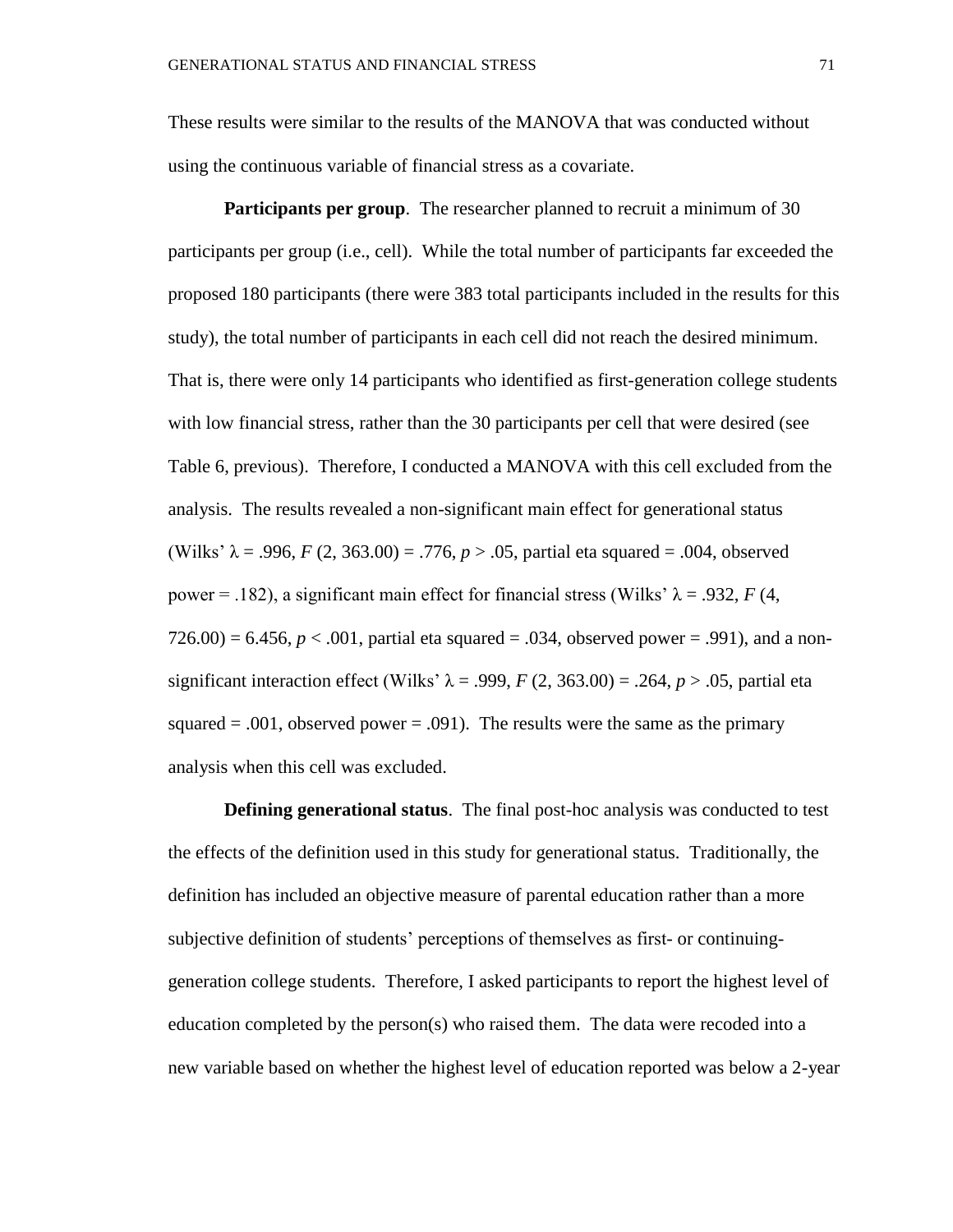college degree (first-generation) or equal to or above a 2-year college degree (continuinggeneration).

Using this definition, more participants were identified as first-generation college students  $(n = 147)$  compared with the subjective definition used in the primary analysis  $(n)$ = 123). In order to see if a MANOVA would reveal a significant main effect for generational status using the more traditional definition, the planned analyses were conducted again using the recoded variable.

Box's M was not significant ( $M = 28.293$ ,  $p > .001$ ) and the data were normally distributed. The results revealed a non-significant main effect for generational status (Wilks'  $\lambda = .994$ , *F* (2, 376.00) = 1.227, *p* > .05, partial eta squared = .006, observed power = .267), a significant main effect for financial stress (Wilks'  $λ = .943, F(4, )$  $752.00$ ) = 5.642,  $p < .001$ , partial eta squared = .029, observed power = .980), and a nonsignificant interaction effect (Wilks'  $\lambda$  = .993, *F* (4, 752.00) = .635, *p* > .05, partial eta squared  $= .003$ , observed power  $= .210$ ). Thus, changing the definition of generational status did not produce different results than the results from the previous analyses.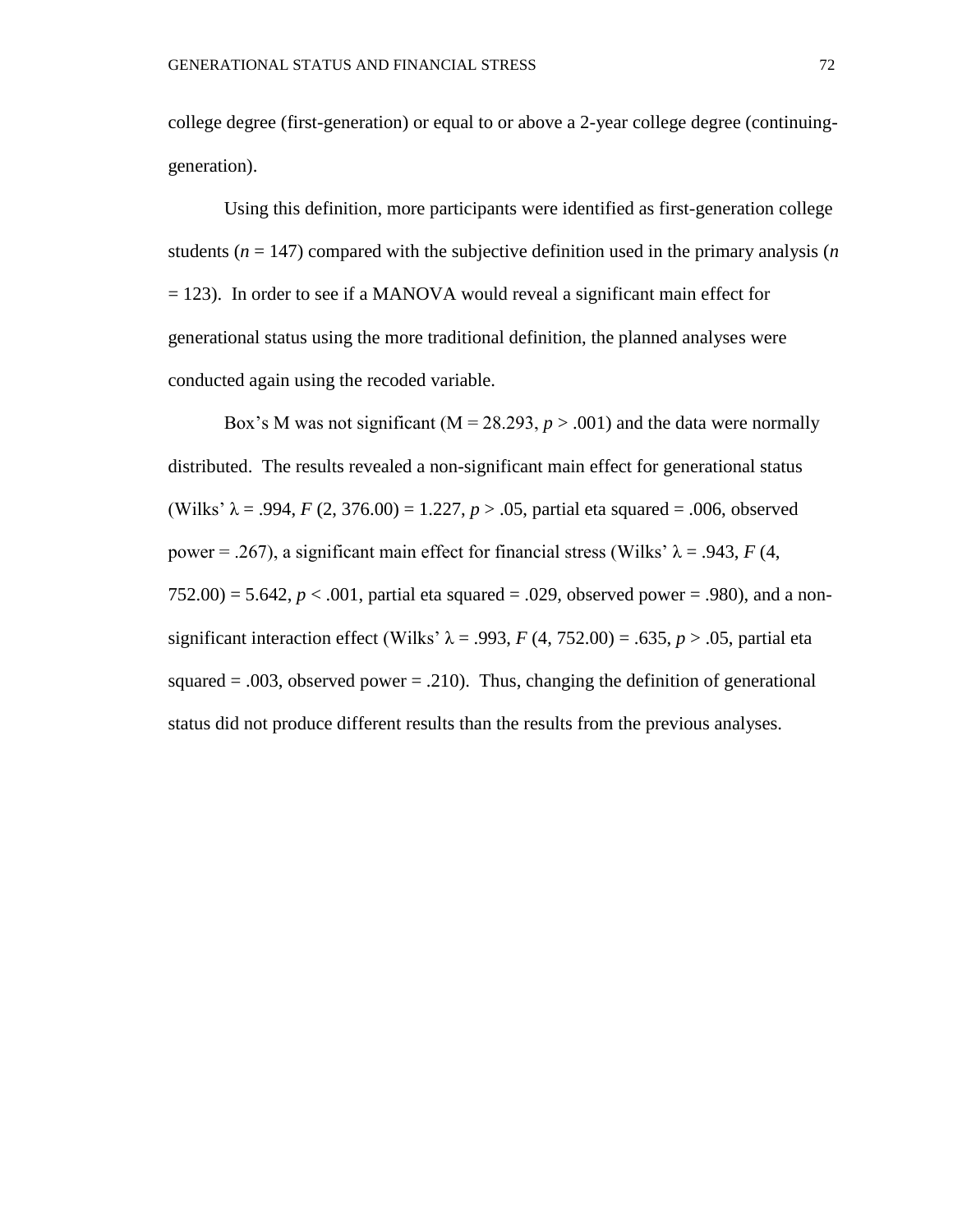#### **Chapter Five**

**Discussion**

#### **Summary and Interpretation of Major Findings**

Results from the present study provided support for the second hypothesis, but not the first hypothesis. That is, no significant differences were found in levels of academic self-efficacy or career self-efficacy for first-generation college students as compared to continuing-generation college students. However, there was a difference in levels of both academic and career decision self-efficacy for those with varying levels of financial stress. Specifically, the participants with higher levels of financial stress also reported lower academic self-efficacy and career self-efficacy, although the difference was greatest for academic self-efficacy.

In order to determine if these findings were due to actual trends in the sample or due to error, three post-hoc analyses were conducted. The first was a MANCOVA. This was done to retain the variance that was collected with the original data as a continuous variable and to eliminate the threat of violating assumptions of the statistical test (Shadish et al., 2001b) due to the low *p*-value for Box's M (personal communication with W. H. Finch, March 22, 2011). The result of this analysis was the same as the original analysis, indicating that the first hypothesis was not supported but the second was supported. The results of the MANCOVA were not surprising given the findings of the planned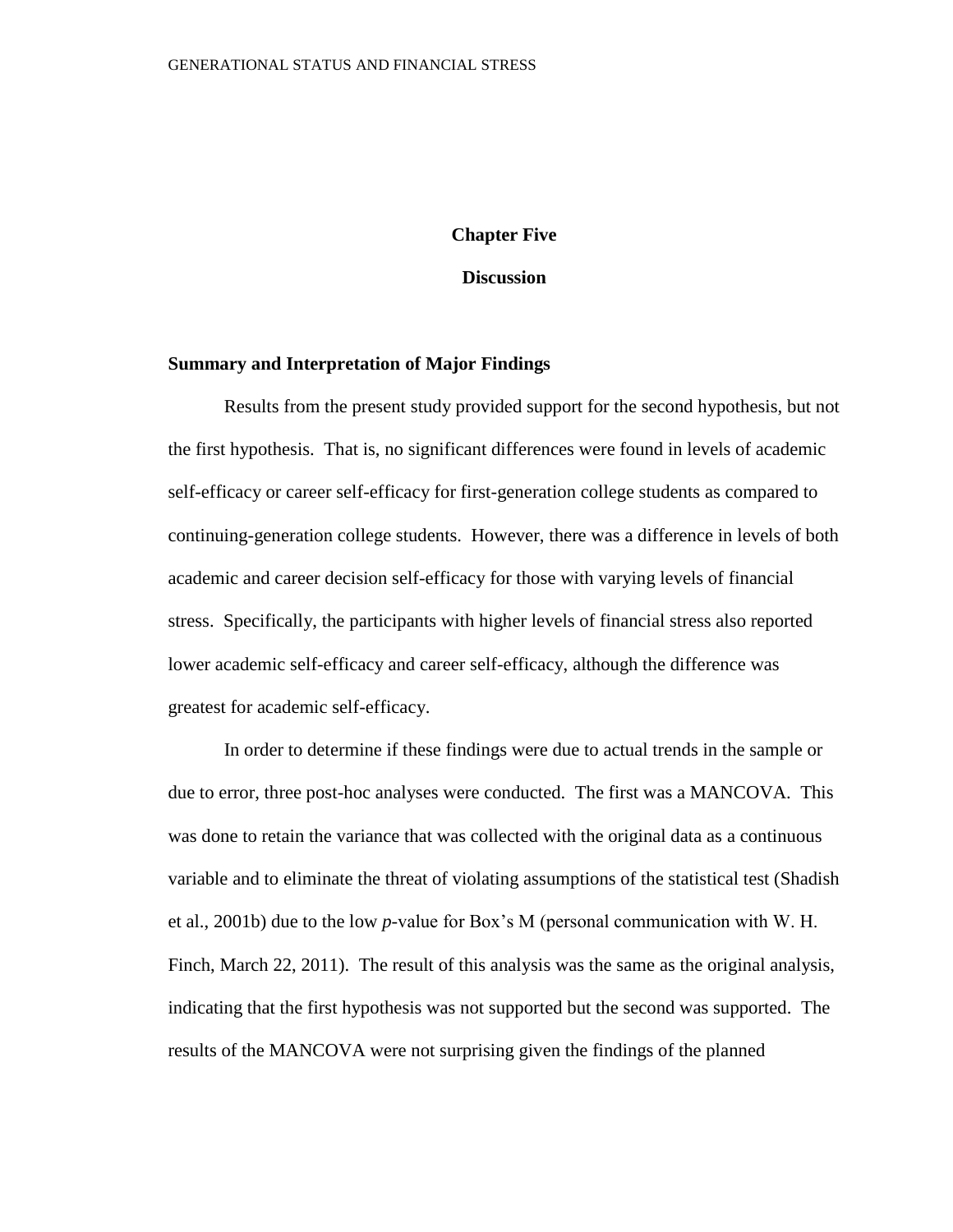MANOVA and that the purpose of a MANCOVA in this instance was to reduce Type II error (i.e., finding no difference where differences exist). Because a difference was found with the planned MANOVA with regard to financial stress, the MANCOVA simply served to support this finding. There would have been no change in the findings related to generational status because this variable remained categorical as with the planned MANOVA.

The second and third post-hoc analyses were conducted in order to address two potential problems with the generational status variable. The first analysis was done to address the low numbers of participants who identified as both first-generation college students and having low financial stress. I had planned to obtain a minimum of 30 participants in each category or cell, however there were only 14 participants that fit the first-generation, low stress category. This may have led to a decrease in power too low to detect effects. Therefore, these participants were eliminated from the analysis and then the MANOVA was conducted once more. There was no change in the results, which supported the original findings that generational status was unrelated to academic selfefficacy and career decision self-efficacy.

The final post-hoc analysis was conducted due to the variation of definitions in the literature for first-generation college students (e.g., Chen, 2005; Strage, 1999; Wang & Castañeda-Sound, 2008). I originally sought to address limitations in the way that previous researchers defined first-generation college students by using a new definition of first-generation college students (i.e., a more subjective definition). Therefore, it was important to consider previous definitions used in the literature as they pertained to this sample. Perhaps the most common and acceptable method for determining generational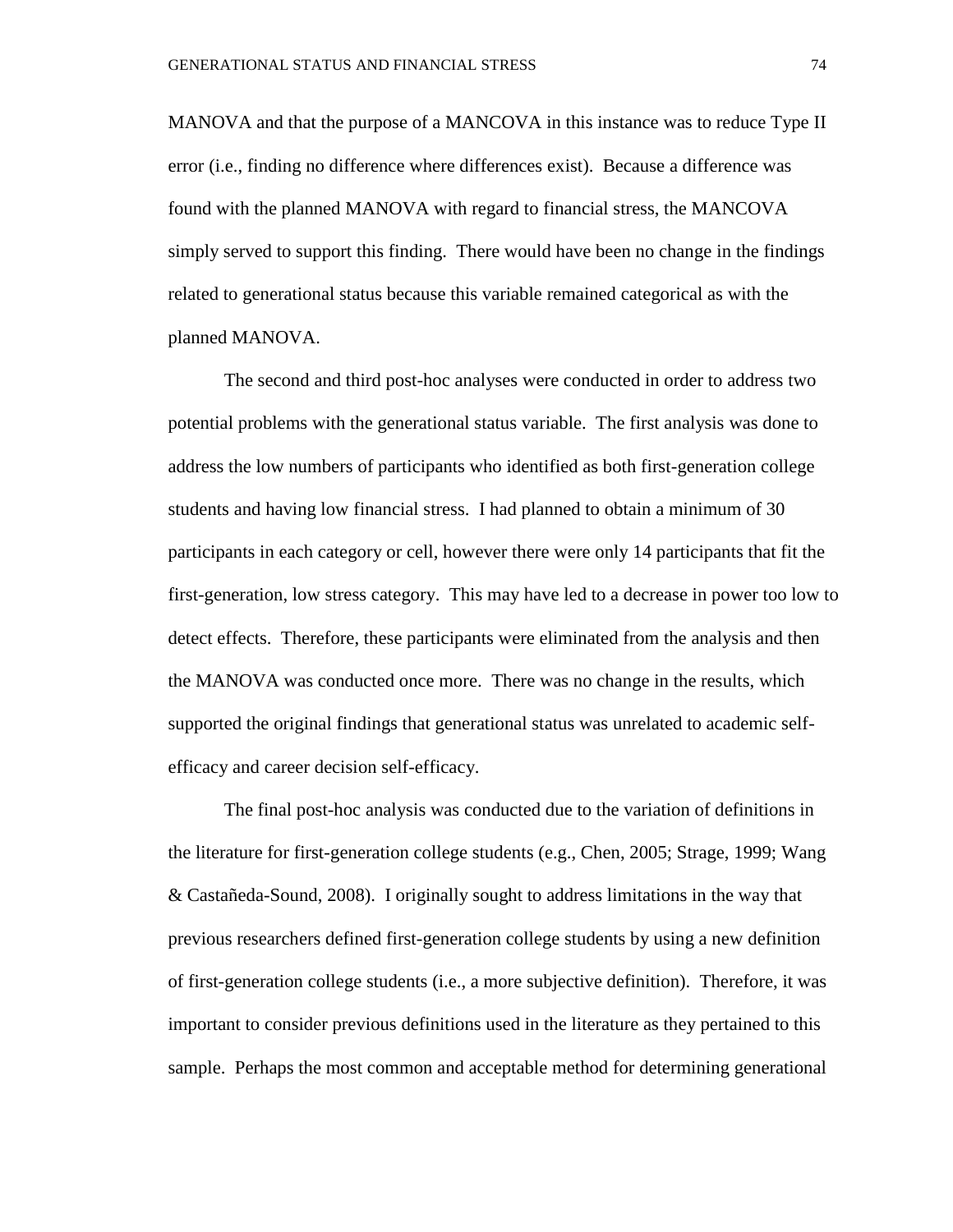status in past research was by using students' parental education level as the determinant for generational status (e.g., Horn & Nuñez, 2000; Oliver, Rodriguez, & Mickleson, 1985; Wohlgemuth et al., 2006-2007). Because I asked for the highest level of education by the person(s) who raised each participant, this information was used as the determinant for generational status in this final post hoc analysis (rather than using participants' self-report of their status, as was done in the primary analysis). Those who were raised by someone with at least a 2-year college degree were considered continuinggeneration college students. All others were first-generation college students.

Interestingly, there were more first-generation college students identified using the traditional definition than using the more subjective definition. This may suggest that students may have a significant person in their life beyond a parent who can serve as a role model for college-going behaviors. The definitions in the literature thus far have ignored this possibility and assumed that only parents play a significant role in students' college-going experiences. Regardless, even with the more traditional definition of firstgeneration college students that included a larger sample size for this group, no differences were found in levels of academic self-efficacy and career self-efficacy.

This is contrary to previous findings (e.g., Grodsky & Riegle-Crumb, 2010; McCarron & Inkelas, 2006; Messersmith & Schulenberg, 2008). Similar to the present study, Vuong et al. (2010) found no difference in academic self-efficacy for firstgeneration college sophomores as compared to continuing-generation sophomores. However, they used a definition of first-generation college students that allowed for students who did have a role model (i.e., one parent in dual-parent homes) who earned a bachelor's degree to be considered first-generation college students. A more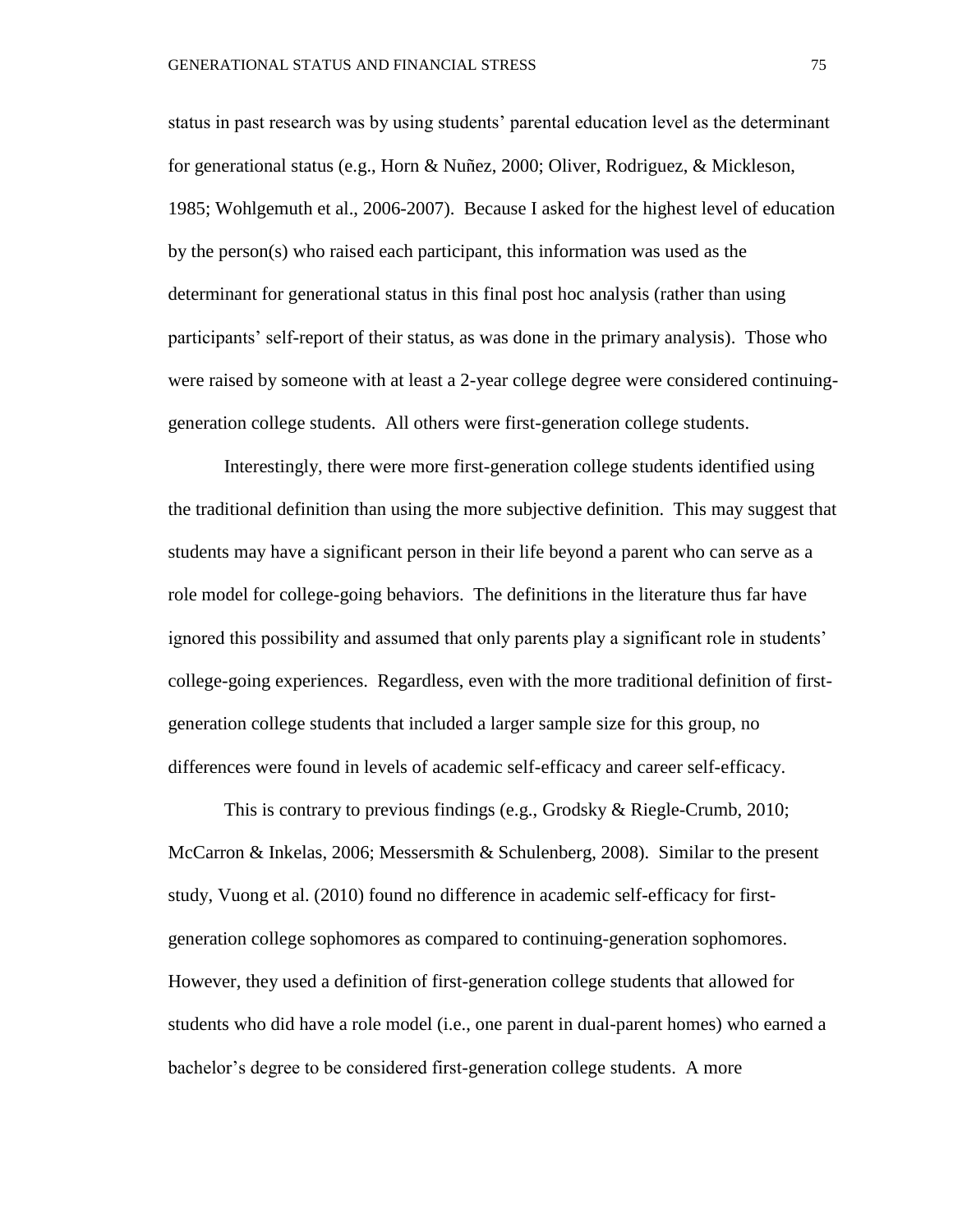conservative approach would include students who had even one parent finish college (in dual-parent homes) as continuing-generation college students. The less conservative definition by Vuong et al. may have increased the range of academic self-efficacy scores in the first-generation college student group, leading to non-significant differences between groups. However, the present study corrected for this by allowing any familial role model in an older generation to be considered in one's generational status. And still, the findings supported those of Vuong et al., suggesting academic self-efficacy may be unrelated to generational status.

While little research was found regarding generational status and career decision self-efficacy, one study was identified that examined these variables. Martinez et al. (2009) found higher levels of career decision self-efficacy for first-generation college students but lower actions toward career goals (e.g., dropping out of school) as compared with continuing-generation students. However, in that particular study, the authors may have actually been measuring career goals rather than career self-efficacy given that they asked about college-going aspirations to increase career opportunities rather than about the belief in one's abilities to complete career-related tasks. Therefore, the lack of differences between the two generational statuses in the present study with regard to academic self-efficacy and career self-efficacy suggests that students believe in their abilities to accomplish academic and career related tasks, regardless of the education levels of their parents or other family members in previous generations.

What is clear from the findings of the present study is that financial stress is a barrier to both academic self-efficacy and career decision self-efficacy. Although there is no cut-off score for the level of financial stress at which self-efficacy is compromised,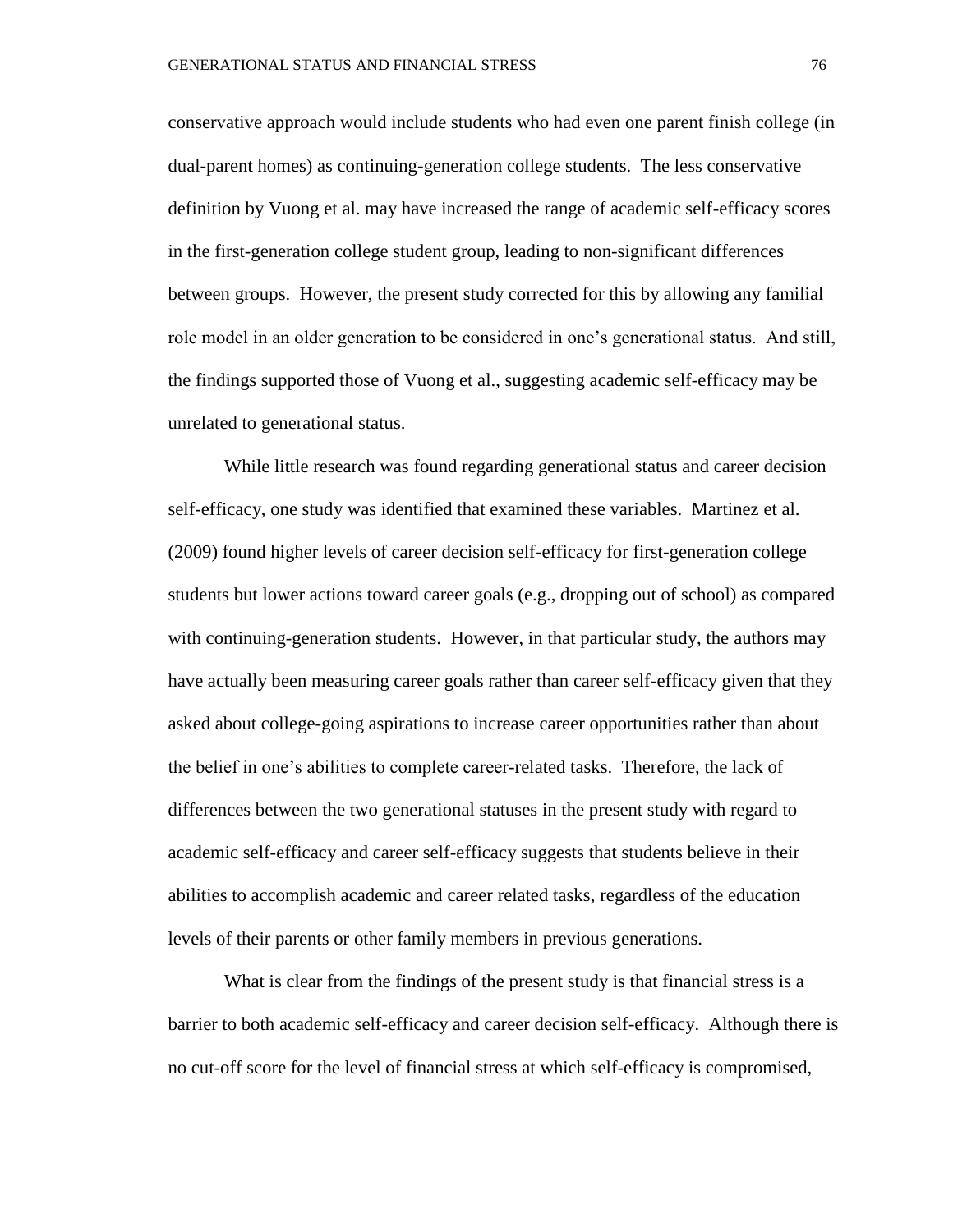such a cut-off would be arbitrary and virtually useless. That is, it would ignore those just below the cut-off whose self-efficacy is also compromised and assume that those above the cut-off need intervention. Consistent with SCCT (Lent et al., 1994), most important are students' perceptions, regardless of category of financial stress in which there scores are measured. Therefore, it is important that these findings are not used to assume those who are found to be in the average or high financial stress categories are automatically at risk for failing out of school due to low self-efficacy. Specific measures, such as the InCharge Financial Distress/Financial Well-Being Scale (IFDFW; Prawitz et al., 2006) combined with measures of academic and career self-efficacy (such as the CSEI and CDMSE-SF, respectively), need to be used to identify those at risk and in need of intervention.

#### **Strengths/Limitations**

The population in the present study was restricted to students from a single 4-year university in the Midwestern region of the United States of America (USA), the majority of whom were from the state in which the university was housed. This limited the generalizability of the results to other regions of the USA and countries outside the USA, as well as to 2-year post-secondary institutions (Shadish et al., 2001a). Only 7.3% of participants identified as an ethnic minority student, which is less than the 13.6 % who attend Ball State University (College Data, 2009). The low percentage of ethnic minority students in this study reduces the representativeness of the sample (Heppner et al., 2008). Despite the low percentage of ethnic majority students, there was adequate heterogeneity in the sample with regard to gender, age (for a college population), year in school, GPA, major area of study, and disability status. Therefore, the findings can be generalized,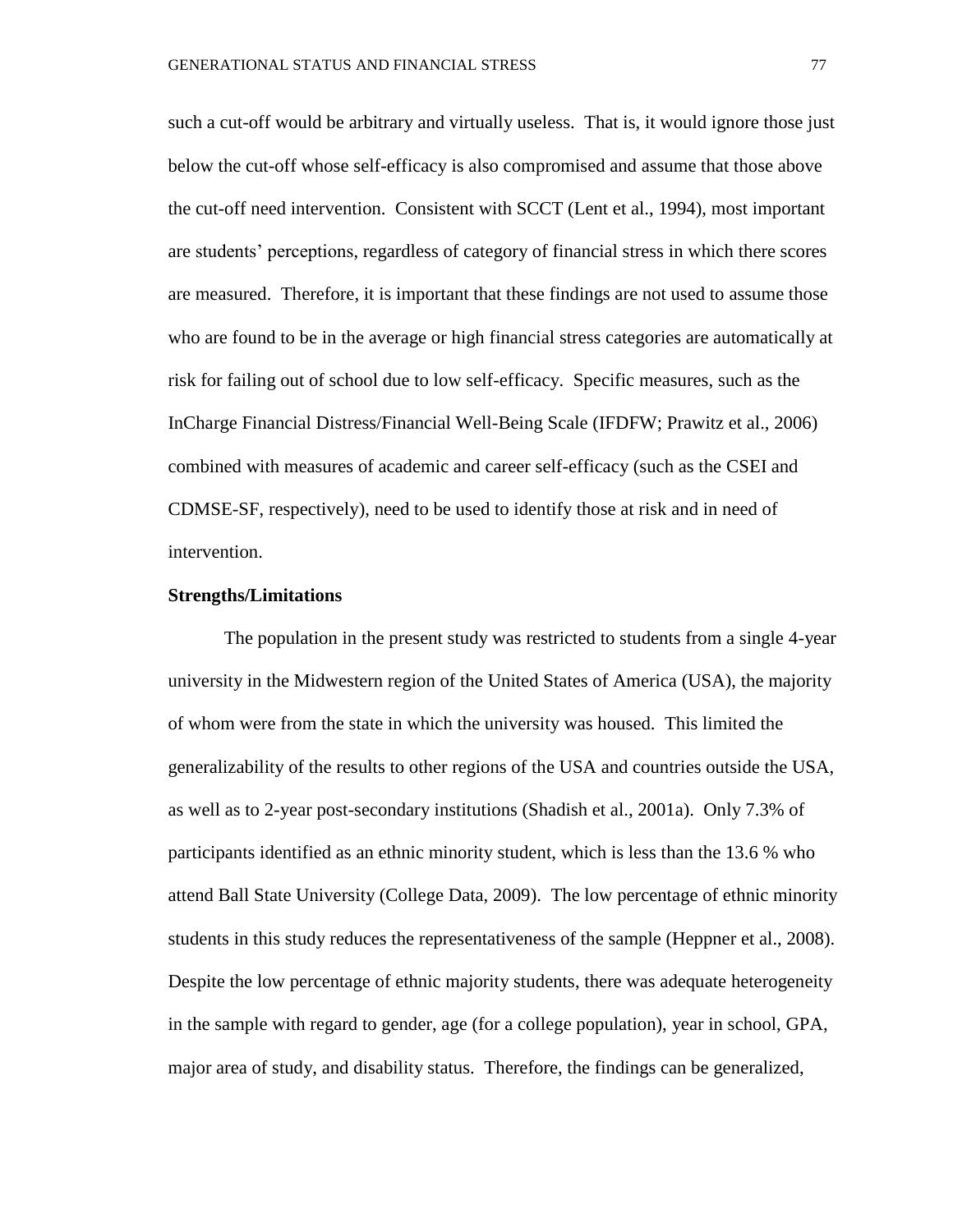with at least some confidence, to all students at Ball State University and similar institutions (Shadish et al., 2001a).

Another limitation of the present study was the use of only self-report instruments for data collection of all variables (Shadish et al., 2001a). This mono-method bias may have led to different results than if multiple methods were employed (Shadish et al.). Similarly, there may have been a mono-operation bias since each variable was operationalized (i.e., defined) in only one way (Shadish et al.). Similar to mono-method bias, multiple operational definitions of each variable would increase the likelihood of accurately measuring the variables of interest (Shadish et al.). However, this was done for generational status (with the third post-hoc analysis) and the results were the same. In addition, because SCCT is the underlying theory for the proposed study, the accuracy of measuring one's true generational status, for example, is less important than measuring the participants' perceptions of this variable (Lent et al., 1994).

Similarly, the lack of a clear definition in past research for a first-generation college student was another potential limitation. This led me to use a combination of theory and definitions from past research when defining this variable. It remains unclear if this definition was too limiting or too inclusive to measure the true variable of generational status (Shadish et al.). However, the finding that fewer students selfidentified as first-generation college students than those included with the traditional definition suggests that the definition in the present study may have been less inclusive (but possibly more accurate) than using a more objective definition. Again, this is less important with a SCCT framework because it is the participants' perceptions of these variables that are most important (Lent et al., 1994).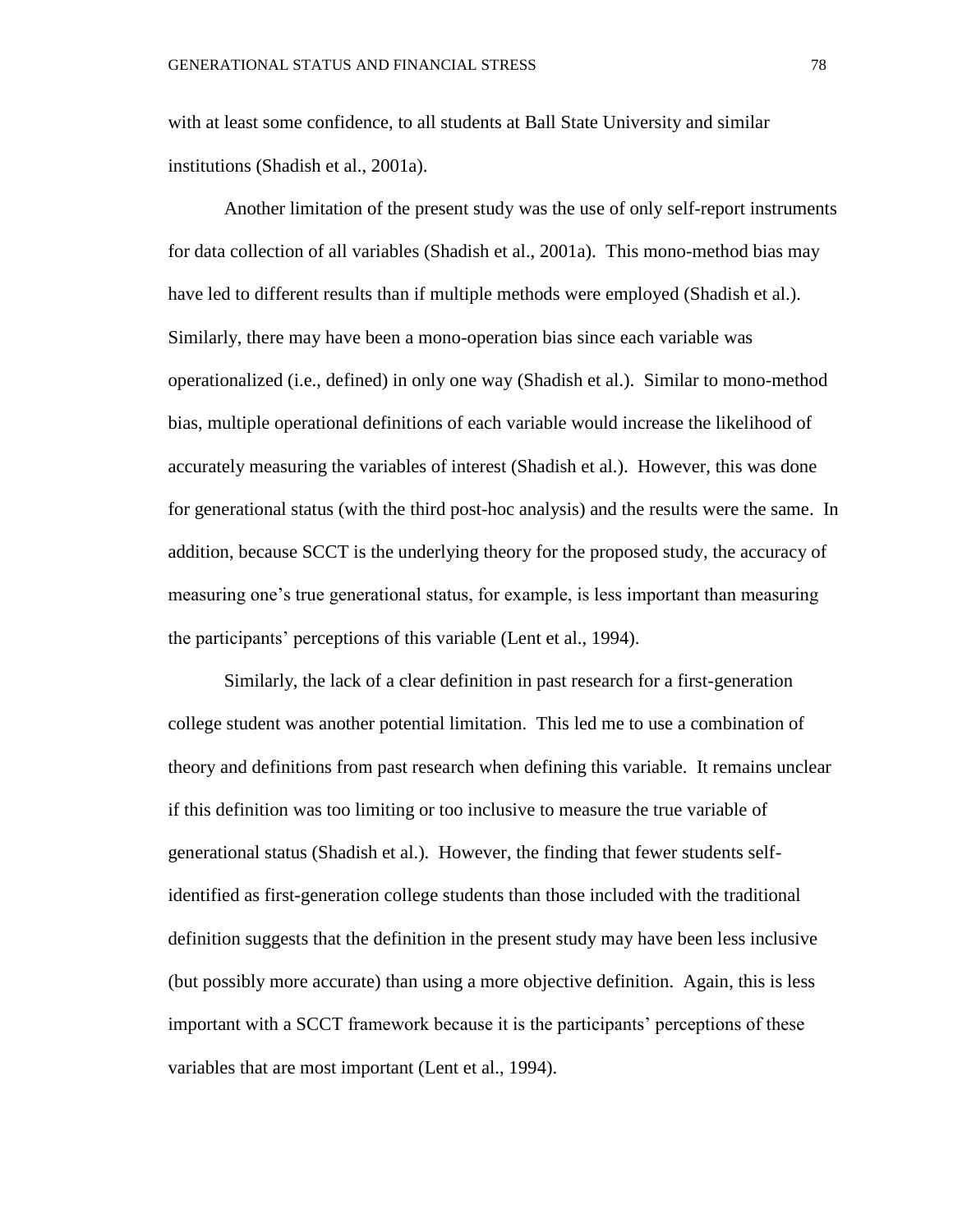Another potential limitation was the possible violation of the assumption of equal variances for MANOVA (Shadish et al., 2001b). For the present study, Box's M was not significant but was close to the cut-off  $(.002, cut-off = .001; Tabachnick & Fieldl, 2001)$ . Therefore, I conducted a post-hoc analysis (i.e., MANCOVA) to eliminate this threat in case the assumption was actually violated.

In addition to attempting to address several of the limitations mentioned above, another strength of the present study included reaching more than double the minimum number of participants desired (i.e., 180) in order to achieve the desired power (Shadish et al., 2001b; VanVoorhis & Morgan, 2001). However, when looking at each group (i.e., cell), this was not done with the first-generation college students who had low financial distress (i.e., the sample size was less than 30 for this group). Fortunately, when this group was removed from the analysis, the results remained the same, indicating that power was adequate regardless of this limitation.

Another strength of the present study was the use of both valid and reliable instruments. Also, the study was based on SCCT and provided support for core tenets the theory. In addition, the study has important implications for college students, which will be discussed below. This study makes a significant contribution to existing knowledge because it provides information about how both generational status and financial stress may influence one's experience in college.

#### **Implications for Theory**

The findings from this study have several implications for Social Cognitive Career Theory (SCCT). First, this study adds to the literature supporting SCCT in two important ways. Financial stress was seen as a proximal contextual factor, which by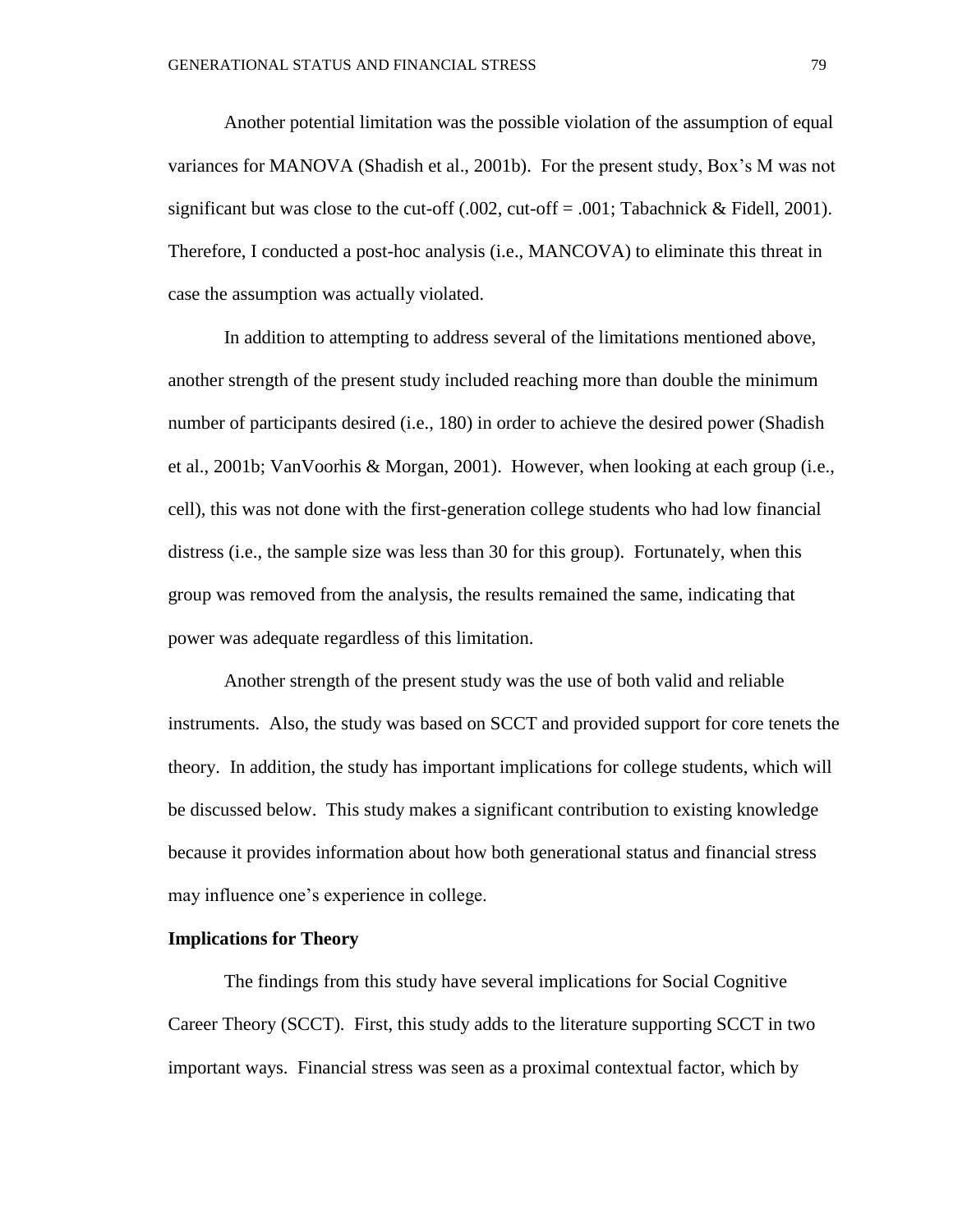definition is more salient for individuals than distal contextual factors (Lent et al., 1994). Therefore, the fact that financial stress, but not generational status, was related to the two forms of self-efficacy provides further support for the idea that distal and proximal contextual supports and barriers have varying levels of influence on self-efficacy. Similarly, the results of the discriminant analysis indicated that academic self-efficacy was more strongly influenced by financial stress than career self-efficacy, although both were significant. Again, this makes sense given that students are in college (i.e., academics are most salient) rather than (solely) in the workforce.

Furthermore, the finding that there was no difference in either form of selfefficacy based on generational status, contradictory to past findings, suggests that there may be something else that serves as a mediator between the distal contextual factor (i.e., generational status) and self-efficacy. One possible reason for the difference in the findings of the present study as compared with past research is that much of the past research on first-generation college students has focused on 2-year colleges whereas this study focused on a 4-year university. Therefore, there may be something about the firstgeneration students in the present study that makes them more similar to the continuinggeneration students at the same 4-year university. Perhaps only first-generation students who are doing better in school as compared to other first-generation peers get accepted into a 4-year university. According to SCCT, this would be a past learning experience (Lent et al., 1994), which in turn positively influences self-efficacy. Because that was not measured as a variable in the present study, it is unclear whether such a mediating variable exists or would have made a difference in the present study.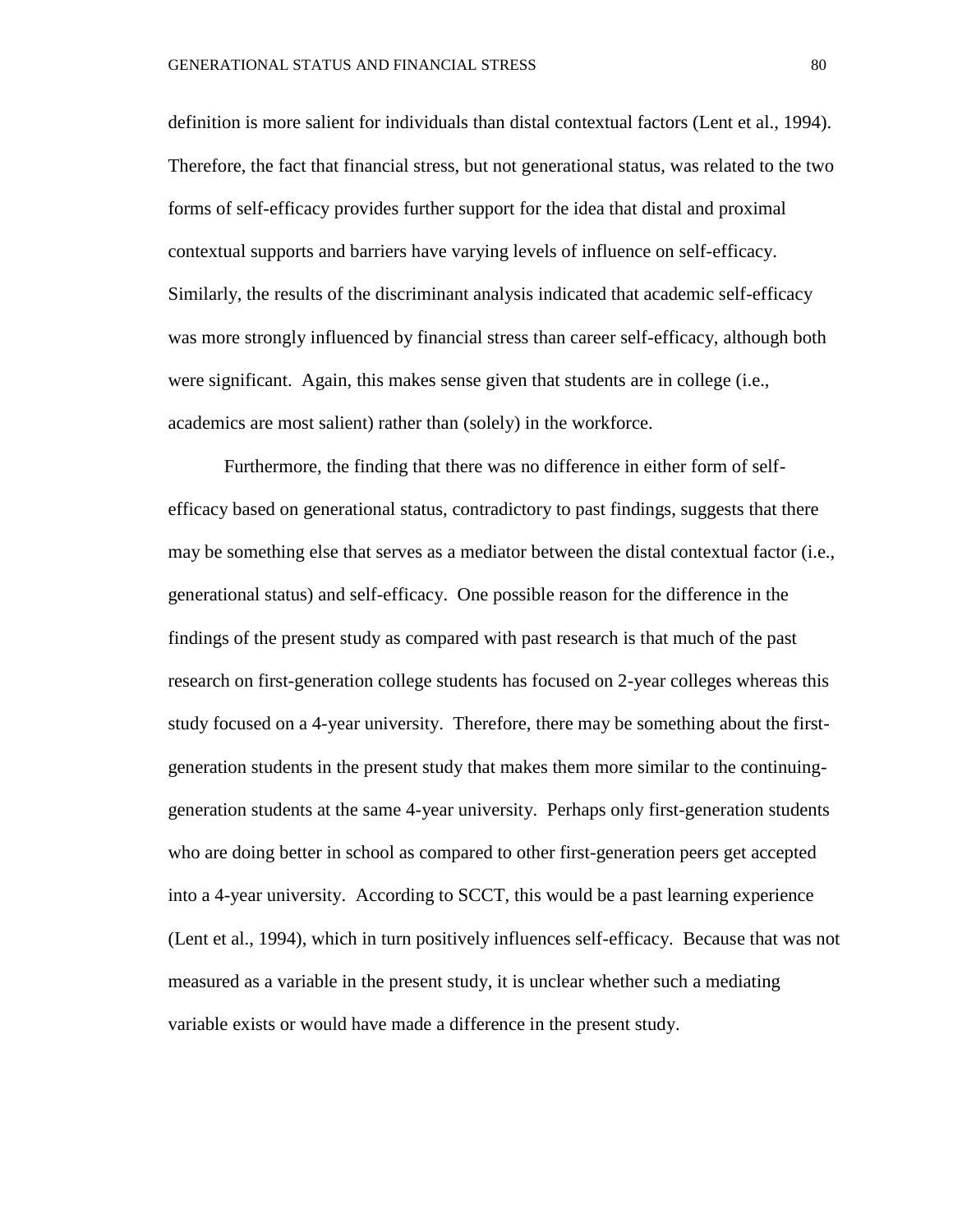It is not feasible to include all components of the SCCT model into one study, but the present research examined an important portion of the theoretical model. Mediating influences were not directly studied, nor were variables such as outcome expectations or goals (Lent et al., 1994). However, the present study did explore several person inputs, contextual supports and barriers, and even actions. These included gender, age, year in school, GPA, major area of study, and disability status. For each of these variables, oneway ANOVAs were used to see if either accounted for differences in academic or career self-efficacy. No differences were found. This is consistent with SCCT as none of these variables are theorized to directly influence or be influenced by self-efficacy (Lent et al., 1994). However, to get a more accurate picture of how these variables interact, future research might include variables from each step or component of SCCT (i.e., person inputs, proximal and distal contextual supports/barriers, learning experiences, selfefficacy, outcome expectations, goals, actions) and these should be explored as they relate to one another.

Another important addition to SCCT was the measurement of two specific forms of self-efficacy rather than one broad form. Past research has focused mainly on academic self-efficacy (Gibbons & Borders, 2010; Grodsky & Riegle-Crumb, 2010; McCarron & Inkelas, 2006; Messersmith & Schulenberg, 2008) or self-efficacy in general (e.g., Bandura et al., 1996; Horn & Nuñez, 2000; Rivera et al., 2007). However, what is perhaps most important to college students and most consistent with SCCT are academic self-efficacy and career decision self-efficacy.

The measurement of financial stress and generational status as subjective variables was important for SCCT (Lent et al., 1994). Past research on these two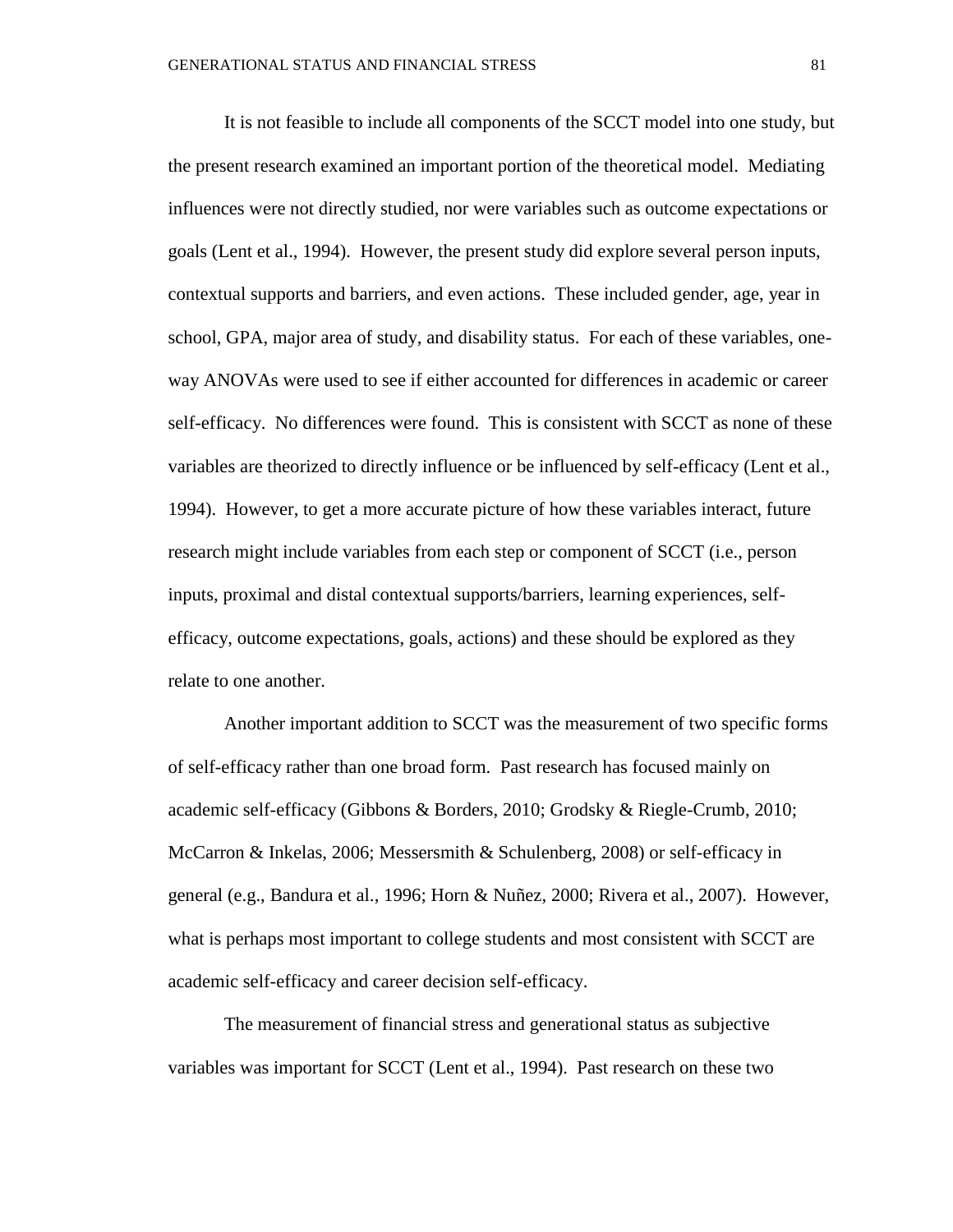variables have ignored the individual's experiences and assumed that objective measurements accurately represent these constructs. This approach undermines the relationship between one's interpretation of external stimuli and one's own view of self. Doing so is inconsistent with SCCT and assumes a more simple stimulus-response relationship. The fact that fewer students self-identified as first-generation college students than those who were identified by a more objective definition was evidence that the objective approach is not consistent with individuals' experiences.

#### **Implications for Counseling**

The findings that students have the same levels of academic self-efficacy and career self-efficacy regardless of generational status have some interesting implications for counselors. These findings suggest there may be something different about firstgeneration college students today compared with those in previous studies, at least in a 4 year university. While it is unclear what that difference is, it seems they do not exhibit lower levels of academic and career self-efficacy when compared to continuinggeneration college students. It may be that these differences do not exist at this university, in a 4-year university, or anywhere in the USA. However, because we do not know if the results extend beyond this specific population, counselors need to pay attention to students who lack a college graduate role model in order to determine whether this is affecting their current college experience.

While the present study suggests there may not be a difference in academic selfefficacy or career self-efficacy based on generational status, counselors need to be mindful of students' generational statuses in order to understand their unique experiences. Some studies have shown that participation in college preparation programs can make up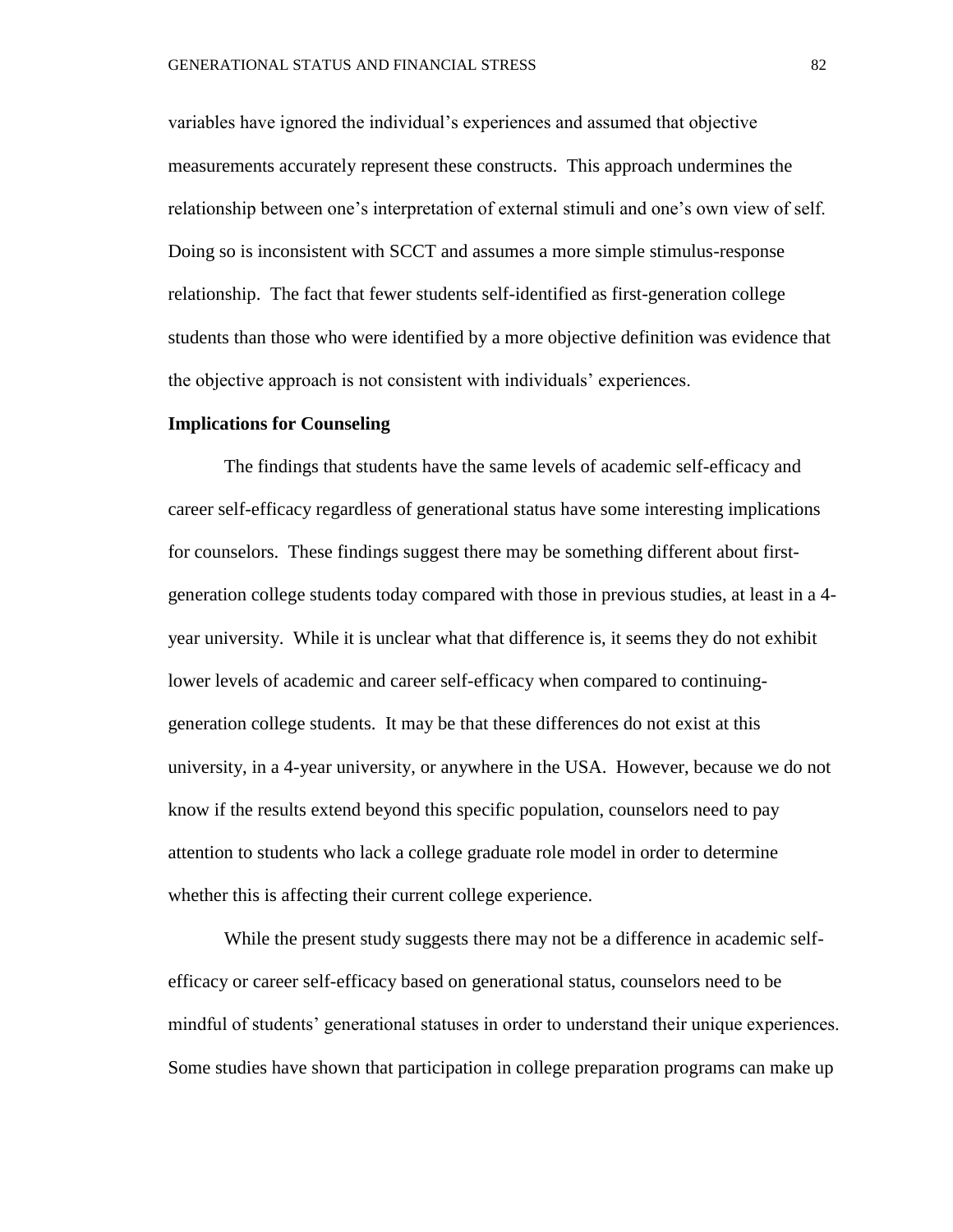for not having a college graduate role model in the family (e.g., Martinez et al., 2009; Olive, 2008; Reid & Moore, 2008). For those students who did not have this opportunity, counselors can help guide students through their educational process by informing them of resources on campus (e.g., scholarship and financial aid offices, learning centers), help with career decisions through career counseling, and provide emotional support if family members are not supportive of students' educational endeavors (Phinney & Haas, 2003).

Based on the lack of significant differences in the present study between firstgeneration and continuing-generation college students with regard with academic selfefficacy and career self-efficacy, it appears first-generation college students are moving away from being an "at-risk" population when it comes to self-efficacy. This is supported by other recent researchers (e.g., Olive, 2008; Reid & Moore, 2008; Martinez et al., 2009) who found that organizational programs (e.g., college preparation programs) and support and encouragement from important others (e.g., teachers, guidance counselors, extended family members, older siblings) can make up for not having a college graduate role model in an older generation.

Again, that does not, mean the problem is solved or these individuals should be ignored. On the individual level, there may still be clinically meaningful (as opposed to statistically significant) differences for first-generation college students. Counselors need to be sure to listen to students' experiences and determine whether problems that bring clients to counseling might be related to a lack of guidance from a role model or lack of emotional support from family members. For example, Phinney and Haas (2003) utilized a qualitative approach to learn that first-generation college students sometimes do not feel supported by family members, either because they do not understand the difficulties of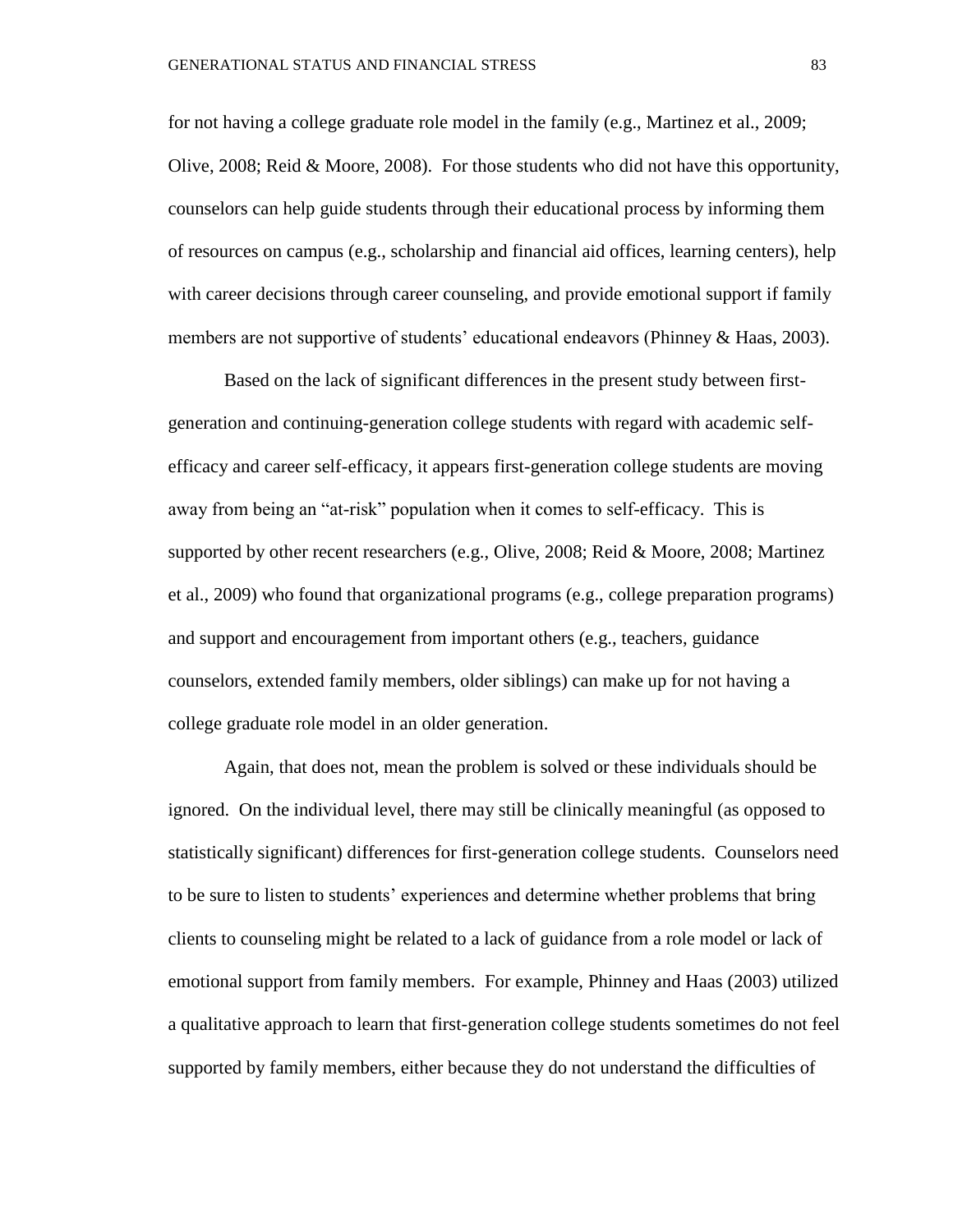college or because they prefer the individual enter the workforce immediately rather than go to school. This lack of support can make college that much more difficult on students, who may seek counseling to help cope with problems at school as well as conflicting emotions toward being in school despite family members' wishes (Phinney & Haas). In addition, the present study did not explore career tasks (e.g., deciding a major, graduating, applying for jobs), which Martinez et al. (2009) found to be lower in firstgeneration college students compared to continuing-generation college students, despite similar levels of self-efficacy. Therefore, counselors should also monitor clients' actions toward their career goals when assessing progress.

Based on the findings of the primary analysis, financial stress seems to play an even more important role than generational status in students' academic and career selfefficacy. Therefore, counselors need be aware of the potential negative consequences that fees for counseling may have on students. If counselors are not careful, that which is intended to help students will either increase their financial stress or limit access for those who possibly need it the most. Counselors also need to be aware of finances as a potential cause of problems. While financial difficulty/stress is something that is often assumed about college students (i.e., the common saying "broke college students"), the findings of the present study suggest it is related to lower academic and career selfefficacy, which have been linked to lowered performance and retention in college (e.g., Robbins et al., 2004). Therefore, counselors should assess for financial stress and help clients find ways to make ends meet so they can focus on their academic tasks and, ultimately, career development.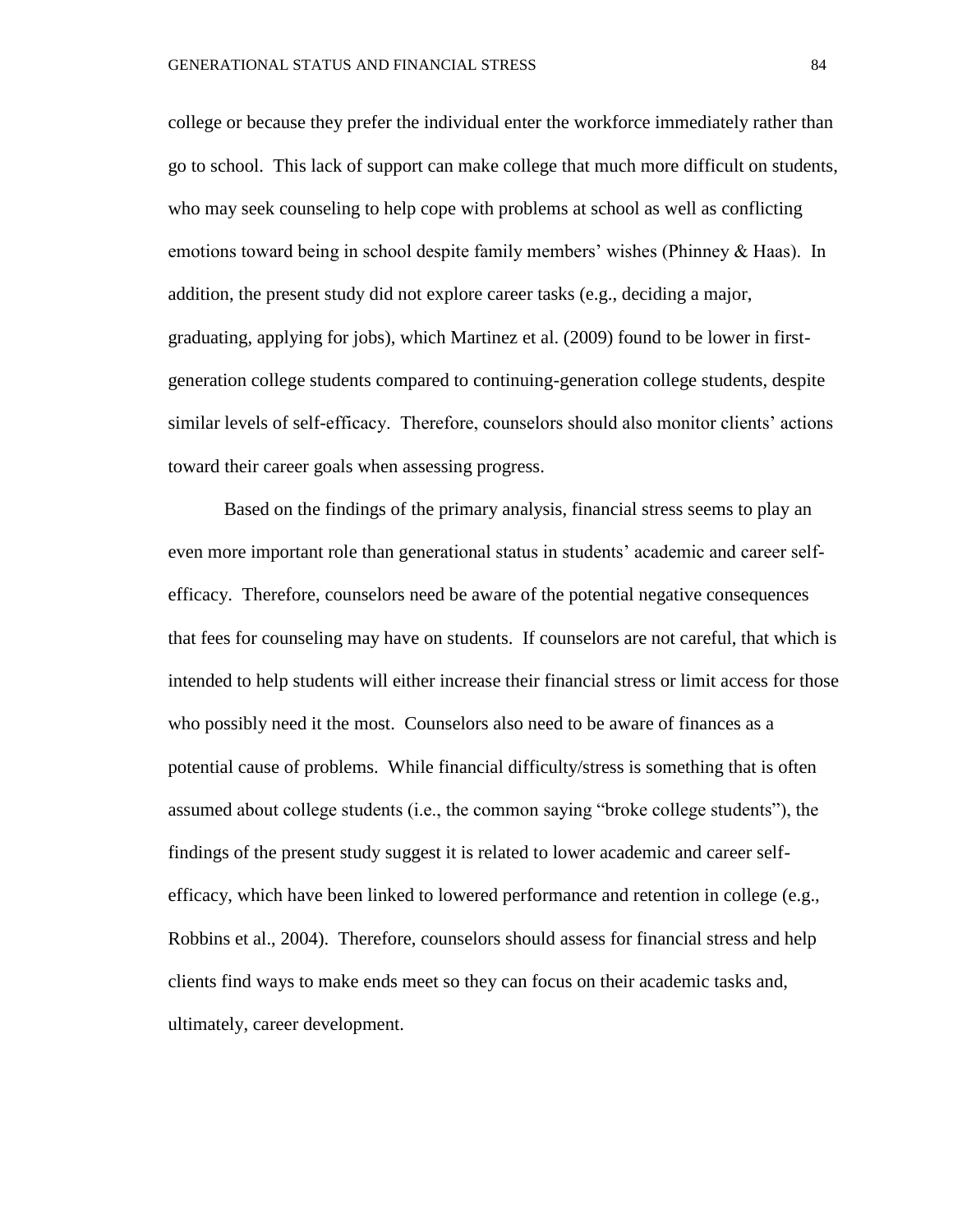#### **Directions for Further Research**

Several questions remain unclear given the results of the present study. First, it is unclear if the findings could be replicated with students from a 2-year college. More past research has focused on students in 2-year colleges than on students at 4-year universities. Thus, it is possible that the differences found in the literature for firstgeneration college students may be a function of the type of degree sought (i.e., 2- or 4 year). Because the findings of this study contradict findings from past research at 2-year colleges (e.g., Grodsky & Riegle-Crumb, 2010; McCarron & Inkelas, 2006; Messersmith & Schulenberg, 2008), a study comparing first- and continuing-generation students at these two types of universities across the country is warranted.

Second, a study examining multiple factors from each of the components of SCCT (i.e., person inputs, past experiences, distal and proximal contextual supports and barriers, outcome expectations, academic and career self-efficacy, goals, and actions; Lent et al., 1994) could be useful in telling us more about the interaction between the components of this theory. SCCT has gained much support in the literature but a study of this kind has yet to be done, especially with generational status and financial distress as variables. Sandler (2000) attempted this by examining 23 variables, including several components of SCCT. However, Sandler did not use a valid measure of perceived financial difficulty and nor did he address all of the components of SCCT.

Another question that remains is whether career decidedness plays a role in one's self-efficacy (or vice-versa). Participants in the present study mostly reported they had decided on a major. However, it would be interesting to discover if those who remained undecided differed in their academic and career decision self-efficacy (or conversely, is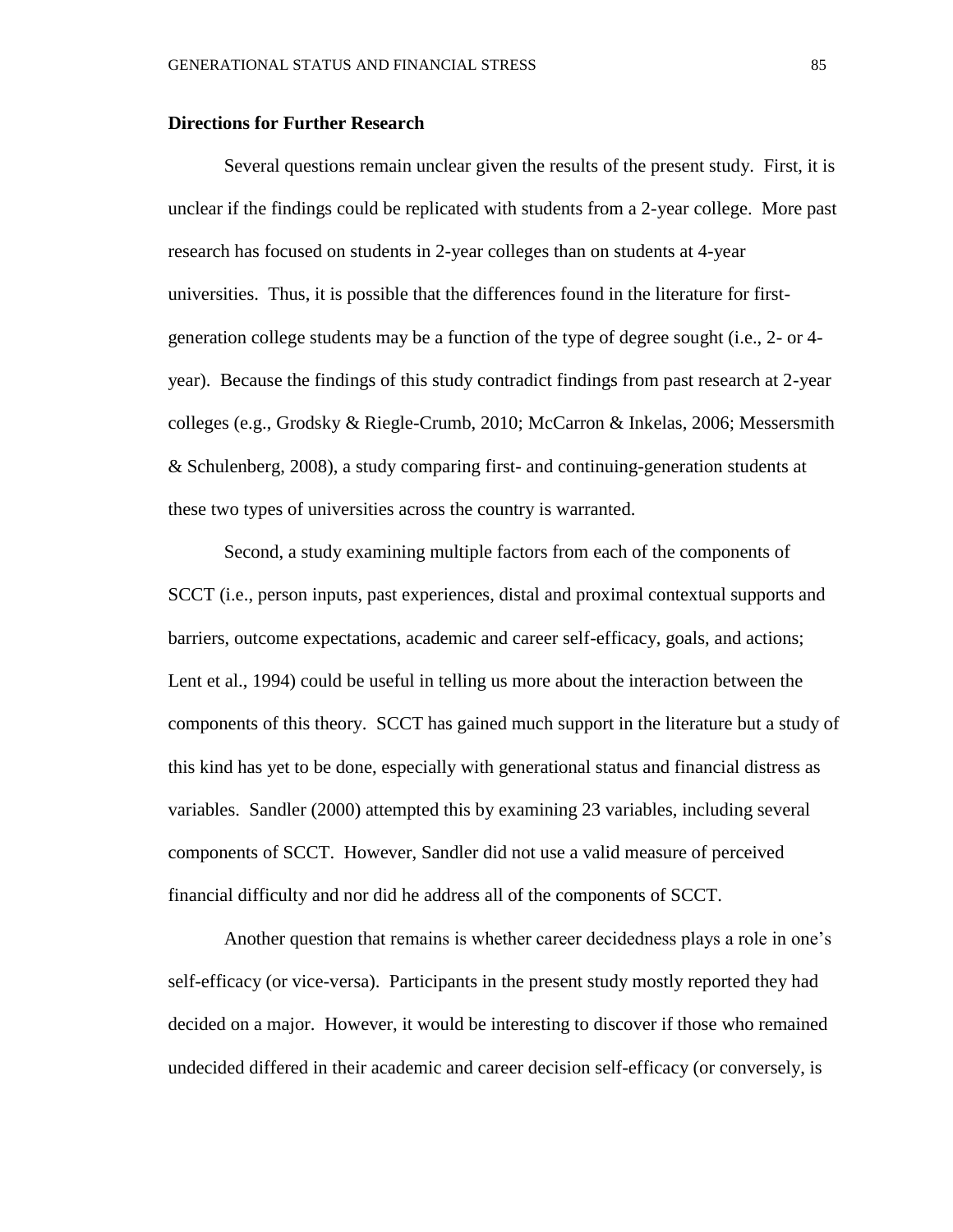low self-efficacy the reason for indecision). Finally, there has been a lack of experimental designs in research studies addressing the components of SCCT. Such a design might be a pre- and post-test design that includes providing career counseling for the treatment group, mental health counseling for another treatment group, and a notreatment control group. Regardless of the methodology, support for SCCT will remain limited without true experimental research.

#### **Conclusion**

The present study explored both distal (i.e., generational status) and proximal (i.e., financial stress) contextual factors for college students in order to better understand the influence of students' perceptions of these factors on academic and career decision self-efficacy. Based on the findings of the present study, it seems first-generation college students have similar levels of academic and career self-efficacy as continuing generation college students. This study also provides support for utilizing a more subjective approach to measuring generational status within a college population. In addition, financial stress appears to be related to both academic and career decision self-efficacy, regardless of one's generational status. More specifically, the higher one's financial stress, the lower one's academic and career self-efficacy were in the present study. Finally, financial stress more strongly influenced academic self-efficacy than career decision self-efficacy (although both were significant) in the present study. This makes sense given academic self-efficacy is more salient than career decision self-efficacy for college students. As these students are the future of a large percentage of the workforce, it is essential that researchers continue to explore ways to help college students succeed.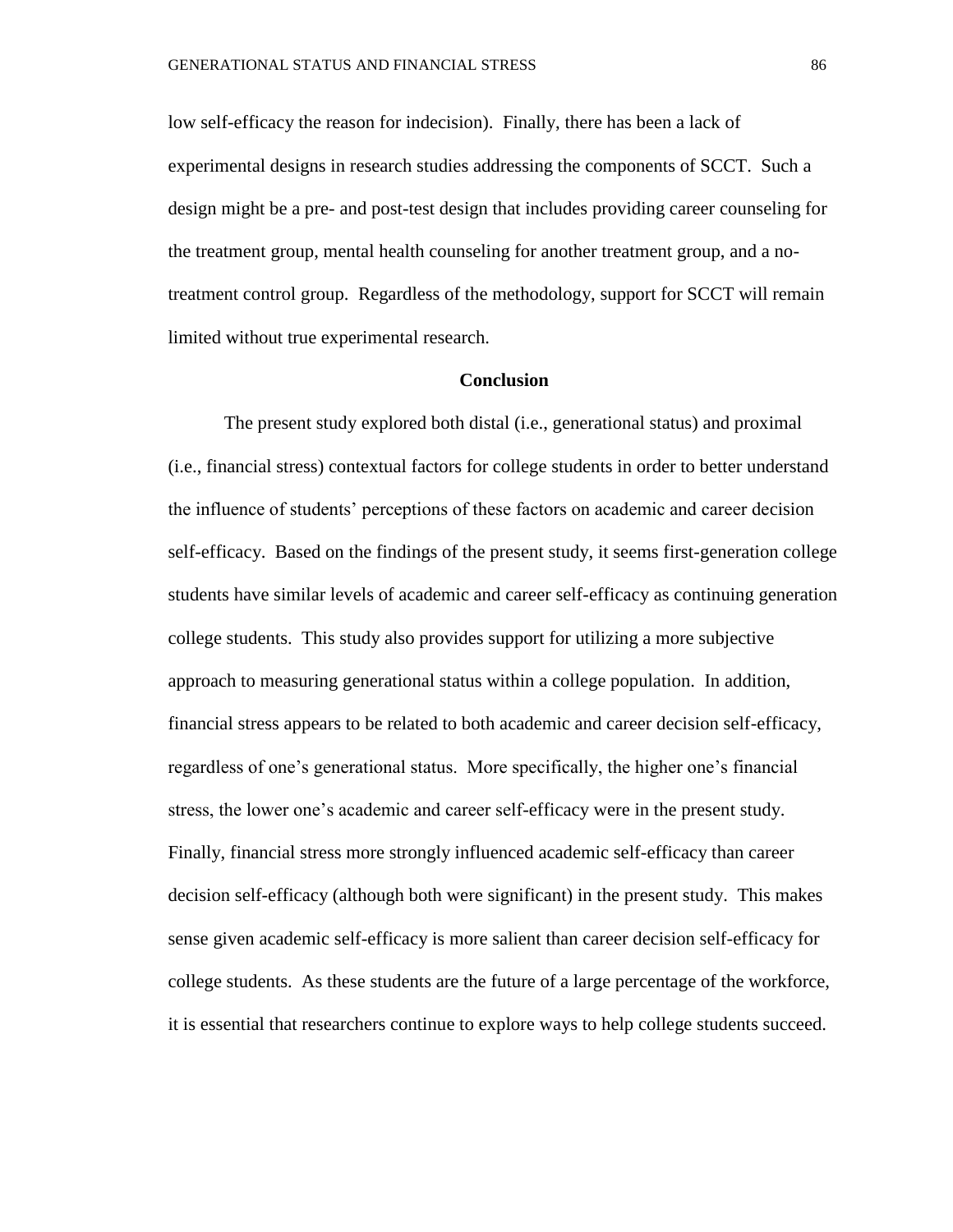#### **References**

ACT. (2009). National collegiate retention and persistence to degree rates. Retrieved from ACT's Research and Policy Issues website:

http://www.act.org/research/policymakers/pdf/retain\_2009.pdf

- Ali, S. R., & Saunders, J. L. (2006). College expectations of rural Appalachian youth: An exploration of Social Cognitive Career Theory factors. *The Career Development Quarterly, 55*, 38-51.
- Bandura, A. (1977). Self-efficacy: Toward a unifying theory of behavioral change. *Psychological Review, 84*, 191-215.
- Bandura, A., Barbaranelli, C., Caprara, G. V., & Pastorelli, C. (1996). Multifaceted impact of self-efficacy beliefs on academic functioning. *Child Development, 67*, 1206-1222.
- Bandura, A., O'Leary, A., Taylor, C. B., Gauthier, J., & Gossard, D. (1987). Perceived self-efficacy and pain control: Opioid and nonopioid mechanisms. *Journal of Personality and Social Psychology, 53*, 563-571.
- Baum, S., Ma, J., & Payea, K. (2010). Education pays: In brief. Retrieved from http://trends.collegeboard.org/files/Education\_Pays\_2010\_In\_Brief.pdf
- Betz, N. E., & Hackett, G. (1981). The relationship of career-related self-efficacy expectations to perceived career options in college women and men. *Journal of Counseling Psychology, 28*, 399-410. doi:0022-0167/81/2805-0399
- Betz, N. E., & Taylor, K. M. (2001). *Manual for the Career Decision Self-Efficacy Scale and CDMSE-Short Form.* Columbus: Ohio State University, Department of Psychology.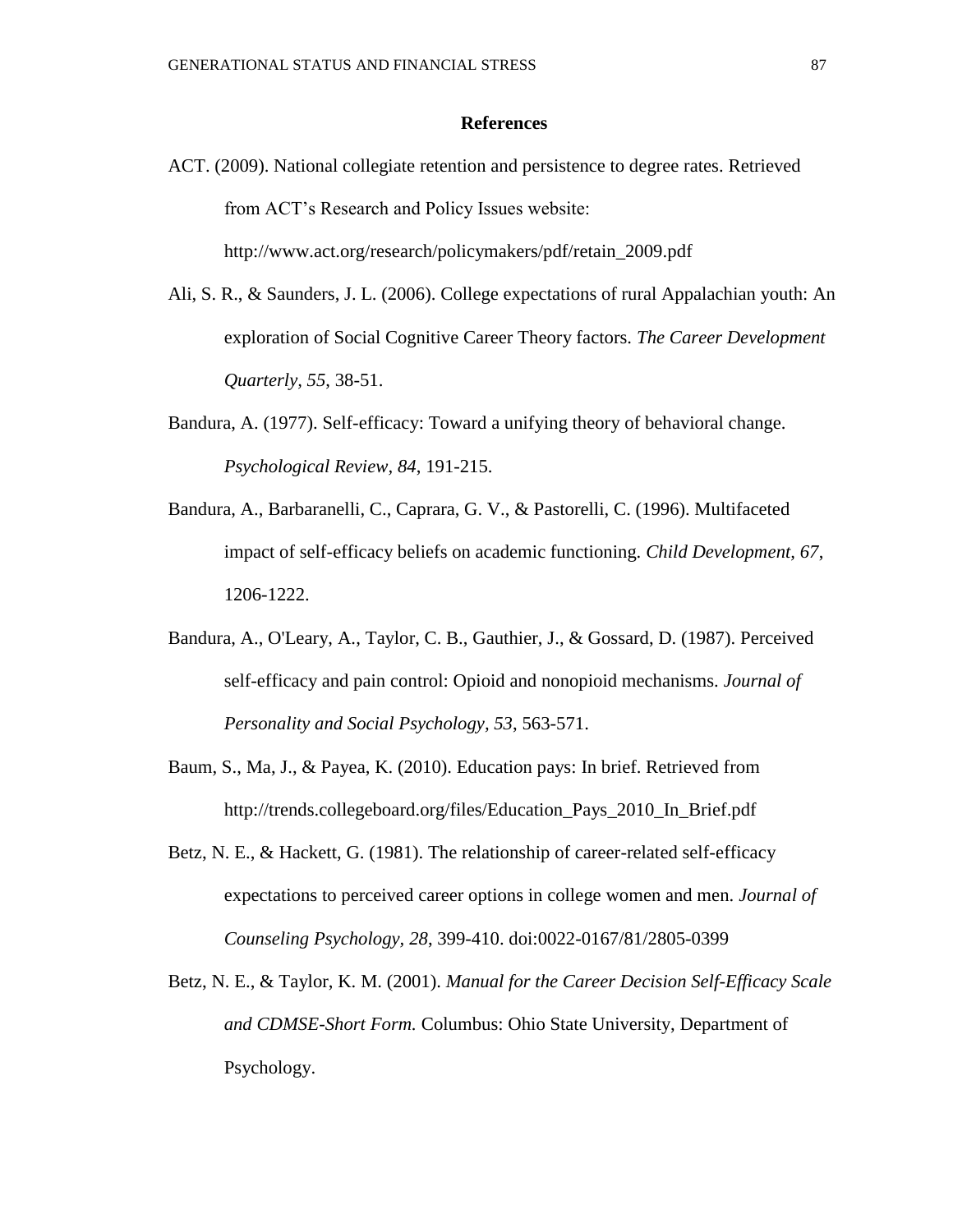- Betz, N. E., Klein, K. L., & Taylor, K. M. (1996). Evaluation of a short form of the career decision-making self-efficacy scale. *Journal of Career Assessment, 4*(1), 47-57.
- Brown, S. D., Tramayne, S., Hoxha, D., Telander, K., Fan, X., & Lent, R. W. (2008). Social cognitive predictors of college students' academic performance and persistence: A meta-analytic path analysis. *Journal of Vocational Behavior, 72*, 298-308.
- Carifio, J. & Rhodes, L. (2002). Construct validities and the empirical relationships between optimism, hope, self-efficacy, and locus of control. *Work, 19*, 125-136.
- Chen, X. (2005). *First-generation students in postsecondary education: A look at their college transcripts* (NCES 2005–171)*.* U.S. Department of Education, National Center for Education Statistics. Washington, DC: U.S. Government Printing Office.
- Cohen, J. (1992). Statistical power analysis. *Current Directions in Psychological Science, 1*(3), 99-101.
- CollegeBoard. (2010a). Earnings over time by education level and gender. Retrieved from
	- http://trends.collegeboard.org/downloads/education\_pays/PDF/Earnings\_over\_Ti me\_by\_Education\_Level\_and\_Gender.pdf
- CollegeBoard. (2010b). Paying for college: Students from middle-income backgrounds. Retrieved from http://professionals.collegeboard.com/profdownload/trends-2009 middle-income-students-one-page.pdf
- College Data. (2009). *College profile: Ball State University*. Retrieved April 19, 2010, from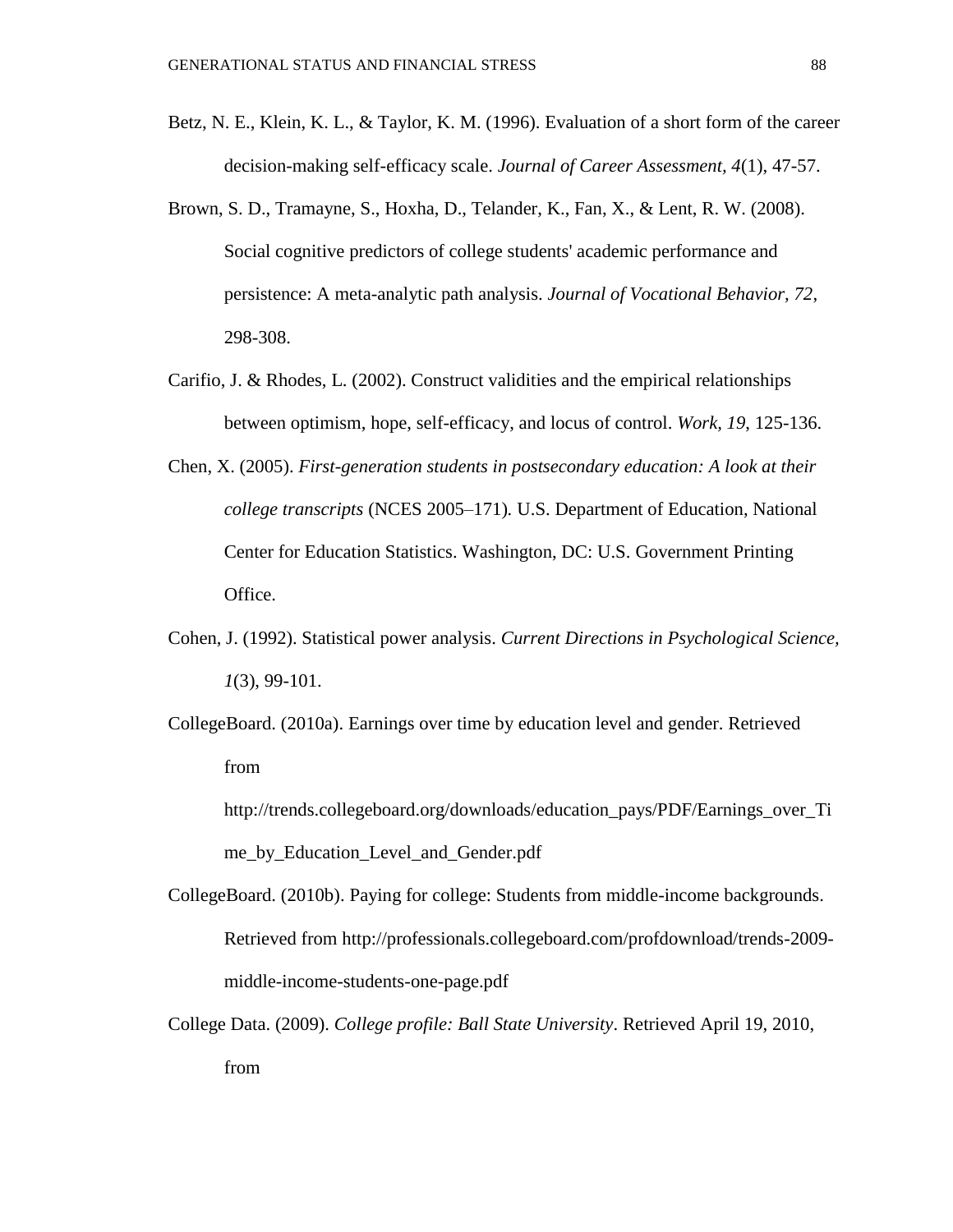https://www.collegedata.com/cs/data/college/college\_pg01\_tmpl.jhtml?schoolId= 1183

- Collins, T. C., Lunos, S., & Ahluwalia, J. S. (2010). Self-efficacy is associated with walking ability in persons with diabetes mellitus and peripheral arterial disease. *Vascular Medicine, 15*, 189-195. doi:10.1177/1358863X10362604
- Eitel, S. J., & Martin, J. (2009). First-generation female college students' financial literacy: Real and perceived barriers to degree completion. *College Student Journal, 43*, 616-630.
- Epel, E. S., Bandura, A., & Zimbardo, P. G. (1999). Escaping homelessness: The influences of self-efficacy and time perspective on coping with homelessness. *Journal of Applied Social Psychology, 29*, 575-596.
- Fortriede, D. & Draper, V. (2009). InQsit (Version 11.21) [Software]. Available from http://inqsit.bsu.edu/info/
- Ganske, K. H., & Ashby, J. S. (2007). Perfectionism and career decision-making selfefficacy. *Journal of Employment Counseling, 44*, 17-28.
- Giancola, J. K., Munz, D. C., & Trares, S. (2008). First- versus continuing-generation adult students on college perceptions: Are differences actually because of demographic variance? *Adult Education Quarterly, 58*, 214-228. doi:10.1177/0741713608314088
- Gibbons, M. M., & Borders, L. D. (2010). Prospective first-generation college students: A social-cognitive perspective. *The Career Development Quarterly, 58*, 194-208.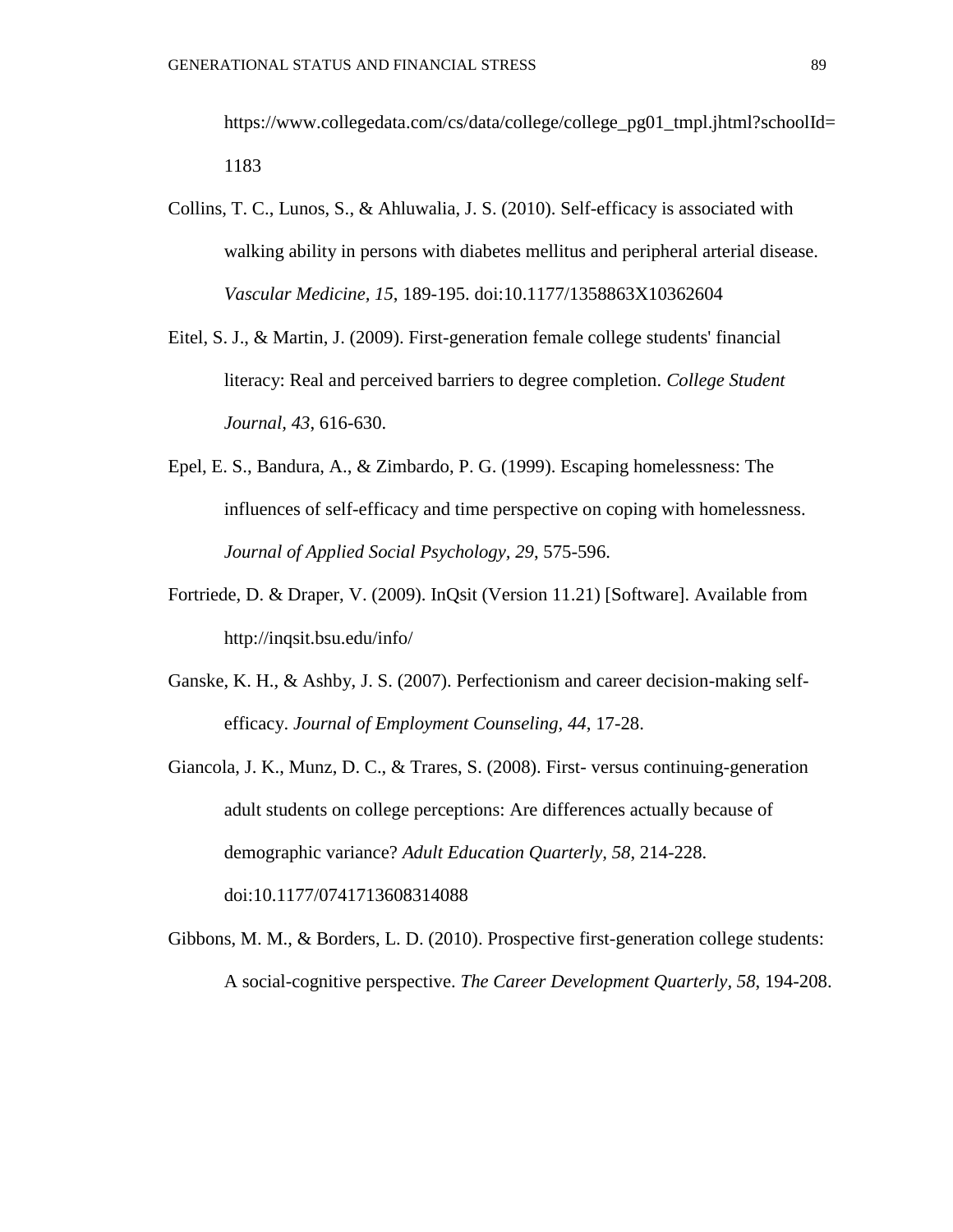- Grodsky, E., & Riegle-Crumb, C. (2010). Those who choose and those who don't: Social background and college orientation. *The ANNALS of the American Academy of Political and Social Science, 627,* 14-35.
- Gore, P. A. (2006). Academic self-efficacy as a predictor of college outcomes: Two incremental validity studies. *Journal of Career Assessment, 14*, 92-115. doi:10.1177/1069072705281367
- Gore, P. J., Leuwerke, W. C., & Turley, S. E. (2006). A psychometric study of the College Self-Efficacy Inventory. *Journal of College Student Retention, 7*, 227- 244.
- Gushue, G. V., Clarke, C. P., Pantzer, K. M., & Scanlan, K. R. L. (2006). Self-efficacy, perceptions of barriers, vocational identity, and the career exploration behavior of Latino/a high school students. *The Career Development Quarterly, 54*, 307-317.
- Harackiewicz, J. M., Barron, K. E., Tauer, J. M., & Elliot, A. J. (2002). Predicting success in college: A longitudinal study of achievement goals and ability measures as predictors of interest and performance from freshman year through graduation. *Journal of Educational Psychology, 94*, 562-575. doi:10.1037//0022- 0663.94.3.562
- Harackiewicz, J. M., Durik, A. M., Barron, K. E., Linnenbrink-Garcia, L., & Tauer, J. (2008). The role of achievement goals in the development of interest: Reciprocal relations between achievement goals, interest, and performance. *Journal of Educational Psychology, 100*, 105-122. doi:10.1037/0022-0663.100.1.105
- Hellman, C. M. (1996). Academic self-efficacy: Highlighting the first-generation student. *Journal of Applied Research in the Community College, 4*, 69-75.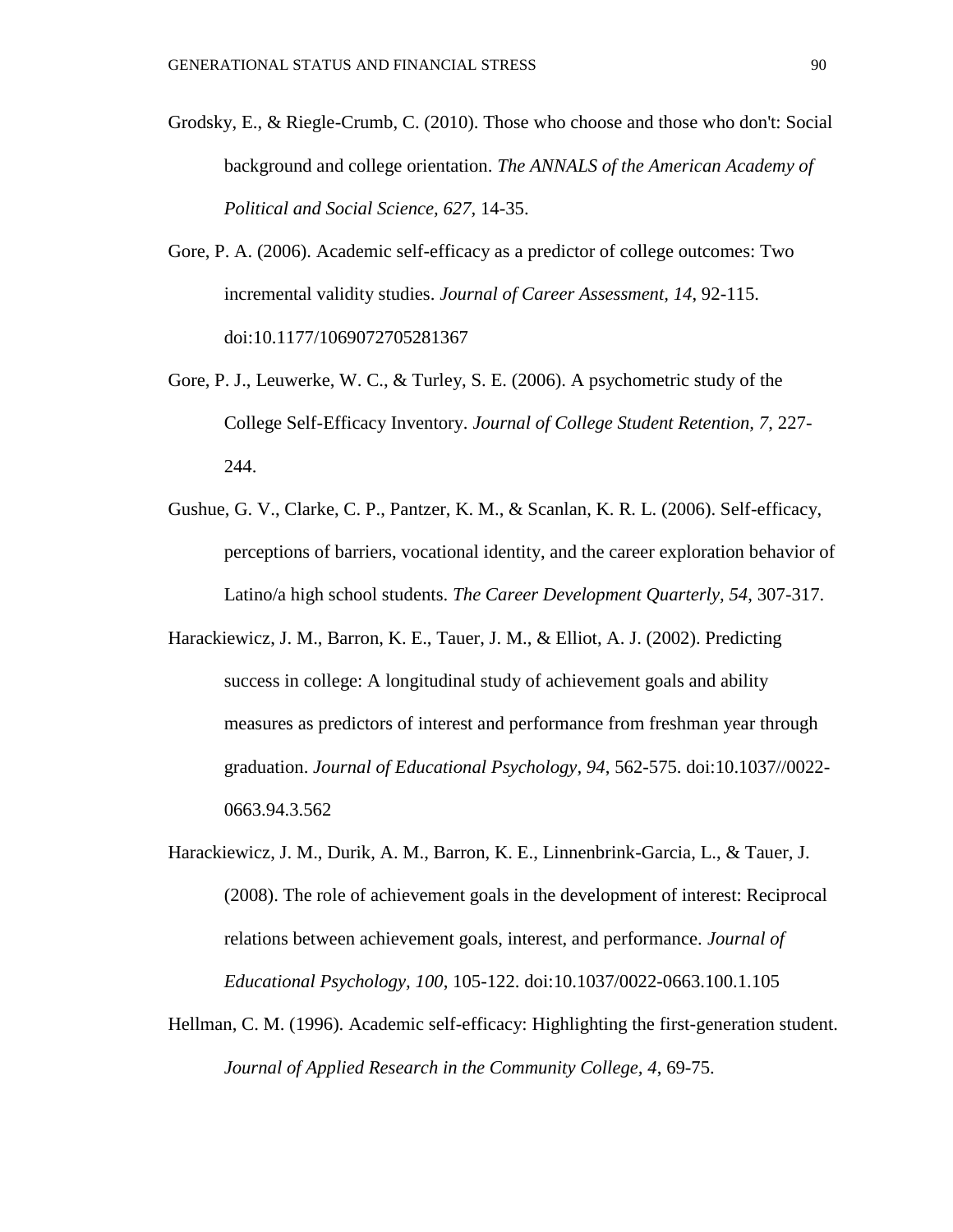- Heppner, P. P., Wampold, B. E., & Kivlighan, Jr., D. M. (2008). *Research Design in Counseling* (3rd ed.)*.* Belmont, CA: Brooks/Cole.
- Horn, L., & Nuñez, A.-M. (2000). *Mapping the road to college: First-generation students' math track, planning strategies, and context of support* (NCES 2000- 153). Retrieved from U.S. Department of Education, National Center for Education Statistics website: http://nces.ed.gov/pubsearch/pubsinfo.asp?pubid=2000153
	-
- Kadison, R., & DiGeronimo, T. F. (2004). *College of the overwhelmed: The campus mental health crisis and what to do about it.* San Francisco, CA: Jossey-Bass.
- Kelly, K. R., Gunsalus, A.-J. C., & Gunsalus, R. (2009). Social cognitive predictors of the career goals of Korean American students. *The Career Development Quarterly, 58*, 14-28.
- Kerpelman, J. L., Eryigit, S., & Stephens, C. J. (2008). African American adolescents' future education orientation: Associations with self-efficacy, ethnic identity, and perceived parental support. *Journal of Youth Adolescence, 37*, 997-1008. doi:10.1007/s10964-007-9201-7
- Kinnear, P. R., & Gray, C. D. (2004). *SPSS 12 made simple*. New York: Psychology Press.
- Lawrence, J., Poole, P., & Diener, S. (2003). Critical factors in career decision making for women medical graduates. *Medical Education, 37*, 319-327.
- Lent, R. W., Brown, S. D., & Gore, P. A. (1997). Discriminant and predictive validity of academic self-concept, academic self-efficacy, and mathematics-specific selfefficacy. *Journal of Counseling Psychology, 44*, 307-315.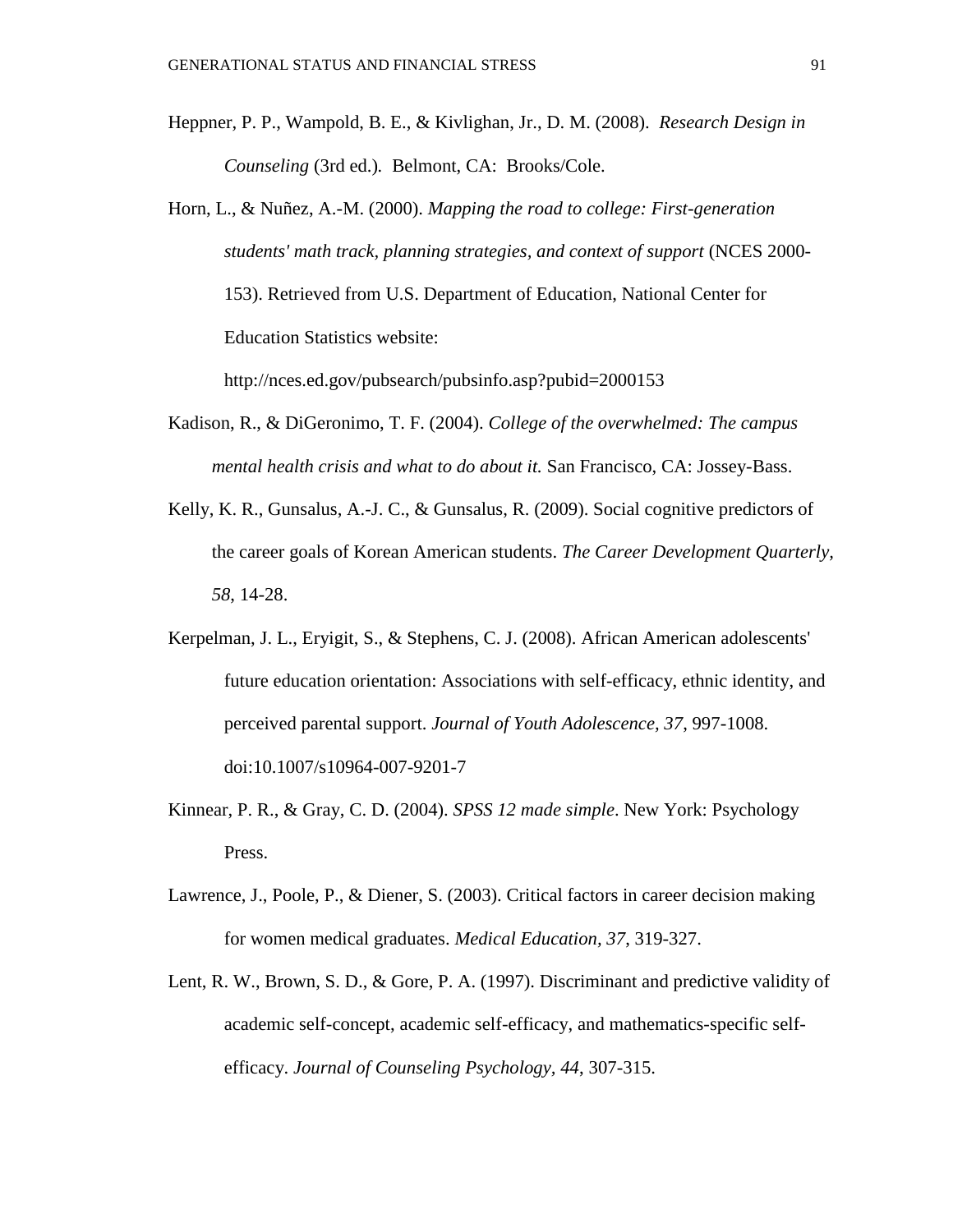- Lent, R. W., Brown, S. D., & Hackett, G. (1994). Toward a unifying social cognitive theory of career and academic interest, choice, and performance [Monograph]. *Journal of Vocational Behavior, 45*, 79-122.
- Lent, R. W., Brown, S. D., & Hackett, G. (2000). Contextual supports and barriers to career choice: A social cognitive analysis. *Journal of Counseling Psychology, 47*, 36-49. doi:10.1037//0022-0167.47.1.36
- Lent, R. W., Hackett, G., & Brown, S. D. (1999). A social cognitive view of school-towork transition. *The Career Development Quarterly, 47*, 297-311.
- Leppel, K. (2005). College persistence and student attitudes toward financial success [electronic version]. *College Student Journal, 39*, 223-241. Retrieved November 6, 2010 from Academic Search Premier database.
- Lopez, F. G., Lent, R. W., Brown, S. D., & Gore, P. A. (1997). Role of social-cognitive expectations in high school students' mathematics-related interest and performance. *Journal of Counseling Psychology, 44*, 44-52.
- Majer, J. M. (2009). Self-efficacy and academic success among ethnically diverse firstgeneration community college students. *Journal of Diversity in Higher Education, 2*, 243-250. doi:10.1037/a0017852
- Martinez, J. A., Sher, K. J., Krull, J. L., & Wood, P. K. (2009). Blue-collar scholars?: Mediators and moderators of university attrition in first-generation college students. *Journal of College Student Development, 50*, 87-103, doi:*10.1353/csd.0.0053*
- McCarron, G. P., & Inkelas, K. K. (2006). The gap between educational aspirations and attainment for first-generation college students and the role of parental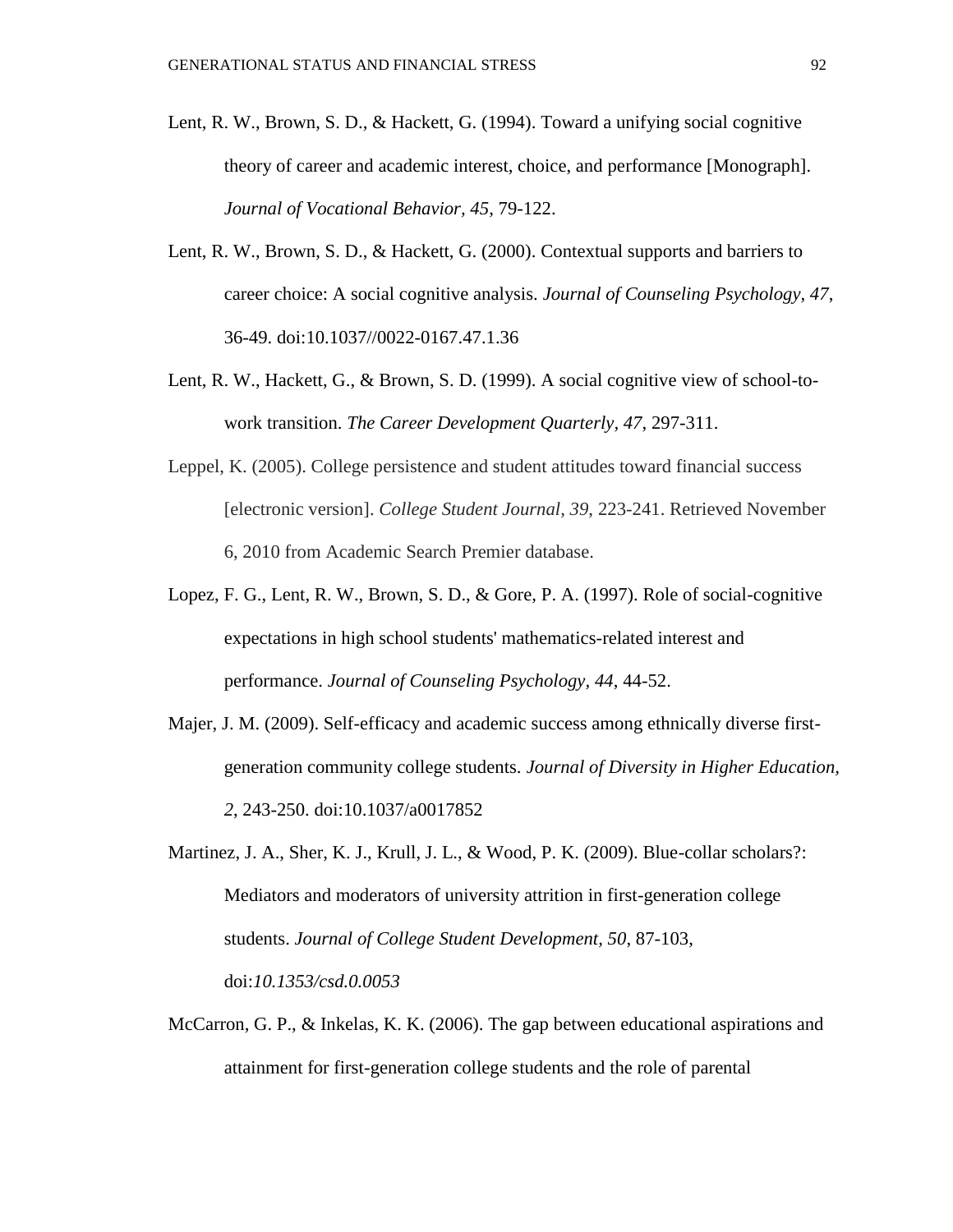involvement. *Journal of College Student Development, 47*, 534-549. doi:10.1353/csd.2006.0059

- Mertler, C. A., & Vannatta, R. A. (2005). Advances and multivariate statistical methods (3rd ed.). Glendale, CA; Pyrczak.
- Messersmith, E. E., & Schulenberg, J. E. (2008). When can we expect the unexpected? Predicting educational attainment when it differs from previous expectations. *Journal of Social Issues, 64*, 195-211.
- Miller, P. H. (2002). Chapter 3: Social learning theory. In P. H. Miller, *Theories of developmental psychology* (4th ed., pp. 165-211). New York, NY: Worth Publishers.
- Multon, K. D., Brown, S. D., & Lent, R. W. (1991). Relation of self-efficacy beliefs to academic outcomes: A meta-analytic investigation. *Journal of Counseling Psychology, 38*, 30-38.
- Ochs, L. A., & Roessler, R. T. (2004). Predictors of career exploration intentions: A social cognitive career theory perspective. *Rehabilitation Counseling Bulletin, 47*, 224-233.
- Olive, T. (2008). Desire for higher education in first-generation Hispanic college students enrolled in an academic support program: A phenomenological analysis. *Journal of Phenomenological Psychology, 39*, 81-110. doi:10.1163/156916208X311638
- Oliver, M. L., Rodriguez, C. J., & Mickleson, R. A. (1985). Brown and black in white: The social adjustment and academic performance of Chicano and Black students in a predominately White university. *The Urban Review, 17*(1), 3-24.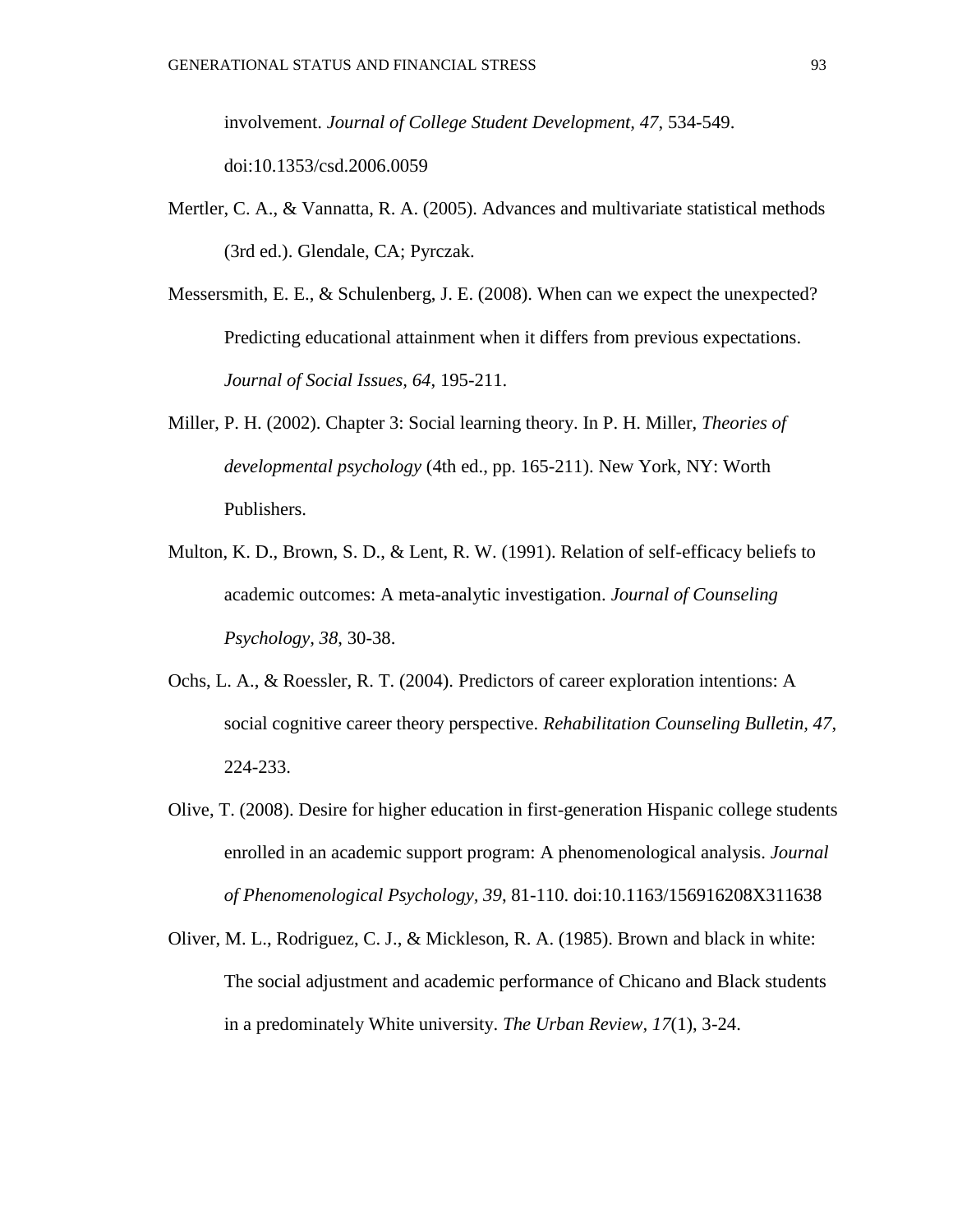- Pascarella, E. T., & Terenzini, P. T. (1983). Predicting voluntary freshman year persistence/withdrawal behavior in a residential university: A path analytic validation of Tinto's model. *Journal of Educational Psychology, 75*, 215-226. doi:0022-0663/83/7502-0215
- Phinney, J. S., & Haas, K. (2003). The process of coping among ethnic minority firstgeneration college freshmen: A narrative approach. *The Journal of Social Psychology, 143*, 707-726.
- Prawitz, A. D., Garman, E. T., Sorhaindo, B., O'Neill, B., Kim, J., & Drentea, P. (2006). InCharge Financial Distress/Financial Well-Being Scale: Development, administration, and score interpretation. *Financial Counseling and Planning, 17*(1), 34-50.
- Pushkarskaya, H., & Usher, E. L. (2010). Self-efficacy for resolving environmental uncertainties: Implications for entrepreneurial educational and support programs. *Journal of Extension, 48*(1), 1-10.
- Ramos-Sánchez, L., & Nichols, L. (2007). Self-efficacy of first-generation and non-firstgeneration college students: The relationship with academic performance and college adjustment. *Journal of College Counseling, 10*, 6-18.
- Reid, M. J., & Moore, III, J. L. (2008). College readiness and academic preparation for postsecondary education: Oral histories of first-generation urban college students. *Urban Education, 43*, 240-261. doi:10.1177/0042085907312346
- Rivera, L. M., Blumberg, F., Chen, E. C., Ponterotto, J. G., & Flores, L. Y. (2007). The effects of perceived barriers, role models, and acculturation on the career self-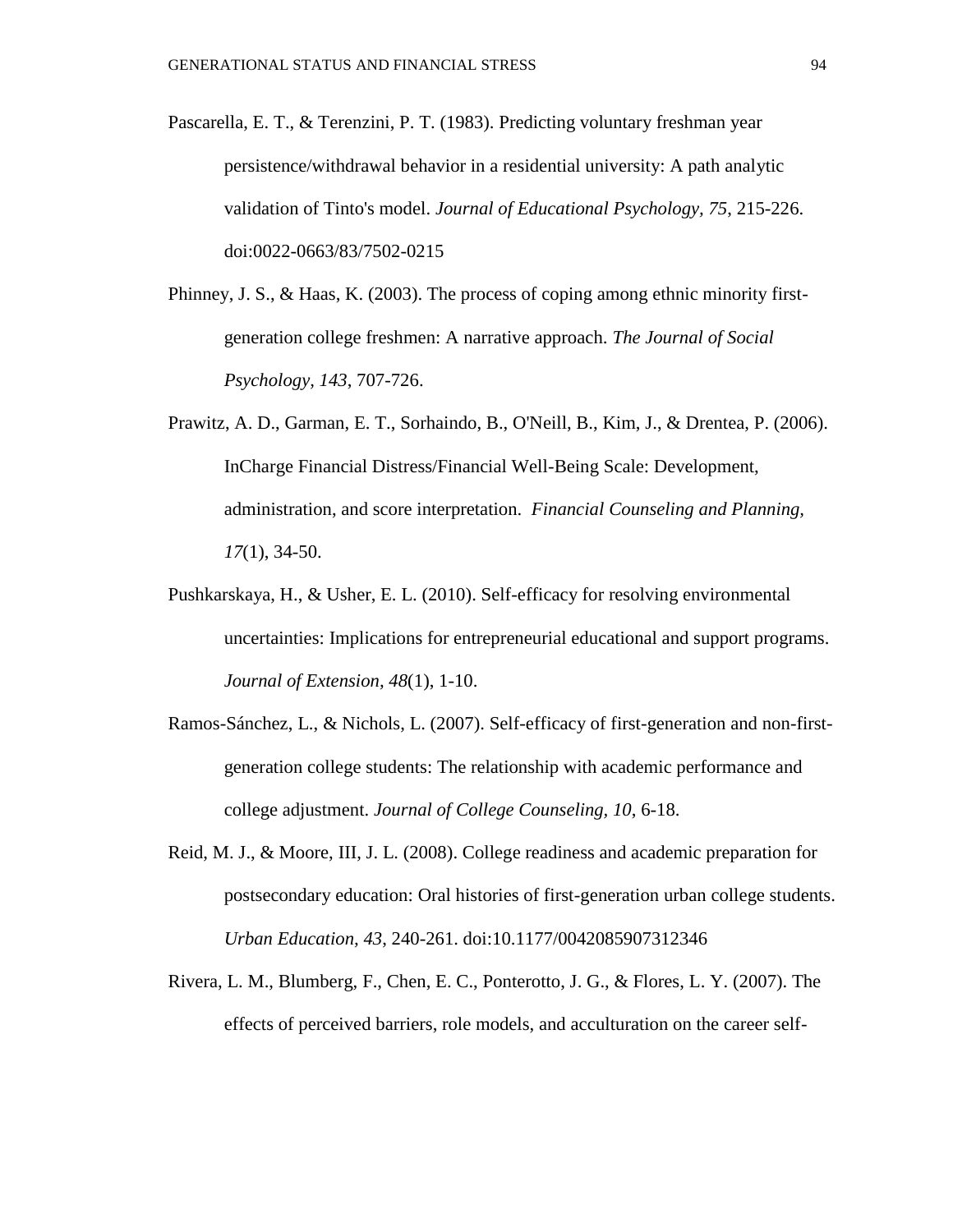efficacy and career consideration of Hispanic women. *The Career Development Quarterly, 56*, 47-61.

- Robbins, S., Allen, J. Casillas, A., Akamigbo, A., Saltonstall, M., Campbell, R.,…Gore, P. (2009). Associations of resources and service utilization, risk level, and college outcomes. *Research in Higher Education, 50*, 101-118. doi:10.1007/s11162-008- 9106-7
- Robbins, S. B., Lauver, K., Le, H., Davis, D., Langley, R., & Carlstrom, A. (2004). Do psychosocial and study skill factors predict college outcomes? A meta-analysis. *Psychological Bulletin, 130*, 261-288. doi:10.1037/0033-2909.130.2.261
- Sandler, M. (2000). Career decision-making self-efficacy, perceived stress, and an integrated model of student persistence: A structural model of finances, attitudes, behavior, and career development. *Research in Higher Education, 41*, 537-580.
- Scott, D. J., & Church, A. T. (2001). Separation/attachment theory and career decidedness and commitment: Effects of parental divorce. *Journal of Vocational Behavior, 58*, 328-347. doi:10.1006/jvbe.2000.1769
- Shadish, W. R., Cook, T. D., & Campbell, D. T. (2001a). Construct validity and external validity. In W. R. Shadish, T. D. Cook, & D. T. Campbell. (2001). *Experimental and quasi-experimental designs for generalized causal inference* (pp. 64-102). Boston: Houghton Mifflin Company.
- Shadish, W. R., Cook, T. D., & Campbell, D. T. (2001b). Statistical conclusion validity and internal validity. In W. R. Shadish, T. D. Cook, & D. T. Campbell. (2001). *Experimental and quasi-experimental designs for generalized causal inference* (pp. 33-63). Boston: Houghton Mifflin Company.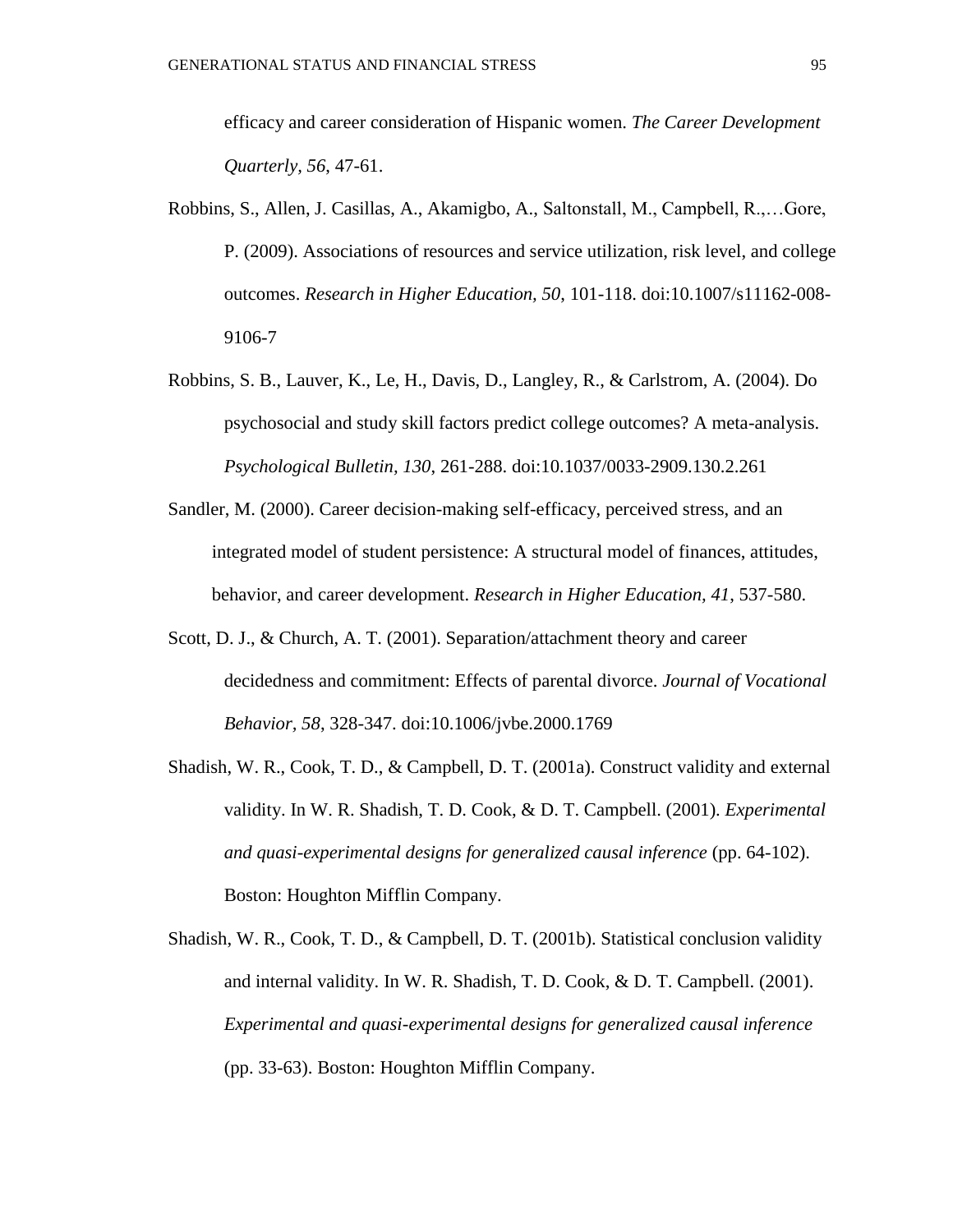- Solberg, V. S., O'Brien, K., Villarreal, P., Kennell, R., & Davis, B. (1993). Self-efficacy and Hispanic college students: Validation of the College Self-Efficacy Instrument. *Hispanic Journal of Behavioral Sciences, 15,* 80-95. doi 10.1177/07399863930151004
- Strage, A. A. (1999). Social and academic integration and college success: Similarities and differences as a function of ethnicity and family educational background.

*College Student Journal, 33*, 198-205.

- Tabachnick, B. G., & Fidell, L. S. (2001). *Using multivariate statistics* (4th ed.). New York: Harper Collins.
- Trinity College. (2011). Random Integer Generator. Retrieved March 8, 2011, from http://www.random.org/integers/
- Trougakos, J. P., Bull, R. A., Green, S. G., MacDermid, S. M., & Weiss, H. M. (2007). Influences on job search self-efficacy spouses of enlisted military personnel. *Human Performance, 20*, 391-413.
- VanVoorhis, C. W., & Morgan, B. L. (2001). Statistical rules of thumb: What we don't want to forget about sample sizes. *Psi Chi Journal of Undergraduate Research, 6*, 139-141.
- Vuong, M., Brown-Welty, S., & Tracz, S. (2010). The effects of self-efficacy on academic success of first-generation college sophomore students. *Journal of College Student Development, 51*, 50-64.
- Wang, C.-C. D. C., & Castañeda-Sound, C. (2008). The role of generational status, selfesteem, academic self-efficacy, and perceived social support in college students' psychological well-being. *Journal of College Counseling, 11*, 101-118.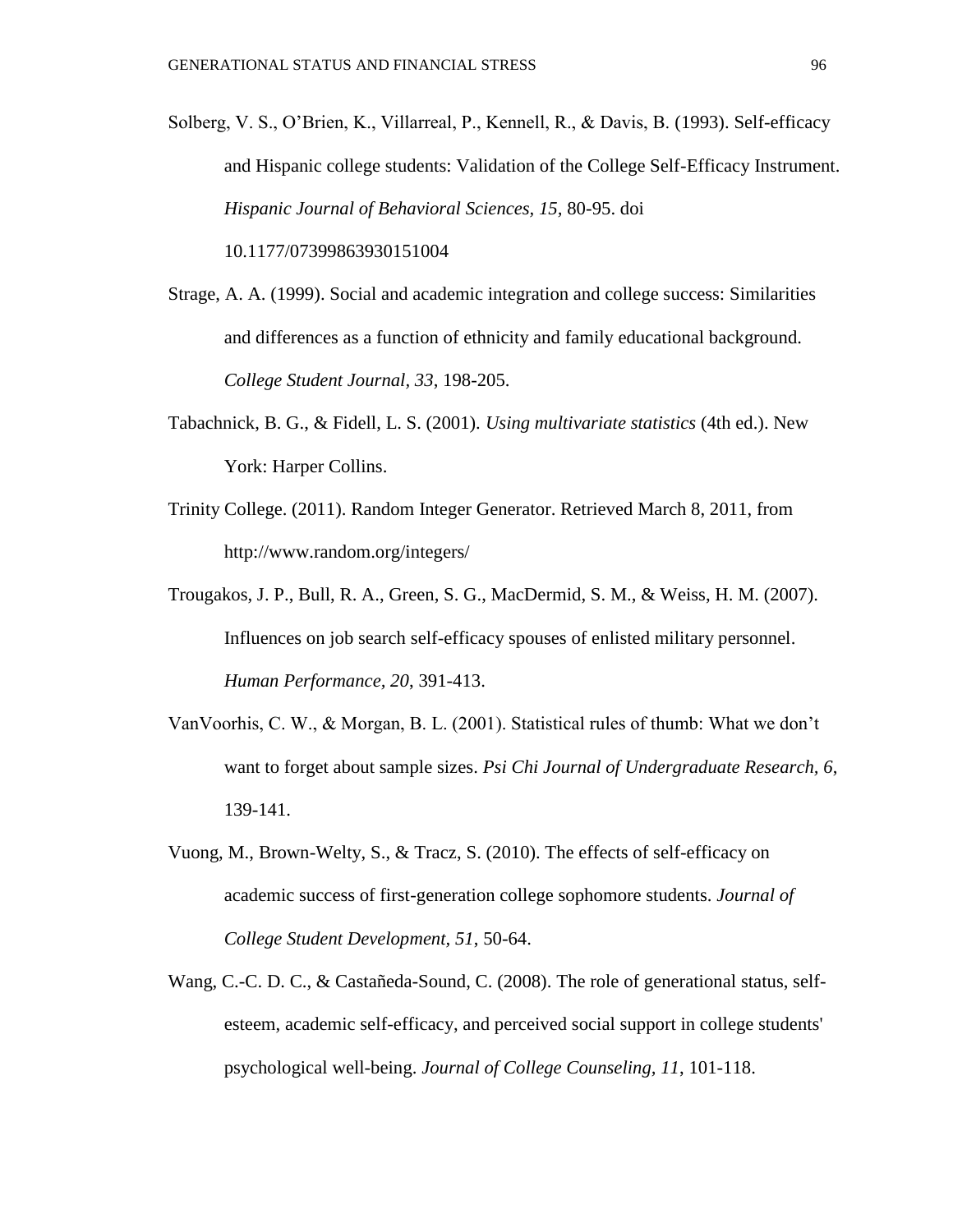- Wiggs, J. S., & Elam, C. L. (2000). Recruitment and retention: The development of an action plan for African-American health professions students. *Journal of the National Medical Association, 92*, 125-130.
- Wohlgemuth, D., Whalen, D., Sullivan, J., Nading, C., Shelley, M., & Wang, Y. (2006- 2007). Financial, academic, and environmental influences on the retention and graduation of students. *Journal of College Student Retention, 8*, 457-475.
- Wright, S. L., Perrone, K. M., Boo, J. N., & Vannatter, A. (Manuscript under review). The effect of adult attachment on academic and career decision-making selfefficacy.
- Yarcheski, A., Mahon, N. E., Yarcheski, T. J., & Cannella, B. L. (2004). A meta-analysis of predictors of positive health practices. *Journal of Nursing Scholarship, 36*, 102-108.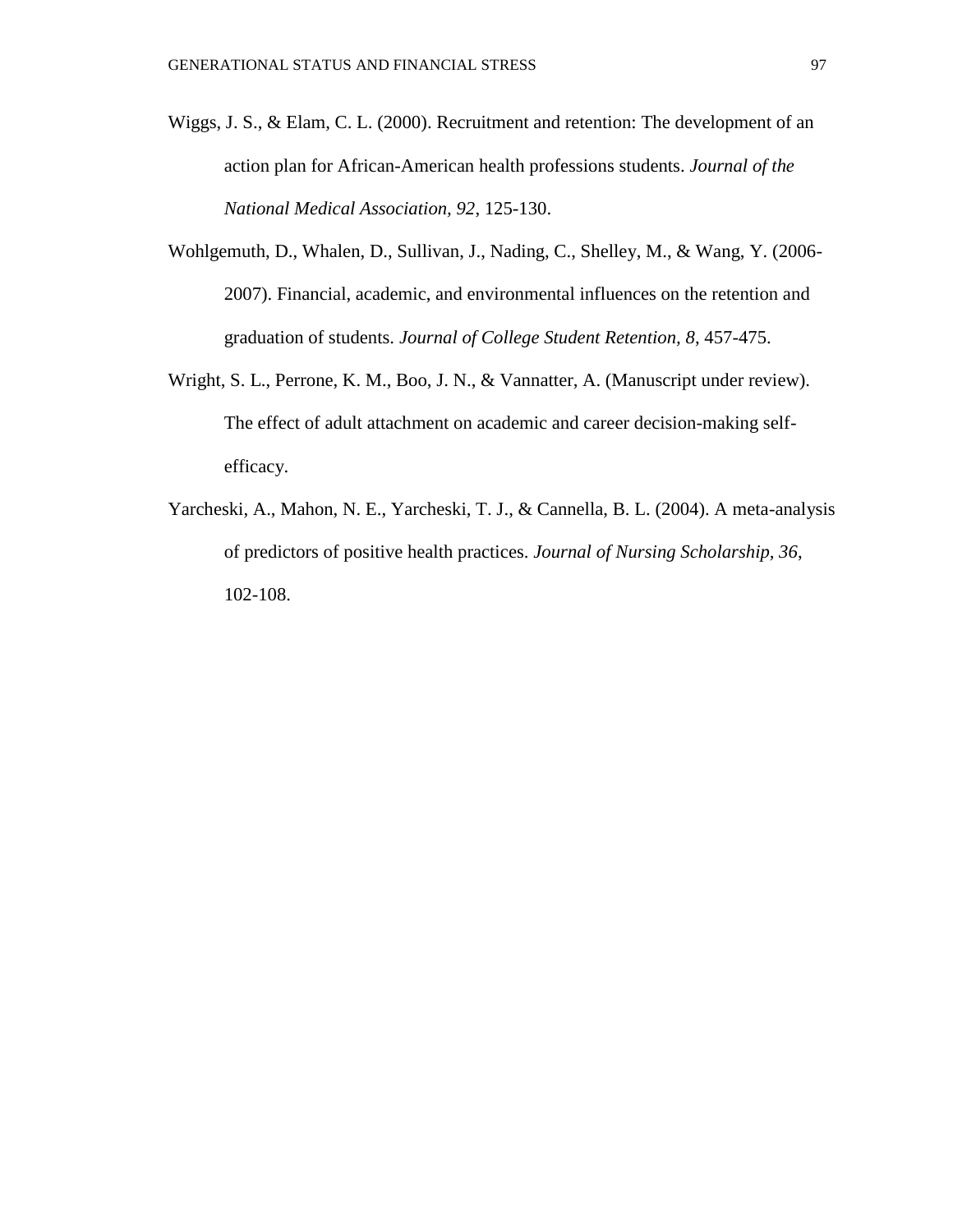#### Appendix A - Recruitment E-mail

Dear Student,

I would like to invite you to participate in a dissertation study of college students' financial stress and generational status. If you choose to participate, you will be asked to respond to questions regarding your perceptions of your current financial situation, generational status, your confidence in your ability to perform academic and career decision-making tasks, and demographic information (e.g., race/ethnicity, age, etc.). Participation in this study is expected to take about 15-20 minutes. Four participants will be randomly selected to receive a \$20 gift card to Amazon.com. No identifying information will be linked to responses and instructions will be given for inclusion for gift card selection at the end of the survey.

The online survey can be found at: *http://inquisitor.bsu.edu/inqsit/inqsit.cgi/kperrone/Aarika?Efficacy2011*

By completing this survey, you will help to further understanding of supports and barriers college students face. This will allow counselors especially to be better informed when working with college students.

Sincerely,

Aarika Vannatter, M.A. Third Year Doctoral Student Counseling Psychology & Guidance Services Ball State University abvannatter@bsu.edu

Kristin M. Perrone-McGovern, PhD. Doctoral Chair Counseling Psychology & Guidance Services Ball State University kperrone@bsu.edu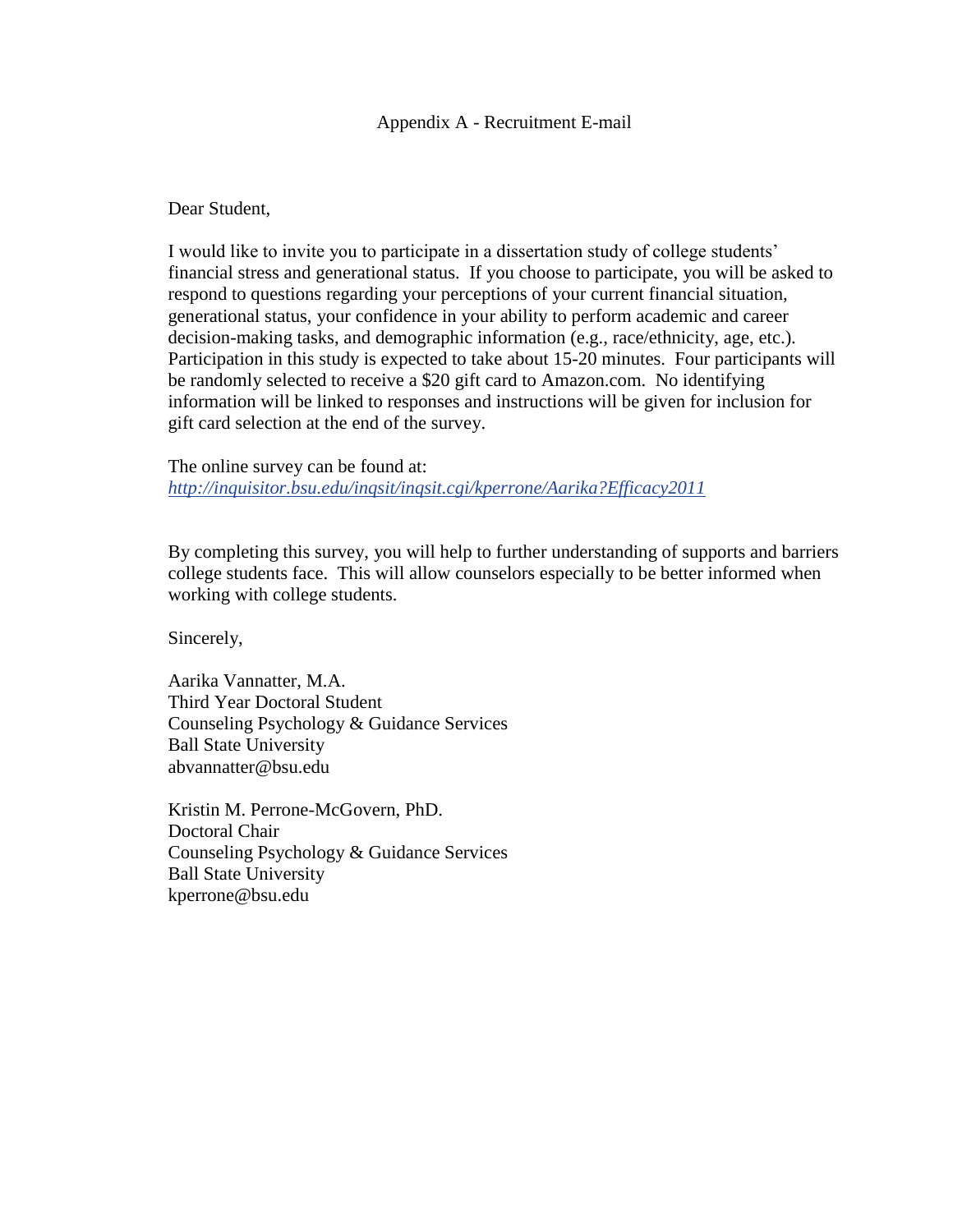Thank you for your interest in this study. Please read the following information and then click on the link below to give your consent to participate in the study.

The purpose of the study is to help the researchers gain a better understanding of factors that play a role in college students' beliefs in their own academic and career decisionmaking abilities. You will be asked to complete a series of questionnaires about yourself, your perceptions of your current financial situation, and your confidence in academic and career decision-making tasks. Participation is expected to take 15-20 minutes. You must be at least age 18 to participate.

After participating you will be eligible to receive one of four \$20 gift cards via random selection from the participant pool. If you choose to enter the raffle you will be asked to e-mail the researcher at an e-mail address provided after you complete the survey. Since no identifying information will be collected about you during the survey, only those who express interest in entering the giveaway via e-mail will be entered into the drawing. If you are enrolled in a BSU CPSY course you may receive partial course credit for participation in this study. Directions regarding gift cards and course credit are provided on the debriefing page of this study.

You will not be asked for your name or any other information that would make it possible to identify your answers as belonging to you (i.e., your participation in this study is anonymous). The foreseeable risks or ill effects from participating in this study are minimal. There is a small possibility that answering some of the questions on the questionnaires may evoke some strong emotions or anxiety. Should you experience any uncomfortable feelings, there are free counseling services available to you as a student through the Ball State University Counseling Center (765-285-1736), located in Lucina Hall, Room 320. For questions about your rights as a research participant, please contact Research Compliance, Sponsored Programs Office, Ball State University, Muncie, IN 47306, (765) 285-5070, irb@bsu.edu.

Your participation in this study is completely voluntary and you are free to withdraw from the study at any time for any reason without penalty or prejudice from the investigator. Please feel free to contact the investigator with any questions you may have regarding this study.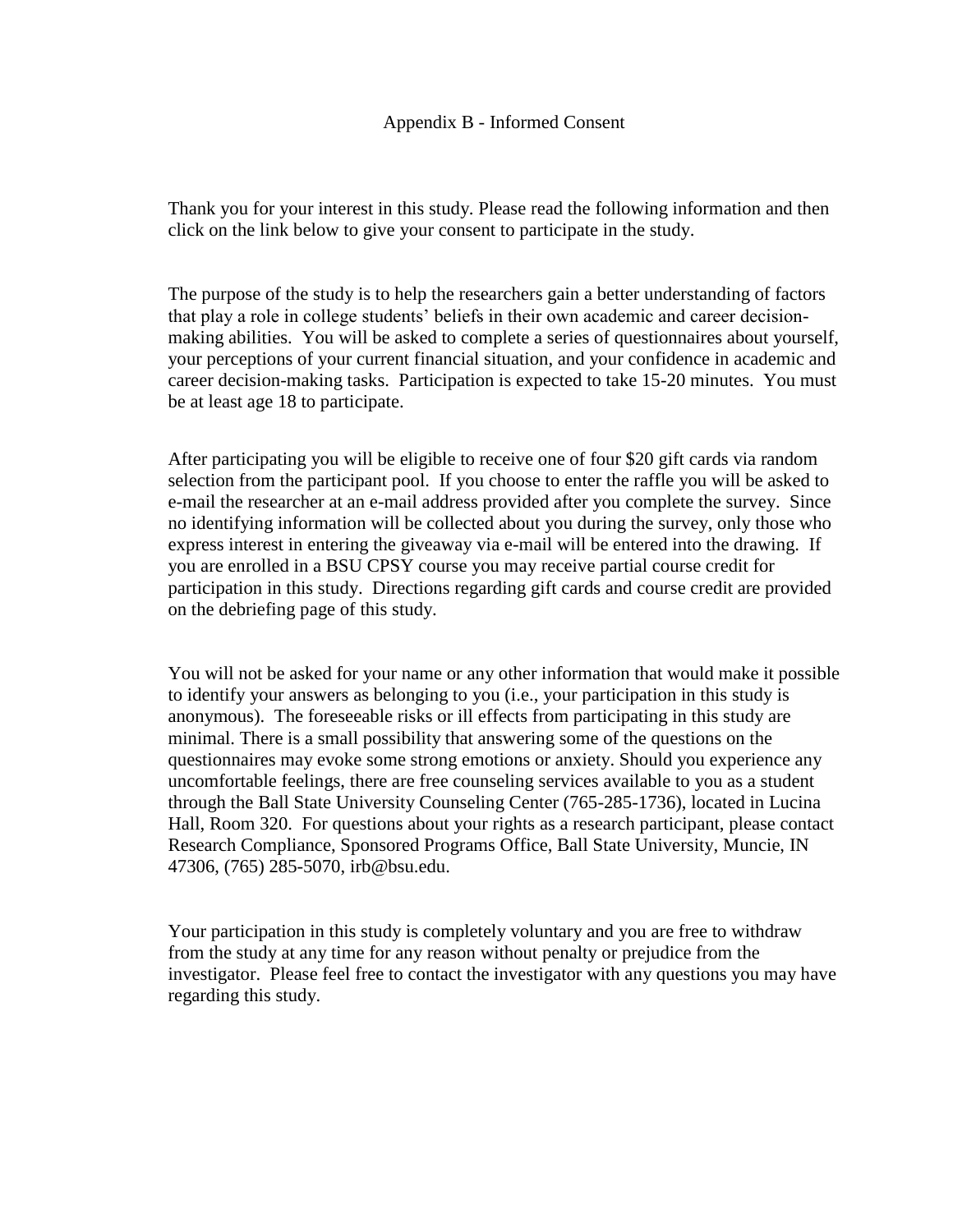To participate in the study, click "I agree" below. By clicking on "I agree," you are agreeing to participate in this research study and agreeing that the study has been explained to you and your questions have been answered to your satisfaction. If you have any additional questions at any time before, during, or after the study you can e-mail the researcher or her doctoral chair. You can print this introductory letter to keep for future reference.

Thank you for your time and participation!

Principal Investigator Aarika Vannatter, M.A. Department of Counseling Psychology & Guidance Services Ball State University abvannatter@bsu.edu (765) 285-8040

Faculty Advisor Kristin Perrone-McGovern, Ph.D. Department of Counseling Psychology & Guidance Services Ball State University kperrone@bsu.edu (765) 285-8040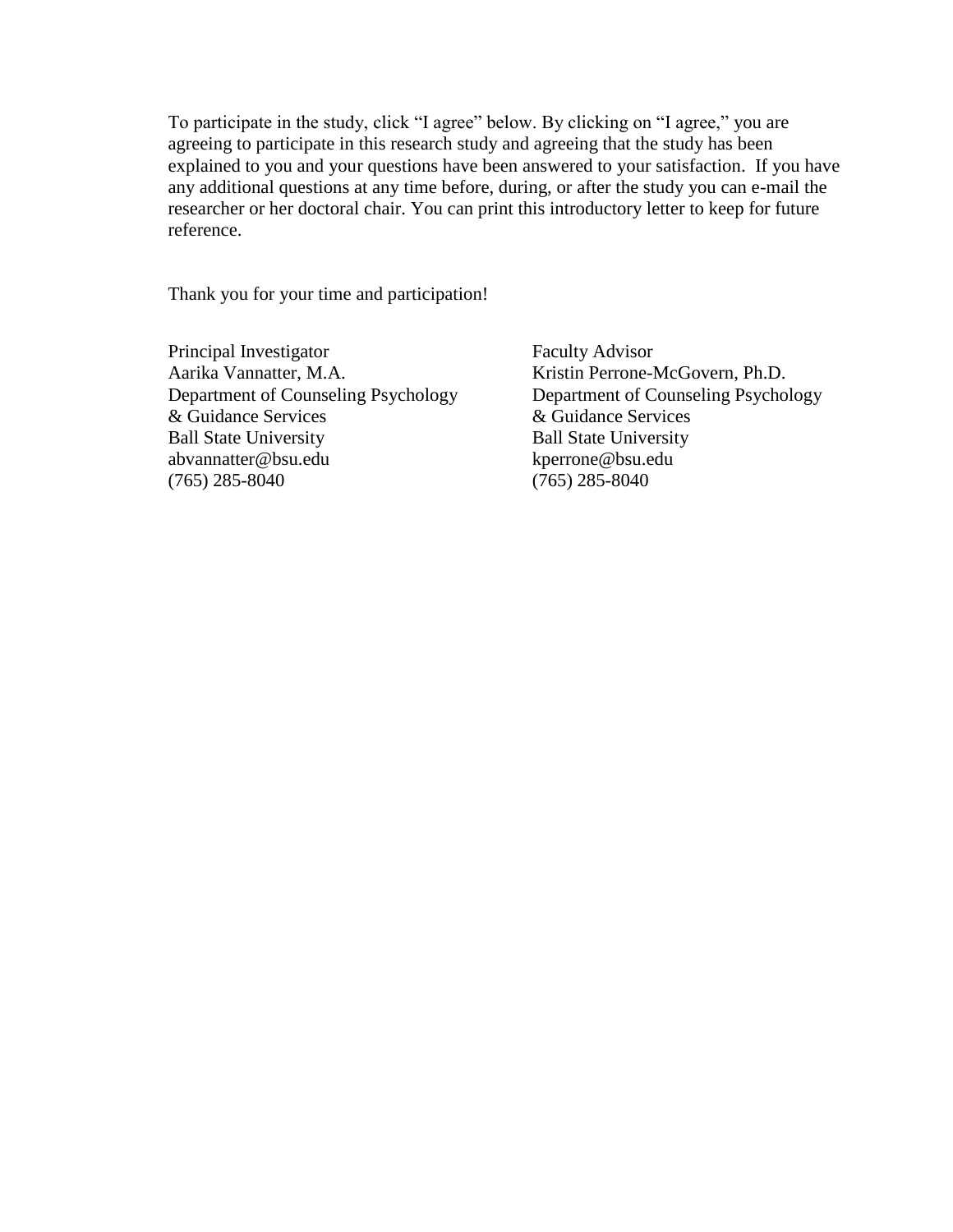### Appendix C

### Demographic Questionnaire

Please fill out the following demographic information:

Gender.

O Male

O Female

Age in years.

Ethnicity.

\_\_\_\_

O Caucasian

African American

O Asian American

Latino/Latina

O Other, please specify \_\_\_\_\_\_\_\_

Home City.

Home State.

Home Country.

Have you been diagnosed with any kind of disability?

O No Yes If yes, please explain.

Current Cumulative GPA. If unsure, please give your best estimate.

\_\_\_\_\_\_\_\_\_\_\_\_\_\_\_\_\_\_\_\_\_\_\_\_\_\_\_\_\_\_\_\_\_\_\_\_\_\_\_\_\_\_\_\_\_\_\_\_\_\_\_\_\_\_

\_\_\_\_\_\_\_\_\_\_\_\_\_\_\_\_\_\_\_\_\_\_\_\_\_\_\_\_\_\_\_\_\_\_\_\_\_\_\_\_\_\_\_\_\_\_\_\_\_\_\_\_\_\_

\_\_\_\_\_\_\_\_\_\_\_\_\_\_\_\_\_\_\_\_\_\_\_\_\_\_\_\_\_\_\_\_\_\_\_\_\_\_\_\_\_\_\_\_\_\_\_\_\_\_\_\_\_\_

Current class standing.

O Freshman

O Sophomore

O Junior

 $\frac{1}{2}$  ,  $\frac{1}{2}$  ,  $\frac{1}{2}$  ,  $\frac{1}{2}$  ,  $\frac{1}{2}$ 

O Senior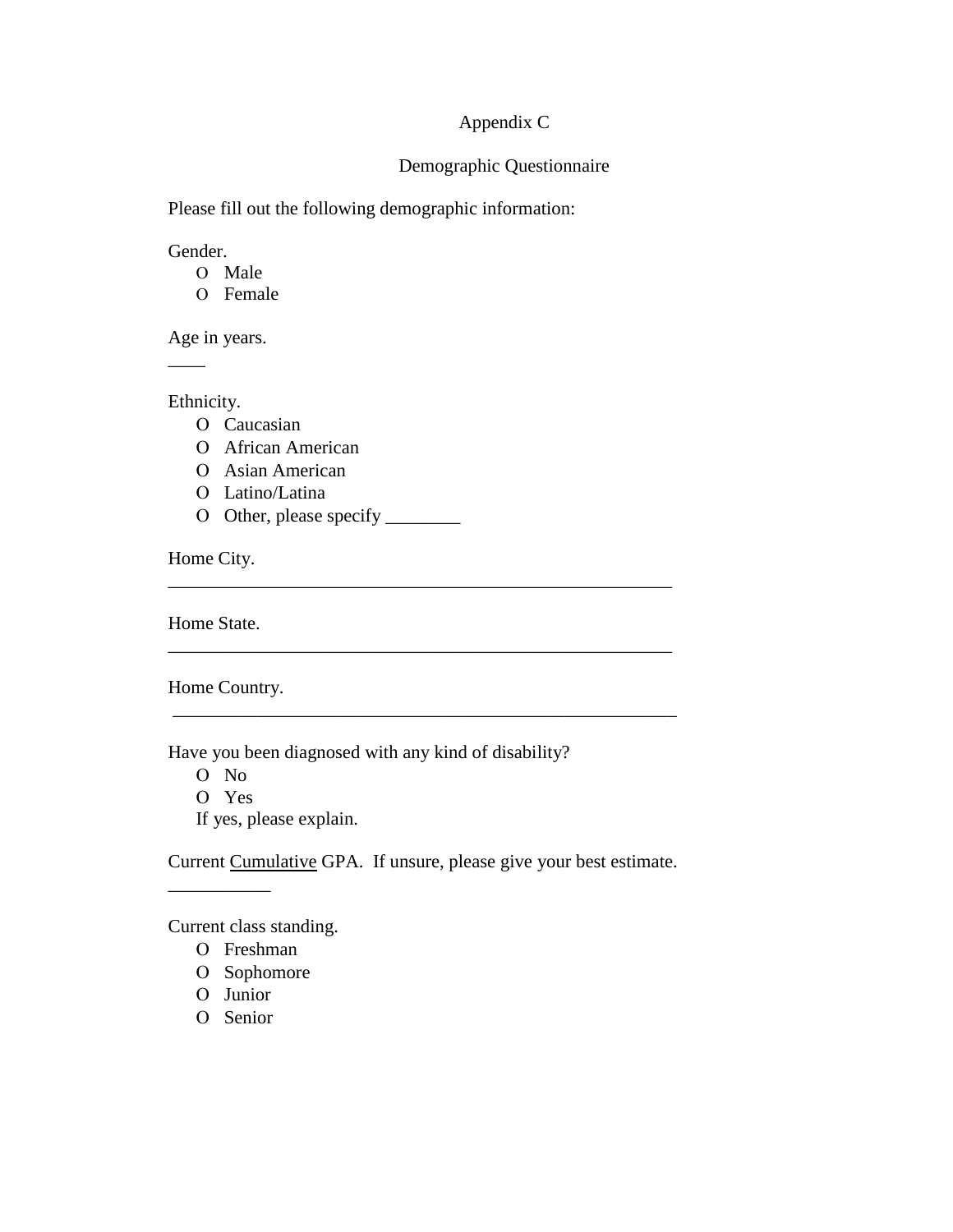Current Enrollment Status.

- Full-time
- Part-time

Current Major.

- A. Not Decided
- B. Decided

If decided, please indicate your major(s)  $\frac{1}{\sqrt{1-\frac{1}{\sqrt{1-\frac{1}{\sqrt{1-\frac{1}{\sqrt{1-\frac{1}{\sqrt{1-\frac{1}{\sqrt{1-\frac{1}{\sqrt{1-\frac{1}{\sqrt{1-\frac{1}{\sqrt{1-\frac{1}{\sqrt{1-\frac{1}{\sqrt{1-\frac{1}{\sqrt{1-\frac{1}{\sqrt{1-\frac{1}{\sqrt{1-\frac{1}{\sqrt{1-\frac{1}{\sqrt{1-\frac{1}{\sqrt{1-\frac{1}{\sqrt{1-\frac{1}{\sqrt{1-\frac{1}{\sqrt$ 

Current Employment Status (select one; If multiple jobs add up to more than 40 hours, select Full-time).

- Work-study
- O Part-time (other than work-study)
- Full-time (35+ hours per week)

On average, how many hours do you work for pay each week?

A **First-Generation College Student** is often defined as someone who does not have a parent/guardian or relative in an older generation who graduated from a 2-year or 4-year college. Please indicate whether or not you consider yourself to be a *First-Generation College Student* based on this definition or your own experience.

Yes

 $\overline{\phantom{a}}$ 

 $O$  No

Please provide the highest level of education for the person who raised you. If more than one person raised you, just select the category for the highest level of either caregiver:

- O Some high school
- O High school diploma/GED
- O Some college
- 2-year degree (e.g., Associate's; Technical degree)
- 4-year degree (e.g., Bachelor's)
- O Some graduate school
- O Master's degree
- O Doctoral degree

\_\_\_\_\_\_\_\_\_\_\_\_\_\_\_\_\_

What is the primary language spoken in your home?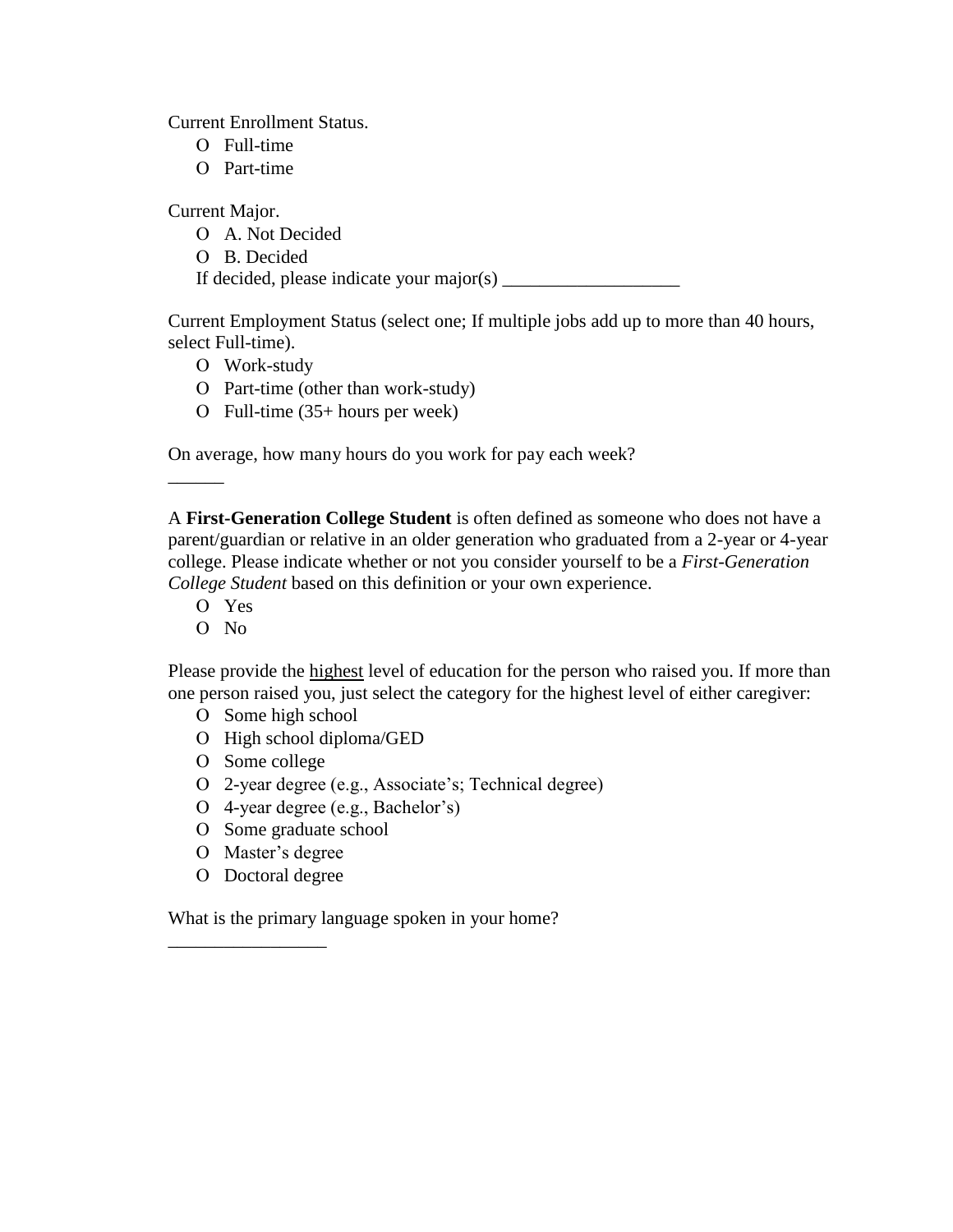### Appendix D – Debriefing Information

Shown on the last screen after each participant has submitted responses to the survey:

The study you just participated in was designed to assess generational status, financial stress, academic self-efficacy, and career decision self-efficacy. Past research has indicated that levels of academic and career decision self-efficacy may be related to supports or barriers during one's college experience. The goal of the study was to determine how academic and career decision self-efficacy differ based on financial stress and generational status.

If you would like to read more about this topic or this study please e-mail the primary investigator for a reference list. In addition, if you wish to receive a summary of the results once the study is complete, please let the investigator know.

### AMAZON CARDS

Four gift cards to Amazon.com, valued at \$20 each, will be given away by randomly selecting individuals from the participant pool. If you wish to be included in this random selection pool you will need to e-mail your name, e-mail address, and mailing address to abvannatter@bsu.edu. You are not required to participate in the give-away if you do not wish to do so.

### COURSE CREDIT

If you are a student in a CPSY class at Ball State University you may receive one hour of research credit for having completed the survey instead of being entered for the gift card drawing. Because no identifying information was collected during the survey you must e-mail abvannatter@bsu.edu with your name and the instructor to whom you would like sent notification of participation. If you do not e-mail the researcher you will not receive credit for any CPSY class by completing this survey.

### COUNSELING SERVICES

If you experience distress as a result of participating in this study please contact the Ball State University Counseling Center at 765-285-1736.

### THANK YOU FOR YOUR PARTICIPATION!

| Aarika Vannatter, M.A.                    | Kristin M. Perrone-McGovern      |
|-------------------------------------------|----------------------------------|
| Principle Investigator/Doctoral Student   | Doctoral Chair & Faculty Sponsor |
| Counseling Psychology & Guidance Services | Counseling Psychology & Guidance |
| Services                                  |                                  |
| <b>Ball State University</b>              | <b>Ball State University</b>     |
| abvannatter@bsu.edu                       | kperrone@bsu.edu                 |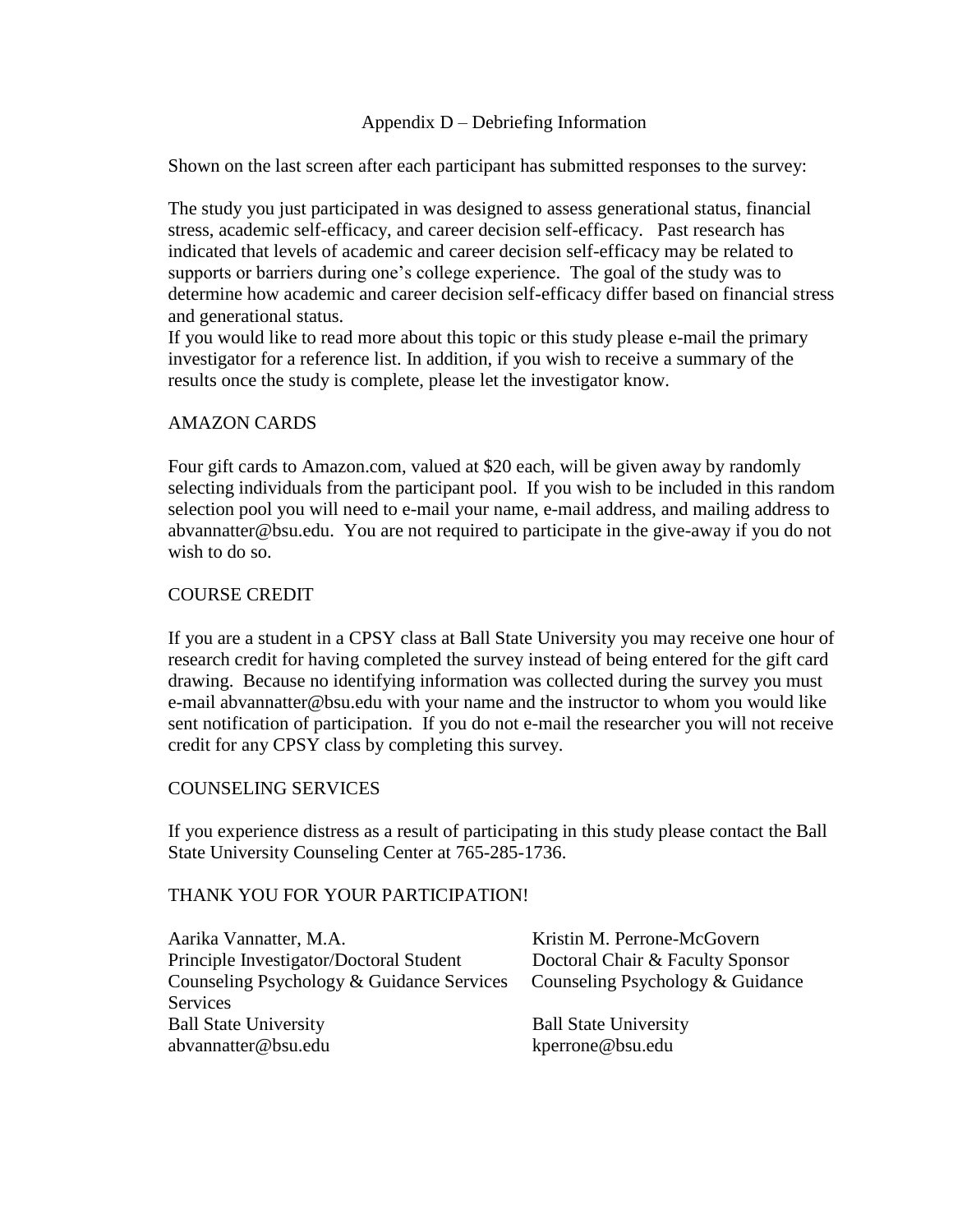#### Appendix E

### InCharge Financial Distress/Financial Well-Being Scale

Directions: Select the responses that are *most appropriate* for your situation.

1. What do you feel is the *level* of your *financial stress today?*

| Overwhelming<br>High<br><b>Stress</b><br>Stress |  |  | LOW<br>Stress | Stress at All |  |  |
|-------------------------------------------------|--|--|---------------|---------------|--|--|

2. On the stair steps below, mark how *satisfied* you are with your **present financial**  situation. The "1" at the bottom of the steps represents complete dissatisfaction. The  $\frac{1}{10}$  at the top of the stair steps represents complete satisfaction. The more dissatisfied you are, the lower the number you should mark. The more satisfied you are, the higher the number you should mark.



#### 3. How do you feel about your *current financial situation?*

| Feel        |  | Sometimes    |  | Not     |  |  | Feel        |  |
|-------------|--|--------------|--|---------|--|--|-------------|--|
| Overwhelmed |  | Feel Worried |  | Worried |  |  | Comfortable |  |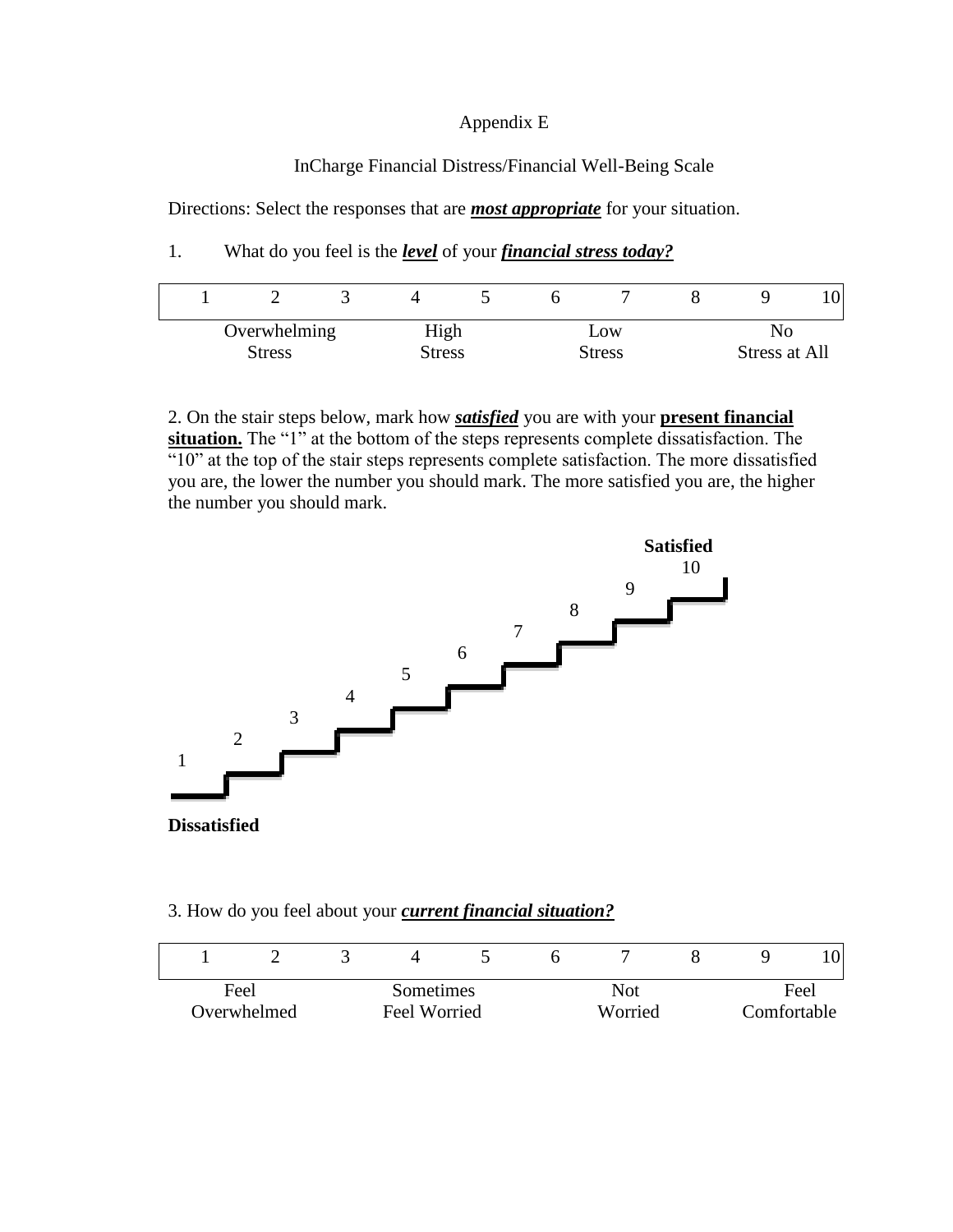4. How often do you worry about being *able to meet* normal monthly living expenses?

|                    |  |       |        |       |  | 10 <sub>1</sub> |
|--------------------|--|-------|--------|-------|--|-----------------|
| Worry<br>Sometimes |  |       | Rarely | Never |  |                 |
| All the Time       |  | Worry |        | Worry |  | Worry           |

5. How confident are you that you could find the money to pay for a *financial emergency* that costs about **\$1,000**?

|                          |  |  |  |            |            |  | $\overline{0}$ |
|--------------------------|--|--|--|------------|------------|--|----------------|
| Little<br>NO             |  |  |  | Some       | High       |  |                |
| Confidence<br>Confidence |  |  |  | Confidence | Confidence |  |                |

6. How often does this happen to you? You want to go out to eat, go to a movie or do something else and *don't go because you can't afford to?*

| ∽                         |  |  |  |        |       | 10 <sup>1</sup> |
|---------------------------|--|--|--|--------|-------|-----------------|
| All the time<br>Sometimes |  |  |  | Rarely | Never |                 |

7. How frequently do you find yourself just getting by financially and living *paycheck to paycheck*?

|              | ້ |           |  |        |  | 10 <sup>1</sup> |
|--------------|---|-----------|--|--------|--|-----------------|
| All the time |   | Sometimes |  | Rarely |  | Never           |

# 8. How *stressed* do you feel about your personal finances *in general*?

| Overwhelming            |  | High |        | Low |  | NΟ            |  |  |
|-------------------------|--|------|--------|-----|--|---------------|--|--|
| <b>Stress</b><br>Stress |  |      | Stress |     |  | Stress at All |  |  |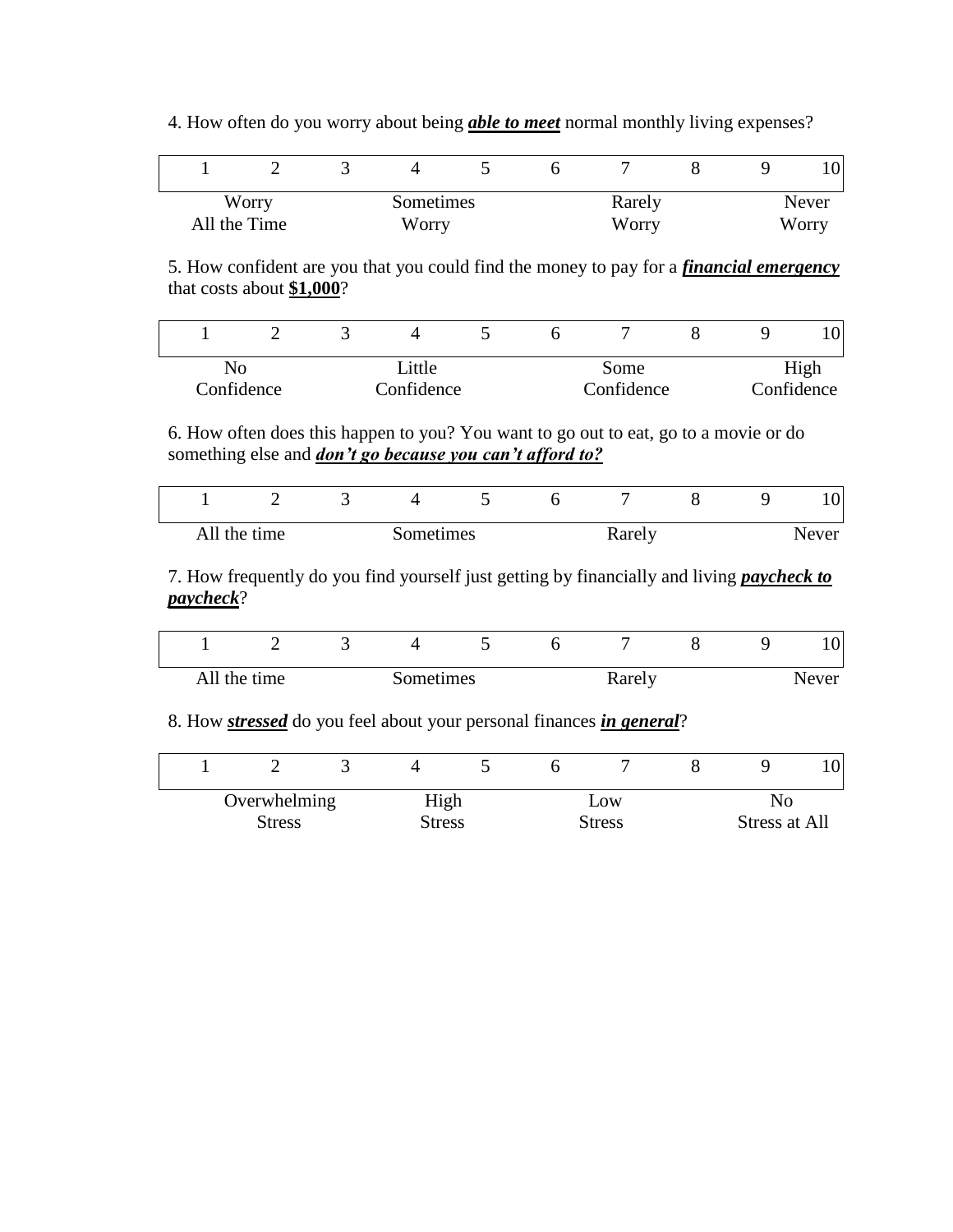# Appendix F

# College Self-Efficacy Instrument

INSTRUCTIONS: For each statement below, please read carefully and indicate how much confidence you have that you could accomplish each of these tasks by marking your answer according to the key. Mark your answer by clicking the correct circle.

| Not at all confident |  |          |          |                 |  | Extremely |    |
|----------------------|--|----------|----------|-----------------|--|-----------|----|
| confident            |  |          |          |                 |  |           |    |
|                      |  | $\sim$ 4 | $\sim$ 5 | $6\overline{6}$ |  |           | 10 |

How confident are you that you could successfully complete the following tasks:

1. Research a term paper.

2. Write course papers.

3. Do well on your exams.

4. Take good class notes.

5. Keep up to date with your schoolwork.

6. Manage time effectively.

7. Understand your textbooks.

8. Get along with your roommate(s).

9. Socialize with your roommate(s).

10. Divide space in your apartment/room.

11. Divide chores with your roommate(s).

12. Participate in class discussions.

13. Ask a question in class.

14. Get a date when you want one.

15. Talk to your professors.

16. Talk to university staff.

17. Ask a professor a question.

18. Make new friends at college.

19. Join a student organization.